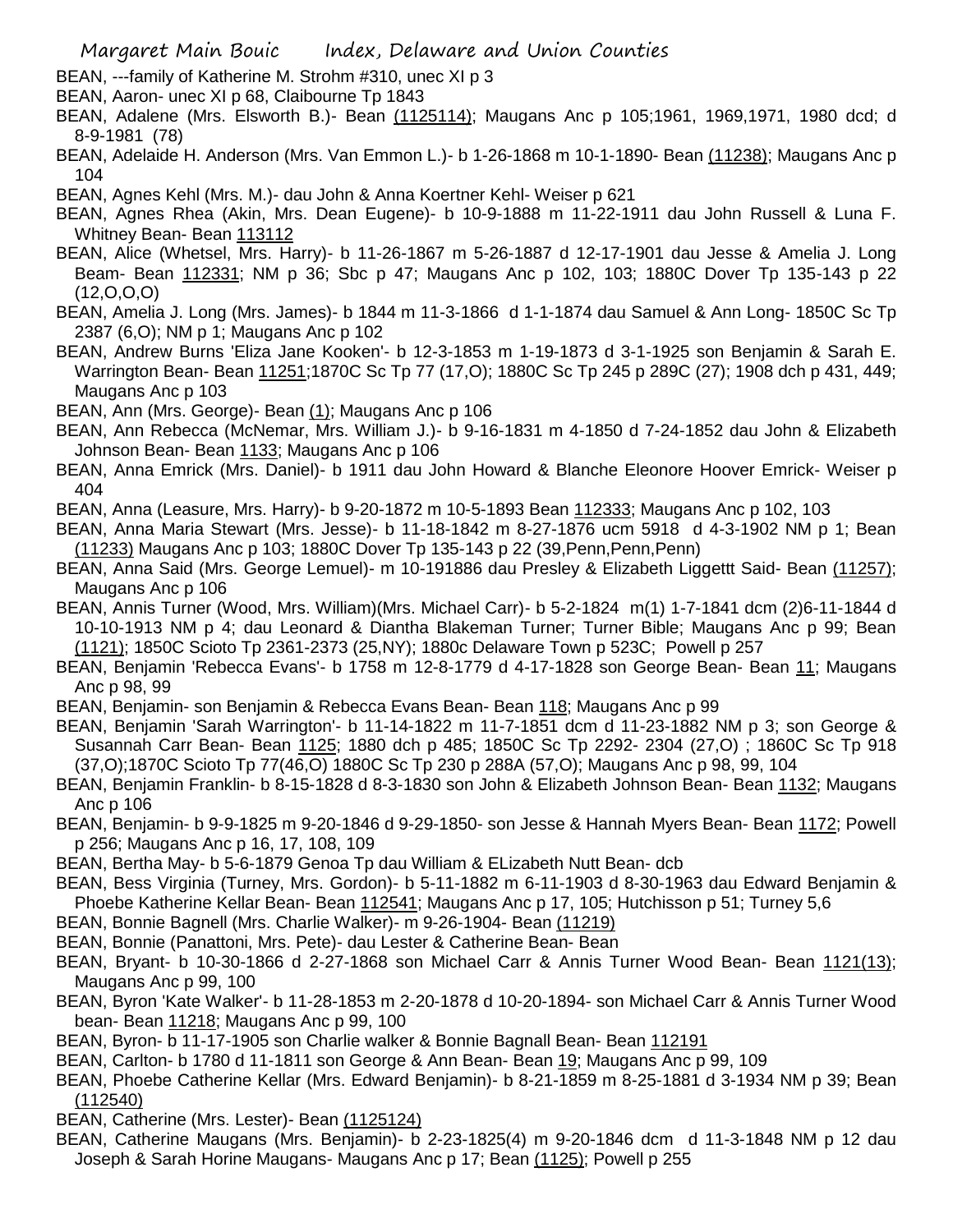BEAN, Charles T.'Mary Susan Norris'- b 8-15-1892 d 10-20-1964 (72) Oak Grove Cem - son George W. & Hettie V. Cartmel Bean- dcb; Bean 112251; Maugans Anc p 102; J. Smart 1451

- BEAN, Charles Walker 'Bonnie Bagnell'- b 11-20-1883 m 9-26-1904 son Byron & Kate E. Walker Bean- Bean 11219; Maugans Anc p 100
- BEAN, Chris- ch Jerry D. & Margaret Bean- 1961 (1 1/2)
- BEAN, Clara Vickers (Mrs. George)- Bean (112512); Maugans Anc p 105
- BEAN, Clarence- son M. & Agnes Kehl Bean- Weiser p 621
- BEAN, Cleo Meek (Mrs. George McChesney)- m 6-1-1924- Bean 113114
- BEAN, Colmore-b 1772 son George & Anna Bean- Bean 16; Maugans Anc p 99, 109
- BEAN, Commodore R.- 1840C Berkshire Tp p 178 (20-30)
- BEAN, Constance Bradshaw (Mrs. Gary L.)- dau Charles O. & Elizabeth Clark Nolte Bradshaw- Bean
- BEAN, Cynthia A. Bacon (Honeter, Mrs. Henry N.)(Mrs. John L.)(Huntley, Mrs. Albert)- b 1855 m 11-24-1881-d
- 1936 NM p 37; Bean (11226), (11243); Huntley 7,8; Smart 2,3; Maugans Anc p 102; 1880C Sc Tp 209
- BEAN, Daniel- 1850C Union Tp 1248-1266 p 187 (22, NY)
- BEAN, Daniel'Anna Emrick'- Weiser p 404
- BEAN, David- 1840C Jerome Tp 117 p 50 (30-40)
- BEAN, David Evan- son Mrs. Joe Dodge- Bean; engaged to Carolyn Ruth Murphy
- BEAN, David Jackson- son Solomon & Elizabeth Shilenburg Bean- Bean 11714; Maugans Anc p 108
- BEAN, David Michael- b 7-26-1974 d 12-14-1974 son Gary L. & Constance Bradshaw Bean- Bean
- BEAN, Diantha (Hempstead, Mrs. Hiram E.)(Smith, Mrs. William Harrison) b 4-10-1847(6) m (1)9-14-1864 (2) 3-12-1878 dau Michael Carr & Annis Truner Wood Bean- Bean 11215; Maugans Anc p 99; 1850C Sc Tp 2363-2373 (3)
- BEAN, Don- b 9-27-1863 d 2-25-1868 son Michael Carr & Annis Turner Wood Bean- Bean 1121(12); Maugans Anc p 99, 100
- BEAN, Donald Elsworth- son Elsworth Benton & Adalene E. Bean- Bean; Maugans Anc p 105
- BEAN, Doris Marie- b 5-5-1929 dau George Mcchesney & Cleo Meek Bean- Bean 1131142
- BEAN, Edgar- son Timothy J. & Sarah J. Bean- 1880C Claibourne Tp 182-195 p 18 (5,O,O,O)
- BEAN, Harry Edmond- d 6-19-1972 (62) son George & Clara Vickers Bean- Bean 1125123
- BEAN, Edward Benjamin 'Phoebe Katherine Kellar Bean'- b 8-14-1858 m 8-25-1881 d 4-30-1943 NM p 39 son Benjamin & Sarah E. Warrington Bean- Bean 11254; 1908 dch p 487; Ost p 2; 1860C Sc Tp 918 (1);1870C Sc Tp 77(11); 1880C Sc Tp 230 (21,O); Maugans Anc p 17, 105; unec IX p 40
- BEAN, Elaine Lyn- b 2-21-1952 dau John Lyn & Jewel M. Griffis Bean- Weiser p 242
- BEAN, Eleanor H.- 1980 dcd
- BEAN, Eleanor Jane Lawrence (Mrs. Hiram)(Onkst, Mrs. E. G.)- b 12-20-1828 m 4-18-1850 dcm d 2-16-1917 NM p 1- dau Joseph & Mary Cochran Lawrence- dcq Doris Richey Johnson 15; 1908 dch p 574;Lawrence; Cochran; 1850C Concord Tp 2299 (20,O); 1870C Marysville-Paris Tp 197 p 22 (41,O); Maugans Anc p 28, 103
- BEAN, Elga- dau George Lemuel & Anna Said Bean- Bean 112572; Maugans Anc p 106
- BEAN, Eliza Jane Kooken (Mrs. Andrew Burns)- m 6-18-1873 d 11-30-1903 Bean (11251); Maugans Anc p 105; 1880C Sc Tp 254 (26)
- BEAN, Elizabeth (Ferris, Mrs. Joshua)- b 3-1-1795 d 12-24-1833 dau Benjamin & Rebecca Evans Bean- Bean 114; Maugans Anc p 99, 107
- BEAN, Elizabeth Johnson (Mrs. John)- b 1799 d 10-18-1858- Bean (113); Maugans Anc p 106
- BEAN, Elizabeth May- b 8-2-1917 d 10-18-1920 dau Roy W. & Elsie Sill Bean- Bean 1125431
- BEAN, Elizabeth Shilenburg (Mrs. Solomon)- m 1-15-1856 Bean (1171); Maugans Anc p 108
- BEAN, Elizabeth (Veach, Mrs. Hanson)- b 1760 d 9-11-1842 dau George & Ann Bean- Bean 12; Maugans Anc p 99, 109
- BEAN, Ella F. Dorward (Mrs. Van Emmon)- b 11-10-1858 m 12-10-1881 NM p 11- dau Daniel & Susan Elizabeth Maugans Dorward- Maugans Anc p 28, 104; Bean 11238
- BEAN, Ella (Rittenhouse, Mrs. Thomas)- b 8-24-1875 d 9-22-1951 NM p 2- dau Joseph W. & Mary E. Honeter Bean- Bean 11241; Rittenhouse 3; Maugans Anc p 102;1880C Sc Tp 232 (4,O)
- BEAN, Ellen- b 11-28-1851 d 1-9-1862 NM p 4- dau Michael Carr & Annis Turner Wood Bean- Bean 11217; Maugans Anc p 99, 100
- BEAN, Elsie Sill (Mrs. Roy)- m 10-5-1911 d 11-17-1985 (97) Oak Grove Cem dau A. H. & Mary E. Phinney Sill- Bean (112542); Maugans Anc p 105; 1969, 1971, 1980 dcd
- BEAN, Elsworth Benton 'Adalene E.- d 2-14-1972 (68) Oller Cem-son Plynn Bean- Bean 1125114; Maugans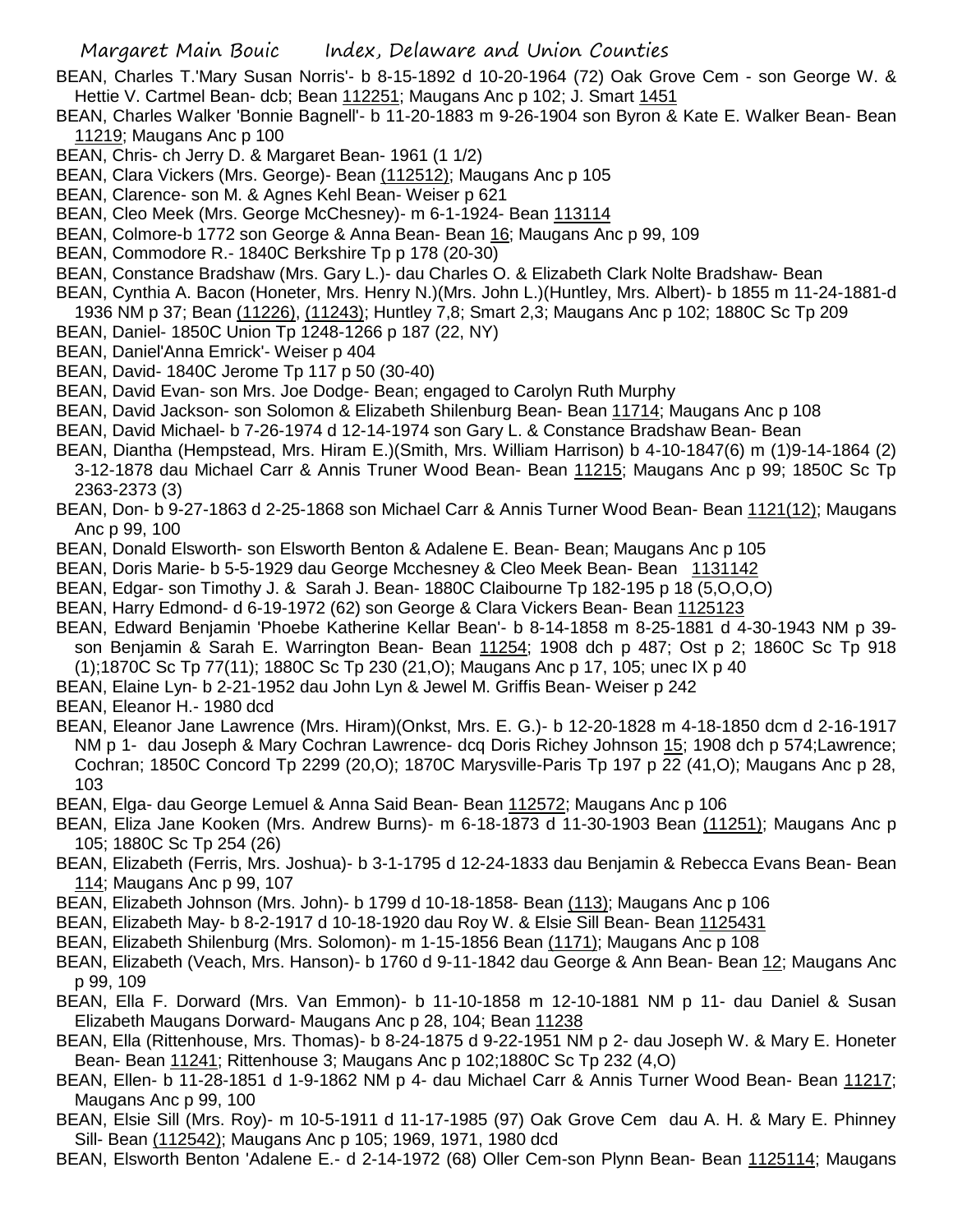Anc p 105;1961, 1969, 1971 dcd

- BEAN, Emily A. -b 8-5-1837 d 7-20-1907 NM p 1-dau John & Sally Smart Bean-1908 dch p 721; Maugans Anc p 100; 1850C Scioto Tp 2338-2350 (13,O);1880C Sc Tp 231 (42,O); Powell p 257
- BEAN, Emma (Woodland, Mrs. Rev. James)- b 7-26-1861 m 10-2-1895 d 5-25-1932 dau Michael Carr & Annis Turner Wood Bean- Bean 1121(11); Maugans Anc p 99, 100
- BEAN, Ethel Lenore (Ducker, Mrs. James G.)- b 4-8-1887 m 7-27-1918 dau John Russell & Luna F. Whitney-Bean 113111
- BEAN, Floyd- son M. & Agnes Kehl Bean- Weiser p 621
- BEAN, Floyd D.- b 5-21-1884 d 1922 son Marcena Stone & Sarah M. Case Bean- Bean 112531; Maugans Anc p 105; dcb
- BEAN, Forest Grover- b 11-27-1884 d 8-9-1909 son Edward Benjamin & Phoebe Katharine Kellar Bean- Bean 112542; Maugans Anc p 105
- BEAN, Frances Ellen Marsh (Mrs. George)- b 10-17-1851 m 1-29-1880 d 8-1-1885- Bean (1135); Maugans Anc p 102, 103
- BEAN, Frank- 1880C Berkshire Tp p 424C
- BEAN, Frankie- b 8-18-1852 d 9-21-1854 NM p 1- dau Hiram & Eleanor Lawrence Bean- Bean 11235 Maugans Anc p 102, 103; dcb
- BEAN, Frankie- b 7-9-1873 ch Joseph W. & Mary E. Honeter Bean- Bean 112242; Maugans Anc p 102
- BEAN, Gary- b 1968 son Kerry M. & Mary E. Bean- 1979, 1971 ucd
- BEAN Gary L. 'Constance Bradshaw'- son James J. & Neva M. Bean- Bean
- BEAN, George 'Ann'- b 1723- Bean 1; Maugans Anc p 98, 99
- BEAN, George- b 1769 son George Bean- Bean 15; Maugans Anc p 99, 109
- BEAN, George 'Frances Ellen Marsh'- b 5-23-1837 m 1-29-1880 d 12-12-1902 son John & Elizabeth Johnson Bean- Bean 1135; Maugans Anc p 106,107
- BEAN, George Holly- b 9-6-1840- son Hiram & Nancy Tanner Bean- Bean 11231; 1908 dch p 574; Maugans Anc p 102; 1850C Concord Tp
- BEAN, George Lemuel 'Anna Said'- b 10-14-1865 m 10-19-1886- son Benjamin & Sarah E. Warrington Bean-Bean 11257; Maugans Anc p 105, 106;1870C Sc Tp 77 (3,O); 1880C Sc Tp 230 (14,O)
- BEAN, George McChesney 'Cleo Meek'- m 6-1-1924 son John Russell & Luna F. Whitney Bean- Bean 113114 BEAN, George 'Susannah Carr'- b 4(3)-4-1790 Va m 8-25-1811 d 8-19-1865 NM p 2- son Benjamin & Rebecca Evans Bean -Bean 112; 1820C Concord Tp;1830C Scioto Tp(30-40); 1835 men 54 #1 p 9 Sc. Tp
- 1840C Sc Tp; 1850C Sc Tp 2292-2304 (60, Va); 1860C Sc Tp 918 (70, Va); 1880 dch p 485, 721; 1908 dch p 486, 554, 573, 768, 843; Pabst 7 p 23; Maugans Anc p 17, 83, 98, 99; unec X p 65; delge VII p 48, 61
- BEAN, George Washington 'Hettie V. Cartmel'- b 2-22-1847 Del Co m 5-15-1885 d 1-9-1917 Oakdale Cem I p 144 (C-R2-3)- son John & Sally Smart Bean- Bean 11225; 1880 dch p 721; 1850C Sc Tp 2338-2350 (3);1860C Sc Tp 918-919 (13); 1880C Sc Tp 231 (33,O);J. Smart 145; Maugans Anc p 100, 102
- BEAN, George- son Johnson & Mary Jane Barbee Bean- Bean 11313; Maugans Anc p 106
- BEAN, George b 1907 son Charlie Walker & Bonnie Bagnell Bean-Bean 112192
- BEAN, George- 'Clara Vickers'- son Andrew Burns & Eliza Jane Kooken Bean- Bean 112512; 1880C Sc Tp (2,O)
- BEAN, Georgianna- d age 3 dau Johnson & Mary Jane Barbee Bean- Bean 11312; Maugans Anc p 106
- BEAN, Georgianna (Story, Mrs. )- dau George & Clara Vickers Bean- Bean 1125122
- BEAN, Gertrude (Nuttie, Mrs. Baal)- dau Solomon & Elizabeth Shilenburg Bean- 11716; Maugans Anc p 108
- BEAN, Gilbert H. 'Melody K.' 1980 dcd
- BEAN, Grace Walker (Bechtel, Mrs. Albert A.)- b 3-28-1881 dau Byron & Kate E. Walker Bean- Bean 11218
- BEAN, Hannah (Field, Mrs. Dr. Erastus)- b 8-28-1825 m 5-27-1845 d 4-7-1880 dau George & Susannah Carr Bean- Bean 1126; Maugans Anc p 99, 106
- BEAN, Hannah (Guy, Mrs. Jacob)- 1883 uch V p 245
- BEAN, Hannah Hyers (Mrs. Jesse)- m 2-27-1823 d 4-6-1826- Bean (17); Maugans Anc p 17, 99, 108
- BEAN, Harold 'Irma De Lashmutt'- son Plynn Bean- Bean 1125111; Maugans Anc p 105
- BEAN, Harry O.- b 8-25-1882 d 11-22-1903 son John L. & Cynthia A. Bacon Bean- Nm p 37; Bean 112261; Maugans Anc p 102
- BEAN, Hattie- dau Timothy J. & Sarah J. Bean- 1880C Richwood 182-195 p 18 (9,O,O,O)
- BEAN, Hazel R. Rhoades (Mrs. Pressley)- b 12-28-1892 m 8-27-1910 dau Charles & Lou Hayes Rhoades-Bean (112571); Maugans Anc p 106

BEAN, Helen (Nellie)- b 5-19-1884 d 10-9-1906- dau George & Frances Ellen Marsh Bean-Bean 11353;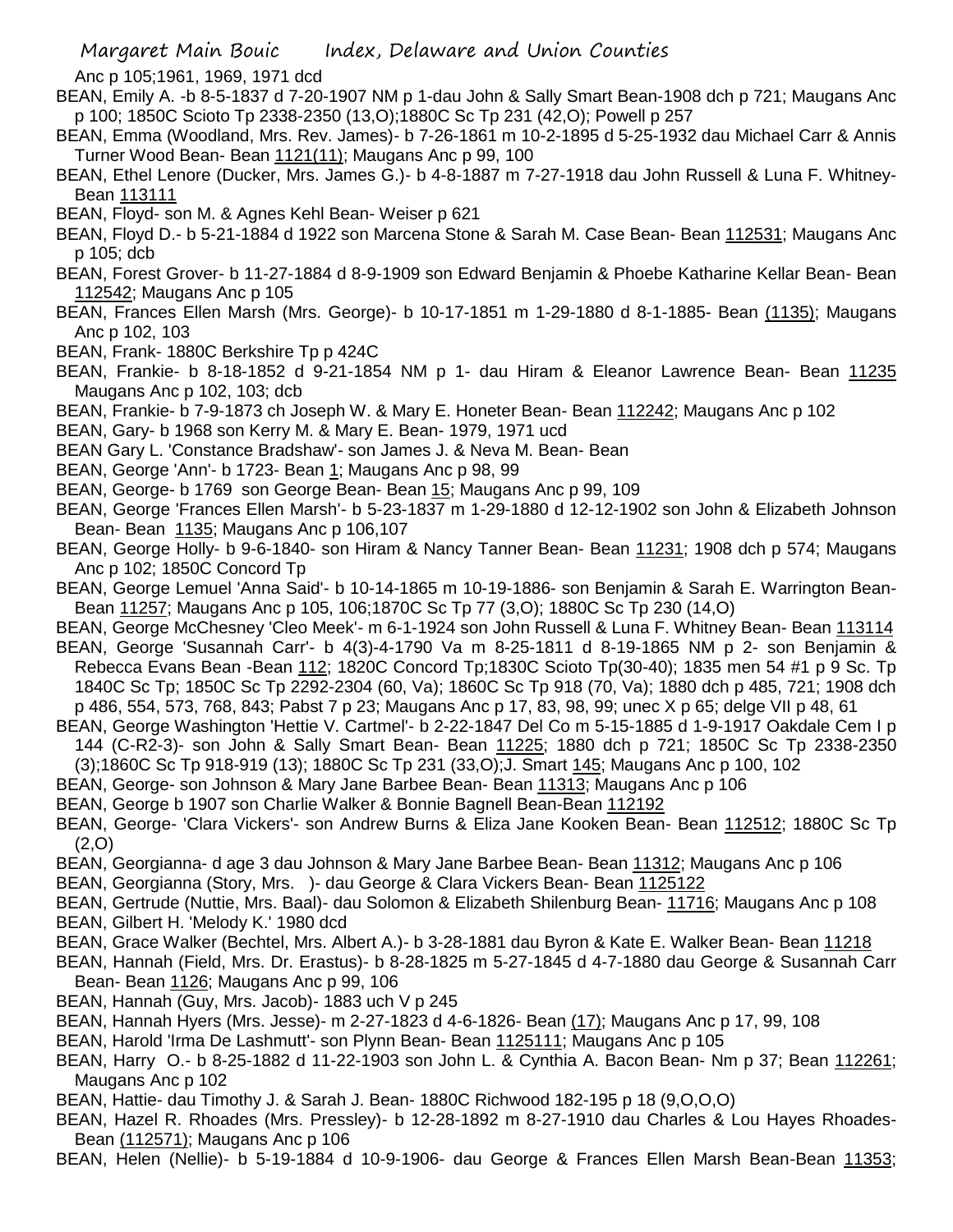Maugans Anc p 107

- BEAN, Henry- b 8-23-1882 Scioto Tp son J. & Brown Bean- dcb
- BEAN, Hettie- d 4-4-1914 (60y 3m) b Madison Co Oakdale Cem 2648 (C12)
- BEAN, Hettie V. Cartmel (Mrs. George W.)-b 1854 Madison Co m 5-15-1885- d 4-4-1914 (60y3m) Oakdale Cem I p 144 (C-R2-3); Bean (11225);Maugans Anc p 102; J. Smart (145)
- BEAN, Hiram 'Nancy Tanner''Eleanor Lawrence'- b 3-10-1816 m(1) 10-22-1839 ucm 586 (2) 4-18-1850 dcm; d 2-25-1864 NM p l;son George & Susannah Carr Bean- Bean 1123; 1908 dch p 768; dcq Doris Richey
- Johnson 14; Maugans Anc p 28, 99;1850C Concord Tp 2299; uccp p 26; unec III p 38; dcw Bk 4 p 150(17) BEAN, Ira A.- 1915 uch p 130; 1883 uch III p 370
- BEAN, Irene (Fisher, Mrs. )-b 1905 dau George & Clara Vickers Bean- Bean 1125121; Milford Cem Un Al p 77; unec VIII p 28
- BEAN, Irma DeLashmutt (Mrs. Harold)- Maugans Anc p 103
- BEAN, James H.- son Solomon & Elizabeth Shilenburg Bean- Bean 11712; Maugans Anc p 102, 103
- BEAN, James Joseph Jr.'Patricia Ann Bushong'-b 5-25-1944 m 5-19-1968-son James Joseph & Neva Stopher Bean- Genther p 58; Bushong
- BEAN, James Joseph 'Neva M.Stopher'- Genther p 58; Bean
- BEAN, Jeffrey David 'Roni Jean Ray'- m 8-16-1980 son James Bean- Bean
- BEAN, Jennie (Jane)(Rebecca Jane)- b 11-29-1849 not m d 7-6-1870 NM p 4;Powell p 257- Bean 11216; Maugans Anc p 99, 100; 1850C Sc Tp 2373 (8/12,O); 1908 dch p 431
- BEAN, Jerry D. 'Margaret'- son Lester & Catherine Bean; Bean; 1961 dcd
- BEAN, Jesse 'Hannah Hyers'- m 2-27-1823 d 4-4-1826 son George & Rebecca Evans Bean- Bean 117; Maugans Anc p 17, 99, 108
- BEAN, Jesse 'Amelia J. Long''Anna Maria Stewart''Mollie Stover'- b 8-28-1844 m (1)11-3-1866 (2) 8-27-1876 ucm 5918 d 12-22-1913 son Hiram & Nancy Tanner Bean- Bean 11233; Maugans Anc p 102; 1880C Dover Tp 135-143 p 33 (35,O,Va,O)
- BEAN, ---b 11-26-1867 Scioto Tp dau Jesse & Amelia Bean- dcb
- BEAN, Jesse- ch Jesse & Amelia Bean- b 7-28-1869-dcb; Bean 112332; Maugans Anc p 102, 103
- BEAN, Jessie- ch George Holly Bean- Bean 112311
- BEAN, Jewel A. Griffis (Mrs. John Lyn)- b 9-7-1926 m 5-18-1947- Weiser p 242
- BEAN, John- b 1776 son George & Ann Bean- Bean 17; Maugans Anc p 99, 109
- BEAN, John- b c 5-12-1840 son Michael Carr & Rebecca Ralston Bean- Bean 11212; Maugans Anc p 99
- BEAN, John- son Solomon & Elizabeth Shilenburg Bean- Bean 11713; Maugans Anc p 108
- BEAN, John 'Elizabeth Johnson'- b 1792 m 12-27-1821 son Benjamin & Rebecca Evans Bean- Bean 113; 1908 dch p 380; Maugans Anc p 99, 106
- BEAN, John Eugene- b 11-4-1954 son John Lyn & Jewel A. Griffis Bean-Weiser p 242
- BEAN, John L. 'Cynthia A. Bacon'- b 5-16-1852 m 11-24-1881 d 9-1-1906 NM p 37; son John & Sally Smart Bean- Bean 11226; J. Smart 146; 1880 dch p 721; 1880C Sc Tp 231p 288A (28,O); Maugans Anc p 100, 102
- BEAN, John Lyn 'Jewel A. Griffis'- b 3-15-1923 m 5-18-1947- Weiser p 242
- BEAN, John Russell'Luna F. Whitney'- b 1857 m 4-28-1886 d 1-27-1915 son Johnson & Mary Jane Barbee Bean- Bean 11311; Maugans Anc p 106
- BEAN, John 'Sally Smart'- b 11-26-1813 m 1-7-1836 d 5-23-1897 NM p 1; Powell p 257- son George & Susannah Carr Bean- Bean 1122; 1840C Sc Tp (20-30); 1850C Sc Tp 2238-2350 (37, Va); 1880C Sc Tp 23 (66, Va); Maugans Anc p 99, 100;J. Smart 14; 1880 dch p 721
- BEAN, John 'Susana Casteel'- m 1-1-1850 Madison Co unec XI p 45
- BEAN, John Tuttle- b 8-29-1878 d 5-1918 son William Johnson & Effie Tuttle Bean- Bean 1131142
- BEAN, John Whitney- b 3-24-1926 son George McChesney & Cleo Meek Bean- Bean 1131141
- BEAN, Johns(t)on Harlem- b 10-7-1854 d 1-21-1864 son Benjamin & Sarah E. Warrington Bean- Bean 11252; 1860C Sc Tp 918(5,O)
- BEAN, Johnson 'Mary Jane Barbee- b 3-23-1824 d 12-23-1881 NM p 4- son John & Elizabeth Johnson Bean-Bean 1131; Maugans Anc p 106
- BEAN, Joseph S. 'Mary E. Honeter'- b 4-18-1844 m 10-31-1868 d 1915 NM p l son John & Sally Smart Bean-Bean 11224, J. Smart 144;1880 dch p 486, 721;Maugans Anc p 28, 100, 102; 1850C Sc Tp 2338-2350 (6,O); 1860C Sc Tp 918-919 (15,O); 1880C Sc Tp 232 (36,O)
- BEAN, ---b 6-13/10-1869 Scioto Tp son Joseph & Mary Bean- dcb
- BEAN, Judith (French, Mrs. Nathan)- French Bible- unec VIII p 11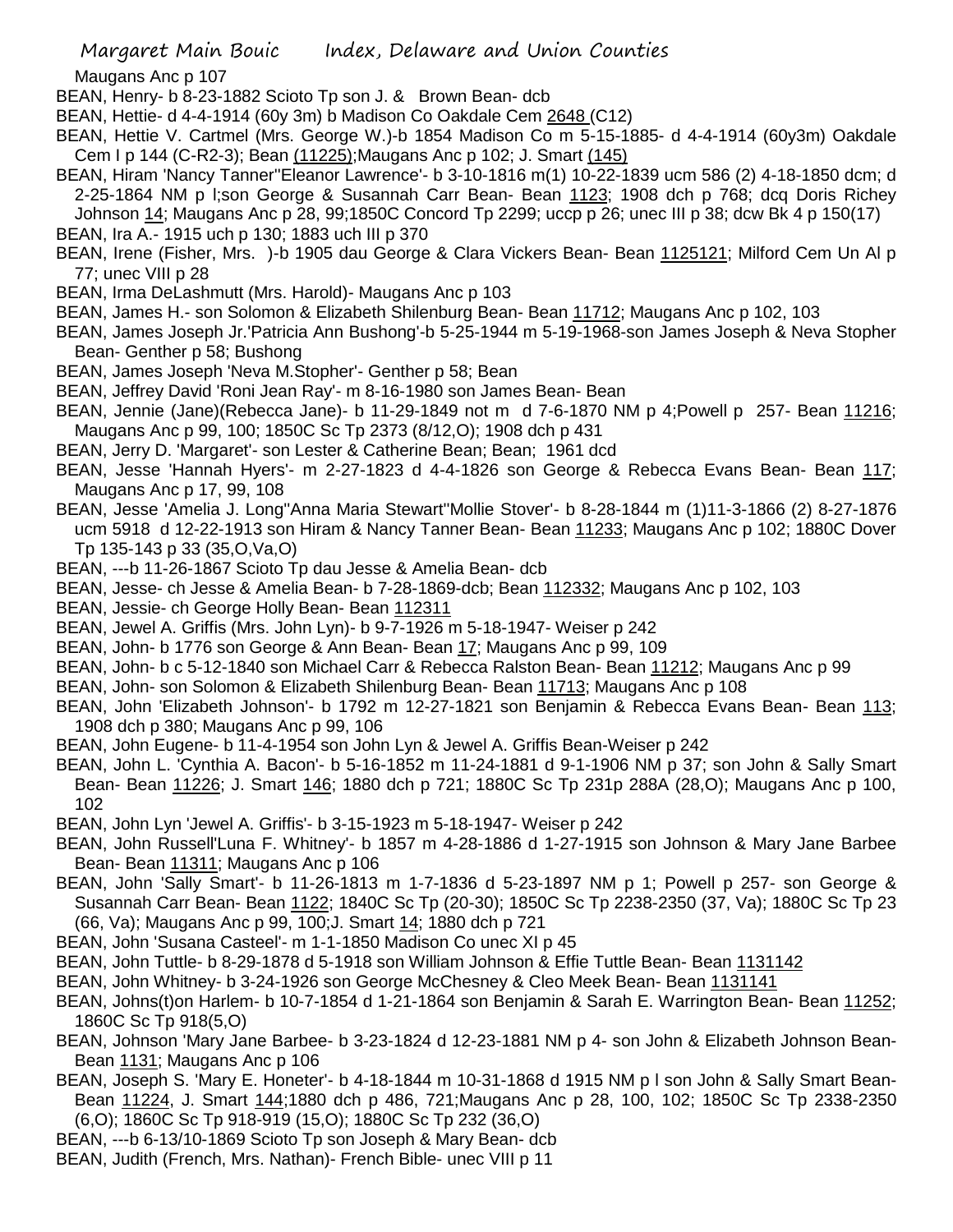- BEAN, Julia Ann (Cowles, Mrs. Homer J.)- b 7-8-1842 m 9-16-1858 dcm d 10-1-1922 NM p 35- dau Hiram & Nancy Tanner Bean -Bean 11232; 1908 dch p 574, 768; Longbrake p 100 Cowles 3,4; Maugans Anc p 102; 1850C Concord Tp 2269(10);1880C Concord Tp 160
- BEAN, Karen L. (Mrs. Ronnie L.)- div 12-1973- Bean
- BEAN, Kate Walker (Mrs. Byron)- m 2-20-1878- Bean (11218); Maugans Anc p 100
- BEAN, Kerry M. 'Mary E.'- 1979, 1981 ucd
- BEAN, Kerry- b 1964 son Kerry M. & Mary E. Bean- 1979, 1981 ucd
- BEAN, Laura (Smith, Mrs. John Day)- b 12-10-1856 m 9-16-1879 dau Michael Carr & Annie Turner Wood bean- Bean 11219; Maugans Anc p 99
- BEAN, Leah (Culp, Mrs. Andrew)- Powell p 367
- BEAN, Lena (Fry, Mrs. Lawrence)- b 12-30-1892 dau Plynn & Mary Vickers Bean- dcb; Bean 1125112; Maugans Anc p 105
- BEAN, Leroy P.- b 3-23-1874 Concord Tp son Andrew & Jane E. Kooken Bean- dcb

BEAN, Lester F 'Catherine'- b 2-3-1912 d 6-7-1988 (76) bur Blendon Central Cem- son George & Clara Isabell Vickers Bean- Bean 1125124; unec VIII p 58

- BEAN, Lester- b 5-26-1859 d 9-9-1860 NM p 4; Maugans Anc p 99, 100 son Michael Carr & Annis Turner Wood Bean- Bean 1121(10)
- BEAN, Lillie Dale (Shoup, Mrs. Thomas J.)- b 3-19-1861 m 11-1884 dau Benjamin & Sarah Warrington Bean-Bean 11255; Maugans Anc p 105; 1880C Sc Tp 230 (19,O)
- BEAN, Lucille Graham Smith (Mrs. William Eugene)- m 7-9-1921- Bean (113113)
- BEAN, Luda F. Whitney (Mrs. John Russell)- Bean (11311)
- BEAN, Lydia Ann (McQuiston, Mrs. Wilson)- b 5-29-1845 m 8-18-1870 d 11-22-1896 Ind. NM p 38.dau Michael Carr & Annis Turner Wood Bean- Bean 11214; Maugans Anc p 99; 1850C Sc Tp 2361- 2373 (5,O)
- BEAN, M.'Agnes Kehl'- Weiser p 621
- BEAN, Mabel- b 1885 d 8-19-1891 dau Andrew Burns & Eliza Jane Kooken Bean- Bean 112513; Maugans Anc p 105
- BEAN, Marcena Stone 'Sarah M. Case''Nellie McPeak- b 9-7-1856 12-2-1880 d 11-22-1930 NM p 4- son Benjamin & Sarah E. Warrington Bean- Bean 11253; Maugans Anc p 105; 1860C Sc Tp 918(4.O); 1880C Sc Tp 230 (23,O)
- BEAN, Margaret H. (Robertson, Mrs. Kenneth Andrew)- b 4-16-1901 m 7-27-1925 dau John Russell & Luna F. Whitney Bean- Bean 1125113
- BEAN, Margaret (Mrs. Jerry D.)- Bean; 1961 dcd
- BEAN, Margaret Rayner (Mrs. Rufus)- Bean
- BEAN, Mari- b 1966 ch Kerry M. & Mary E. Bean- 1979, 1981 ucd
- BEAN, Mark Edward- son Harold & Irma DeLashmutt Bean- Maugans Anc p 105
- BEAN, Mark R. 'Nellie McPeak' b 1897 m 7-1917 dcm d 1923 NM p 4 son Plynn P. & Mary Vickers Bean-Bean 1125113; Maugans Anc p 105
- BEAN, Martha (Kleinfelter, Mrs. Myles)-Weiser p 748
- BEAN, Martha (Pennager, Mrs. Minter)- dau Solomon & Elizabeth Shilenburg Bean- Bean 1171(10); Maugans Anc p 108, 109
- BEAN, Mary- dau Mark & Nellie McPeak Bean- Bean 11251132
- BEAN, Mary Annette (Minnie) (Myers, Mrs. Samuel B.)- b 7-22-1854 m 9-19-1872 d 6-19-1938 dau Hiram & Eleanor Lawrence Bean- Bean  $11236$ ; Graham  $(18(12))$ ; dcq Doris Richey Johnson  $\overline{I}$ ;1908 dch p 573; Maugans Anc p 103; opc 348; Longbrake p 100; unec XIII p 18
- BEAN, Mary C.- query delge VI p 13
- BEAN, Mary Cenac- query- Meeker, Van Brimmer- delge IX p 43, X p 39
- BEAN, Mary C.- great-grand-dau of Jacob Snell- 1985 uch p 130
- BEAN, Mary E. Honeter (Mrs. Joseph S.)(Dorwart, Mrs. Frank)- b 1850 d 1927 NM p 1- Bean (11224); J. Smart (144); Maugans Anc p 28, 102; 1880C Sc Tp 232 (30,O)
- BEAN, Mary E. (Mrs. Kerry M.)- 1979, 1981 ucd
- BEAN, Mary Grove- b 11-25-1880 m 6-26-1901 dau George & Frances Ellen Marsh Bean- Bean 11351; Maugans Anc p 107
- BEAN, Mary (Honeter, Mrs. William)- b 7-25-1818 m 7-3-1841 dcm d 1-28-1870 dau George & Susannah Carr Bean- Bean 1124; Maugans Anc p 99, 104; 1860C Sc tp 945 (40,O)
- BEAN, Mary Jane Barbee (Mrs. Johnson)- b 12-1825 d 10-12-1915- Bean (1131); Maugans Anc p 106
- BEAN, Mary Jane (Grove, Mrs. Thomas Jefferson)- b 8-27-1834 d 10-24-1860 dau John & Elizabeth Johnson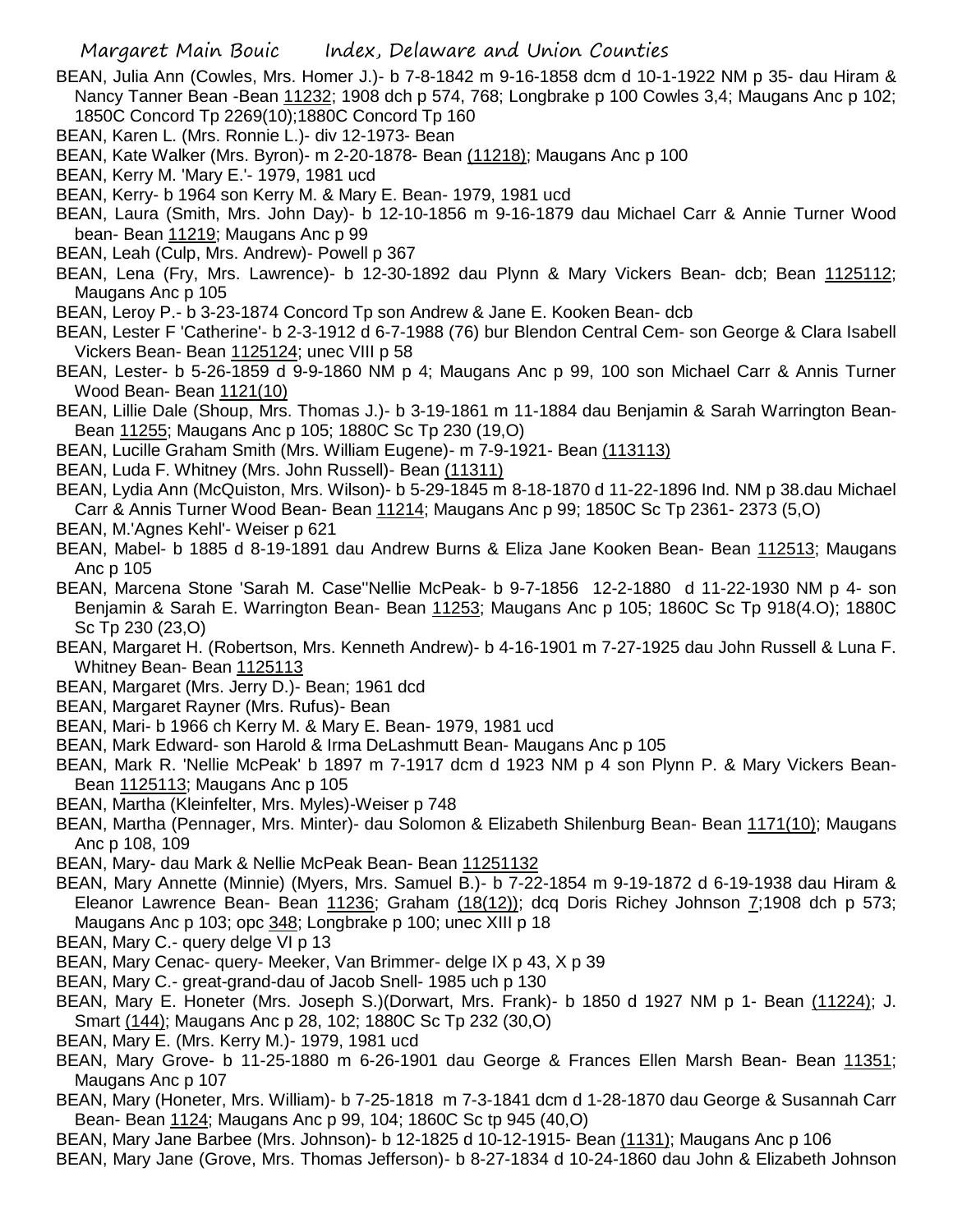Bean- Bean 1134; Maugans Anc p 106

BEAN, Mary L. (Stephens, Mrs. Elmore)- b 7-10-1854 d 8-29-1876 dau John & Sally Smart Bean- Bean 11227; Maugans Anc p 100, 102; J. Smart 147; 1880 dch p 721; Richey 7,8; Longbrake p 95

- BEAN, Mary (Marco, Mrs. John)- b 1761 m 12-10-1805- dau George & Ann Bean Bean 13; Maugans Anc p 99, 109
- BEAN, Mary E. Mantz (Mrs. Samuel)- m 2-4-1869 d 10-26-1927- Bean (1136); Maugans Anc p 107

BEAN, Mary (McKinnie, Mrs. George)- dau Solomon & Elizabeth Shilenburg Bean- Bean 11717; Maugans Anc p 108

- BEAN, Mary S. (Sedgwick, Mrs. Ernest)(Alexander, Mrs. Frank)- b 3-31-1896 d 1-24-1989 (92) bur Claibourne Cem- dau Rufus & Margaret Rayner Bean- Alexander; Bean
- BEAN, Mary Susan Norris (Mrs. Charles T.)- b 1895 d 4-23-1970 (75) bur. Oak Grove Cem Bean (112251); Maugans Anc p 102
- BEAN, Mary Susannah (Langstaff, Mrs. David)- b 5-7-1841 m 6-3-1872 d 3-1874 dau Michael Carr & Rebecca Ralston Bean- Bean 11213; 1850C Sc Tp 2304 (9,O); Maugans Anc p 99, 218
- BEAN, Mary Vickers (Mrs. Plynn)- b 1873 d 1909 Bean (112511); Maugans Anc p 105
- BEAN, Maxine- d age 1 1/2- dau Pressley & Hazel Rhoades Bean- Bean 1125712
- BEAN, Melody K. (Mrs. Gilbert H. Jr.)- 1980 dcd
- BEAN, Michael Carr 'Rebecca Ralston''Annis Turner Wood'- b 6-19-1812 m (1) 5-8-1834 dcm (2) 6-11-1844 dcm d 10-20-1874 NM p 4- son George & Susannah Carr Bean- Powell p 185, 257; 1908 dch p 486; Ost p 1; 1880 dch p 490; Maugans Anc p 99, 218; 1835 men 20 #96 p 31 Concord Tp; 1840C Concord Tp p 118 (20-30); 1850C Sc Tp 2361-2373 (38, Va); 1860C Sc Tp 962-960 (48, Va); Bean 1121; unec IV p 36; dcw Bk 4 p 5 (exec),34, 407(43)
- BEAN, Michael,Jr.- unec XII p 68, Claibourne Tp
- BEAN, Minerva (Andrews, Mrs. William H.)-b 2-29-1836 m 11-13-1860 dcm d 2-12-1908 NM p 3- dau Michael Carr & Rebecca Ralston Bean-Bean 11211; 1850C Sc Tp 2361- 2373 (14,O); Sbc p 31; Maugans Anc p 99
- BEAN, Mollie- dau Timothy J. & Sarah J. Bean- 1880C Claibourne Tp 182-195 p 18 (3,O,O,O)
- BEAN, Mollie Stover (Mrs. Jesse)(Hamner, Mrs. J. Howard)- Bean (11233); Maugans Anc p 103; Hamner
- BEAN, Nancy A.- dau Jesse & Amelia J. Long Bean- 1880C Dover Tp 135-143 p 33 (7,Ill,O,.O,)
- BEAN, Nancy Tanner (Mrs. Hiram)- b 12-3-1817 m 10-22-1839 ucm 586 d 3-17-1845 NM p 12- dau Abel Tanner- Bean (1123); Maugans Anc p 102; unecIII p 38
- BEAN, Nancy (Mrs. Benjamin)- d 3-17-1845 (28-3-14) NM- Powell p 256
- BEAN, Nellie McPeak (Mrs. Mark)- Bean 1125113; Maugans Anc p 103
- BEAN, Neva Stopher (Mrs. James Joseph)- Genther p 58; Bean
- BEAN, Ollie Dell (McBride, Mrs. James)- m 9-5-1894 d 1-24-1952 dau Benjamin & Sarah E. Warrington Bean-Bean 11256; Maugans Anc p 105, 106; 1880C Sc Tp 231 (17,O); Rittenhouse
- BEAN, Patricia Ann Bushong (Mrs. James Joseph Jr.)- b 2-2-1944 Raymond m 5-19-1968- dau Sumner Edward & Clara Mildred Jackson Bushong- Genther p 58; Bushong
- BEAN, Phoebe Katherine Kellar (Mrs. Edward Benjamin)- b 8-21-1859 m 8-25-1881 d 4-30-1934- Bean (11254); Maugans Anc p 17, 105
- BEAN, Plynn 'Mary Vickers'- b 1873 d 1950 son Andrew Burns & Eliza Jane Kooken Bean- Bean 112511; NM p 4; Pabst 7 p 23; 1880C Sc Tp 245 (27,O); Maugans Anc p 105
- BEAN, Polly (Mary) (Byrns, Mrs. Morgan)- m 1819- dau Benjamin & Rebecca Evans Bean- Bean 116; Maugans Anc p 99, 108
- BEAN, Pressley 'Hazel R. Rhoades'- b 4-30-1888 m 8-27-1910 son George Lemuel & Anna Said Bean- Bean 112571; Maugans Anc p 106
- BEAN, Priscilla (Carr, Mrs. Solomon)- b 6-12-1783 m 9-15-1799 d 6-3-1861 dau Benjamin & Rebecca Evans Bean- Bean 111; 1908 dch p 554, 843; Maugans Anc p 83,86, 88, 98, 99,110, 114
- BEAN, Ralph- son Pressley & Hazel Rhoades Bean- Bean 1125711
- BEAN, Rebecca Evans (Mrs. Benjamin)- m 12-8-1779- Bean (11); Maugans Anc p 98, 99
- BEAN, Rebecca Jane- b 11-29-1849 d 7-6-1870 dau Michael Carr & Annis Turner Wood- Bean 11216; Maugans Anc p 99, 100; 1850C Sc Tp 2373 (9/12,O)
- BEAN, Rebecca (Kincaid, Mrs. Elliott)- b 6-11-1830 m 11-14-1850 d 2-22-1861;; dau George & Susannah Carr Bean- Bean 1127; 1850C Sc Tp 2304 (20,O); Maugans Anc p 99, 106
- BEAN, Rebecca Ralston (Mrs. Michael Carr)- b 6-11-1816 m 5-8-1834 d 8-7-1841- Bean (1121); Maugans Anc p 99, 218 (Rosanna); NM; Powell p 255, 256
- BEAN, Rebecca (Alfor, Mrs. George)- dau Solomon & Elizabeth Shilenburg Bean- Bean 11719; Maugans Anc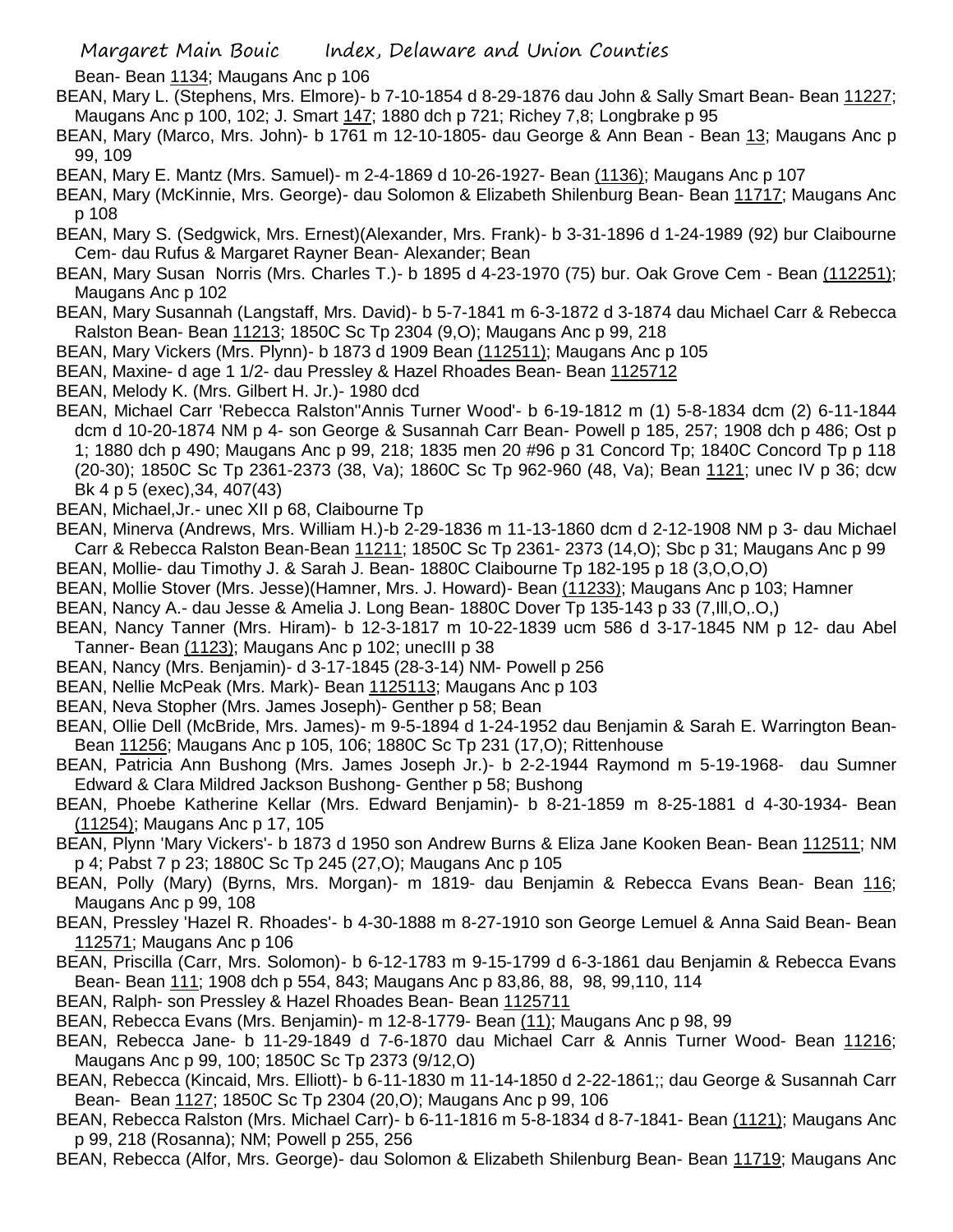p 108, 109

- BEAN, Richard- 1840C Jerome Tp 1143 (60-70)
- BEAN, Richard- son George & Ann Bean- b 1778- Bean 18; Maugans Anc p 99, 109
- BEAN, Ricky- son Jerry D. & Margaret Bean- 1961 dcd (4); 1991 ucd
- BEAN, Robert- son M. & Agnes Kehl Bean- Weiser p 621
- BEAN, Ronnie L. 'Karen L.'- div 12-1973- Bean

BEAN, Roy W. 'Elsie Sill'- b 7-8-1887 m 10-11-1911 d 12-22-1970 bur Oak Grove Cem son Edward Benjamin & Phoebe Katherine Kellar Bean- Bean 112543; Maugans Anc p 105; 1969 dcd (b 1-31-1888 Scioto Tp dcb)

- BEAN, Ruth- b 3-30-1905 d 7-18-1905 dau Jessie & Mollie Stover Bean- Bean 112334
- BEAN, Ruth (Hutchisson, Mrs. William Wallace)- Hutchisson p 53
- BEAN, Sally (Cubberly,, Mrs. George)- m 3-26-1811 dau Benjamin & Rebecca Evans Bean- Bean 115; Maugans Anc p 99, 108
- BEAN, Sally Smart (Mrs. John)- b 9-15-1812 m 1-7-1836 d 9-30-1890 dau Joseph & Jane Beatty Smart- NM p 1;Powell p 257; 1880 dch p 721; 1850C Sc Tp 2338- 2350 (38,O); 1880C Sc Tp 231 (67,O); delge VI p 51; Maugans Anc p 100; Bean (1122); J. Smart 14
- BEAN, Samuel Marsh- b 3-3-1883 m 1-12-1918 son George & Frances Ellen Marsh Bean- Bean 11352; Maugans Anc p 106, 107
- BEAN, Samuel 'Mary E. Mantz'- b 10-1-1840 m 2-4-1869 d 7-15-1883 son John & Elizabeth Johnson Bean-Bean 1136; Maugans Anc p 106, 107
- BEAN, Sandy (Curtis, Mrs. Dan)- dau Lester & Catherine Bean- Bean
- BEAN, Sarah (Coberly, Mrs. George)- b 1790 d 1916 ped DeFro Tossey #183 23-

unec X p 9

- BEAN, Sarah M. Case (Mrs. Marcena Stone)- m 12-2-1880 dcm- Bean (11253); Maugans Anc p 105
- BEAN, Sarah E. Warrington (Mrs. Benjamin)- b 9-16-1830 m 11-7-1851 d 6-15-1917 dau John Warrington-Powell p 258; Bean (1125) 1880C Sc Tp 230 (49,O); Maugans Anc p 104; delge VI p 51
- BEAN, Sarah J. (Mrs. Timothy)- 1870C Jackson Tp 117-114 p 16 (25,O); 1880C Richwood 182-195 p 18 (27,O,O,O)
- BEAN, Sarah (Thrasher, Mrs. Elisha)- b 1796 d 1855 Sunbury ; unec V p 31; ped Richard Seslar #58 un co gen soc 25; delge X p 40
- BEAN, Sheri Ann (Cannode, Mrs. Robert D.)- b 1962 m 8-27-1983 dau Kerry Mix & Mary E. Bean- 1979, 1981 ucd, Bean
- BEAN, Solomon 'Elizabeth Shilenburg'- b 12-7-1823 m 1-15-1856 d 1890 son Jesse & Hannah Hyers Bean-Bean 1171; Maugans Anc p 108
- BEAN, Susan A. (Simons, Mrs. Alfred E.)- dau Solomon & Elizabeth Shilenburg Bean- Bean 11718; Maugans Anc p 108, 109
- BEAN, Susan Elizabeth- b 2-5-1843 d 4-19-1844 dau John & Elizabeth Johnson Bean- Bean 1137; Maugans Anc p 107
- BEAN, Susan (Mason, Mrs. Parley J.)- 1908 dch p 668
- BEAN, Susana Casteel (Mrs. John)- m 1-1-1850 Madison Co unec XI p 45
- BEAN, Susanna- 1850C Sc Tp 2292-2304 (9,O) lived with George & Susannah Bean
- BEAN, Susannah Carr (Mrs. George)- b 11-26-1791 m 8-25-1811 d 1-3-1867 NM p 2;Powell p 249, 253- dau Michiel Carr- Bean 112; 1880 dch p 721; Maugans Anc p 17, 83,98, 99; 1850C Sc Tp 2292-2304 p 249 (58, Va)
- BEAN, Susannah Jane (Calhoun, Mrs. William)- b 7-26-1839 m 8-31-1861 dcm d 1-3-1923 NM p 6- dau John & Sally Smart Bean- Bean 11222; J. Smart 142; Calhoun 1,2; 1850C Sc Tp 2338-2350 (11,O); 1860C Sc Tp 918-919 (20,O); 1880C Sc Tp 246 1880 dch p 721; Maugans Anc p 100
- BEAN, Thomas- son Solomon & Elizabeth Shilenburg Bean- Bean 11711; Maugans Anc p 108
- BEAN, Timothy J.- (1894-59) ClaibourneT- uninf p 7
- BEAN, Timothy 'Sarah J.'- 1870C Jackson Tp 117-114 p 16 (33,O); 1880C Richwood 182-195 p 18 (40,O,O,O) BEAN, Toni Jean Ray (Mrs. Jeffrey David)- m 8-16-1980 dau James & Wyetta Ray- Bean
- BEAN, Van Emmon 'Ella F. Dorward''Adelaide H. Anderson'- b 3-12-1860 m(1) 12-10-1881 (2) 10-1-1890 son Hiram & Eleanor Lawrence Bean- Bean 11238; 1908 dch p 574; Maugans Anc p 28, 103, 104; 1870C Marysville-Paris Tp 197 p 22 (10,O)
- BEAN, Virginia- b 7-7-1891 d 5-25-1946 dau Van Emmon & Adelaide H. Anderson Bean- Bean 11238; Maugans Anc p 104
- BEAN, Virginia- dau Mark & Nellie McPeak Bean- Bean 11251131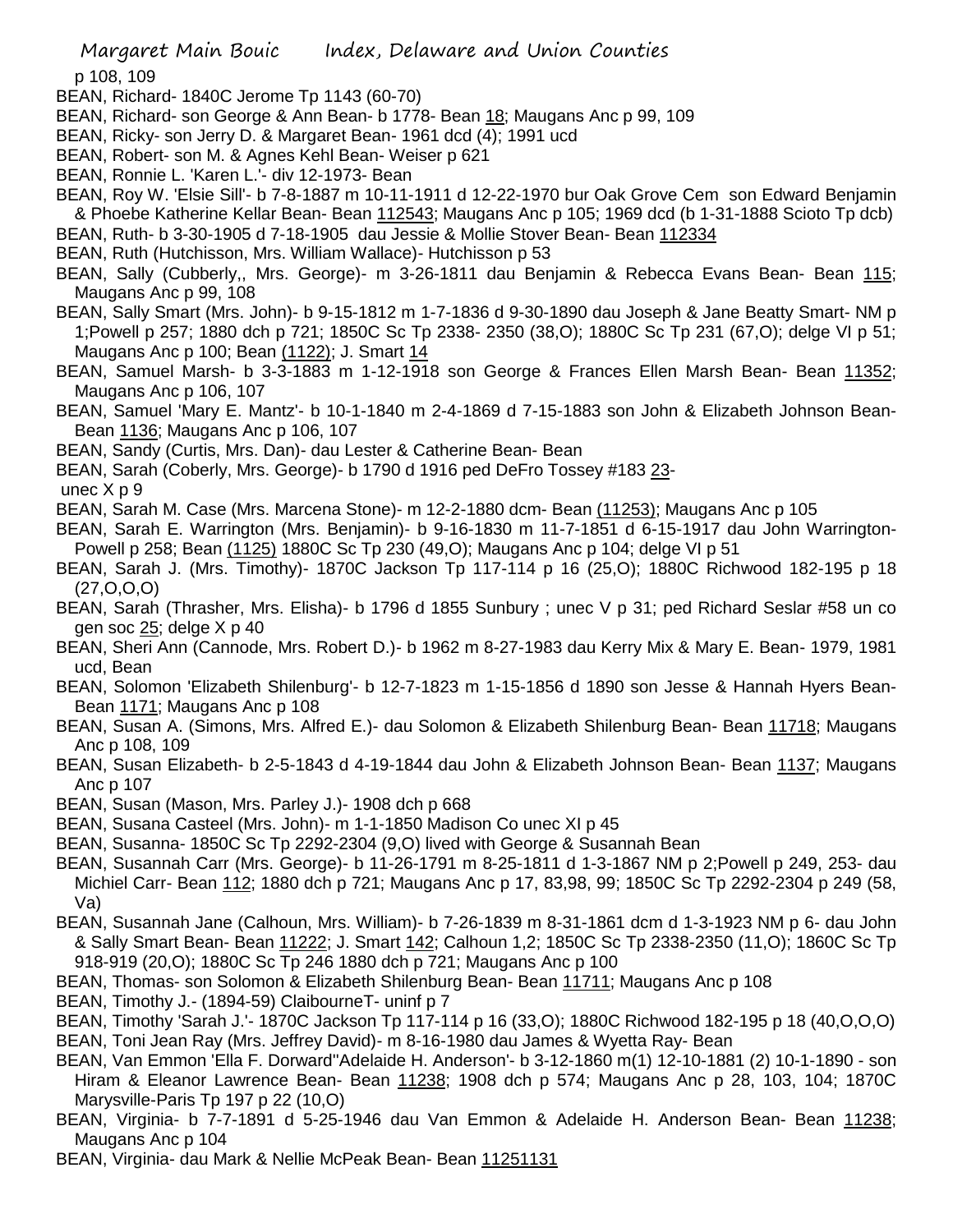BEAN, Virginia Mae (Wilson, Mrs. Robert F.)- dau Charles T. & Mary S. Norris Bean- Bean 1122511; Maugans Anc p 102

- BEAN, Warren Winslo- b 6-28-1924 dau William Eugene & Lucille Graham Smith Bean- Bean 1131132 BEAN, Will- son George Bean- Bean 112312
- BEAN, William Eugene 'Lucille Graham Smith'- b 3-1- m 7-9-1921 son John Russell & Luva F. Whitney Bean-Bean 113113
- BEAN, William Eugene, Jr.- b 12-22-1922 son William Eugene & Lucille Graham Smith Bean- Bean 1131131
- BEAN, William Johnson- d 2-4-1902 son Johnson & Mary Jane Barbee Bean- Bean 11314; Maugans Anc p 106
- BEAN, William Michael- b 1841 d 1910 NM p 1; son John & Sally Smart Bean- Bean 11223; 1850C Sc Tp 2338- 2350 (9,O)' 1860C Sc Tp 918-919 (18,O); 1880C Sc Tp 231 (38,O); J. Smart 143;; 1880 dch p 721; Maugans Anc p 100, 101
- BEAN, William- b 7-18-1856 son Hiram & Eleanor Lawrence Bean- Bean 11237; Maugans Anc p 103, 104
- BEAN, Willie Virginia- b 11-12-1892 d 1911 dau William Johnson & Effie Tuttle Bean- Bean 113141
- BEAN, Wilson- son Solomon & Elizabeth Shilenburg Bean- Bean 11715; Maugans Anc p 108
- BEAN, Rev. W. N.- 1883 uch V p 188; unec XIII p 35
- BEANARD, Fay (Mrs. Harold)- Weiser p 389
- BEANARD, George Michael- b 5-2-1946 son Howard & Isabella Eister Beanard- Weiser p 389
- BEANARD, Harold 'Fay'- b 6-7-1936- Weiser p 389
- BEANARD, Howard 'Isabella Eister'- Weiser p 389
- BEANARD,Isabella Eister (Mrs. Howard)- b 1906 dau John Samuel Albert & Roselda Kreigbaum Eister-Weiser p 389
- BEANARD, Paul- b 1-27-1939- son Howard & Isabella Eister Beanard- Weiser p 389
- BEANARD, Ted- b 8-5-1937 son Howard & Isabella Eister Beanard- Weiser p 389
- BEANMAN, D. B. (dentist)- hadc p 66
- BEANS, Hannah (Newhouse, Mrs. David)- Newhouse p 96, 97 (15)
- BEANS, Jesse- 1880C Dover Tp p 0171
- BEANS, Tim- 1880C Claibourne Tp p 199A
- BEANY, Clara V. "Cindy'(Mrs. John E.)- b3-22-1917 d 9-8-1993 (76) Oak Grove Cem- dau Charles & Magdalene Ogg Slack- Beany 1969, 1971, 1980 dcd
- BEANY, Ed (62-1938) Claibourne Tp uninf p 24
- BEANY, Edgar- b 9-1878 son Sarah Beany- 1900C Richwood 394-424 p 151 (21,O,O,O)
- BEANY, Grace- b 7-1885 dau Sarah Beany- 1900C Richwood 394-424 p 151 (14,O,O,O)
- BEANY, Jackie (Current, Mrs. )- dau John E. & Clara V. Slack Beany- Beany
- BEANY, James P.- son John Beany- Beany
- BEANY, John- Beany
- BEANY, John E. 'Clara V. Slack'- Beany; 1969, 1971, 1980 dcd
- BEANY, Molly- b 3-1872 dau Sarah Beany- 1900C Richwood 294-424 p 151 (18,O,O,O)
- BEANY, Patrick- son John E. & Clara V. Slack Beany- Beany
- BEANY, Sarah (Mrs. )- b 5-1861 wid- 1900C Richwood 394-424 p 151 (39,O,Va,O)
- BEAR, Adam 'Ann Hossman'- m 12-18-1856 dcm
- BEAR, Adam'Catherine Adams'- m 3-9-1865 dcm
- BEAR, Addie Gedney (Mrs. Clarence)- d 2-10-1950- Weiser p 525
- BEAR, Adeline (Mrs. Levi)- b 10-26-1847 d 10-24-1913 bur Md. Maugans Anc p 54
- BEAR, Ann Hossman (Mrs. Adam)- m 12-18-1856 dcm
- BEAR, Anne B. (Mrs. Robert E.)- 1961 dcd
- BEAR, Annette b 1970 dau Raymond I. & Sheila Bear- 1971 dcd
- BEAR, Catharine (Zimmer, Mrs. William)- 1880 dch p 653
- BEAR, Catherine Adams (Mrs. Adam)- m 3-9-1865 dcm
- BEAR, Charles A. 'Lois Irene Hill'- b 11-8-1859 m 12-28-1884 d 7-2-1890- Weiser p 525
- BEAR, Clarence 'Addie Gedney'- b 5-17-1892 d 8-15-1950 son Herman & Jennie Hill Bear- Weiser p 525
- BEAR, Daniel- son Lawrence K. & Mary Bear- Bear
- BEAR, Rev. Elijah- unec XIV p 18
- BEAR, Eliza (Gregg, Mrs. James)- m 9-7-1836 ucm 393; unec III p 29
- BEAR, Elizabeth (Jacobs, Mrs. Levi)- dau Joseph Bear- 1908 dch p 633
- BEAR, Elizabeth (Betty) Maugans (Mrs. John)- b 3-20-1812 m 2-11-1836 d 2-28-1893 dau Abraham &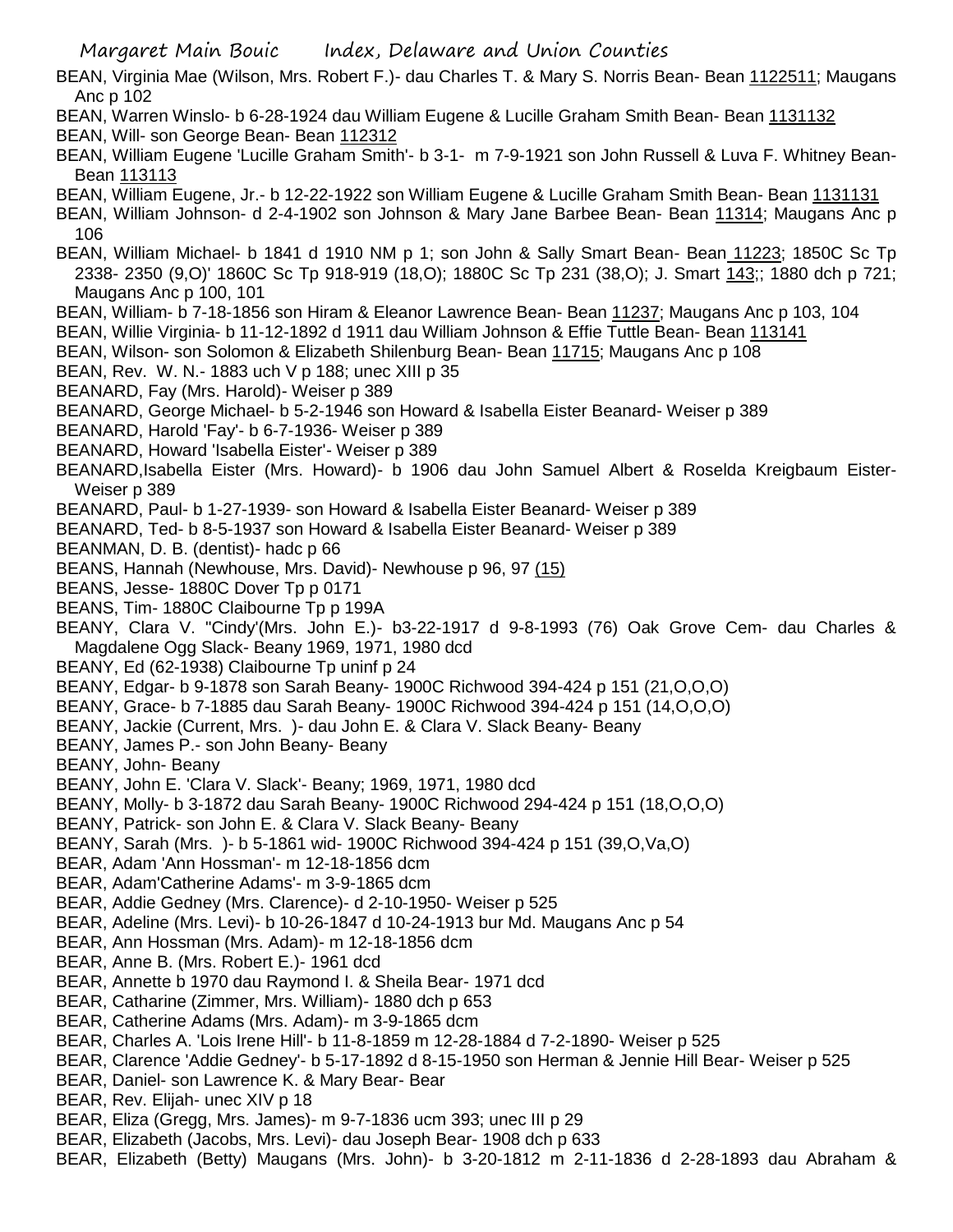Elizabeth Frey Maugans- Maugans Anc p 54

- BEAR, Ella- dau John & Elizabeth Maugans Bear- Maugans Anc p 54
- BEAR, Ethel Lena- b 5-12-1886 dau Charles A. & Lois Irene Bear- Weiser p 525
- BEAR, Florence- dau Robert E. & Anne B. Bear- 1961 dcd (11)
- BEAR, George- unec XII p 53
- BEAR, Hazel Stephens (Mrs. Wilbur Eugene)- b 3-8-1910 m 5-27-1927-Weiser p 525
- BEAR, Herman 'Jennie Hill'- b 6-10-1865 m 7-7-1890 d 9-18-1939- Weiser p 525
- BEAR, Irma (McKibben, Mrs. Frank)- b 12-28-1930 dau Wilbur Eugene & Hazel Stephen Bear- Weiser p 526
- BEAR, Isaac- b 1837 d 8-20-1856 bur. Md.- son John & Elizabeth Maugans Bear- Maugans Anc p 54
- BEAR, Jacob 'Margaret'- div 3-7-1833; Reed Abst, delge IX p 36
- BEAR, Jane (Norman, Mrs. Oliver)- Maugans Anc p 235
- BEAR, Jennie Hill (Mrs. Herman)- b 10-3-1867 m 7-7-1890 dau Elisha Adonirum Judson & Hetty Quigley Weiser -Weiser p 525
- BEAR, John 'Elizabeth Maugans'- b 2-29-1795 d 4-1-1863 bur Md.- Maugans Anc p 54
- BEAR, John- 2-18-1837 (73 yrs) Hathaway Cem Un Al p 83; uccp- J 1 p 300 will, p 14; unec III p 35. 43. 45
- BEAR, Joseph- 1908 dch p 634
- BEAR, Lawrence K. 'Mary'- d 1-18-1975 (71) bur. Union Cem Cols.- Bear; 1985 uch p 147
- BEAR, Lawrence, Jr.- son Lawrence K. & Mary Bear- Bear
- BEAR, Levi 'Adeline'- b 5-4-1852 d 5-2-1911 son John & Elizabeth Maugans Bear- Maugans Anc p 54
- BEAR, Lois Irene Hill (Mrs. Charles A.)(Kelson, Mrs. Robert Shaw)- b 3-1-1859 m 12-28-1884 d 5-3-1946 dau Elisha Adonirum Judson & Hetty Quigley Weiser- Weiser p 525
- BEAR, Lydia A. (Longbrake, Mrs. Abraham N.)- m 5-27-1877- Longbrake p 33
- BEARD, ---Powers p 127; hjt p 10, 20, 31, 27, 38; unec XII p 67, Leesburg Tp; 1915 uch p 242, 414; hadc p 52; unec V p 14, VI p 2, VII p 8 family of Marguerite Moon #123; Jan Stevenson unec VII p 2, IX p 14, X p 48; Lynn Baldwin #344, unec XI p 49, XII p 1; Willis Holloway #311, unec XI p 2
- BEARD, Abigail Wilson (Mrs. Chester)- m 6-10-1841 dcm d 3-14-1907 (82-1-2)- Powell p 374
- BEARD, Achsah (Agasah) Ann (Hager, Mrs. Leroy F.)-b c 1828 m 10-19-1842 d 4-14-1850 Genther p 171; unec V p 60
- BEARD, Adam 'Delight Smith' b 1801 m 10-11-1830 d 9-8-1889 Hancock Co. son John & Sarah Beard- Jan Stevenson letter
- BEARD, Adin 'Mary E. Cliff'- b 1-15-1890 Pl. City m 8-27-1912 son Clarence & Melissa Wooley Beard- Genther p 219, 221; 1900C Jerome Tp 105-112 p 4B (10,O,O,O)
- BEARD, Adin Lee- b 4--1924 son Adin & Mary E. Cliff Beard- Genther p 221
- BEARD, Aesah- female lived with Wm. McCune or Osker McCune- 1860C Jerome Tp 241 p 35 (8,O)
- BEARD, Albert- 1880C Radnor Tp p 470A
- BEARD, Albert- son Nathaniel & Mary Beard- 1850C Brown Tp 2856 (2,O)
- BEARD, --b 3-26-1888 Radnor Tp dau Albert W. & Laura E. Flanegin Beard- dcb
- BEARD, Alice (Cooperider, Mrs. Charles)- 1985 uch p 64
- BEARD, Alice (Davies, Mrs. Richard)- b 9-15-1921 m 10-22-1938 dau Adin & Mary E. Cliff Beard- Genther p 221
- BEARD, Alice Gray (Mrs. Daniel)- dau James & Ellen Riggle Gray- dumch p 403
- BEARD, Alice- dau Lorenzo D. & Margaret Pounds Beard- 1880C Millcreek Tp 131-135 (2,O,O,O)
- BEARD, Alma Walters (Mrs. David)- b 10-28-1926 dau Simon & Emma Nebinger Walters- Weiser p 450
- BEARD, Alta Stark (Mrs. Ross) b 5-15-1884 d 11-14-1959 bur. Sunbury- Beard; Sunbury p 134
- BEAN, Amanda Jane (Miller, Mrs. John Wesley)- b 1854 d 1918 dau John & Hannah Ann George Beard- ped Jan Stevenson #169 5- unec IX p 71
- BEARD, Amanda Shaw (Mrs. John)- m 12-24-1861 ucm 3268;dau Harrison & Ann Hutchins Shaw- dumch p 386
- BEARD, Amanda Wollam (Mrs. Victor III)- b 6-17-1856 Jerome Tp m 10-3-1875 ucm 5752 d 10-123-1912 Delaware bur Maple Dell dau Benjamin & Fredericka Stallman Wollam; mt 3 p 17; Sbc p 31; Macklin p 55; 1880C Dover Tp 75-80 p 26 (21,O,O,O); 1900C Magnetic Springs 318-321 (43,O,O,O) m 25y, 4 ch, 3 living
- BEARD, Amos 'Rebecca Duvall'- m 1-18(11)-1832 ucm 244; son John & Sarah Beard from Jan Stevenson; 1883 uch V p 679 uccp p 37 (1848); unec II p 34, IV p 35; VI p 14
- BEARD, Amos 'Susannah Price'- son John & Sarah Davis Beard- 1850C Taylor Tp 1112-1130 p 65 (45,O); 1860C Taylor Tp 1017-1032 (55,O); 1870C Taylor Tp 209-200 p 25 (66,O); mt 11-11-1851; unec III p 49
- BEARD, Andrew- son Amos & Susanna Price Beard-d 10-28-1851 (10) mt 11-11-1851; 1850C Taylor Tp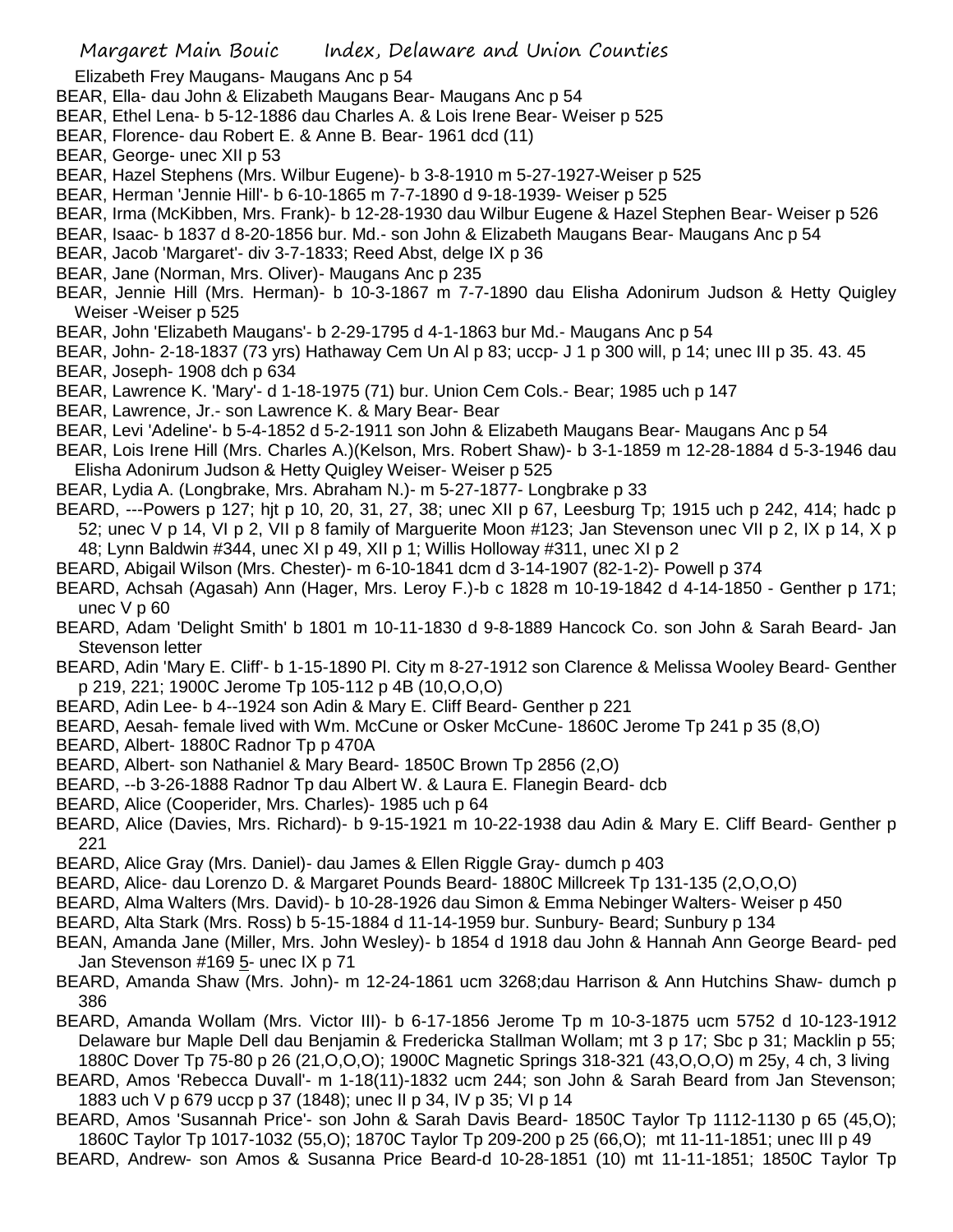1112-1130 p 165 (8,O); 1915 uch p 278; 1883 uch IV p 435, V p 283

- BEARD, Andrew H. 'Martha H.'- m 8-29-1843 ucm 899 unec VI p 4 d 1-11-1855 (36y 2d) New Calif. Cem DJ p 90 1850C Jerome Tp 1913-1934 p 279 (29, Va); mt 4-12-1854, mt 1-24-1855
- BEARD, Anna (Mrs. Josiah)- uccp-j3-p 193
- BEARD, Anna- b Aug. 1925 dau Russell & Marvel Gill Beard- Genther p 221
- BEARD, Anna- b 8-6-1876- Beard Bible
- BEARD, Anna May (Perry, Mrs. Warren D.)(Jackman, Mrs. Allen)- b 12-3-1869 d 3-23-1938 dau John & Amanda Zane Shaw- from Jan Stevenson
- BEARD, Anne(Dever, Mrs. John James)- 1890 marriage consent unec III p 9
- BEARD, Augustua- b 8-18-1828 d 5-5-1855 son Michael & Mary Deck Beard- Beard Bible
- BEARD, Axie Ann- b 182 d 1870 (18) dau Cyrus & Mahala McCune Beard- Genther p 219
- BEARD, B. A.- 1883 uch III p 394
- BEARD, (or Bruerd?)- Barbara-1880C Liberty Tp Un Co -5 p 6 (35,O,O,O) p 0037
- BEARD, Barbara Ann (Borck, Mrs. )- dau Hobert A. Beard- Beard
- BEARD, Barbara- dau Barbara Beard (Bruerd?)- 1880C Liberty Tp Un Co 64-65 (8,O,O,O)
- BEARD, Barbara- b 8-1837 dau Russell & Marvel Gill Beard- Genther p 221
- BEARD, Bennett- 1883 uch V p 335; 1915 uch p 432
- BEARD, Bennett Maxfield 'Nancy Long'- b 12-19-1787 d 1875 son John & Sarah Beard- Jan Stevenson letter
- BEARD, Bertha Couch (Mrs. Harrison Shaw)- from Jan Stevenson
- BEARD, Bessie Estella (Weaver, Mrs. John Martin)-b 6-26-1876 m 1-24-1893 d 7-15-1910 bur Maple Dell Cem- dau Victor & Amanda Wollam Beard Sbc p 47; Weaver (1298); m consent unec IV p 9; Macklin p 55; 1880C Dover Tp 75-80 p 26 (4,O,O,O)
- BEARD, Betty (Mrs. Hobert A.)- Beard
- BEARD, Betty- dau Robert L. & Ruth Beard- 1959 ucd (9)
- BEARD, Bonnie- dau Robert L. & Ruth Beard- 1959 ucd (4)
- BEARD, Bonnie- b 1957 dau Willis & Opal Beard- 1971, 1973 ucd
- BEARD, Bonnie- b 12-15-1954 dau David & Alma Walters Beard- Weiser p 450
- BEARD, C.- Powell p 119; 1877 uca p 60
- BEARD, Carl L.- 1969 dcd
- BEARD, Carl R. 'Margaret'- 1969, 1971 dcd
- BEARD, Carrie- b 11-16-1883 dau Willis & Lova Flanegan Beard; Del Co. births
- BEARD, Carrie L.-b 1867, d 1878 Powell p 23- dau Lorenzo D. & Margaret Pounds Beard- 1870C Mil Tp 60 p 7 (3,O); NM p 2; Pounds 3
- BEARD, Catharine- dau Dick & Margaret Beard- 1850C Jerome Tp 1888-1909 p 276 (27, Va)
- BEARD, Catharine (Fleck, Mrs. Frederick)- m 5-22-1854 ucm 2100; 1880C Marysville 351-387 p 25 (56, Va, Va,Va)
- BEARD, Catharine Johnson (Culver, Mrs. John)(Mrs. )- 1880 dch p 828
- BEARD, Catherine L. (Mrs. Larry K.)- 1969 dcd
- BEARD, Catherine (Mrs. Joel)- ped Jan Stevenson #169 21- unec IX p 71
- BEARD, Catherine- dau Elijah & Emeline Beard- 1850C Thomson Tp (14,O)
- BEARD, Catherine Van Tassel (Mrs. )- dau John & Margaret Phillips Van Tassel- delge VIII p 32
- BEARD, Charles -Bennington Tp- delge V p 37
- BEARD, Charles- 1880C Orange Tp p 348C
- BEARD, Charles F.- son Barbara Beard (Bruerd?)- 1880C Liberty Tp Un Co 64-65 p 6 (8,O,O,O)
- BEARD, Charlotte (Southard, Mrs. John Stevenson)- m 1936- Beard; Southard
- BEARD, Chester 'Abigail Wilson'- m 6-10-1841 d 10-28-1888 (67-9-13) Marengo Cem- Powell p 374 perhaps son Reuben Beard; 1880C Berkshire Tp p 427A
- BEARD, Clara Belle (Moore, Mrs. Samuel)- m 8-3-1882 ucm 7202- dau Jonathan & Polly Stevens Beard- 1883 uch V p 536; 1880C York Tp 168 p 16 (16.O.O.O)
- BEARD, Clara V. Hodge (Mrs. Philander)- m 2-28-1882 ucm 7126
- BEARD, Clarence- 1883 uch V p 281; 1880c Jerome Tp p 152A
- BEARD, Clarence Malcomb 'Melissa Ellen Wooley'- b 10-2-1853/1 d 6-1930 son Cyrus & Mahala McCune Beard- Genther p 219; unec III p 9; ped Lynn Baldwin #344 26, unec XII p 7; ped Dolores Jean Bateman Murphy 14, unec XIV p 20, 31; 1880C Jerome Tp 248-257 p 28 (26,O,O,O); 1900C Jerome Tp 105-112 p 4B (48,O,O,O) m 26y
- BEARD, Clyde- b 6-14-1871 son Forester L. & Sarah P. Farnum Beard- Un Co B.Dover Tp; 1880C Dover Tp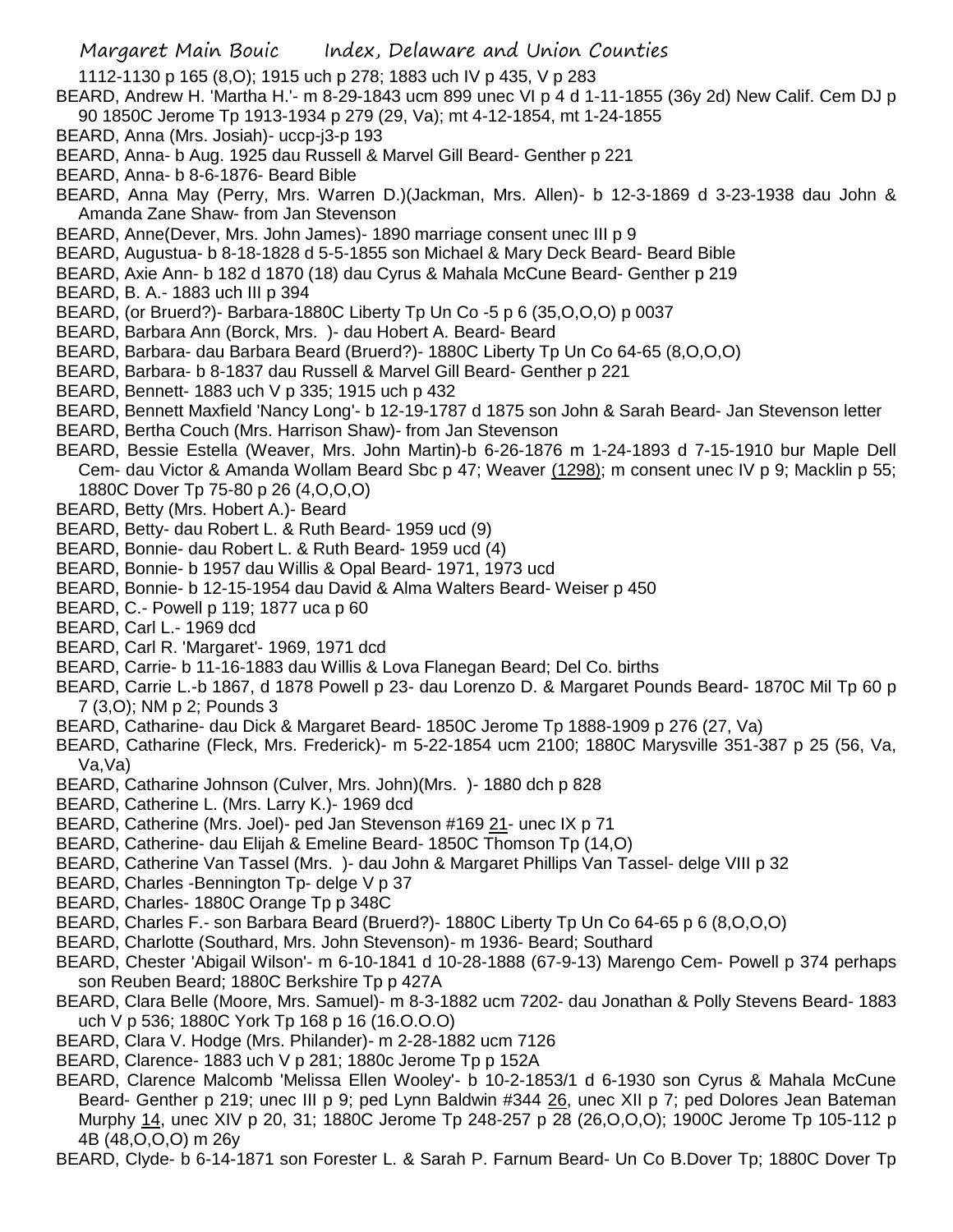- 48-50 p 24 (9,O,O,O); 1900C Dover Tp 153-155 p 7B (28,O,O,Ill)
- BEARD, C. M.- lived with Osker Mccune- 1860C Jerome Tp 241 p 35 (6,O)
- BEARD, Cordelia- dau Jonathan & Polly Stevens Beard- 1860C Dover Tp 291 (13,O); 1883 uch V p 536
- BEARD, Cristena- dau Elijah & Emeline Beard- 1850C Thomson Tp (11,O)
- BEARD, Cyrus V. 'Mahala McCune'- m 9-25-1850 ucm 1573; uccp j4-p 19- son Josiah Beard; 1850C Jerome Tp 1833-1854 p 268 (21, NY) mt 3-3-1858; uccp p 35(17-1847); Genther p 218, 219; unec II p 47, III p 48,
	- 49, VIII p 3; ped Dolores Jean Bateman Murphy 28, unec XIV p 18, 20, 31
- BEARD, D.- 1883 uch IV p 535
- BEARD, D. A.- 1908 dch p 427
- BEARD, Daisey (Landacre, Mrs. Charles)- b 3-9-1877 m 9-2-1894 dau Clarence & Melissa Wooley Beard-Genther p 219; 1880C Jerome Tp 248-257 p 28 (3,O,O,O)
- BEARD, Daisy Louella- dau Victor & Amanda Wollam Beard- Sbc p 31; 1880C Dover Tp 75-80 p 26 (2,O,O,O)
- BEARD, Daniel 'Alice Gray'- dumch p 403
- BEARD, Daniel 'Mary'- 1850C Jerome Tp 1921-1942 p 280 (46, Va)
- BEARD, Daniel T. 'Mary McCampbell'- ped B. Holloway #123 24- unec VIII p 34
- BEARD, David 'Alma Walters'- b 11-25- Weiser p 450
- BEARD, David 'Elizabeth'- 1850C Porter Tp 3076 (24,O)
- BEARD, Charles David 'Margaret Forrider'- b 1861 d 2-5-1945 York Cem p 96; Beard
- BEARD, David 'Mary E. Myers'- m 5-12-1863 ucm 3442; D J p 91; 1870C Dover Tp 68-69 p 9 (27,O); 1880C Jerome Tp 108-110 p 12 (44,O,Va,Va)
- BEARD, David 'Polly M. Campbell'- hjt p 30, 37; 1915 uch p 212, 418, 429; 1883 uch V p 283
- BEARD, David- son Andrew Beard- mt 1-24-1855; uccp p 25 (1842)
- BEARD, David D.' Mary E.' -b 1836 d 1906 Mt. Herman Cem djlm p 16son James & Elisa Beard-1840C Jerome Tp 1142 (-5) 1850C Jerome Tp 1927-1948 p 281 (4,O); hjt p 200
- BEARD, David T.- son William & Mary Beard- 1870C Jackson Tp 126-120 p 17 (57, Penn); 1880C Jackson Tp p 223B (19,O,Pa,O)
- BEARD, Delight Smith (Mrs. Adam)- Jan Stevenson letter
- BEARD, Dick 'Margaret';- D J p 91
- BEARD, Dickey- 1915 uch p 429
- BEARD, Dorothy- b 3-10-1922 dau Russell & Marvel Gill Beard- Genther p 221
- BEARD, Duane F. 'Ruth O.'-son Martin E. Beard- Beard;1961, 1969,1971, 1980 dcd
- BEARD, E.- unec XIV p 47, performed marriages
- BEARD, Edith Alberta (Herderick, Mrs. Michael Adam)- b -23-1893 m 11-15-1911 d 1-20-1986 dau Clarence & Melissa Ellen Wooley Beard- Genther p 219; ped Dolores Jean Bateman Murphy 7; unec XIV p 20, 31
- BEARD, Edna b 7-1878- dau Forrester & Sarah P. Farnum Beard- 1880C Dover Tp 48-50 p 24 (2,O,O,O); 1900C Dover Tp 153-155 p 7B (21,O,O,Ill)
- BEARD, Edna (Mrs. Hobart)- 1961, 1969 dcd
- BEARD, Edna Mary Rowland- b 5-2-1918 Stratford d 4-29-1989 (70) Oak Grove Cem
- BEARD, Edward- son Martin E. Beard- Beard
- BEARD, Elder- 1883 uch V p 398
- BEARD, Elijah 'Emeline'- 1850C Thomson Tp 109 (43, NY)
- BEARD, Elijah S. 'Martha Egbert'- b c 1808 m 3-27-1834 Hancock Co- son John & Sarah Beard- from Jan Stevenson
- BEARD, Elisa- b 9-29-1832 d 10-22-1832 dau Michael & Mary Deck Beard- Beard Bible
- BEARD, Elisa (Mrs. James)- 1840C Jerome Tp 1142 (30-40); 1850C Jerome Tp 1927-1948 p 281 (39, Va)
- BEARD, Eliza- 1880C Genoa Tp p 410A
- BEARD, Eliza (McFlin, Mrs. John)- unec VIII p 65
- BEARD, Elizabeth (Butler, Mrs. John M.)- b 3-8-1873 Un Co d 4-29-1952 Oakdale CemII p 94 (H-R24-15); Butler
- BEARD, Elizabeth C.- dau David D. & Mary E. Myers Beard- 1870C Dover Tp 68-69 p 9 (6,O)
- BEARD, Elizabeth- dau Daniel & Mary Beard- 1850C Jerome Tp 1921-1942 p 280 (23, Va)
- BEARD, Elizabeth (Mrs. David)- 1850C Porter Tp 3076 (22,O)
- BEARD, Elizabeth Ann (Green, Mrs. Benjamin Harrison.- dau Jonathan & Polly Stevens Beard- 1883 uch V p 536; 1860C Dover Tp 291 (11.O); Longbrake p 109, unec III p 24
- BEARD, Elizabeth Ann (Kirkland, Mrs. William)- b 10-29-1823 m 5-2-1859 ucm 2882 d 9-9-1 dau Michael & Mary Deck Beard- 1883 uch V p 347; Kirkland 2,3; Beard Bible; 1850C Mil Tp 1971-1992 p 287 (27,O)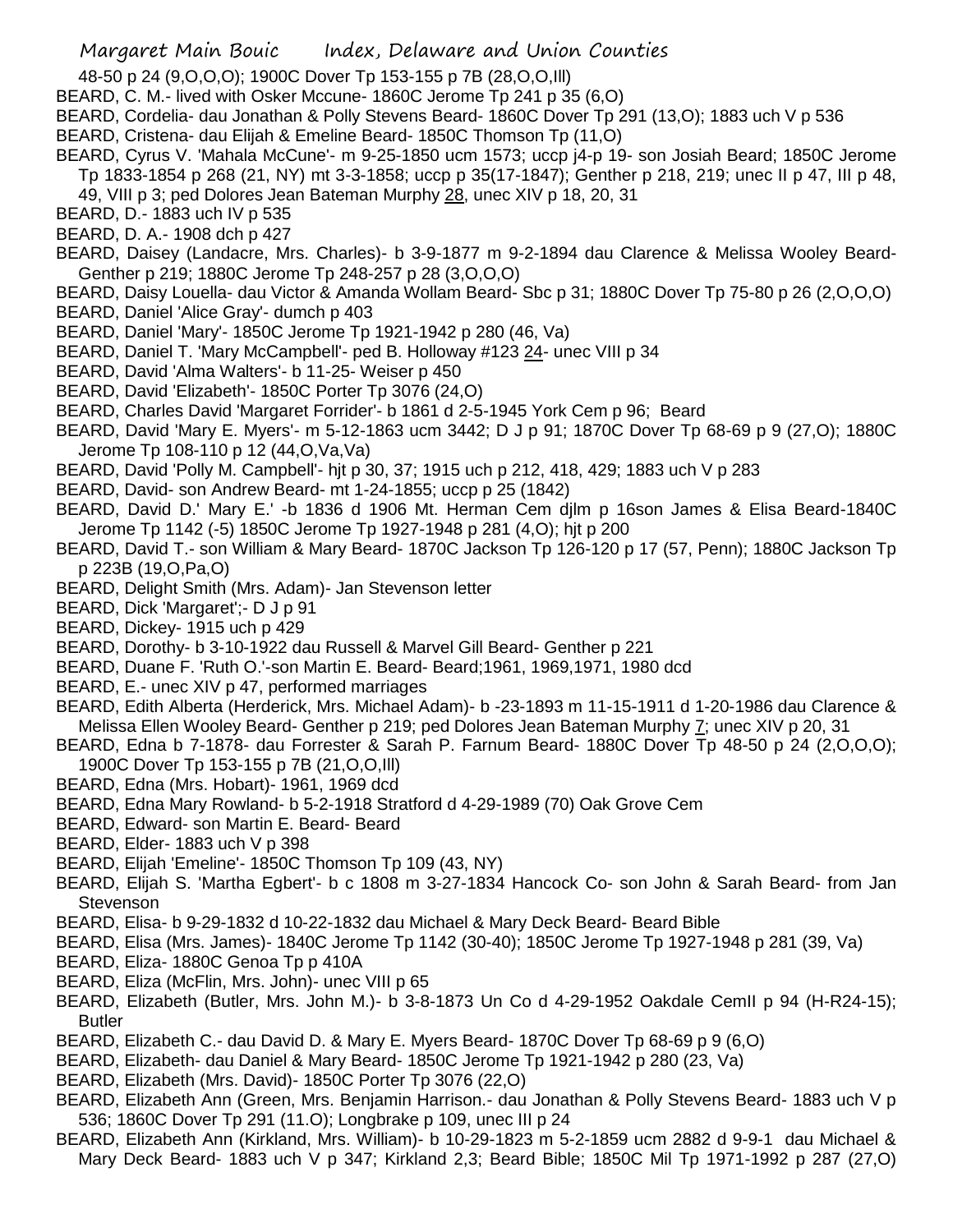1880C Mil Tp 50

- BEARD, Elizabeth J. (Vance, Mrs. Lewis)- m 3-29-1860 d 11-2-1872 (31-5-15) dau Victor & Mary Beard; Powell p 261;1850C Thomson Tp 110 (9,O)
- BEARD, Elizabeth (McKim, Mrs. John)- m 11-1-1856 ucm 2472
- BEARD, Elizabeth M. (Daughtery, Mrs. J. C.)- C. V. Cem 2-4-8 d 9-15-1876 (39 yrs)
- BEARD, Elmira (Vance, Mrs.Thomas)- m 9-9-1852 dcm
- BEARD, Elmore 'Hilda Kronk' b 12-17-1915 m 3-2-5-1940 d 8-20-1989 973) bur Near Marion- son Everett & Minerva J. Carey Beard- Beard
- BEARD, Emeline (Mrs. Elijah)- 1850C Thomson Tp 109 (40,O)
- BEARD, Emeline Ewing (Mrs. Samuel)- m 4-20-1858 ucm 2718
- BEARD, Emery Lee- b 10-7-1871 d 9-2-1872 Ill son John & Amanda Zane Shaw Beard- from Jan Stevenson
- BEARD, Emery 'Roxanna Cummins'- m 12-12-1852 dcm; 1908 dch p 387; delge IX p 11, 37 ((33-1964)
- BEARD, Emma- 1880C Porter Tp p 449C
- BEARD, Ennis Riley 'Nancy M. Fisher'- b 3-20-1876 m 2-11-1896 son John & Amanda Zane Shaw Beard- from Jan Stevenson
- BEARD, Ethel M.- b 9-1884 dau Rufus & Mary M. Beard- 1900C Dover Tp 60-61 p A3 (15,O,O,va)
- BEARD, Etta Campbell (Mrs. Frank)- m 5-8-1901- Genther p 219, 220
- BEARD, Etta Mae- dau Lawrence & Leah Beard- 1949 ucd
- BEARD, Etta (Walters, Mrs. )- b 1853 d 1911 Maple Dell Cem djlm p 94
- BEARD, Eunice- 1880C Porter Tp p 452A
- BEARD, Evalena (Marshall, Mrs. Frank)(Boyer, Mrs. Francis)- b -9-187 m(1) 12-18-1891 (2) 10-9-189(6) dau Clarence & Melissa Wooley Beard- Genther p 219; mar consent unec III p 9; 1880C Jerome Tp 248-257 p 28 (5,O,O,O)
- BEARD, Evert/Everett E. 'Minerva Carey'- b 4-5-1892 m 9-1-1914 d 9-14-1966 Claibourne Cem p 106- son Hezekiah & Jennie Wollam Beard- Beard; 1949, 1959 ucd; Beard; 1900C Leesburg Tp 214-217 p 9B (8,O,O,O)
- BEARD, F.- 1883 uch IV p 535
- BEARD, Fanny E.- b 2-20-1880 Radnor Tp dau A. W. & Laura E. Flanery Beard- dcb
- BEARD, F. L.- 1883 uch IV p 495; 1877 uca p 22, 97
- BEARD, Flora A.- dau David & Elizabeth Beard- 1850C Porter Tp 3076 (4/12,O)
- BEARD, Florence (Mrs. Henry C.)- b 1889 d 1929 Milford Cem Un Al p 46
- BEARD, Forrester L.'Sarah P. Farnum'- b 3-1844 d 1917- Buxton p 1 djlm p 7; son William & Harriet Curry Beard- 1850C Jerome Tp 1922-1943 p 280 (8,O); 1860C Jerome Tp 124 p 18 (16,O); 1870C Dover Tp 185-187 p 23 (27,O); 1880C Dover Tp 48-50 p 24 (36,O,NY,O) p 166A; 1900C Dover Tp 155-157 p 7B (56,O,Va,O) m 36y; hjt picture 184, 196, 200; Longbrake p 84, 109
- BEARD, Frank 'Etta Campbell'- b 4-3-1881 m4-8-1901 son Clarence & Melissa Wooley Beard- Genther p 219, 220; 1900C Jerome Tp 105-112 p 4B (19,O,O,O)
- BEARD, Frank- b 8-1927 son Russell & Marvel Gill Beard- Genther p 221
- BEARD, Frank Jr.- b 10-2-1925 son Frank & Etta Campbell Beard- Genther p 220
- BEARD, Geneva (Goble, Mrs. Thomas)- b 1-30-1912 m Apr. 1932 dau Frank & Etta Campbell Beard- Genther p 220
- BEARD, George- Pabst 2 p 27; 1880C Delaware Town p 496A
- BEARD, George H.- son Barbara Bears (or Bruerd)- 1880C Liberty Tp Un Co 64-65 p 7 (3,O,O,O)
- BEAN, George W.- b 1851 d 1934 Maple Dell djlm p 94; son William Beard- 1870C Jackson Tp 126-120 p 17 (19,O)
- BEARD, Gilbert D.- son William & Harriet Curry Beard- 1850C Jerome Tp 1922-1943 p 280 (4,O); 1860C Jerome Tp 124 p 18 (13,O); 1870C Jerome Tp 236-226 p 31 (23,O); 1880C Jerome Tp p 144A
- BEARD, Glenn/Glenwood- d 12-1953 (70) bur Prospect Cem- brother Everett Beard- Beard; 1900C Leesburg Tp 214-217 p 9B (17,O,O,O)
- BEARD, Glenneta (Schott, Mrs. Orville R.)- m 8-8-1931- Beard; Schott
- BEARD, Gloria A. (Anson, Mrs. John M.)- dau William & Maxine Beard- Beard
- BEARD, (Raile, Mrs. Fred)- dau William & Maxine Beard- Beard
- BEARD, Gordon 'Mary Streeter'- m 2-5-1857 dcm
- BEARD, Hannah Ann George (Mrs. John)- b 1832 d 1927 dau Peter & Mary Ann Woodruff George- ped Jan Stevenson #169 11- unec IX p 71
- BEARD, Hannah- dau William & Harriet Curry Beard- hjt p 188; 1850C Jerome Tp 1922-1943 p 280 (8,O);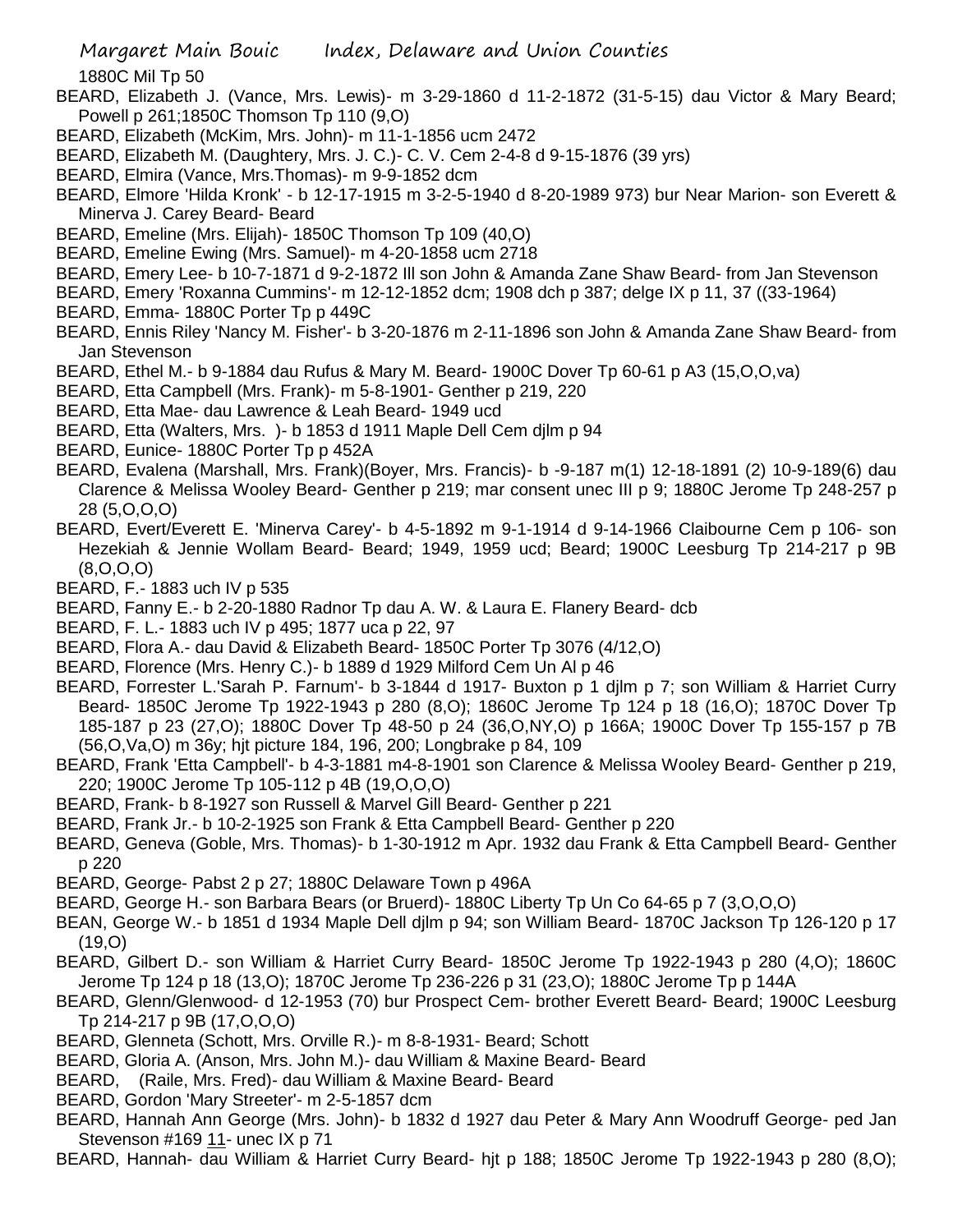1860C Jerome Tp 124 p 18 (18,O)

- BEARD, Hannah A. Savage (Mrs. John)-b 4-24-1843 d 1-22-1895 NM Powell p 257- dau Morgan & Margaret Robinson Savage- Turney 4; 1883 uch V p 377
- BEARD, H. E. female lived with John & E. G. McKim- 1860C Jerome Tp 127 p 18 (13.O)
- BEARD, Hannah E. (Kilbury, Mrs. James S.)- m 3-12-1868 ucm 4349E
- BEARD, Hannah Long (Mrs. James)- Jan Stevenson letter
- BEARD, Harriet- dau Amos & Susan Beard- 1860C Taylor Tp 1017-1032 p 135 (8,O)
- BEARD, Harriet A. (McNeal, Mrs. John A.)- m 11-27-1873 ucm 5387 dau Amos & Susannah Price Beard- from Jan Stevenson; 1870C Taylor Tp 290-200 0 25 (18,O)
- BEARD, Harriet Curry (Mrs. William) m 2-28-1838 ucm 482 d 7-27-1887 (67-3-20) New Calif. Cem. D J p 91 dau James A. & Phoebe Winget Curry-1915 uch p 547; 1840C Jerome Tp 1144 (20-30); 1850C Jerome Tp 1922-1943 p 280 (31,O); 1860C Jerome Tp 124 p 18 (40,O); 1870C Jerome Tp 236-226 p 37 (50,O); 1880C Jerome Tp 107-109 p 12 (60,O,Va,Md) p 144A; unec III p 482
- BEARD, Harrison Shaw 'Bertha Couch'- b 4-24-1864 Marysville m 10-28-1885 d 1-29-1940 son John & Amanda Zana Shaw- from Jan Stevenson
- BEARD, Hattie- dau Forrester & Sarah P. Farnum Beard- 1880C Dover Tp 48-50 p 24 (5,O,O,O)
- BEARD, Helen-b 1966 dau Larry K. & Catherine L. Beard- 1969,1971 dcd
- BEARD, Hellen Annabel- b 1-21-1902 Porter Tp dau George A. & Eva L. Brookens Beard- dcb
- BEARD, Henry A 'Martha'-d 5-1-1837 uccp-J2-p 158,uccp p 19, 47
- BEARD, Henry C. 'Florence'- b 1882 d 198 Milford Cem Un Al 46
- BEARD, Herbert Elmer- b 2-26-1927 son Adin & Mary E. Cliff Beard- Genther p 221
- BEARD, Hezekiah C.'Jennettie Orena Wollam'- b 1854 m 11-16-1876 ucm 5967 d 1923 Maple Dell Cem djlm p 96- son Joseph H. & Nancy Mary Burdick Beard- 1860C Dover Tp 290 (6,O); 1870C Leesburg Tp 176-183
	- (16,O); 1880C Leesburg Tp 265 p 26 (25,O,O,O); 1900C Lees. Tp 214-217 p 9B (45,O,O,O); m 23y
- BEARD, Hilda Kronk (Mrs. Elmore E.)- m 3-25-1940- Beard
- BEARD, Hobert A. 'Betty'- d 2-23-1987 (70) bur Marengo- Beard
- BEARD, Hobart 'Edna'-1961, 1969 dcd
- BEARD, Horace- dg 8-31-1900 delge IX p 52 (son born 8-21)
- BEARD, Ivan G.- b 1880 d 1920 Maple Dell Cem djlm p 95; grandson Joseph Harrison & Nancy Burdick Beard; Sbc p 31; 1900C Leesburg Tp 213- 216 p 9B (19,O,O,O)
- BEARD, Jack- b 9-29-1922 son Frank & Etta Campbell Beard- Genther p 220
- BEARD, Jacqueline Jane Trego (Mrs. Larry Allen)- m 11-2-1969 dau Earl Trego-
- BEARD, James- 1967 ucd
- BEARD, James- lived wih Daniel & Mary Beard- 180C Jerome T 1921-192 280(3, Va)
- BEARD, James E.- son Lawrence & Leah Beard- 1949,1973,1975, 1979, 1981, 1983 ucd
- BEARD, James 'Elisa'- 1840C Jerome Tp 1142 (30-40); 1850C Jerome Tp 1927-1948 p 281 (42, Va)
- BEARD, James 'Hannah Long''Margaret' b 1792 m 3-19-1812 Fairfield Co. d 1856 Peoria Cem; Jan Stevenson letter
- BEARD, James I.- 1883 uch V p 283
- BEARD, James Joseph 'Mary Leah Rockey'- b 9-1-1837 m 8-26-1860 d 6-25-1915- son Joseph & Martha Ann Rice Beard- Powers Pat p 221; dcc Cameron Schultz 26; Larry Powers 10
- BEARD, James J. N.- son Jonathan & Polly Stevens Beard- 1883 uch V p 536; 1860C Dover Tp 291 (5,O)
- BEARD, James P.- son David D. & Mary E. Myers Beard- 1870C Dover Tp 68-69 p 9 (4,O)
- BEARD,E James R. 'Dolly Jane Yates'- m 2-4-1847 dcm; 1850C Delaware Tp 1396 (45, Va)
- BEARD, James T.- mt -12-1854; uccp p 25 (1842), 37, 42; unec III p 50
- BEARD, Jane- d 10-17-188(5-2-9) New California Cem dau J. & E. G.- D J p 92
- BEARD, Jane- 1880C Genoa Tp p 409C
- BEARD, Dolly Jane Yates (Mrs. James R.)- m 2-4-1847 dcm; 1850C Delaware Tp 1396 (45, Pa)
- BEARD, J. C.- (Champaign Co)- unec VII p 6
- BEARD, J. D. 'Mary'- 1880C Jerome Tp 108-110 p 12 (44,O,Va,Va,) p 144A
- BEARD, Jeff C.- Beard
- BEARD, Jelana (Mrs. Josiah)- 1850C Jerome Tp 1770-1790 p 260 (20,O)
- BEARD, Jennettie Orena Wollam (Mrs. Hezekiah C.)- b 1859 m 11-1-1876 ucm 5967 d 1923 Maple Dell Cem p 96; 1880C Leesburg Tp 265 p 26 (20,O,O,O); 1900C Leesburg Tp 214-217 p 9B (40,O,O,Va)
- BEARD, Jennie- b July 1879- 1880C Jerome Tp 248-249 p 26 (11/12,O)
- BEARD, Jessie- b 2-1884 dau Forrester & Sarah Priscilla Farnum Beard- 1900C Dover Tp 153-155 o 7B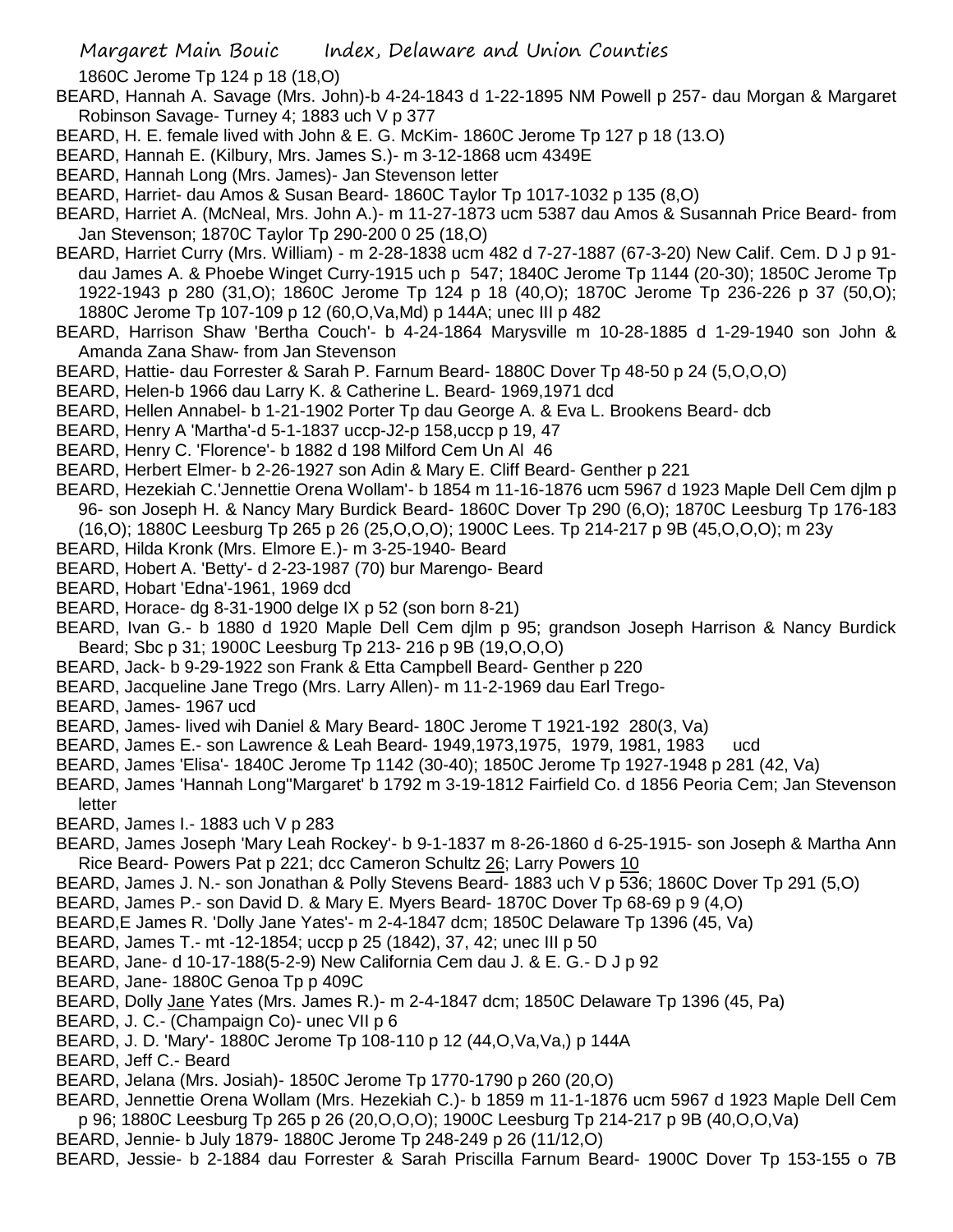(16,O,Oo,Ill)

- BEARD, Jessie (Elliott, Mrs. Lutrelle)- 1915 uch p 659
- BEARD, Jerome P.- son David & Elizabeth Beard- 1850C Porter Tp 3076 (2,O)
- BEARD, J. H.- 1877 uca p 22, 53, 75
- BEARD, Joanna Johnson (Mrs. Victor)- m 5-30-1850 dcm; 1850C Kingston Tp 3309 (64, Pa)
- BEARD, Joel F.(H)-b 1869 d 1886 NM p 2 son Lorenzo D. & Margaret Pounds Beard- Pounds 3; 1870C Mil Tp 60 p 7 (1,O); 1880C Millcreek Tp 131-135 (10,O,O,O); Powell p 253
- BEARD, Joel 'Catherine''Saloma Hartman'- b 12-1797 m 11-18-1824 Frank. Co d 1885 son John & Sarah Beard- Jan Stevenson letter
- BEARD, John- 1826 Harmony Tp- delge VI p 24, VIII p 53
- BEARD, John- b Ger. naturalized 10-9-1880, delge VIII p 57
- BEARD, John- Prince George Co, Va.- uccp j 1 p 125 p 8(1831); unec III p 45, XI p 10
- BEARD, John- 1883 uch IV p 456; uccp j 1 p 125; 1877 uca p 49
- BEARD, John- Powers p 93, 278; Pabst 1 p 9; 1880 dch p 317; 1908 dch p 1; 1976 dch p 10; delge II p 10, 36, 37, III p 23, 27, 48, VII p 62, IX p 34, X p 10
- BEARD, John- son Daniel & Mary Beard- 1850C Jerome Tp 1921-192 p 280 (21, Va)
- BEARD, John 'Amanda Jane Shaw'- b 1-7-1839 Hancock Co m 12-24-1861 ucm 3268 d 3-26-1917 Ill. from J. Stevenson son Amos & Susanna Price Beard- 1850C Taylor Tp 1112-1130 p 165 (10,O); 1860C Taylor Tp 1017-1032 p 135 (21,O)
- BEARD, John 'Hannah Ann George'- b 1827 d 1908 son Joel & Catherine Beard- ped Jan Stevenson #169 10unec IX p 71
- BEARD, John 'Hannah A. Savage'- b 4-30-1826 m 11-10-1868 ucm 4464 d 2-22-1892 NM 1; Powell p 257- Beard Bible son Michael & Mary Beard; 1883 uch V p 377; 1850C Mil Tp 1971-1992 p 287 (24,O); Turney 4
- BEARD, John Hillis 'Lucy Jane Shirk'- b 8-11-1874 m 3-25-1901 d 2-15-1950 son John & Amanda Zane Shaw Beard- from Jan Stevenson
- BEARD, John 'Julianna Beach'- lic 4-30-1846 ucm 1128
- BEARD, John M.- b 3-15-1871 Beard Bible
- BEARD, John 'Mary'- Powers Pat p 262
- BEARD, John 'Olive Newhouse'- Newhouse p 70 (13461)
- BEARD, John ' Sarah Davis'-d 1829 Hancock Co
- BEARD, John 'Sarah' d c 1829 Hancock Co- Jan Stevenson letter
- BEARD, Johnathan Green- son M. E. d 7-30-1877 (3y5m) Maple Dell djlm p 94
- BEARD, Jonathan 'Polly Stevens'- b 10-2-1820 m 7-30-1846 son Victor & Mary Ann Beard- 1883 uch V p 536; 1860C Dover Tp 201 (33,O); 1880C York Tp 168 p 16 (60, O, NY, NY) p 025A; unec III p 24
- BEARD, Jonathan C.- son Jonathan & Polly Stevens Beard- 1883 uch V p 536
- BEARD, Joseph- 1883 uch V p 371
- BEARD, Joseph E.- d 8-29-1848 (7-9-13) New California Cem son J. & E. G. D J Cem p 92
- BEARD, Joseph 'Martha Ann Rice'- b 1796 m 1833 d 1853- dcc Larry Powers20, Camerone Schultz 52
- BEARD, Joseph- son David & Elizabeth Beard- 1850C Porter Tp 3076 (4,O)
- BEARD, Joseph Harrison 'Mary/Nancy Burdick'-b Sunbury Tp 6-17-1831 m 6-2-1857 dcm d 11-25-1912 Maple Dell Cem djlm p 93; son Victor & Mary Anna Beard- 1850C Thomson Tp 110 (19,O); 1860C Dover Tp 290 (29,O);1870C Leesburg Tp 176-183 (39,O); 1880C Leesburg Tp 264 p 43 (49,O,NY,Pa) p 187A; 1900C Lees. Tp 213-216 p 9B (68,O,NY,NY) m 50y; 1883 uch V p 536; mt 10-24-1855
- BEARD, Josiah- d 12-30-1843 Plain City Cem- unec VIII p 5
- BEARD, Josiah 'Jelana(Julianna Beach)'- 1850C Jerome Tp 1770-1790 p 260 (25,O) mt 9-25-1850; uccp 35 (1847) dec.; uccp j3 p 193; unec III p 47
- BEARD, Josiah- 1850C Jerome Tp 1734-174 p 255 (26,O)
- BEARD, Juliann (Rutter, Mrs. George)- b 8-22-1837 m 10-20-1858 dau Michael & Mary Deck Beard- Beard Bible; 1850C Mil Tp 1971-1992 p 287 (13,O); unec VIII p 70
- BEARD, Julianna Beach (Mrs. John)- lic 4-30-1846 ucm 1128 d 9-10-1850 (20) dau Amos Beach- mt 9-25-1850; unec VII p 30
- BEARD, Karolyn (Deltedesco, Mrs. )- dau Martin E. Beard- Beard
- BEARD, Larry- 1969 dcd; Beard
- BEARD, Larry- son Robert L. & Ruth Beard- 1959 ucd (2)
- BEARD, Larry- b 5-1-1948 son David & Alma Walters Beard- Weiser p 450
- BEARD, Larry Allen 'Jacqueline Jane Trego'- 'Catherine'-m 11-2-1969 son Duane F. & Ruth O. Beard- 1961,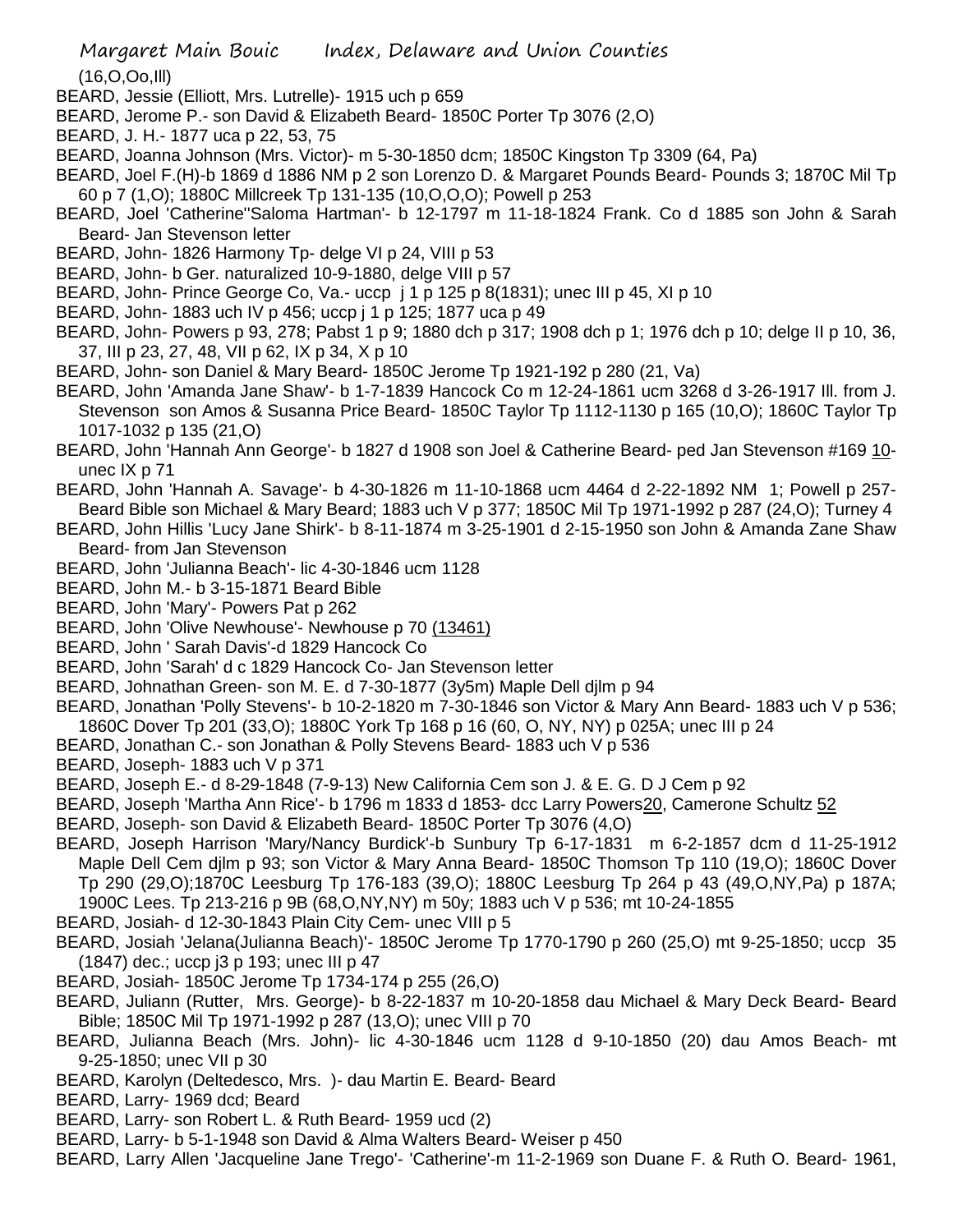1969, 1971 dcd

- BEARD, Laura Ellen Flannigan (Mrs. Willis)- b 1861 d 9 11 1939 York Cem p 96; Beard
- BEARD, Lavina- dau James & Elisa Beard-1840C Jerome Tp 1142 (-5); 1850C Jerome Tp 1927-1948 p 281 (12,O)
- BEARD, Lawrence M 'M. Leah Beard'- b 3-2-1886 m 1928 d 1-21-1971 bur York Cem p 100- son David & Margaret Forrider Beard- Beard;1949, 1959, 1967,1971, 1973 ucd
- BEARD, L. D.- l877 uca p 23
- BEARD, Leuia (Minshall, Mrs. Oat)- b 1883 dau Clarence & Melissa Wooley Beard- ped Lynn baldwin #344 13, unec XII p 7
- BEARD, --(Hitt, Mrs. Walter)- dau Lawrence Beard- Beard
- BEARD, Lucinda Sprague (Mrs. Oliver J.)- 1985 uch p 75, 76
- BEARD, Mary Leah (Mrs. Lawrence)-b 1895 m 1928 d 1-31-1976 York Cem p 100- dau Willis & Laura Flannigan Beard- Beard; 1949, 1959, 1967,1971, 1973, 1975 ucd
- BEARD, Lelia (Minshall, Mrs. Oate)(Lynch, Mrs. D. R.)- b 4-18-1883 m(1) 11-6-1899 dau Clarence & Melissa Wooley Beard- Genther p 219
- BEARD, Leon- son Everett & Minerva J. Carey Beard- 1949 ucd; Beard
- BEARD, Leona (Eyster, Mrs. William)- b 10-28-1916 m 1932 dau Adin & Mary E. Cliff Beard- Genther p 221
- BEARD, Leroy- son Robert L. & Ruth Beard- 1949 ucd; 1959 ucd (10)
- BEARD, Lewis W.- d 11-7-1977 Somerset O. brother William Beard- Beard
- BEARD, Lewis Norris 'Louisa A. Talley'- b 5-31-1868 Ill d 3-23-1938 son John & Amanda Zane Shaw- from Jan **Stevenson**
- BEARD, Lewtrell Fay- b 7-26-1873 d 8-22-1873 son John & Amanda Zane Shaw Beard- from Jan Stevenson
- BEARD, Libby- dau Forrester & Sarah Priscilla Farnum Beard- Beard- 1880C Dover Tp 48-50 p 24 (7,O,O,O)
- BEARD, Linda (Lanning, Mrs. )- dau Martin E. Beard- Beard
- BEARD, Lorenzo D. 'Margaret Pounds'- b 3-24-1834 m 4-26-1866 son Michael & Mary Deck Beard-Beard Bible; 1850C Mil Tp 1971-1992 p 287 (15,O); 1860C Mil Tp 79 (26,O); 1870C Mil Tp 60 p 7 (36,O); 1880C Millcreek Tp 131-135 (45,O,O,O) p 0162
- BEARD, ---b 4-22-1869 Scioto Tp son Lorinzo & Margaret Beard- dcb
- BEARD, Louisa A. Talley (Mrs. Lewis)- from Jan Stevenson
- BEARD, Louisa (Vance, Mrs. James)- m 10-27-1850 dcm; dau Elijah & Emeline Beard- 1850C Thomson Tp 109 (18,O)
- BEARD, Lovey- ch Henry A. Beard- uccp j2 p 158 p 19, 47; record book 3
- BEARD, --(Bradley, Mrs. Thomas)- dau Henry A. Beard- uccp record book 3 p 316
- BEARD, Lucille (Fannin, Mrs. Homer)- b 1-25-1907 m 7-1923 dau Frank & Etta Campbell Beard- Genther p 220
- BEARD, Lucinda Sprague (Mrs. Oliver J.)- b 1862 ped B. Holloway #1237- unec VIII p 33; 1985 uch p 75, 76
- BEARD, Lucy Jane Shick (Mrs. John Hillis)- m 3-25-1901 from Jan Stevenson
- BEARD, Lucy- b 9-26-1883 Kingston Tp dau Rosel & Rachael Shepard Beard- dcb
- BEARD, Luella M. (Mrs. Rheuben A.)- b 1861 d 1939 Maple Dell Cem djlm p 96; 1900C Dover Tp 60-61 p A3 (39, Ariz,Va,O)
- BEARD, Lutrellis Day- b 7-026-1873 d 9-2-1873 son John & Amanda Zane Shaw Beard- from Jan Stevenson
- BEARD, Mc- CCC Orange Tp (1875)
- BEARD, Mahala McCune (Mrs. Cyrus)- b 12-13-1832 m 9-25-1850 ucm 1573 d 1854 dau William & Octavia Hagar McCune- Genther p 219; unec VIII p 3; ped Dolores Bateman Murphy 29; unec XIV p 18, 20, 31
- BEARD, Mahala Horr (Mrs. Commodore R.)- m 3-1-1836 dcm
- BEARD, Margaret A. B.- d 10-6-1856 (30-7-11) N Calif. Cem DJ p 91; mt 12-17-1856 4-6-1859; dau Dick & Margaret Beard; 1850C Jerome Tp 1888-1909 p 276 (23, Va); Un Co Wills Vol A p 120
- BEARD, Margaret (Mrs. Carl R.)-199, 1971 dcd
- BEARD, Margaret (Butler, Mrs. Adams)- m 7-28-1853
- BEARD, Margaret- b 4-1896 dau Clarence & Melissa Wooley Beard- 1900C Jerome Tp 105-112 p 4B (4,O,O,O)
- BEARD, Margaret- dau Daniel & Mary Beard- 1850C Jerome Tp 1921-1942 p 280 (18, Va)
- BEARD, Margaret (Mrs. Dick)- d 8-4-1850 (67y 5m) N. Calif. Cem D J p 91; 1850C Jerome Tp 1888-1909 p 276 (67, Va)
- BEARD, Margaret Forrider (Mrs. Charles David)- b 1863 d 11-12-1937- York Cem p 96; Beard
- BEARD, Margaret J.- dau William & Harriet Curry Beard- 1850C Jerome Tp 1922-1943 p 280 (1,O); 1860C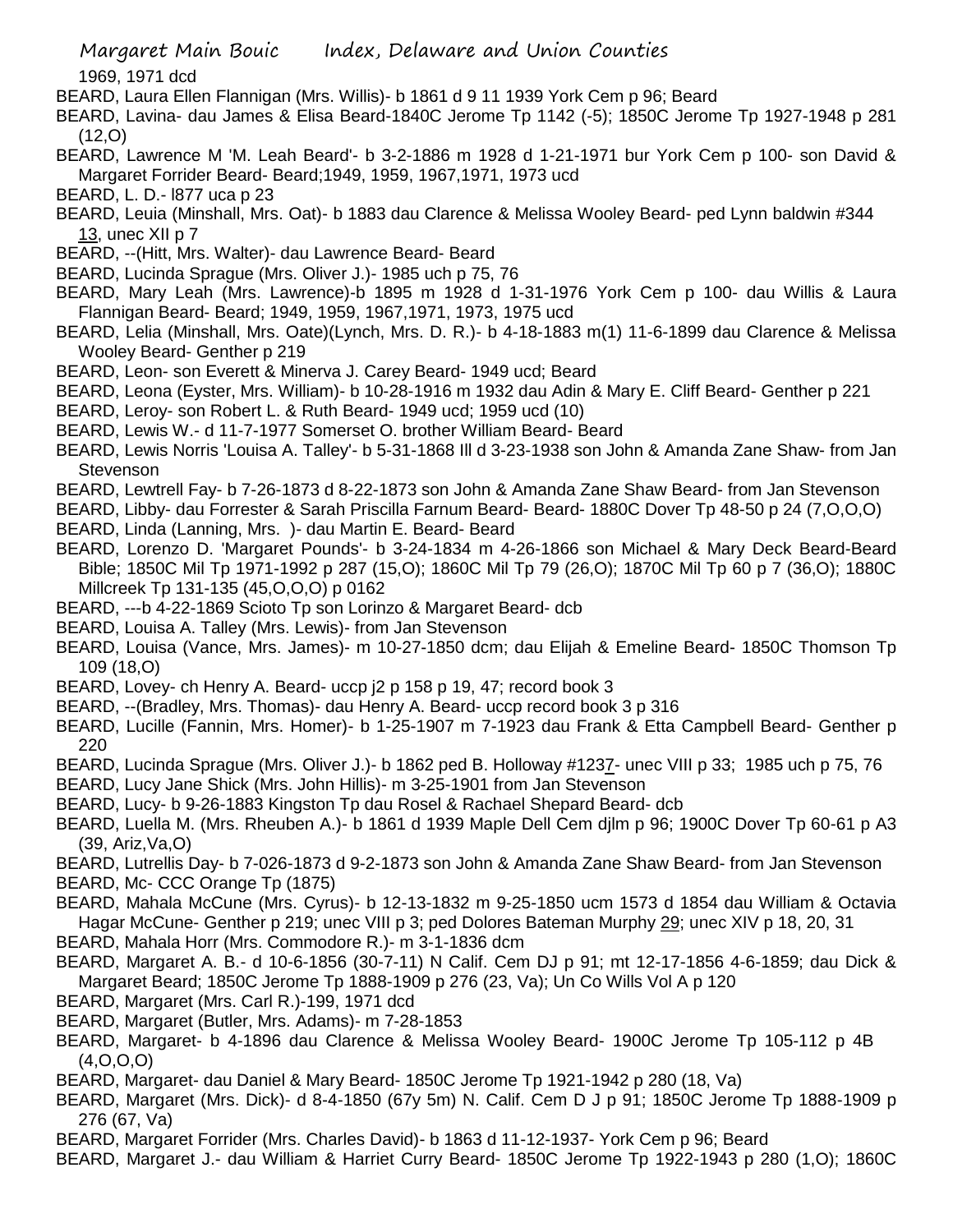Jerome Tp 124 p 18 (11,O)

- BEARD, Margaret Pounds (Mrs. Lorenzo D.)- b 1840 m 4-26-1866 d 1903 NM p 2; dau Samuel & Elizabeth Frazier Pounds- Pounds 2,3; Beard Bible; Powell p 257; 1870C Mil Tp 660 p 7 (27,O); 1880C Millcreek Tp 131-135 (36,O,O,O)
- BEARD, Margaret (Mrs. Samuel)- ped B. Holloway #123 13- unec VIII p 34
- BEARD, Marilyn- dau Jeff C. Beard- Beard
- BEARD, Martha Ann- dau Henry A. Beard- uccp j2 p 158, p 19, 47
- BEARD, Martha Egbert (Mrs. Elijah S.)- from Jan Stevenson
- BEARD, Martha (Mrs. Henry)- uccp p 47
- BEARD, Martha Ann Rice (Mrs. Joseph)- b 5-21-1818 m 1833 d 10-5-1890 dcc Larry Powers 21, Cameron Schultz 53
- BEARD, Martha H. Robinson (Mrs. Andrew H)- hjt p 38; m 8-27/29-1843 ucm 899 unec VI p 4; 1850C Jerome Tp 1913-1934 p 279 (24,O); 1860C Darby Tp 416-417 p 59 (34,O); 1880C Darby Tp 9 p 0237 (54,O,O,O)
- BEARD, Martha Robinson (Mrs. William)- dau Samuel & Martha Hunter Robinson-- 1883 uch V p 224
- BEARD, Martha Robinson (Mrs. Richard)- dau Samuel Robinson- 1915 uch p 631
- BEARD, Martha T.- dau Andrew & Martha H. Beard- 1850C Jerome Tp 1913-1934 p 279 (5,O); 1860C Darby Tp 416-417 p 59 (15,O)
- BEARD, Martha (Williams, Mrs. )- dau Andrew & Martha Robinson Beard- hjt p 38
- BEARD, Martin- 1880C Orange Tp p 356C
- BEARD, Martin E.- d 7-10-1970 (69) bur Cleveland-son Semilda Beard- Beard
- BEARD, Marty E.- 1961, 1969 dcd
- BEARD, Mary a.- unec V p 43
- BEARD, Mary A.- 1870C Leesburg 255-263 p 33 (55, NY)
- BEARD, Mary A.- 1880C Millcreek Tp 46-50 p 6 (58,O,O,O)- p 157A; sister-in-law William D. Kirkland
- BEARD, Mary (Mrs. Daniel)- 1850C Jerome Tp 1921-1942 p 280 (46, Va)
- BEARD, Mary (Mrs. John)-Powers Pat p 262
- BEARD, Mary Esther Bennett (Mrs. Victor Jr.)-b 1809 NY m 1829 Morrow Co.d June 1876 Leesburg Tp- dau Jonathan & Maleson Bennett- Beard; mt 10-24-1855; d 3-24-1883 (61-6-24) NM Powell p 253
- BEARD, Mary Deck (Mrs. Michael)- b 2-6-1798 m 9-5-1819 d 12-20-1867 (69-10-15) NM p 1; Powell p 253;1883 uch V p 347; uccp p 26; 1870C Mil Tp 51 p 7 (49,O); Beard Bible
- BEARD, Mary E. (Mrs. David D.)- b 1846 d 1929 Mt. Herman Cem djlm p 16; 1880C Jerome Tp 108-110 p 12 (34,O,O,O)
- BEARD, Mary- dau Michael & Mary Deck Beard- 1850C Mil Tp 1971-1992 287 (29,O); 1860C Mil Tp 79 (38,O)
- BEARD, Mary Elizabeth (Witcraft, Mrs. Amos)- b 11-7-1839 m 12-26-1855 mt 1-23-1856 dau Amos & Susanna Price Beard- Beard; 1850C Taylor Tp 1112-1130 p 165 (12,O)
- BEARD, Mary E.- dau Jonathan & Polly Stevens Beard- 1883 uch V p 536; 1860C Dover Tp 291 (8,O)
- BEARD, Mary Mitchel- b 5-27-1817- Beard Bible
- BEARD, Mary E. Myers (Mrs. David)- m 5-12-1863 ucm 3442; D J p 91; 1870C Dover Tp 68-69 p 9 (23,O)
- BEARD, Mary E.- 1969 dcd
- BEARD, Mary (Mrs. Michael)- d 12-20-1868(69-10-15) N M Cem Powell p 253; mt -13-182 unec II p 47
- BEARD, Mary J.(Mrs. William)- b 8-31-1832 d 4-18-1904 Maple Dell Cem djlm p 94; 1870C Jackson Tp 126-120 p 17 (37,O); 1880C Jackson Tp p 223B (47,O,NY,NY)
- BEARD, Mary Jane Becker (Mrs. William)- m 1-9-1850 dcm
- BEARD, Mary Leah Rockey (Mrs. James Joseph)- b 10-13-1841 m 8-26-1860 d 10-5-1890 dau Daniel R. & Martha Hall Rockey- dcc Cameron Schultz 27, Larry Powers11
- BEARD, Mary McCampbell (Mrs. Daniel T.)- ped B. Holloway #12325- unec VIII p 34
- BEARD, Mary Margaret (Butler, Mrs.Adams)- m slip unec VIII p 10
- BEARD, Mary M.- dau James & Elisa Beard-1840C Jerome Tp 1142 (5-10); 1850C Jerome Tp 1927-1948 p 281 (17,O)
- BEARD, Mary (Martin, Mrs. Colwell)- m 10-27-1850 dcm
- BEARD, Mary (Mollie)(Holycross, Mrs. )- dau Lorenzo D. & Margaret Pounds Beard- Pounds 3
- BEARD, Mary (Mrs. Nathaniel)- 1850C Brown Tp 2856 (36, NY)
- BEARD, Mary- b 8-1832 mother-in-law of Oscar A. Gr---1900C Jerome Tp 219-228 p 10A (67,O,NY,NJ) wid, 1 child
- BEARD, Mary Polly Stevens (Mrs. Jonathan)- 1860C Dover Tp 291 (30,O)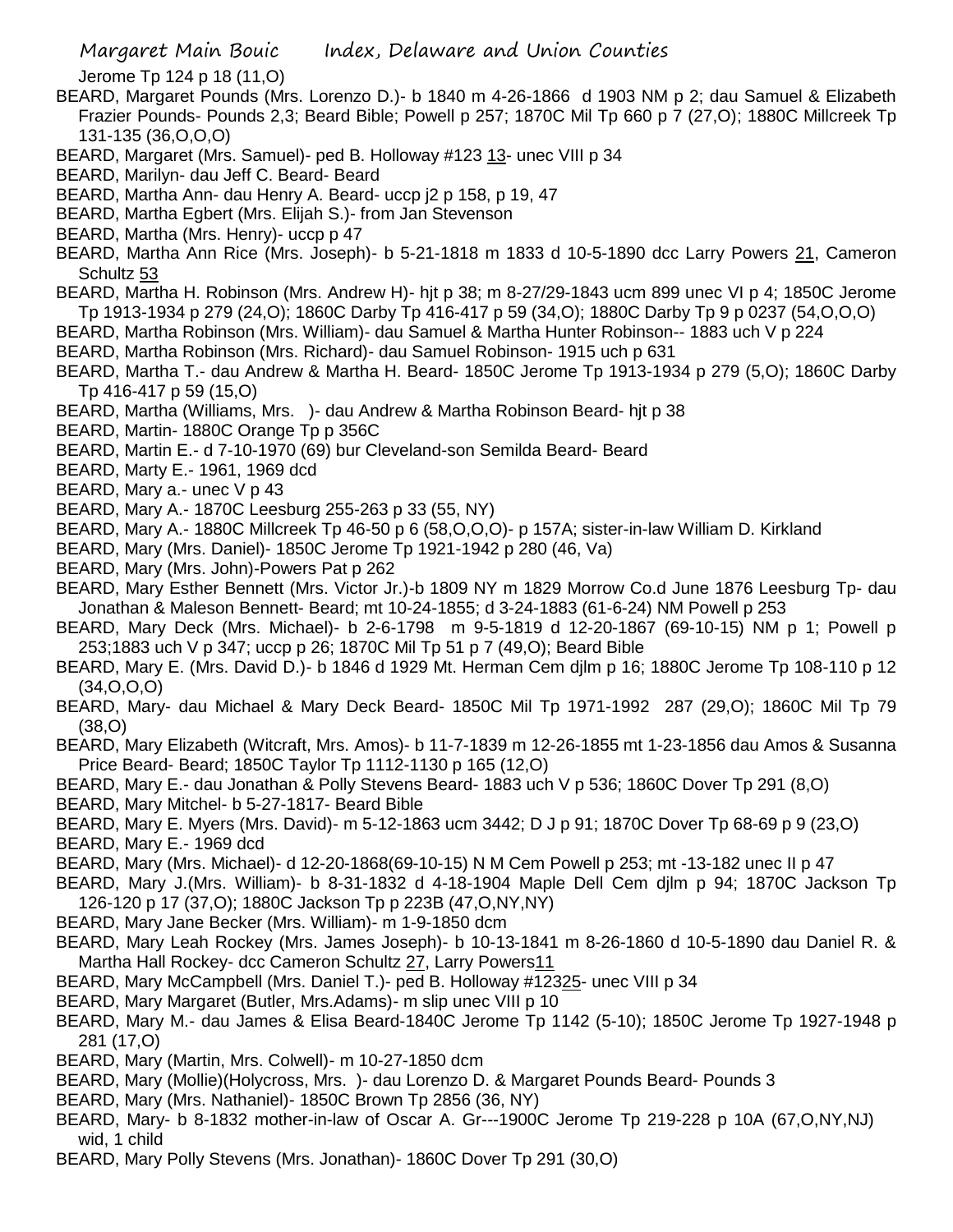- BEARD, Mary Rockey (Mrs. James J.)- Powers Pat p 221
- BEARD, Mary Streeter (Mrs. Gordon)- m 2-5-1857 dcm
- BEARD, Mattie T. (Williams, Mrs. Anderson)- m 4-29-1863 ucm 3438
- BEARD, Maude White (Mrs. )- d 9-9-1963 bur. Green Mound, Kilb-sister Harry White; Beard
- BEARD, Maxine (Mrs. William R.)- Beard
- BEARD, May- b 4-29-1878- Beard Bible; 1900C Dover tp 172-175 p 8A (22,Calif,O,O)
- BEARD, May Ann (Shipman, Mrs. Hugh)- ped Marianne Garn #147 31- unec IX p 10
- BEARD, Melissa Ellen Wooley (Mrs. Clarence)- b 10-30-1856 m 4-13-1874 d 1-6-1935 219- dau Austin & Mary Catherine Keith Wooley; ped Dolores Jean Bateman Murpny 15, unec XIV p 20, 31; ped Lnn Baldwin #344 unec XI p 7; Genther p 219; 1880C Jerome Tp 248-257 p 28 (24,O,O,O)
- BEARD, Melvina (Hamilton, Mrs. David)- m 8-10-1855 ucm 2314 consent unec III p 9, VIII p 35
- BEARD, Michael'Mary'- uccp j3 p 107; mt 4-13-1852;b 5-8-1797 d 3-19-1843(45-10-11) NM Cem Powell p 253; unec II p 47, III p 47, 50, IV p 33; Beard Bible; unec XI p 15, XII p 65 Millcreek Tp
- BEARD, inf son of Michael & Mary Deck Beard- b 4-8-1831 d 4-10-1831 Beard Bible
- BEARD, Mildred (Leahy, Mrs. Robert)- b 7-22-1919 m 10-13-1936 dau Adin & Mary E. Cliff Beard- Genther p 221
- BEARD, Milton- b 11-17-1872 Kingston Tp son Roswell & Rachel Shepherd Beard- dcb
- BEARD, Minerva J. Cary (Mrs. Everett E.)- b 9-1895 m 1914 d 10-28-1981 bur Claibourne p 106- dau Lafayette & Laura Reames Carey- 1949, 1959 ucd; Beard
- BEARD, Minnie (Brush, Mrs. Delano)(Daniels, Mrs. J. L.) (Douglass, Mrs. Francis M.)- b 1-17-1888 m(1) 10-31-1906 (2) 8-8-1928(3) 1-15-1932 dau Clarence & Melissa Wooley Beard- Genther p 219; 1900C Jerome Tp 105-112 p 4B (12,O,O,O)
- BEARD, Mira (Reynolds, Mrs. John)- Powell p 309
- BEARD, Nancy- dau David D. & Mary E. Myers Beard- 1870C Dover Tp 68-69 p 9 (2,O); 1880C Jerome Tp 108-110 p 12 (11,O,O,O)
- BEARD, Nancy Long (Mrs. Bennett Maxfield)- from Jan Stevenson
- BEARD, Nancy- dau Robert L. & Ruth Beard- 1959 ucd (6)
- BEARD, Nancy- b 1933 dau Russell & Marvel Gill Beard- Genther p 221
- BEARD, Nancy (Mrs. Samuel)- Jan Stevenson letter
- BEARD, Nancy- dau William & Harriet Curry Beard- hjt p 188;1840C Jerome Tp 1144 (-5); 1850C Jerome Tp 1922-1943 p 280 (8,O); 1860C Jerome Tp 124 p 18 (27,O); 1870C Jerome Tp 236-226 p 31 (31,O)
- BEARD, Nancy J.- dau James & Elisa Beard- 1850C Jerome Tp 1927-1948 p 281 (1,O)
- BEARD, Nancy Burdick (Mrs. Joseph Harrison)- b 8-4-1831 m 6-2-1850 dcm d 6-6-1900 bur Maple Dell Cem djlm p 93;dau Hezekiah & Mary Richey Burdick- 1850C Thomson Tp 110 (19,O) 1860C Dover Tp 290 (29,O);1870C Leesburg Tp 176-183 (39,O); 1880C Leesburg Tp 264 p 187B (48,O,Ky,O); 1900C Lees. Tp 213-216 p 9B (68,O,NY,Pa); Burdick; delge VIII p 22
- BEARD, Nathaniel- 1880C Kingston Tp p 433C
- BEARD, Nathaniel 'Mary'- 1835 men 37 #87 p 66 Liberty Tp Del Co; 1850C Brown Tp 2856 (38, NY)
- BEARD, Nettie- b 6-1881 granddau Joseph Harrison & Nancy Burdick Beard- 1900C Leesburg Tp 213- 216 p 9B (18,O,O,O)
- BEARD, Niman- 1880C Berkshire Tp p 427A
- BEARD, N. J.- female lived with John & E. G. McKim- 1860C Jerome Tp 127 p 18(11
- BEARD, Nora Ruth (Powers, Mrs. Frank Leland)- b 4-14-1875 m 4-14-1897 d 9-6-1932 dau James Joseph & Mary Leah Rockey Beard- dcc Larry Powers 5, Cameron Schultz 27; Powers Pat p 221, 222; 1976 dch p 385
- BEARD, Norton- 1880C Thompson Tp p 297A
- BEARD, Olive Newhouse- dau Samuel & Nancy Newhouse Newhouse- Newhouse p 7013461
- BEARD, Olive A.- b 2-24-1866 Ill d 8-4-1866 son John & Amanda Zane Shaw Beard- from Jan Stevenson
- BEARD, Oliver J. 'Lucinda Sprague'- d 6-18-1904 (35) Taylor Tp uninf p 12- son Samuel & Margaret Beard-1985 uch p 75, 76; ped B. Holloway #1236; 1880C Dover Tp p 21 (12,O,O,O)
- BEARD, Oliver T. 'Viola Reams'- m 2-18-1880 ucm 6622- son William Beard; 1870C Jackson Tp 126-120 p 17 (15, Ind); 1880C Dover Tp p 0165
- BEARD, Opal E. (Mrs. Willis J.)- 1959, 1967, 1971, 1973, 1975, 1979, 1981, 1983 ucd
- BEARD, Orpha (Mrs. )- b 10-1869- 1900C Liberty Tp Un Co 299-307 p 13A (30,O,O,O); 7 ch, 3 living
- BEARD, Patricia Beardslee (Taylor, Mrs. Edin Dwight)- m 12-12-1960 dau William D. Beardslee- Beard
- BEARD, Patrick- 1850C Orange Tp 1789 (30, Ireland)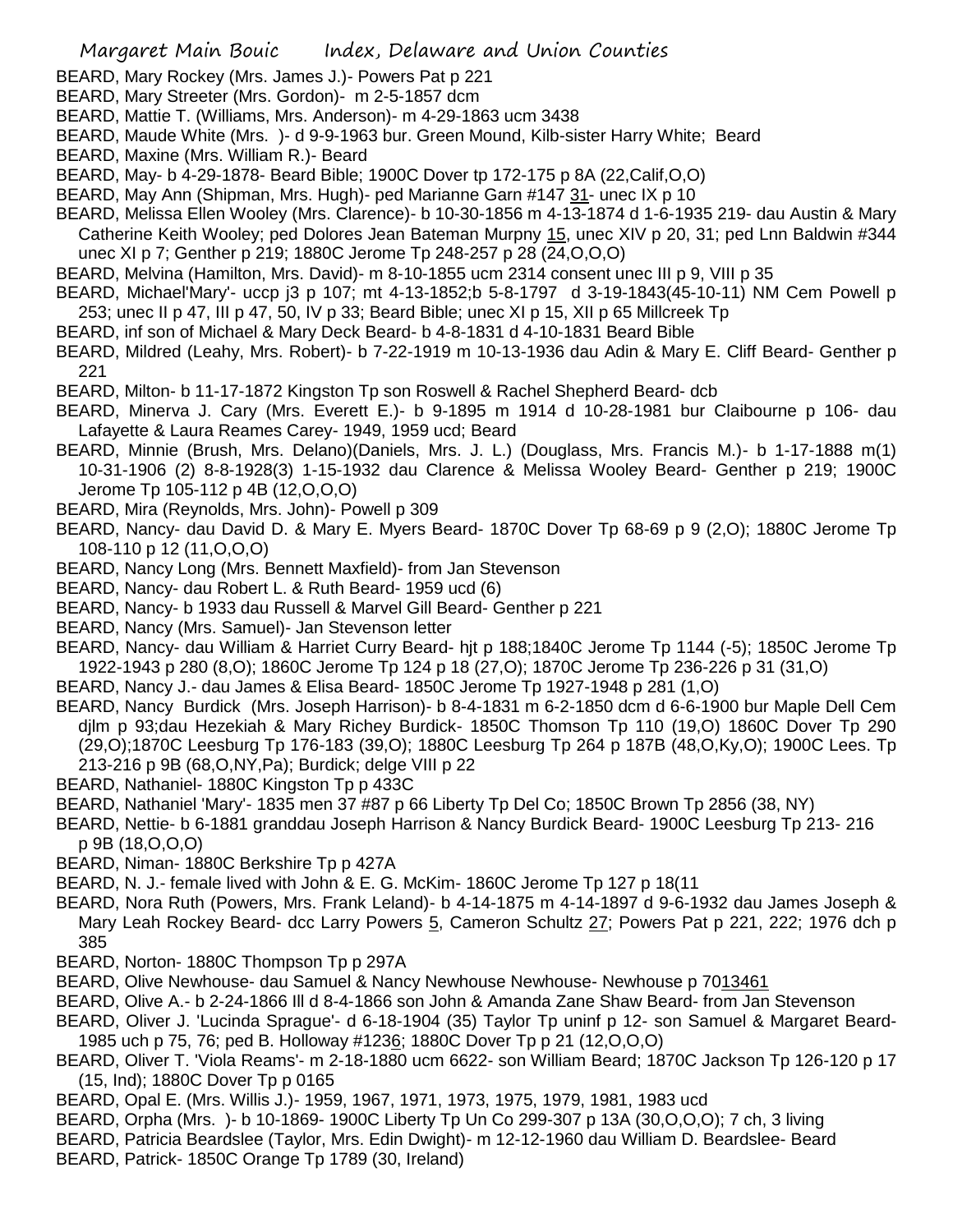BEARD, Palmyra (Cohoon, Mrs. James)- m 3-3-1838 dcm

- BEARD, Pearl- b 5-17-1881 Porter Tp ch D. A. & Alice Gray Beard- dcb
- BEARD, Penny- 1860C Mil Tp 114 (11)
- BEARD, Perry- son Henry A. Beard- uccp j 2 p 158; p 19, 47; 1860C Millcreek Tp 116-114 (11)
- BEARD, Phebe S.- dau William & Mary Beard- 1870C Jackson Tp 126-120 p 17 (6,O)
- BEARD, Philander C.- 1880 dch p 486
- BEARD, Philander W.'Clara V. Hodge'- m 2-28-1882 ucm 7136 son Jonathan & Polly Stevens Beard- 1883 uch V p 536;1860C Dover Tp 291 (5,O); 1880C York Tp 168 p 16 (20,O,O,O)
- BEARD, Philip O.- York Cem p 100
- BEARD, Polly Stevens (Mrs. Jonathan)- b 6-28-1830 m 7-30-1846 d 3-28-1883 (52-9-8) E. York Cem- dau Elijah & Phoebe Stevens- 1883 uch V p 536; 1880C York Tp 168 p 16 (50, O, NY, Pa); unec III p 24
- BEARD, Commodore R. 'Mahala Horr'- m 3-13-1836 dcm
- BEARD, Rachel (Mrs. Thomas)- d 3-14-1820 (26y) Sunbury Cem Powell p 30
- BEARD, Ralph- b 11-1923 d Aug. 1937 son Russell & Marvel Gill Beard- Genther p 221
- BEARD, Rebecca Duvall (Mrs. Amos)- m 1-18(11)-1832 ucm 244; unec II p 34 from Jan Stevenson; unec VI p 14
- BEARD, Rebecca- 1850C Mil Tp 1959-1980 p 289 (15,O)
- BEARD, Rebecca (Ebright, Mrs. William)- b 1789 d 1790 dau John & Sarah Beard- Jan Stevenson letter
- BEARD, Rebecca (Hinton, Mrs. Francis)- m 9-16-1852 ucm 1852 consent 1853 unec III p 9, VII p 57- dau Amos & Rebecca Duvall Beard- from Jan Stevenson
- BEARD, Reuben- 1835 men 12 #115 p 15 Bennington Tp
- BEARD, Reuben A.'Luella M.'- b 1858 d 1922 Maple Dell Cem djlm p 96- son Joseph H. & Nancy Mary Burdick Beard- 1860C Dover Tp 290 (2,O); 1870C Leesburg Tp 176-183 (12,O); 1880C Leesburg Tp 264 p 187B (22,O,O,O); 1900C Dover tp 60-61 p 43 (42,O,O,O)
- BEARD, Rev.- unec VII p 18
- BEARD, Richard- b 11-11-1871 Delaware Town (colored) son George & Catharine Redman Beard- dcb
- BEARD, Richard 'Martha Robinson'- 1915 uch p 631
- BEARD, Richard- b Jan 1939 son Russell & Marvel Gill Beard- Genther p 221
- BEARD, Robert- unec XII p 4, Washington Tp, 1842
- BEARD, Roberta- b Nov. 1934 dau Russell & Marvel Gill Beard- Genther p 221
- BEARD, Robert Dean- b 10-31-1929 son Adin & Mary E. Cliff Beard- Genther p 221
- BEARD, Robert L. 'Ruth'- 1949, 1959 ucd
- BEARD, Robert L. Jr. son Robert L. & Ruth Beard- 1959 ucd (10m)
- BEARD, Robert R.- b 9-29-1873- Beard Bible
- BEARD, Rose (Hymrod, Mrs. Ben)- b 6-20-1885 m 10-20-1920 dau Clarence & Melissa Wooley Beard-Genther p 219; 1900C Jerome Tp 105-112 p 4B (14,O,O,O)
- BEARD, Rosetta/Etta- unec XIV p 50
- BEARD, Rosetta (Walters, Mrs. Sylvester)- m 4-22-1869 ucm 4541
- BEARD, Ross C. 'Alta Stark'- b 10-22-1884 d 1-3-1944 Sunbury p 134; Beard
- BEARD, Ross- b 10-22-1884 Porter Tp son Daniel & Alice Grey Beard- dcb
- BEARD, Roswell- son Nathaniel & Mary Beard- 1908 dch p 387; 1850C Brown Tp 2856 (4,O); delge IX p 37 (18-1864)
- BEAN, ---b 9-21-1881 Kingston Tp son Roswell & Rachel Shepard Beard- dcb
- BEARD, Roxanna Cummins (Mrs. Emery)- b 4-12-1837 m 12-12-1852 dcm d 1871 dau Waters & Chloe Melissa Case Cummins- delge IX p 11
- BEARD, R. R.- hadc p 105 (Kingston Tp 1900)
- BEARD, Russell 'Marvel Gill'- b 7-30-190 m Aug 1921 son Frank & Etta Campbell Beard- Genther p 220, 221
- BEARD, Russell, Jr. b 1932 son Russell & Marvel Gill Beard- Genther p 221
- BEARD, Ruth Esther (Holloway, Mrs. Clifton Howard)- b 1898 m 1918 d 2-24-1971 bur York Cem dau Oliver J.
- & Lucinda Sprague Beard- 1985 uch p 75, 76; Beard, unec VIII p 33
- BEARD, Ruth (Mrs. Robert L.)- 1949, 1959 ucd
- BEARD, Ruth O. (Mrs. Duane F.)- 1961,1969, 1971, 1980 dcd
- BEARD, Ruth- b 4-1898 dau Orpha Beard- 1900C Liberty Tp Un Co 299-307 p 12A (2,O,O,O)
- BEARD, Ruth Viola- b 7-30-191 d 1-1-1915 dau Adin & Mary E. Cliff Beard- Genther p 221
- BEARD, Salina Hester A (Baughman, Mrs. Andrew Jackson)- b 7-17-1840 m 11-4-1862 Beard Bible.
- BEARD, Saloma Hartman (Mrs. Joel)- Jan Stevenson letter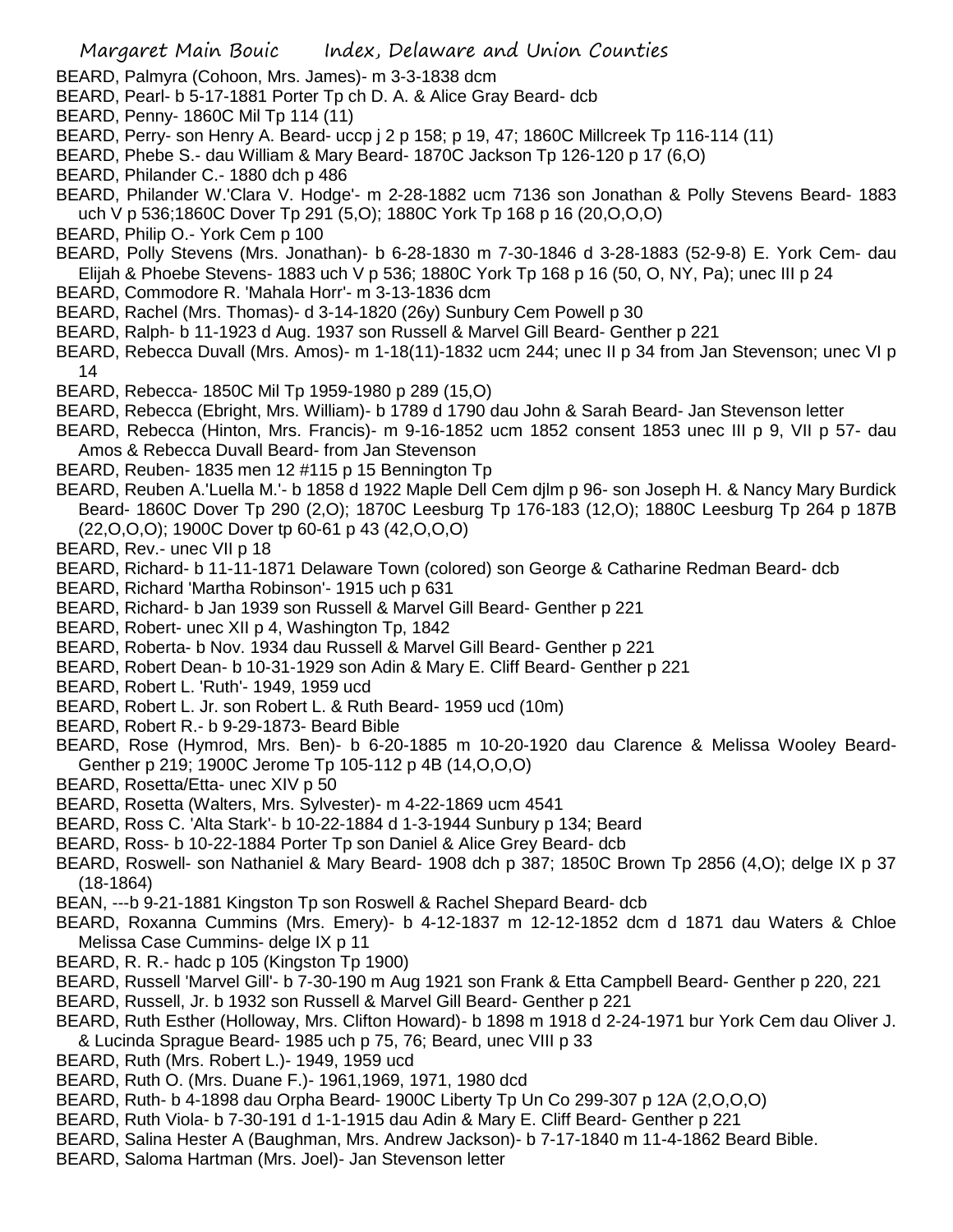- BEARD, Samantha- dau James & Elisa Beard- 1850C Jerome Tp 1927-1948 p 281 (6,O)
- BEARD, Samantha (Pierce, Mrs. Wesley)- Bennington Tp Powell p 316
- BEARD, Samuel 'Emeline Ewing'- m 4-20-1858 ucm 2718 son Henry A. Beard- uccp j4 p l9
- BEARD, Samuel 'Margaret'- b 1843/4 son Daniel T. & Mary McCampbell Beard- ped B. Holloway #123 12-unec VIII p 34
- BEARD, Samuel 'Nancy''Mary Ann' b c 1780 d 11-27-1848 son John & Sarah Beard- Jan Stevenson letter
- BEARD, Samuel- 1850C Jerome Tp 1921-1942 p 280 (7, Va) lived with Daniel & Mary Beard
- BEARD, Samuel D.- son Andrew H. & Martha H. Beard- 180C Jerome Tp 1913-193 279 (1,O)
- BEARD, Samuel- son Josiah Beard- uccp p 35 (13-l847); unec II p 47; III p 48, 50
- BEARD, Samuel B.- d 6-17-1864 (30y) Lower Liberty Pres. Ch D J p 125; hjt picture p 120, 123, 196, 202, 205; 1883 uch IV p 496, 541 bur Ewing Cem; unec XIV p 16
- BEARD, Sarah (Hines, Mrs. )(Fuller, Mrs. Frank) dau Amos & Rebecca Duvall Beard- 1850C Taylor Tp 1112-1130 p 165 (16,O); from Jan Stevenson
- BEARD, Sarah (Mrs. John)- b c 1761-1770- Jan Stevenson letter
- BEARD, Sarah- d 8-4-1830 (11m 13d) Wilson Cem Bennington Tp- Powell p 315
- BEARD, Sarah Bierce (Mrs. Truman)- m 1-25-1865 dcm
- BEARD, Sarah (Curry, Mrs. Robert Burns)- 1883 uch V p 274
- BEARD, Sarah Priscilla Farnum (Mrs. Forrester)- b 11-1844 d 1916 Buxton Cem p 1; djlm p 7- dau Chester & Sarah Longbrake Farnum- Longbrake p 84, 109; 1870C Dover Tp 185-187 p 23 (25,O); 1880C Dover Tp 48-50 p 24 (35,O,O,O); 1900C Dover Tp 153-155 p 7B (56, Ill,O,O) m 36y 7ch 5 living
- BEARD, Sarah (Smith, Mrs. Justin)- b c 1807 m 5-31-1829 dau John & Sarah Beard from Jan Stevenson
- BEARD, S. C.- 1877 uca p 58
- BEARD, S. D.- son Andrew H. & Martha H. Beard- 1860C Darby Tp 416-417 p 59 (11,O)
- BEARD, Semilda Adams- d 5-10-1965(98) bur. Cleveland- Beard
- BEARD, Shirley J. (Heskett, Mrs. )- dau Ross & Alta Beard- Beard
- BEARD, Shirley inf d 5-30-1936 York Cem p 103
- BEARD, Sidney- son Lawrence Beard- Beard
- BEARD, Solina Hester A.(Baughman, Mrs. Andrew Jackson)- b 7-17-1840 m 11-14-1862 ucm 3371;dau Michael & Mary Deck Beard; 1850C Mil Tp 1971-1992 p 287 (10,O)
- BEARD, Stark- son Ross & Alta Beard- Bears
- BEAN, Steven- son Elmore E. & Hilda Kronk Beard- Beard
- BEARD, Susanna Price (Mrs. Amos)- 1850C Taylor Tp 1112-1130 p 165 (33,O) 1860C Taylor Tp 1017-1032 p 135 (44,O); unec VI p 14
- BEARD, Thomas- 1835 men 58 #30 p 107 Trenton Tp; delge VII p 48; delge VII p 48
- BEARD, Thomas- 1850C Delaware Tp 1396 (5,O) lived with Thomas Beard
- BEARD, Truman 'Sarah Bierce'- m 1-25-1865 dcm; 1908 dch p 387; 1850C Berlin Tp (14,O)
- BEARD, U. D.- hjt p 40; 1915 uch p 424
- BEARD, Vertie D.- Sbc 32
- BEARD, Victor- Bennington Tp delge V p 37
- BEARD, Victor- 1835 men 50 #16 p 91 Porter Tp
- BEARD, Victor 'Amanda Wollam'- b 5-1852 m 10-3-1875 ucm 72 son Joseph Harrison & Nancy Burdick Beard- 1860C Dover Tp 290 (8,O); Sbc p 1, 31; 1870C Leesburg Tp 176-183 (18,O); 1880C Dover Tp 75-80 p 26 (27,O,O,O) p 167A; 1900C Madnetic Springs 318-21 p 13B (48,O,O,O) m 25y; mt 3-p 17; Macklin p 55
- BEARD, Victor Sr.' Mary Esther' 'Mrs. Joanna Johnson' (2nd wife)-b 1776 Pa m 5-30-1850 dcm;d 9-1858 1850C Kingston Tp 3309 (74, Pa); 1835 men 11 #55 p 13 Bennington Tp
- BEARD, Victor Jr.-'Mary Ann Bennett' b 1806 NY m Morrow Co. 1829 d 9- 1855
- BEARD, Victor III b 5-13-1852 Morrow Co d 9-6-1901 bur Maple Dell Leesburg Tp son Joseph H. Beard-Beard
- BEARD, Viola Reams (Mrs. Oliver)- m 2-18-1880 ucm 6622
- BEARD, Virginia b Mar. 192 dau Russell & Marvel Gill Beard- Genther p 221
- BEARD, W. A.- 1915 uch p 200
- BEARD, Wallace Gill 'Melissa Couch'- b 10-8-1862 Un Co m 1-1-1884 d 10-12-1923 Ill. son John & Amanda Zana Shaw Beard- from Jan Stevenson
- BEARD, Wallis E.- b 9-25-1877 Kingston Tp son Roswell & Rachel Shepard Beard- dcb
- BEARD, Wanda Louise (Raile, Mrs. Frederick E.)- j 4-12-1969 dau William R. Beard- Beard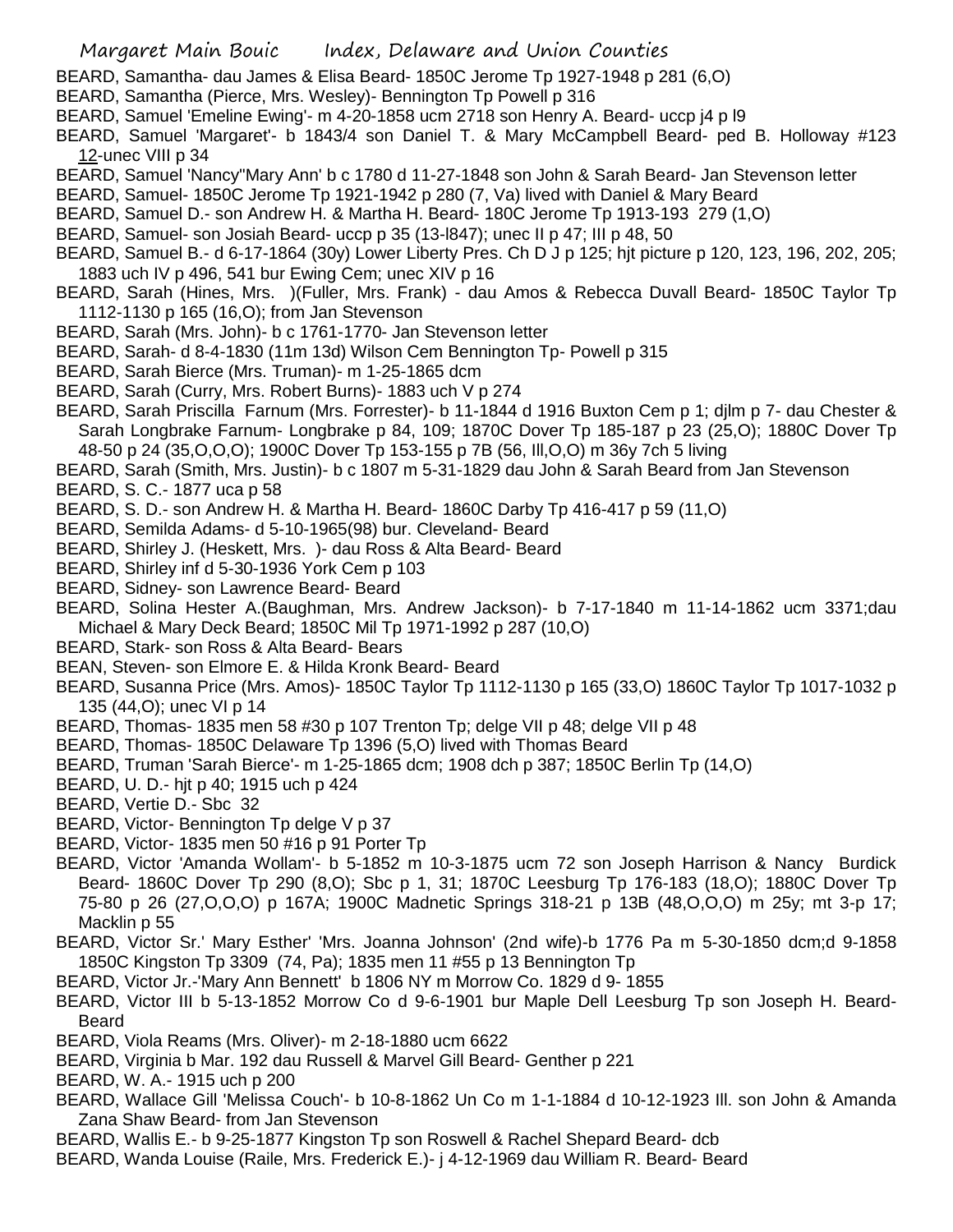BEARD, Wesley- b 5-15-1949 son David & Alma Walters Beard- Weiser p 450

- BEARD, Wesley Martin- b 1-11-1984 son Larry Beard- Beard
- BEARD, W. H.- d 10-12-1885 (25) Jackson Tp uninf p 1
- BEARD, William- d 5-1901 mt 5-15-1901
- BEARD, William 'Harriet Curry'-m 2-28-1838 ucm 482 d 7-16-1850 (41-3-10) New Calif. Cem D J p 91; 1915 uch p 278, 647; 1883 uch IV p 435;1840C Jerome Tp 1144 (30-40); 1850C Jerome Tp 1922-1943 p 281 (41, Va); mt 9-4-1850; 1877 uca p 31; unec VII p 5
- BEARD, William- 1880C Liberty Tp 59-9 p 6 (12,O,O,O) p 0037; lived with Margaret Low
- BEARD, William- son Josiah & Jelana Beard- 1850C Jerome Tp 1770-1790 p 260 (1,O)
- BEARD, William -brother Lewis W. Beard- Beard
- BEARD, William 'Martha Robinson'- 1883 uch V p 224
- BEARD, William 'Mary'- b 7-24-1812 d 5-7-1898 Maple Dell djlm p 94; 1870C Jackson Tp 126-120 p 17 (57, Penn); 1880C Jackson Tp p 233A (69, Pa, Conn,NY)
- BEARD, William C.- b 9- 1869 d 1895 Buxton Cem p 1- son Forrester L. & Sarah P. Farnum Beard- 1870C Dover Tp 185-187 p 23 (8/12,O); 1880C Dover Tp 48-50 p 24 (10,O,O,O); djlm p 7
- BEARD, William Edward- b 9-13-1932 son Adin & Mary E. Cliff Beard- Genther p 221
- BEARD, William H.- son William Beard- 1870C Jackson Tp 126-120 p 17 (11, Ind); 1880C Jackson Tp 233B (21, Ind,Pa,O)
- BEARD, William McC.- son David & Mary Beard- d 1-18-1849 (11-10-18) New Calif. Cem D J p 91
- BEARD, William O.- son Semila Beard- Beard
- BEARD, William R.'Maxine'- d 7-1-1980; Beard
- BEARD, A. Willis 'Laura Flannigan'-b 1857 d 2-19-1943 York Cem p 96; Beard; Sbc p 32
- BEARD, Willis J. 'Opal E.'- son Lawrence & M. Leah Beard- Beard- 1949, 1959, 1967,1971, 1973, 1975, 1979, 1981, 1983, 1991 ucd
- BEARD, Winnie James Clifford- b 9-20-1892 d 12-23-19 Milford Cem Un Al 51- dau Orpha Beard- 1900C Liberty Tp Un Cp 299-307 p 13A (7,O,O,O)
- BEARD, Zenia (Jones, Mrs. Frank)(Crouse, Mrs. Arthur)- b 7-9-1879 m(1) 10-3-1896 (2) 10-15-1913 dau Clarence & Melissa Wooley Beard- Genther p 219; 1880C Jerome Tp p 151A
- BEARDE, Carita- b 2-8-1898 Delaware Town dau Claude G. & Jesemine Hole Bearde-dcb
- BEAR, Magdalene (Harne, Mrs. Andrew J.)- b 1838 m 11-25-1854 dau John & Elizabeth Maugans Bear-Maugans Anc p 54
- BEAR, Margaret (Mrs. Jacob)- div 3-7-1833, Reed Abstract, delge IX p 36
- BEAR, Martin A.- son John & Elizabeth Maugans Bear- Maugans Anc p 54
- BEAR, Mary- dau Robert E. & Anne B. Bear- 1961 dcd (10)
- BEAR, Mary (Mrs. Lawrence K.)- Bear
- BEAR, Raymond I. 'Sheila'- 1971 dcd
- BEAR, Robert- brother Lawrence K. Bear- Bear
- BEAR, Robert E. 'Anne B.'- 1961 dcd
- BEAR, Sheila (Mrs. Raymond I.)- 1971 dcd
- BEAR, Susan (Willson, Mrs. Robert)- dau Lawrence K. & Mary Bear- Bear
- BEAR, Thomas- son Robert E. & Anne B. Bear- 1961 dcd (17)
- BEAR, Wilbur Eugene 'Hazel Stephens'- b 8-8-1905 m 5-27-1927 d 12-30-1959 son Herman & Jennie Hill Bear- Weiser p 525
- BEARDEN, Amritta (Looney, Mrs. )- sister Robert Lee Beaden- Bearden
- BEARDEN, Barbara Ann (2-1991) dau Robert & Paula Travo Bearden- Bearden
- BEARDEN, Barbara (Burns, Mrs. )- dau Robert Lee & Viola Bearden- Bearden
- BEARINGER, BEARDEN, Cheryl Ruth (Hawkins, Mrs. James Meade)- m 3-2-1980- dau Doyle & Marilyn Bearden- Bearden
- BEARDEN, Debrah Jo (Moore, Mrs. )- dau Robert Lee & Viola Bearden- Bearden
- BEARDEN, Doyle 'Marilyn'- Bearden; 1979, 1981, 1983 ucd
- BEARDEN, Elizabeth (White, Mrs. )- dau Robert Lee & Viola Bearden- Bearden
- BEARDEN. James David son Wendell & Mary Walters Bearden- Bearden
- BEARDEN, Marilyn R. (Mrs. Doyle)- Bearden; 1979, 1981, 1983 ucd
- BEARDEN, Marion Ted-- son Robert Lee & Viola Bearden- Bearden
- BEARDEN, Mark- son Doyle & Marilyn Bearden- Bearden; 1979, 1981, 1983 ucd
- BEARDEN, Martha Nell (Bancewicz, Mrs. )- dau Robert Lee & Viola Bearden- Bearden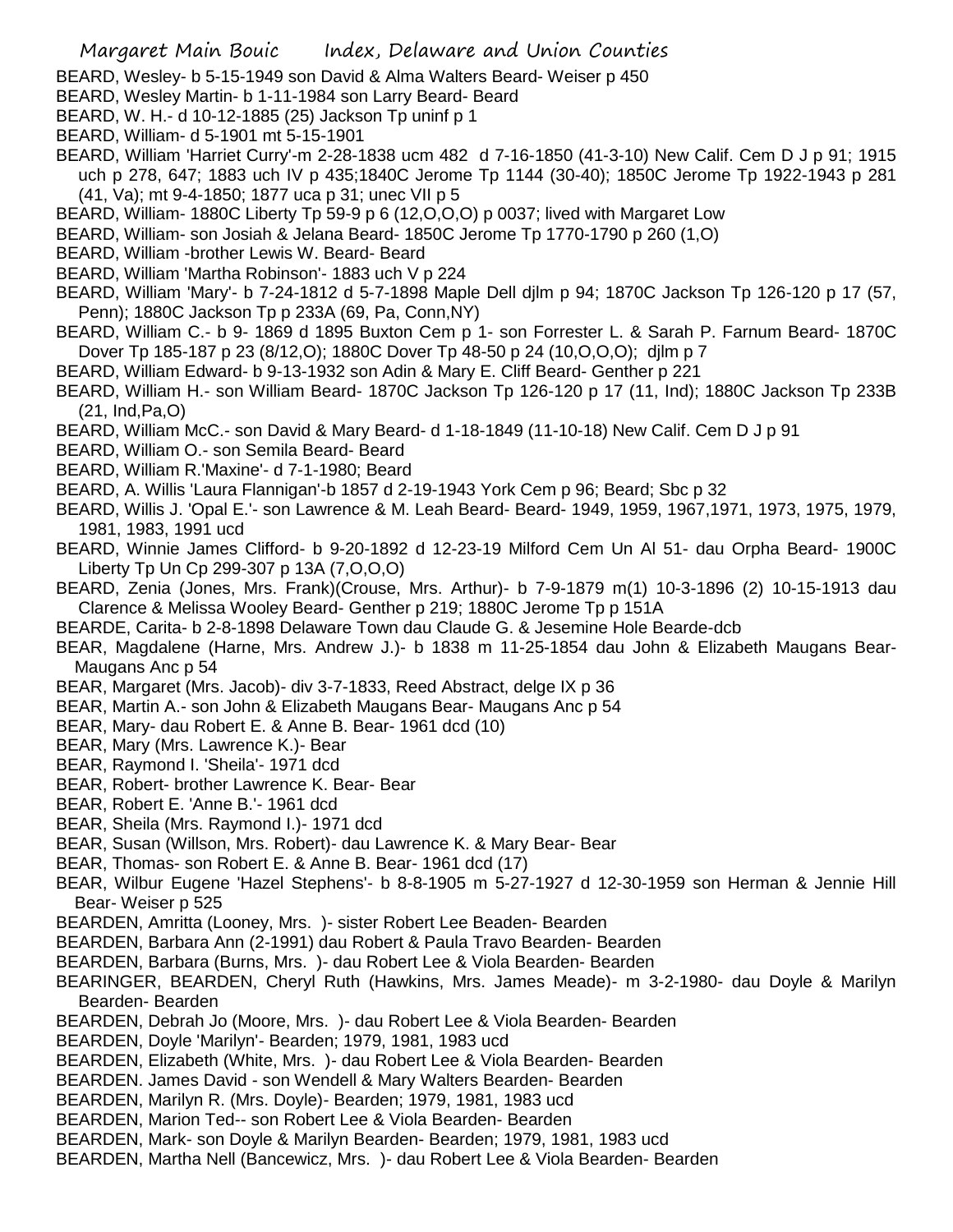- BEARDEN, Mary Walters (Mrs. Wendell)- m 11-22-1961- Bearden; 1991 ucd
- BEARDEN, Myra (Williams, Mrs. )- sister Robert Lee Bearden- Bearden
- BEARDEN, Paula Travo (Mrs. Robert)- dau Jose & Teresa Travo- Bearden
- BEARDEN, Robert Lee 'Viola Pardue'- b 8-30-1912 Ok. m 9-11-1931 d 5-14-1994 bur Willis, Okla.- Bearden
- BEARDEN, Robert Newton- son Wendell & Mary Walters Bearden- Bearden- engaged to Marie Paula Trovao BRARDEN, Robert 'Paula Travo- son Wendell & Mary Walters Bearden- Bearden
- BEARDEN, Robert Newton,Jr.- b 3-5-1991 son Robert & Paula Travo Bearden- Bearden
- BEARDEN, Viola (Mrs. Robert Lee "Buster")- b 6-20-1914 m 9-11-1931 d 12-31-1991 Okla- mother of Wendell Bearden- Bearden
- BEARDEN, Wendell 'Mary Walters'- m 11-22-1961 son Robert Lee & Viola Pardue Bearden- Bearden; 1991 ucd
- BEARDEN, Wendy Lynn- dau Wendell & Mary Walters Bearden- Bearden
- BEARDMAN, Grace- b 10-20-1878 Liberty Tp dau H. V. & Rebecca Holmes Beardman- dcb
- BEARDMAN, V. Legrand- b 12-1-1880 Liberty Tp son Victor & Reecca Homes Beardman- dcb
- BEARDSLEE, see BEARDSLEY
- BEARDSLEE, Ancil- son William & Mary E. Thompson Beardslee- 1880 dch p 698
- BEARDSLEE, Alleward- b 6-1-1868 d 1-17-1894 Cheshire Cem- ch William & Mary E. Thompson Beardslee-1880 dch p 698
- BEARDSLEE, Andrew J.- d 12-17-1854 (1-7-25) son William & Mary E. Thompson Beardslee- 1880 dch p 698; Powell p 59
- BEARDSLEE, Betty, Mrs.- unclaimed letter unec IV p 35
- BEARDSLEE, Eliza Cowles (Mrs. Mason S.)- m 12-25-1859 dcm
- BEARDSLEE, Emma- b 11-20-1872 d 2-4-1892 dau William & Mary E. Thompson Beardslee- 1880 dch p 698
- BEARDSLEE, Florence L. Price (Mrs. William D.)- b 6-4-1901 d 4-18-1992 (90) Cheshire Cem- dau John Howell & Amanda Miller Price- Beardslee; 1961, 1969, 1971 dcd
- BEARDSLEE, Isadore (Osburn, Mrs. Andrew H.)- dau William & Mary E. Thompson Beardslee- 1880 dch p 698, 701; Pabst l p 75
- BEARDSLEE, Jane- d 11-11-1848 (24-7-?)- dau Tolman & Mahala Knapp Beardsley- Powell p 59
- BEARDSLEE, Lucy- dau William & Mary E. Thompson Beardslee- 1880 dch p 698
- BEARDSLEE, Mahala Knapp (Mrs. Tolman) b Bradford Co Penn- 1880 dch p 697
- BEARDSLEE, Mary E. Thompson (Mrs. William)- b 1831 dau John & Lucy Leonard Thompson- 1880 dch p 698
- BEARDSLEE, Mason S. 'Eliza Cowles'- m 12-25-1859 dcm
- BEARDSLEE, Patricia (Taylor, Mrs. Edwin Dwight)- m 12-12-1960 dau William D. & Florence L. Price Beardslee- Beardslee
- BEARDSLEE, Riley- son William & Mary E. Thompson Beardslee- 1880 dch p 698
- BEARDSLEE, Tolman 'Mahala Knapp'- b Conn 1880 dch p 698
- BEARDSLEE, Walter- d 3-31-1884 (23-3-9) Cheshire Cem- son William & Mary E. Thompson Beardslee- 1880 dch p 698; Powell p 59
- BEARDSLEE, W. R.- d 8-18-1881 (21-3-27)- Cheshire Cem- son William & Mary E. Thompson Beardslee-1880 dch p 698; Powell p 59
- BEARDSLEE, William 'Mary E. Thompson'- b 4-1-1827 son Tolman & Mahala Knapp Beardslee- 1880 dch p 697, 701
- BEARDSLEE, William D. 'Florence L. Price'- d 1973; 1961, 1969 1971 dcd; Beardslee
- BRARDSLER, infant b 3-3-1876 Berlin Tp son William & Mary E. Thompson Beardsler- dcb
- BEARDSLEY,-------1850C Delaware Tp 1447 (l9, Pa)
- BEARDSLEY, Albina- dau Mahala Beardsley- 1850C Berlin Tp 1948 (13, Pa)
- BEARDSLEY, Allen- Pabst I p 47
- BEARDSLEY, Almira Maine (Mrs. Henry C.)- b 5-19-1848 m 6-1-1870 dau Zalmon Smith & Martha Coleman Main- Asp 902
- BEARDSLEY, Alvira (Crum, Mrs. Stephen)- m 3-8-1846 dcm
- BEARDSLEY, Andrew J.- d 12-17-1854 (1-7-25) son William
- BEARDSLEY, Arthur 'Eve Caris'- d 9-28-1949 bur Mt. Gilead- Beardsley, Pabst clipping
- BEARDSLEY, Ava (Burns, Mrs. )- dau Oscar F. & Laura R. Beardsley- Beardsley
- BEARDSLEY, Beatrice (Bennett, Mrs. Irwin C.)- m 7-31-1915 dau Oscar F. & Laura R. Beardsley- Bennett; **Beardsley**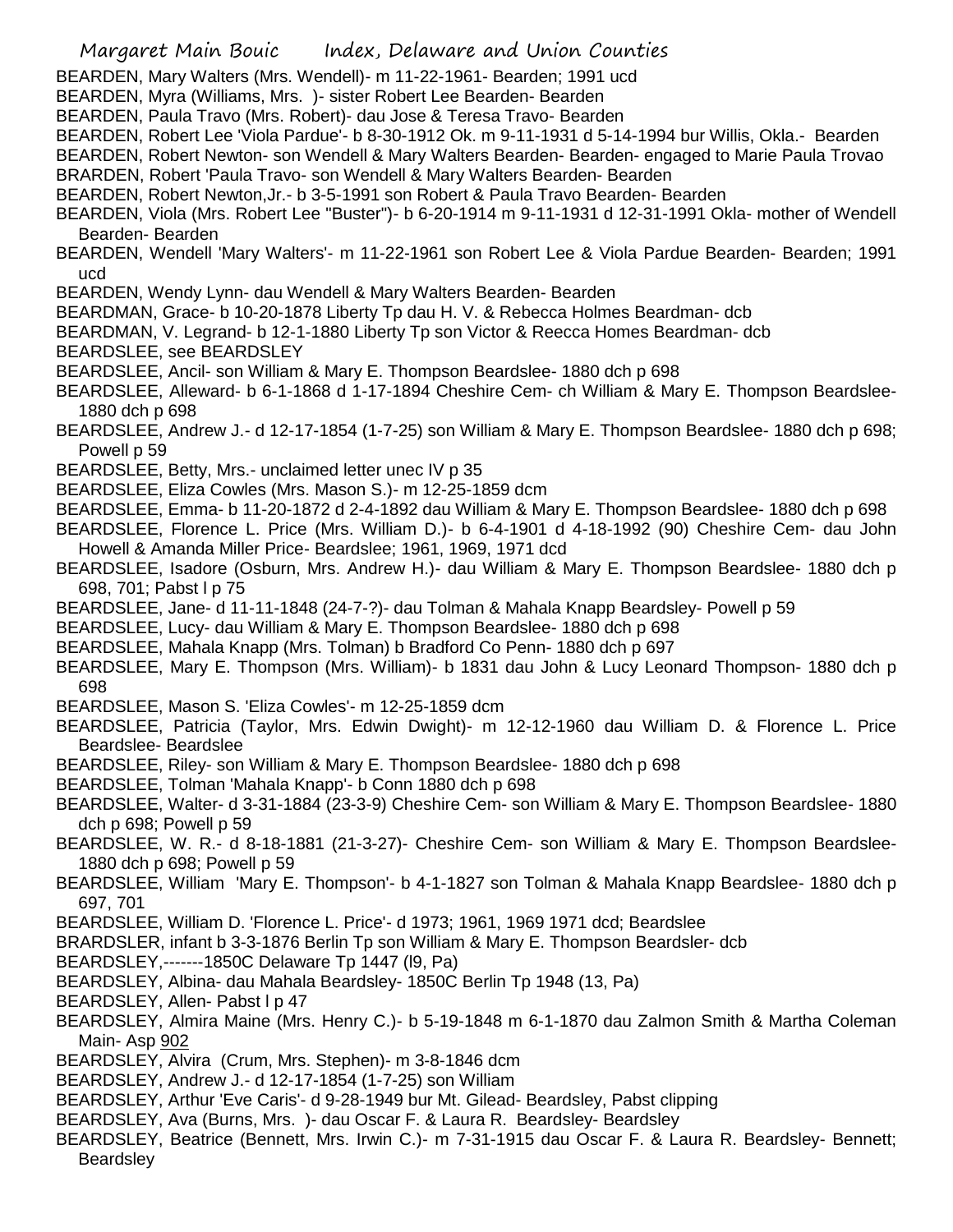- Margaret Main Bouic Index, Delaware and Union Counties BEARDSLEY, Bessie-b 1879 dau Henry C. & Almira Main Beardsley- Asp 1816 BEARDSLEY, Betsey- dau Mahala Beardsley- Pabst 1 p 47; l850C Berlin Tp 1948 (l9, Pa) BEARDSLEY, Betsey (Mrs. )- letter 1853 unec V p 22 BEARDSLEY, C.- dg 1-7-1908l delge VIII p 12 BEARDSLEY, Calvin 'Emma Adelia McHenry'- ped Virgil Krous #340 14- unec XI p 65 BEARDSLEY, Catharine (Baker, Mrs. Nathan)- m 10-12-1865 ucm 3818 dau Job S. & Patience Webster Beardslwy- 1860C Claibourne Tp 599 (16,O) BEARDSLEY, Charles- brother Arthur Beardsley- Beardsley BEARDSLEY, Charles F. 'Mary C.'- b 1875 d 1953 Oakdale Cem II p 87 (H-RP-1) BEARDSLEY, inf dau of C. F. & Mary Beardsley- d 7-1-1912 Oakdale Cem 2470(25E) BEARDSLEY, Clara (Hatten, Mrs. )- sister Arthur Beardsley- Beardsley BEARDSLEY, Clara (Lavender, Mrs. M. Luther)- m 9-12-1864 ucm 3619 d 11-6-1867 (21-2-14) Claibourne Cem p 7- dau Job G. & Patience Webster Beardsley- 1860C Claibourne Tp 599 (13,O) BEARDSLEY, Clasra- d 9-9-1863 (1-5-9) dau D. & L.- Cheshire Cem Powell p 59 BEARDSLEY, Clifford O.- b 8-18-1914 d 4-23-1990 (75) W. Va- son Oscar F. & Laura R. Beardsley- Beardsley BEARDSLEY, Clinton L. (Jeff)- 'Kathryn'- d 3-18-1968 bur. Kilbourne- Beardsley; 1961 dcd BEARDSLEY, Corrington- b 8-1-1864 d 8-5-1920 Gavitt Cem 35; Powell p 191 BEARDSLEY, Daniel- son Mahala Beardsley- 1850C Berlin Tp 1948 (26, Pa); Pabst l p 47 BEARDSLEY, Darium- delge II p 10 BEARDSLEY, ---b 12-6-1896 Berkshire Tp son Darwin & Cora Cellars Beardsley- dcb BEARDSLEY, David H.- 1908 dch p 98 BEARDSLEY, Delila- dau Mahala Beardsley- 1850C Berlin Tp 1948 (12, Pa) BEARDSLEY, Derlee- delge X p 73, 1820 BEARDSLEY, D. H.- unec IV p 20 BEARDSLEY, E. H.- 1883 uch V p 41 BEARDSLEY, Eliza A. (Schoonhover, Mrs. Adolphus)- m 9-6-1842 dcm BEARDSLEY, Eliza Cowles (Mrs. Mason)- m 12-25-1859 dcm see Beardslee- Pabst 3 p 29 BEARDSLEY, Ella D. (Main, Mrs. Franklin L.)-b 11-13-1861 m 1-17-1888- Asp (1592) BEARDSLEY, Emma Adelia McHenry (Mrs. Calvin)- ped Virgil Krouse #340 15- unec XI p 65 BEARDSLEY, Emma A. (Mrs. Leland K.)- 1961 dcd BEARDSLEY, Emma (Janes, Mrs. Hubert A.)- m 4-5-1855 dcm BEARDSLEY, Esther Maria Randall (Peacock, Mrs. Smith) (Mrs. Noah)- b 2-11-1835 dau Nathan & Philura Randall- Asp 591 BEARDSLEY, Ethel (Miller, Mrs. )- dau Arthur & Eve Caris Beardsley- Beardsley BEARDSLEY, Eunice Gardner (Mrs. William)- 1883 uch V p 607 BEARDSLEY, Eunice Mary (Cowgill, Mrs. Isaac)- b 9-12-1839 m 3-14-1859 ucm 2852 d 4-4-1919; 1883 uch V p 608, 615; dau Job G. & Patience Webster Beardsley m consent unec III p 9; Cowgill p 15 BEARDSLEY, Eve Caris (Mrs. Arthur)- Beardsley BEARDSLEY, Frances E. Salisbury (Mrs. James W.)- m 1-20 -1870 ucm 4680; 1870C Claibourne Tp 156-154 (19,O) BEARDSLEY, Harold- son Arthur & Eve Caris Beardsley-Beardsley BEARDSLEY, Harry C.-b 7-6-1874- son Henry C. & Almira Main Beardsley- Asp 1814 BEARDSLEY, Heman- delge II p 10 BEARDSLEY, Henry C. 'Almira Maine'-m 6-1-1870 Asp (902) BEARDSLEY, Howard- son Henry C. & Almira Main Beardsley- b 4-2-1873 Asp1813 BEARDSLEY, J.- 1915 uch p 262; 1883 uch V p 594
- BEARDSLEY, Rev. & Mrs. James Y.- Sunbury p 144
- BEARDSLEY, James W.'Frances E. Salisbury'- m 1-20-1870 ucm 4680- son Job G. & Patience Webster Beardsley- 1883 uch V p 608; 1860C Claibourne Tp 599 (11,O); 1870C Claibourne Tp 156-154 p 20 (21,O) BEARDSLEY, Jane- Pabst I p 23
- BEARDSLEY, Jane (Backus, Mrs.) dau & Polly Main Beardsley- Asp 625
- BEARDSLEY, Job G. 'Patience Webster''Nancy Bell'- b 9-16-1810 m(1)1834 (2) 1871 Claibourne Cem p 7son William & Eunice Gardner Beardsley- 1883 uch V p 607, 608; 1985 uch p 181; Cowgill p 15; 1860C Claibourne Tp 599 (48, NY); 1870C Claibourne Tp 156-154 (59, NY); 1880C Claibourne Tp p 0211 (70, NY) BEARDSLEY, John S.- 1915 uch p 262
- BEARDSLEY, Kathryn (Mrs.Clinton. L.- Jeff)- 1961, 1969 dcd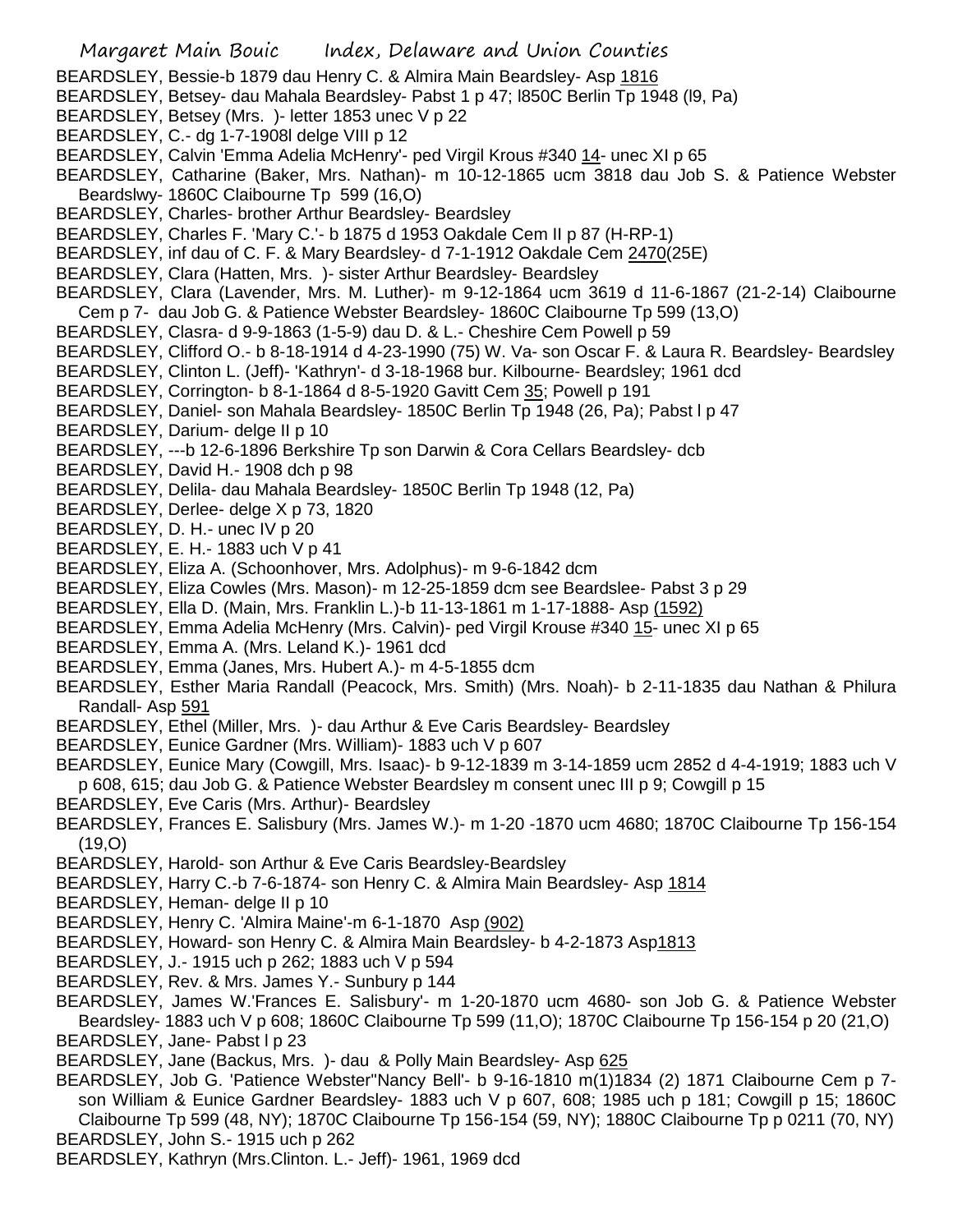- Margaret Main Bouic Index, Delaware and Union Counties
- BEARDSLEY, Laura B. (Wilson, Mrs. )\_- dau & Polly Main Beardsley- Asp 626
- BEARDSLEY, Laura R.- d 9-20-1971 (98) bur. Ashley Union Cem- Beardsley
- BEARDSLEY, Leland K. 'Emma A.'- 1961 dcd
- BEARDSLEY, Leroy- b 1876- son Henry C. & Almira Main Beardsley- Asp 1815
- BEARDSLEY, Mahala (Haskins, Mrs. Jeremiah)- m 10-4-1859 dcm; 1850C Berlin Tp 1948 (54, Pa)
- BEARDSLEY, Margaret L. (Taylor, Mrs. Edwin E.)- d 3-1988 (76) Union Cem- dau Oscar F. & Laura R. Beardsley- Beardsley
- BEARDSLEY, Martha inf dau C. F. & Mary d 7-1-1912 Oakdale Cem I p 7 (E-R7-2)
- BEARDSLEY, Mary- dau Mahala Beardsley- Pabst l p 47; l850C Berlin Tp 1948 (15, Pa)
- BEARDSLEY, Mary- 1850C Orange Tp 1816 (16,O)
- BEARDSLEY, Mary C. (Mrs. Charles F.)- b 1879 d 1966 Oakdale Cem II p 87 (H-RP-1)
- BEARDSLEY, Mary (Cowgill, Mrs. Isaac)- 1985 uch p 34
- BEARDSLEY, Mary (Moyer, Mrs. George W.)- m 7-8-1852 dcm
- BEARDSLEY, Mason 'Eliza Cowles'- m 12-25-1859 son Mahala Beardsley- Pabst l p 47; 2 p 68; 3 p 29; 6 p 9; 1850C Berlin Tp 2004 (16,O)
- BEARDSLEY, Maude L. (Kissell, Mrs. John)- b 1877 d 1949 dau Calvin & Emma Adelia McHenry Beardsleyped Virgil Krouse #340 7- unec XI p 65
- BEARDSLEY, Nancy Bell (Sifritt, Mrs. Andrew)(Mrs. Job G.)- m (2) 1871- 1883 uch V p 608; 1880C Claibourne Tp 20-21 p 3 (48, O,Va,Ky)
- BEARDSLEY, Nathan- b 4-9-1867 son Noah E. & Esther Maria Randall Beardsley- Asp 591-1
- BEARDSLEY, Noah E. 'Esther Maria Randall'- b 8-25-1817 m 3-18-1866- Asp (591)
- BEARDSLEY, Octa (Sheets, Mrs. )- sister Clinton L. Beardsley- Beardsley
- BEARDSLEY, Pansy (Huffman, Mrs. )- b 11-10-1901 dcb- dau Oscar F. & Laura R. Randolph Beardsley-Beardsley
- BEARDSLEY, Patience Webster (Mrs. Job G.)- m 1834 d 8-25-1870 (58-11-11) Claibourne Cem p 7 1870C Claibourne Tp 156-154 (58,O); 1883 uch V p 608; Cowgill p 15
- BEARDSLEY, Philo- son Mahala Beardsley- Pabst l p 47; l850C Berlin Tp 1948 (30, Pa)
- BEARDSLEY, Polly Main (Mrs. )- dau Jonathan Main- Asp 229
- BEARDSLEY, Ralph- son Arthur & Eve Caris Beardsley-Beardsley
- BEARDSLEY, Raymond- son Arthur & Eve Caris Beardsley- Beardsley
- BEARDSLEY, Rev. & Mrs. James V.- Sunbury p 144
- BEARDSLEY, Sadie (Miller, Mrs. )- sister Arthur Beardsley- Beardsley
- BEARDSLEY, Sarah J. (Sidle, Mrs. John)- m 5-5-1855 ucm 2283; unec VIII p 35
- BEARDSLEY, Sue E.- 1980 dcd
- BEARDSLEY, Violet (Van Di Vort, Mrs. )- dau Oscar F. & Laura R. Beardsley- Beardsley
- BEARDSLEY, William- 1880C Berkshire Tp p 418C
- BEARDSLEY, William 'Eunice Gardner'- 1883 uch V p 607
- BEARDSLEY, William- son Mahala Beardsley- Pabst I p 47, 2 p 64; l850C Berlin Tp 1948 (23, Pa); hadc p 91
- BEARDSLEY, William Webster- d 4-4-1866 (25y2d) Claibourne Cem p 7- son Job G. & Patience Webster Beardsley- 1860C Claibourne Tp 599 (19,O); 1883 uch V p 608
- BEARDSLEY, W. L.- b 2-13-1889 Brown Tp son C. & Paulina McClead Beardsley- dcb
- BEARDSLEY, W. W.- 1883 uch IV p 490, 541 bur Claibourne Cem
- BEARDSLIE D.- 1880C Genoa Tp p 403C
- BEARI, -infant b 4-13-1884 Delaware Town son John William & Sarah Hubolt Biari- dcb
- BEARIA, Silvia S. (Jordan, Mrs. Andrew J.)- b c 1868 Un Co m 7-18-1887- unec IX p 26
- BEARINGER, Ann Wilson Deffner (Mrs. William Harold)- m 12-1-192- Maugans Anc p 57
- BEARINGER, Carmen William- b 10-9-1928 son Robert Orville & Mary Elizabeth Latchshaw Bearinger-Maugans Anc p 57
- BEARINGER, Carol Joyce- b 12-4-19 dau Robert Orville & Mary Elizabeth Latchshaw Bearinger- Maugans Anc p 57
- BEARINGER, Carolyn Elaine- b 1938 dau Ernest Harry & Myra Elaine De Fontes Bearinger- Maugans Anc p 57
- BEARINGER, Charles Ernest- son Ernest Harry & Myra Elaine De Fontes Bearinger- Maugans Anc p 57
- BEARINGER, Constance Mabel- b 10-19-1930 dau Robert Orville & Mary Elizabeth Latshaw Bearinger -Maugans Anc p 57
- BEARINGER, Doris Jean- b 10-2-1933 dau Robert Orville & Mary Elizabeth Latchshaw Bearinger -Maugans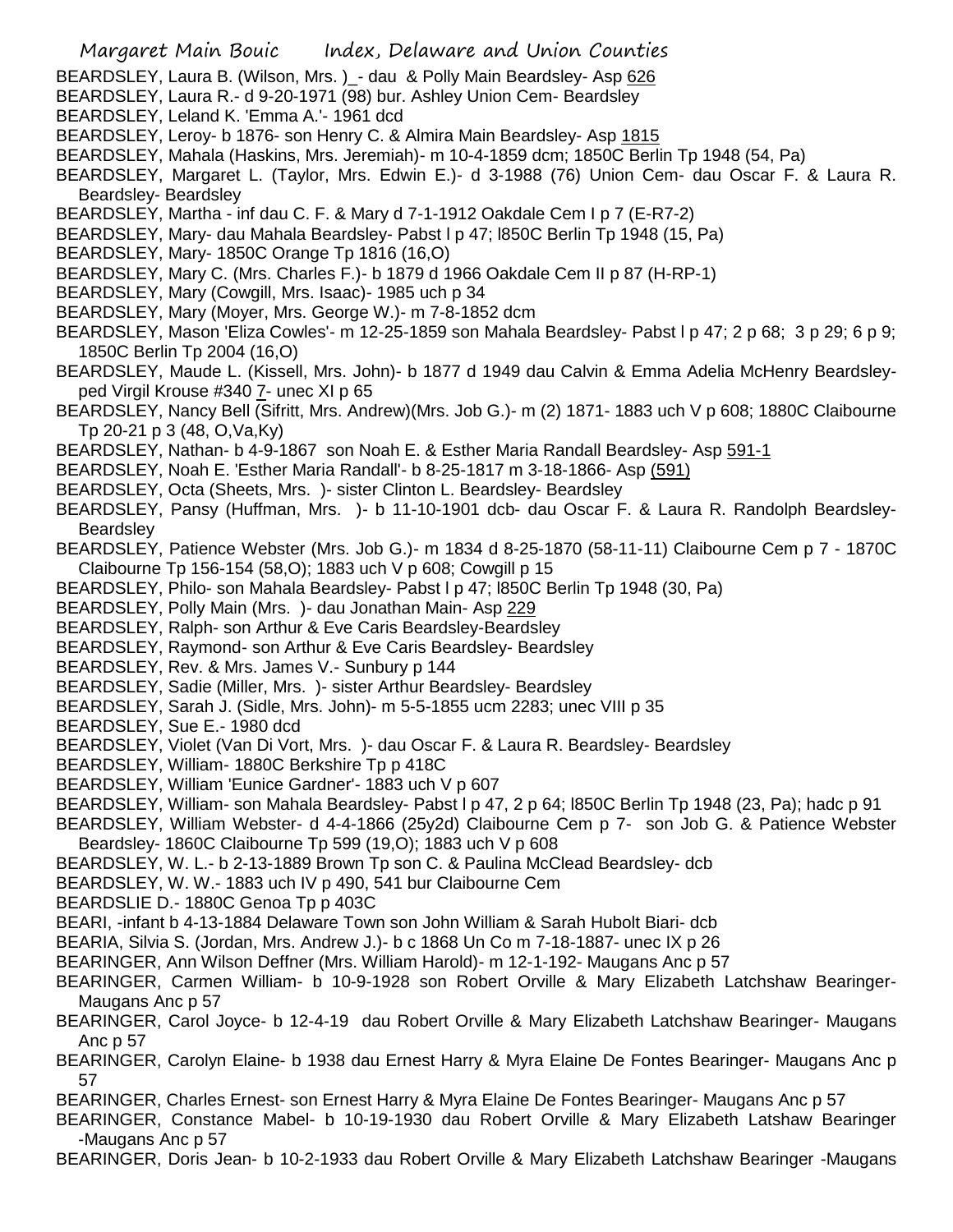Anc p 57

BEARINGER, Ernest Harry 'Myra Elaine De Fontes'- b 10-20-1917 m 10-17-1937 son William Ernest & Mary Elizabeth Demorest Bearinger -Maugans Anc p 57

BEARINGER, Eunice Marie (Miller, Mrs. Clark)- b 12-2-192 dau William Ernest & Mary Elizabeth Demberest Bearinger- Maugans Anc p 56, 57

BEARINGER, Glen Allen- b 10-12-1921 son William Ernest & Mary Elizabeth Demerest Bearinger- Maugans Anc p 56, 57

BEARINGER, Leah Jeanette Hause (Mrs. William Henry)- b 11-8-1871 d 2-28-1939 dau Joseph & Anna Elizabeth Kepner Hause- Maugans Anc p 56, 57

BEARINGER, Madelene Elaine- b 12-3-1918 dau William Ernest & Mary Elizabeth Demerest Bearinger-Maugans Anc p 56, 57

BEARINGER, Mary Elizabeth Demerest (Mrs. William Ernest)- b 7-16-1896- Maugans Anc p 56

BEARINGER, Mary Elizabeth Latchshaw (Mrs. Robert Orville)- b 10-1899- Maugans Anc p 57

BEARINGER, Mary Elizabeth (Margin, Mrs. Alexander A.)- b 1-31-1896 dau William Henry & Leah Jeanette Hause Bearinger - Maugans Anc p 56, 57

BEARINGER, Miriam Harriett- b 10-30-1929 dau William Ernest & Mary Elizabeth Demerest Bearinger - Maugans Anc p 57

BEARINGER, Myra Elaine De Fontes (Mrs. Ernest Harry)- b 5-5-1918 m 10-17-1937- Maugans Anc p 56

BEARINGER, Orpha Luella- b 2-28-1892 d 2-6-1893 dau William Henry & Leah Jeanette Hause Bearinger -Maugans Anc p 56

BEARINGER, Richard Orville- b 2-4-1923 son Robert Orville & Mary Elizabeth Latchshaw Bearinger- Maugans Anc p 56

BEARINGER, Robert Irvin- b 8-21-1927 son Robert Orville & Mary Elizabeth L;atchshaw Bearinger - Maugans Anc p 57

BEARINGER, Robert Orville 'Mary Elizabeth Latchshaw'- b 3-24-1900 son William Henry & Leah Jeanette Hause Bearinger - Maugans Anc p 56, 57

BEARINGER, Shirley Rose- b 4-10-1935 dau Robert Orville & Mary Elizabeth Latchshaw Bearinger - Maugans Anc p 57

BEARINGER, Trudy Diane- dau William Harold & Ann Wilson Deffner Bearinger - Maugans Anc p 57

BEARINGER, William Ernest 'Mary Elizabeth Demerest'- b 4-12-1893 son William Henry & Leah Jeanette Hause Bearinger - Maugans Anc p 56

BEARINGER, William Harold 'Ann Wilson Deffner'- b 9-26-1920 m 12-15-1942 son William Ernest & Mary Elizabeth Demerest Bearinger - Maugans Anc p 56, 57

BEARINGER, William Henry 'Leah Jeanette Hause'- b 7-16-1871 m 6-22-1890- Maugans Anc p 56

BEARKERCAR, Jacob- b Ger. Naturalized 9-29-1858, delge VIII p 57, IX p 43

BEARKERCAR, John- b Ger. Narutalized 9-29-1858, delge VIII p 57, IX p 43

BEARKERKER, Jacob- delge IX p 43 John- delge IX p 43

BEARKICAR,----delge IX p 43

BEARNES, Arthur- b 9-9-1869 Brown Tp son Homer & Villa Bearnes- dcb

BEARNES, Rev. Ashford- d 1-1-1878 (74-11-14)- Old Norton Cem.Powell p 175

BEARNES, Catherine- dau G. W. & O. d -10-1843 (1-2-1) rosect Cem Powell p 302

BEARNES, Clarah- d 5-6-1876 (1-6-17) Old Eden Cem Powell p 71; Kilb Cem p 1

BEARNES, Content- dau G W & O d 10-22-1854 (2y 2m) Ashley Cem Powell p 188

BEARNES, Elizabeth b 1841 d 1922- Old Norton Cem Powell p 175

BEARNES, Frotilda- dau G W & O d 2-18-1848 (2-8-19) Prospect Cem Powell p 302

BEARNES, Homer- 1880C Brown Tp p 377A

BEARNES, Olive- dau G W & O d 7-13-1851 (1-1-21)- Prospect Cem Powell p 302

BEARNES, Rebecca- d 11-29-1888 (79-8-27)- Old Norton Cem Powell p 175

BEARNEY, Mrs. Ed (1930-27) Claibourne Tp uninf p 21

BEARS, Alexander- 1880C Marlborough Tp p 344C

BEARS, James R.- delge V p 34

BEARS, John- 1880C Marlborough Tp p 343A

BEARS, Mary- 1850C Liberty Tp Un Co 997-1014 p 149 (2,O); 1860C Liberty Tp 1076-1086 p 146 (13,O)

BEARSE, Harriet A. (Mrs. A?) d 3-1-1860 (21-2-8)- Powell Cem Powell p 165

BEARSS, Amned 'Harriet Wilcox'- m 3-18-1852 dcm

BEARSS, Harriet Wilcox (Mrs. Amned)- m 3-18-182 dcm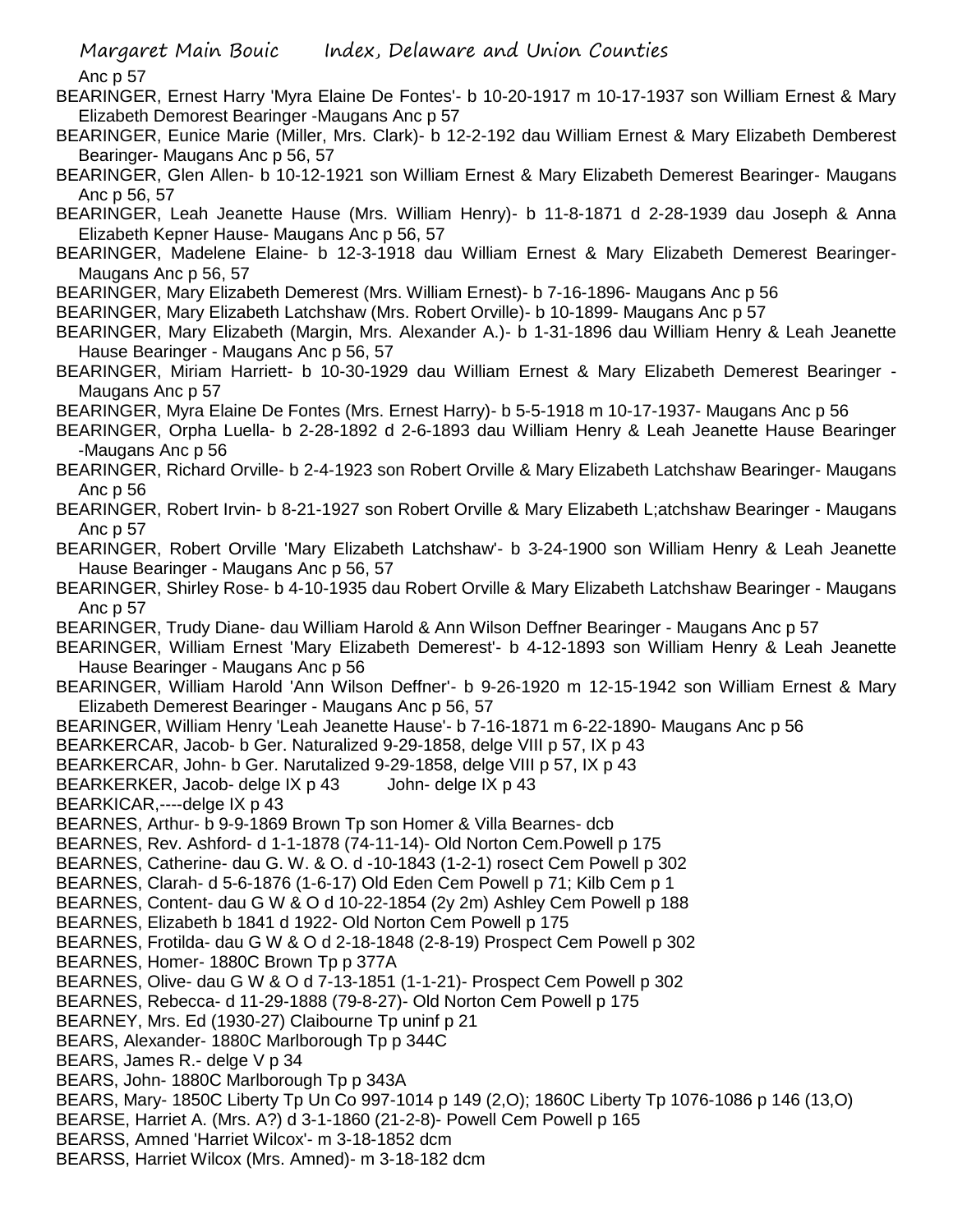Margaret Main Bouic Index, Delaware and Union Counties BEARSS, Joshua B. 'Susannah Wade'- m -19-182- dcga p 24, 35 BEARSS, Julia Ann (Pennell, Mrs. Joshua)- m 11-5-1850 dcm BEARSS, Mary- Pabst O BEARSS, Prudence (Thurston, Mrs. Samuel)- Thurston p 2 BEARSS, Susannah Wade (Mrs. Joshua B.)- m -19-1824 dcga p 24 BEARY, Elizabeth (Gray, Mrs. George K.)- 1880 dch p 822 BEASCHLER, Fred L. Hitt- b 2-19-1924 d 8-28-1984 bur Claibourne son Howard & Mina Bell Trapp Hitt-**Beaschler** BEASECKER, Billie (McGinty, Mrs. )- sister George C. Beasecker- Beasecker BEASECKER, Deborah Lynn Davis (Mrs. George Scott)- m 10-7-1978 dau Donald Davis-Beasecker BEASECKER, Carol V. (Mrs. G. Douglas)- 1973, 1975, 1979, 1981, 1983, 1991 ucd BEASECKER, David- son Gerald F. & Betty Turner Beasecker- Beasecker BEASECKER, Debbi (Zipf, Mrs. Carl,III)- dau Gerald F. & Betty Turner Beasecker- Beasecker BEASECKER, Diane Louise (Stein, Mrs. Jeff)- b 7-29-193 dau Gerald F. & Betty Turner Beasecker- Beasecker BEASECKER, G. Douglas 'Carol V.'- son George C. & Margaret Light Beasecker; 1973, 1975, 1979, 1981, 1983 ucd; Beasecker BEASECKER, Francis- brother George C. Beasecker- Beasecker BEASECKER, George C.'Margaret Light'- b 12-27- 1898 d 2-11- 1971 Oakdale Cem II p 155 (M-R21-9); Beasecker BEASECKER, George Scott 'Deborah Lynn Davis'- m 10-7-1978 son Douglas Beasecker- Beasecker BEASECKER, Gerald David- son Gerald F. Beasecker- Beasecker BEASECKER, Gerald F.'Betty Turner'- b 3-27-1936 d 8-19-1992 (56) son George C. & Margaret Light Beasecker- Beasecker BEASECKER, Jane(Worner, Mrs. Frank D.)- dau George C. & Margaret Light Beasecker- Beasecker BEASECKER, Kathryn (Jaffke, Mrs. Walter)- dau George C. & Margaret Light Beasecker- Beasecker BEASECKER, Mae (Waters, Mrs. )- dau George C. Beasecker- Beasecker BEASECKER, Margaret Light (Mrs. George C.)-b 2-14-1896 Sparta Mich. d 10-11-1982(86) Oakdale Cem (M-R21-9)-dau Archie & Bertha Burger Light- Beasecker BEASECKER, Melanie Dawn- b 7-15-1980 dau Scott & Davis Beasecker- Beasecker BEASECKER, Scott' Davis'- son G. Douglas & Carol V. Beasecker- Beasecker BEASECKER, Susan Alene (McNamara, Mrs. Robert Patrick II)- m 6-17-1989 dau G. Couglas Beasecker-Beasecker; McNamara BEASLEY, Arnold John 'Lynn Rausch'- m 11-23-198 son Herman S. Beasley- Rausch (143221), III p 284; **Beasley** BEASLEY, Darlene- 1979, 1981 ucd BEASLEY, Eliza (Rhodes, Mrs. Levi) dau Lewis Beasley- 1880 dch p 670 BEASLEY, John Dean- son Arnold John & Lynne Rausch Beasley- Beasley BEASLEY, Lewis- 1880 dch p 670 BEASLEY, Lynn Rausch (Mrs. Arnold John)- b 2--192 m 11-23-1968 dau Eugene Edward Lewis & Mary Jo Main Rausch- Rausch (143221) III p 284; Beasley BEASLEY, Marcella (Weiser, Mrs. David Reuben)- b 11-2-192 m 7-8-1944-Weiser p 261 BEASLEY, Marie (Mitchell, Mrs. Floyd)- Mitchell (1121481) BEASON, Macy 'Francis J. Burrows'- m 7-8-1857 mt 7-29-1857 BEASSIl, Robert- 1880C Delaware Town p 549C BEATES, Margaret (Wagner, Mrs. Curtis Yeager)- b 12-12-1868 m 9-9-1898- Weiser p 780 BEATHAM, Duncan Ross- son Robert C. Beatham- Beatham BEATHAM, Mark D.- son Robert C. Beatham- Beatham BEATHAM, Paul Robert- son Robert C. Beatham- Beatham BEATHAM, Robert C.-d 12-7-1980 (48) cremated- Beatham 1980 dcd BEATHAM, Sally (Kehoe, Mrs. )- dau Robert C. Beatham- Beatham BEATHARD, Cassia J. (Cahill, Mrs. Norman E.)- dau William & Dorotha Wasson Beathard- 1883 uch V p 608 BEATHARD, Charles W.-son William & Dorotha Wasson Beathard- 1883 uch V p 608 BEATHARD,-- infant b 2-15-1876 Orange Tp dau C. W. & M. C. Beathard- dcb BEATHARD, Emma, Miss- d 1-24-1879 Madison Press- unec XIV p 64 BEATHARD, Diana (Mrs. Alex)- d 10-9-1856 (44) NM Powell p 255 BEATHARD, Dorotha Wasson (Mrs. William)- b 1816 m 1840 d 1890 Claibourne Cem p 32- dau Thomas &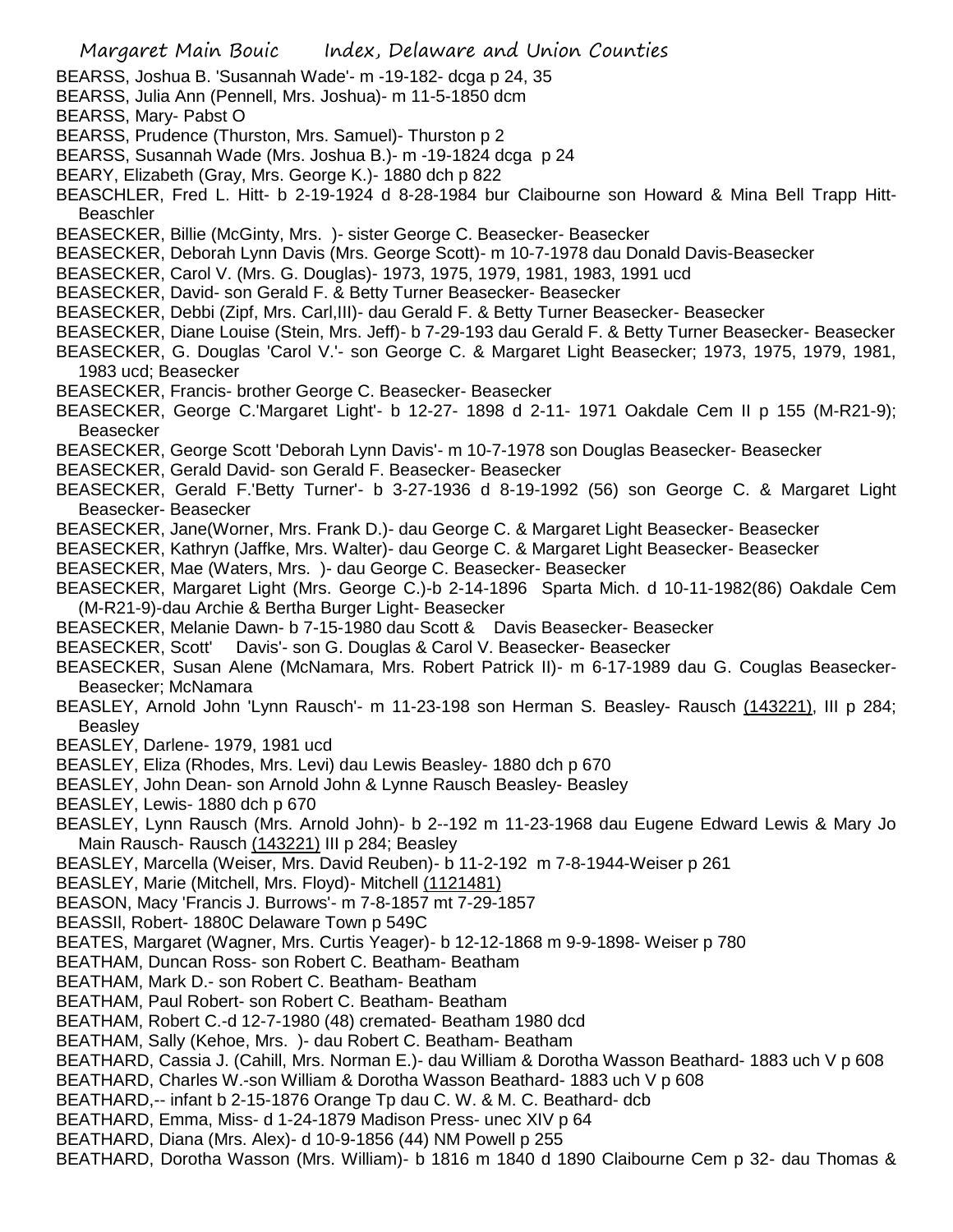Keziah Noble Wasson- 1883 uch V p 608

- BEATHARD, Ebenezer 'Nancy'- d 3-18-1841 (73-8-17) Nm Powell p 255
- BEATHARD, Harvey- 1860C Dover Tp 164 (18,O)
- BEATHARD, Henry P. 'Olive Taylor'- d 4-1-1962- Beathard
- BEATHARD, Keziah Noble (Mrs. Thomas)- 1883 uch V p 608
- BEATHARD, Margaret- dau W. & D. d 6-21-1852 (6y 8d) E. York Cem p 8
- BEATHARD, Mary Chappel (Mrs. William)- 1883 uch V p 608
- BEATHARD, Nancy (Mrs. Ebenezer)- d 12-8-1844 (64y 9d) NM Powell p 255
- BEATHARD, Olive Taylor (Mrs. Henry P.)- b 11-24-1896 d 7-23-1980 dau William Edmund & Minnie Bell Taylor- Beathard
- BEATHARD, Roxy M. (Wiley, Mrs. Sanford)- dau William & Dorotha Wasson Beathard- 1883 uch V p 608
- BEATHARD, Thomas 'Keziah Noble'- 1883 uch V p 608
- BEATHARD, Thomas M.- son William & Dorotha Wasson Beathard- 1883 uch V p 608
- BEATHARD, Thomas- 1883 uch IV p 470 see Bethard
- BEATHARD, William 'Dorotha Wasson'- b 3-18-1820 m 1840 d 1890 Claibourne Cem p 32- son William & Mary Chappel Beathard- 1883 uch V p 608
- BEATHARD, William 'Mary Chappel'- 1883 uch V p 608
- BEATIE, Miss B. A.- Pabst 2 p 17
- BEATLEY, James- 1883 uch V p 66
- BEATLEY, Joseph- d 7-7-1846 (7 mos)- Oakdale Cem 1736 (29-2R)
- BEATON, Jennie Eveline Maine (Mrs. John William)- b 7-10-1863 dau Stephen & Ann E. Stewart Maine- Asp 1684e
- BEATON, John A. 'Virginia L.'- 1969, 1980 dcd
- BEATON, John William 'Jennie Eveline Maine'- Asp (1684e)
- BEATON, Virginia L. (Mrs. John A.)-1969, 1980 dcd
- BEATSOB, Jane (Martin, Mrs. Charles)- m 3-19-1865 ucm 3695
- BEATTIE, -- family of Kathleen Fabar #19 un co gen soc unec VI p 1
- BEATTIE, Christina Davy (Mrs. George)- b 1803 d 1845- ucc Dorothy Jenks Robinson 23; unec II p 40
- BEATTIE, George 'Christina Davy'- b 1797 d 1847 ucc Dorothy Jenks Robinson 22, unec II p 40
- BEATTIE, Jane (Chapman, Mrs. Cyrus Jr.)- b 1826 d 1904 dau George & Christina Davy Beattie- unec II p 40; ucc Dorothy Jenks Robinson 11
- BEATTIE, John 'Lematta Vandorn'- m 8-31-1843 dcm
- BEATTIE, Lematta Vandorn (Mrs. John)- m 8-31-1843 dcm
- BEATTY, -- family of Kathleen Fabar 3119 un co gen soc unec VI p 1; family of Burtis & Ruth Moses #293, 372, unec XII p 26
- BEATTY, Alex- son John & Ann Hay Beatty- Powell p 366
- BEATTY, Amos M. son Samuel & Sarah Nichols Beatty- dumch p 96
- BEATTY, Ann Hay (Mrs. John)- Powell p 366
- BEATTY, Anna E.- dau Samuel & Sarah Nichols Beatty- dumch p 96
- BEATTY, Arnold- son Walter Raymond & Leola Geckley Beatty- Beatty
- BEATTY, Barbara- dau Arnold Beatty- Beatty
- BEATTY, Beatrice Ethyl Lynch (Mrs. Finley)- b 1867 d 1947 dau Benjamin Sparks & Sarah Ann Smith Lynchped Cheryl Posey Hemingway #313 13- unec XI p 19
- BEATTY, Beth (Simpson, Mrs. )- dau Walter Raymond & Leola Geckley Beatty- Beatty
- BEATTY, Blanche G.- b 3-7-1915 d 8-27-1952 Oakdale Cem I p 142 (1-R1-2)
- BEATTY, Clifard Guy-b 3-13-1886 son Robert A. & Mary J. Shaw Beatty- dumch p 97
- BEATTY, Cyrus P. (infant) (1843) uccp p 27; unec XII p 56
- BEATTY, Donald- 1980 dcd
- BEATTY, Donald C.- 1980 dcd
- BEATTY, Dorothea Irene (Posey, Mrs. Norman Dale)- b 1919 d 1990 dau Harry Valentine & Kathryn Hamilton Beatty- ped Cheryl Posey Hemingway #3133- unec XI p 19
- BEATTY, E.- 1883 uch IV p 533
- BEATTY, Ed 'Mary A. Moody'- dumch p 273
- BEATTY, Mrs. Edward- Beatty
- BEATTY, E. H. 'Mildred'- Beatty
- BEATTY, Eliza Jane Gibson (Mrs. Samuel)- b 1829 d 1888 ped Cheryl Posey Hemingway #313 25- unec XI p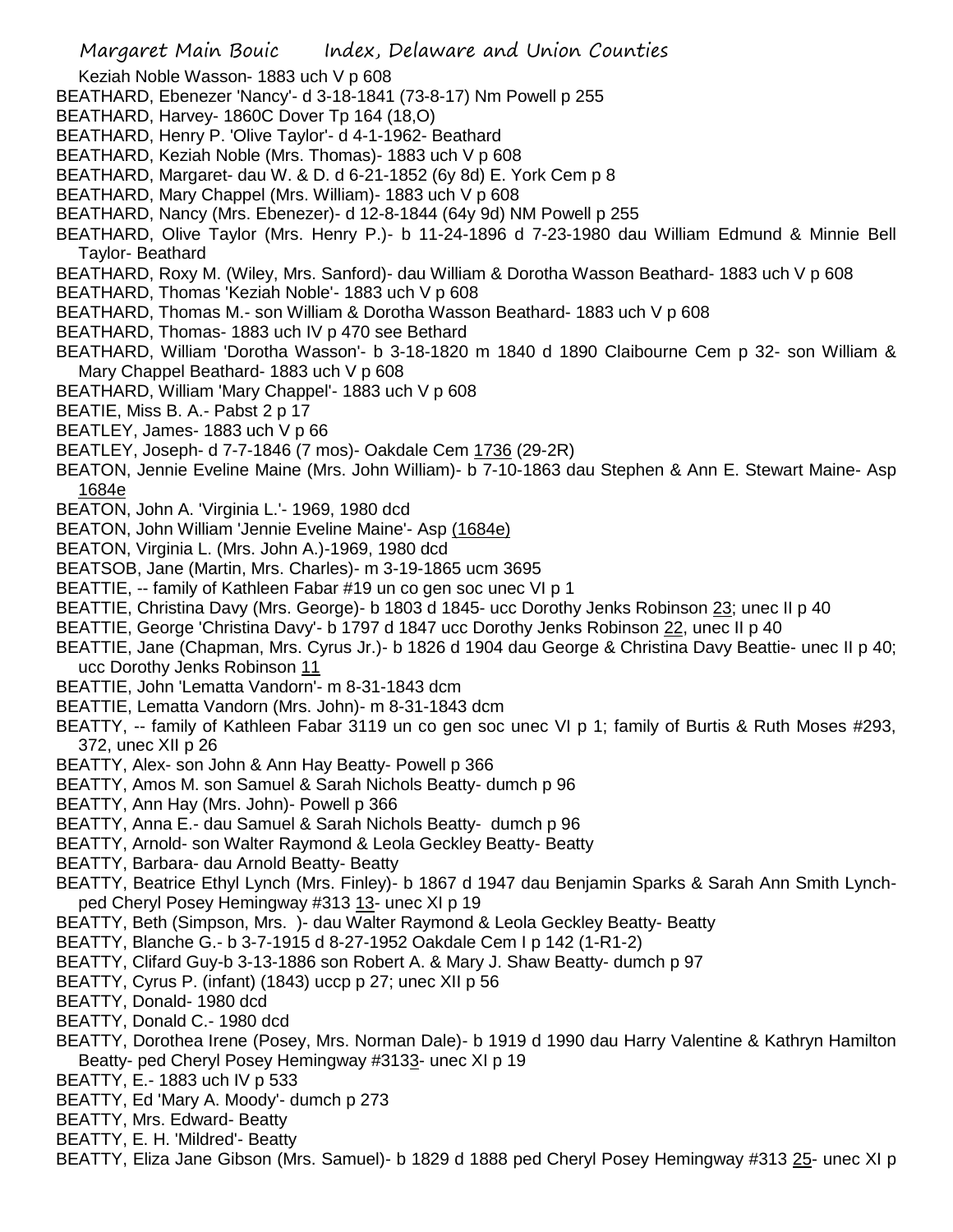20

- BEATTY, Eliza- dau John & Ann Hay Beatty- Powell p 366
- BEATTY, Eliza McKinney (Mrs. John)- b 1813 m 2-28-1837- Powers p 263
- BEATTY, Enos? 'Sarah'- b May 1836 m 8y- 1900C Claibourne Tp 163-176 p 7B (64,O,O,O)
- BEATTY, Eva (Curl, Mrs. Lemuel Otho)- dau Samuel & Sarah Nichols Beatty- dumch p 96, 246
- BEATTY, Finley 'Beatrice Ethyl Lynch'- b 1857 d 1951 son Samuel & Eliza Jane Gibson Beatty- ped Cheryl Posey Hemingway #313 12- unec XI p 19
- BEATTY, Frank E.'Nancy'- son Frank H. & Geraldine Elliott Beatty- Beatty
- BEATTY, Frank H. 'Geraldine Elliott'- b 2-14-1905 d 9-28-1994 (89) bur Newark- son George & Viola Heindman Beatty- Beatty
- BEATTY, Franklin L.- son Samuel & Sarah Nichols Beatty- dumch p 96
- BEATTY, George 'Nancy'- 1980 dcd
- BEATTY, George Viola Heindman'- Beatty
- BEATTY, Geraldine Elliott (Jerry)(Mrs. Frank H.)-- d 10-22-1983 (74) bur Newark- Beatty
- BEATTY, Gertrude (Hall, Mrs. Daniel)- see Anna Victoria Brown- Brown
- BEATTY, Harry Valentine 'Kathryn Hamilton'- b 1897 d 1933 son Finley & Beatrice Ethyl Beatty- ped Cheryl Posey Hemingway #313 6- unec XI p 19
- BEATTY, Henrietta C.- infant 1843 uccp p 27; unec XII p 56
- BEATTY, Hermoine (Mrs. )- d 2-25-1963- Beatty
- BEATTY, Jack 'Marie''Marna Colestock'-m 9-1984- 1980 dcd; 1991 ucd; Beatty
- BEATTY, James 'Martha Tuttle'- m 8-30-1829 Madison Co unec V p 40
- BEATTY, Jane- dau John & Ann Hay Beatty- Powell p 366
- BEATTY,(BEATY) Jane (Smart, Mrs. Joseph)-b 2-3-1785 m about 1801 d 8-22-1849 dcc Leonard Smart 17; Maugans Anc p 100; J. Smart (1)
- BEATTY, Jennifer I.- 1991 ucd
- BEATTY, John 'Ann Hay'- Powell p 366
- BEATTY, John- 1880 dch p 216, 217; 1908 dch p 309
- BEATTY, John 'Eliza McKinney'- b 11-8-1814 m 2-28-1837- Powers p 263
- BEATTY, John G. 'Margarete Ilse Landau'- m 10-19-1961 son Edward H. Beatty- Beatty
- BEATTY, Joseph- d 7-7-1846 (7m) Oakdale Cem I p 52 (E-R52-23)
- BEATTY, Kathryn Hamilton (Mrs. Harry Valentine)- b 1900 d 1962 dau Charles Alexander & Hannah Eliza Wager Hamilton- ped Cheryl Posey Hemingway #313 7- unec XI p 19
- BEATTY, Karen- dau Martin & Linda Schmelzer Beatty- 1985 uch p 123
- BEATTY, Keith- son Frank & Nancy Beatty- Beatty engaged to Judi Markel
- BEATTY, Leola Geckley (Mrs. Walter Raymond)- m 8-21-1937- Beatty
- BEATTY, Linda Schmelzer (Mrs. Martin)- b 7-1-1941 dau Herman & Irene La Von Briggs Schmelzer- 1985 uch p 123
- BEATTY, Madie Mae (Osborn, Mrs. Lee)- m 6-28-1936- Beatty
- BEATTY, Margarete Ilse Landau (Mrs. John G.)- m 10-19-1961- Beatty
- BEATTY, Marie (Mrs. Jack)- 1980 dcd
- BEATTY, Marna Colestock (Mrs. Jack)- m 9-1984- Beatty; 1991 ucd
- BEATTY, Martha Tuttle (Mrs. James)- m 8-30-1829 Madison Co unec V p 40
- BEATTY, Martin 'Linda Schmelzer'- 1985 uch p 123
- BEATTY, Mary (Armstrong, Mrs. Charles Van Dorn)- Pabst Pion I p 6
- BEATTY, Mary A. Moody (Mrs. Ed)- dau Joseph & Ezemiah Mickey Moody- dumch p 273; delge IV p 2i
- BEATTY, Mary Jane Shaw (Mrs. Robert)- m 1-1-1871 dau Sylvester & Emily Curl Shaw- dumch p 96, 301
- BEATTY, Mary (Klinger, Mrs. Ammon)- Weiser p 375
- BEATTY, Mary M.- d 8-24-1839 (9-2-9) Bokescreek Cem Powell p 237
- BEATTY, Mary (McKittrick, Mrs. William T)- b 1870 m 1891 d1925 McKitrickp394
- BEATTY,Mary(Murphy,Mrs.Hugh) b 1764 m ca 1790 d 6 5 1842 dcc Dhristian Courter Ealy 121
- BEATTY, Mary (Wallace, Mrs. Rev. R.)- dau John & Ann Hay Beatty- Powell p 366
- BEATTY, Mildred (Mrs. E. H.)- d 10-16-1977 (90) bur. Richmond, Ind.- mother of Mrs. Nancy Frankenberg-Beatty
- BEATTY, Muretta (Roth, Mrs. )- dau Walter Raymond & Leola Geckley Beatty- Beatty
- BEATTY, Nadine (Phillians, Mrs. Harry E.)- b 2-2-1913- Maugans Anc p 8
- BEATTY, Nancy (Mrs. Frank E.)- Beatty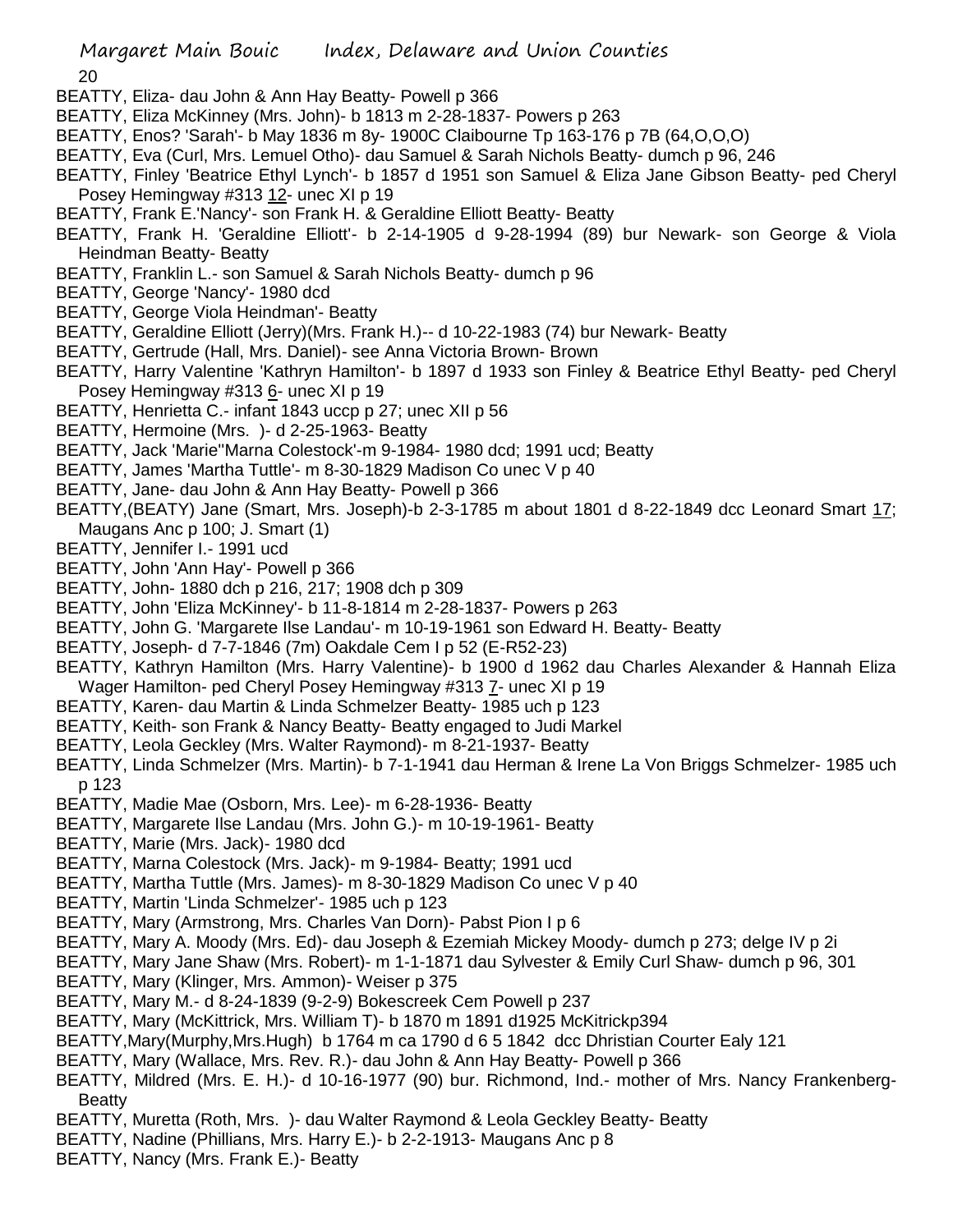- BEATTY, Nancy (Mrs. George)- 1980 dcd
- BEATTY, Patricia Ann (Dunn, Mrs. William Eugene)- dau Arnold Beatty- m 3-1961- Beatty
- BEATTY, Polly Duncan (Mrs. Samuel)- m 8-11-1812 onwq I
- BEATTY, R. Jay- b 3-13-1879 son Robert A. & Mary J. Shaw Beatty- dumch p 97
- BEATTY, Robert- son John & Ann Hay Beatty- Powell p 366
- BEATTY, Robert A. b 9-24-1847 m 1-1-1871 son Samuel & Sarah Nichols Beatty- dumch p 96, 421
- BEATTY, Rose (Mrs. R. A.)- Beatty
- BEATTY, Col. Samuel- 1915 uch p 131
- BEATTY, Samuel 'Eliza Jane Gibson'- b 1824 ped Cheryl Posey Hemingway #313 24- unec XI p 20; ped Cheryl Posey Hemingway #313 24, unec XI p 20
- BEATTY, Rev. Samuel M.- 1883 uch V p 575
- BEATTY, Samuel M.- 1840C Sc Tp
- BEATTY, Samuel 'Sarah Nichols'- b 1811 Belfast, Ireland m 1846 d age 75;son John & Ann Hay Beatty-Powell p 366 dumch p 96; hadc p 58
- BEATTY, Samuel 'Polly Duncan'- m 8-11-1812 onwq I
- BEATTY, Samuel Ray- b 7-1-1883 son Robert A. & Mary Jane Shaw Beatty- dumch p 97
- BEATTY, Sarah (Mrs. Enos)- 1900C Claibourne Tp 163-176 p 7B (57,O,O,O) m 8y no ch
- BEATTY, Sarah Jane (Galloway, Mrs. Elijah)- 1883 uch V p 175
- BEATTY, Sarah Nichols (Mrs. Samuel)- b 8-22-1822 (73-1894) dau Amos & Sarah Davis Nichols- dumch p 96; Powell p 366
- BEATTY, Sharon- dau Martin & Linda Schmelzer Beatty- 1985 uch p 123
- BEATTY, Viola Heindman (Mrs. George)- Beatty
- BEATTY, Virginia- d 8-18-1839 (3-6-8) Bokescreek Cem- Powell p 237
- BEATTY, Virginia Mae (Kohler, Mrs. Walter Vincent)- b 6-6-1919 m 3-27-1945- Weiser p 475
- BEATTY, Virginia (Smith, Mrs. Russell S.)- Weiser p 775
- BEATTY, Walter Raymond 'Leola Geckley'- m 8-21-1937- Beatty
- BEATTY, William- son John & Ann Hay Beatty- Powell p 366
- BEATTY, William J.- son Samuel & Sarah Nichols Beatty- dumch p 96; hadc p 103; Harlen Tp delge IV opposite p 21, 2i
- BEATTY, William Jr.- 1908 dch p 388
- BEATTY, William W.- 1883 uch III p 370
- BEATY, Denise Cramer (Mrs. Kenneth)- m 6-11-1982 dau John A. Cramer- Cramer; Beaty
- BEATY, Doshia (Shaver, Mrs. Marco)- m 11-3-1935 McKitrick p 129
- BEATY, Elisybeth (Rose, Mrs. Cornelius)- m 11-22-1808 onwq I
- BEATY, Emily Olivia (Alspach, Mrs. Jacob Lamb)- b 4-13-1854 d 3-12-1912 dau John & Matilda Weiser Beaty-Weiser p 647
- BEATY, John 'Matilda Weiser- b 2-15-1824 m 6-22-1853 d 3-24-1856- Weiser p 647
- BEATY, Kenneth 'Denise Cramer'- m 6-11-1982- Cramer; Beaty
- BEATY, Matilda Weiser (Mrs. John)- b 2-13-1824 m 6-22-1853 d 4-8-1855 dau Samuel & Margaret Hart Weiser- Weiser p 647
- BEATY, Powhatan- Beaty
- BEATY, Robert- Powers p 239
- BEATY, William G.- 1883 uch V p 592
- BEAU. Maroe (LeVan, Mrs. Daniel)- dcc James Fathbruckner 3329:
- BEAUCHAMP, Carter 'Virgil Biggs'- Beauchamp
- BEAUCHAMP, Lucinda- b 1830 Ky d 1-3-1920 p 56 Oakdale Cem II (G-R12-5)
- BEAUCHAMP, Lulu D.- b 1876 d 1955 p 53 Oakdale Cem p 53 II (G-R11-5); 1949 ucd
- BEAUCHAMP, Nancy David (Mrs. William)- m 2-20-1836 dcm
- BEAUCHAMP, Virgil Biggs (Mrs. Carter)- Beauchamp
- BEAUCHAMP, Virginia- b 1861 Green Co Ky d 2-19-1906 (45y lm)- Oakdale Cem 2029 (321E)(E-R49-5)
- BEAUCHAMP, Vater Early-b 4-23-1893 d 8-5-1969 bur Oakdale Cem I p 50 ;dau Carter & Virgil Beauchamp-Beauchamp; 1959, 1967 ucd; unec III p 19
- BEAUCHAMP, William 'Nancy David'- m 2-20-1836 dcm.
- BEAUCHAMP, William Carter- b 1860 Ky d 8-12-1937 Oakdale Cem II p 53
- BEAUCHAMP, Willis- 1835 men 53 #91 p 97 Radnor Tp
- BEAUMAN, Fred- delge X p 73, 1820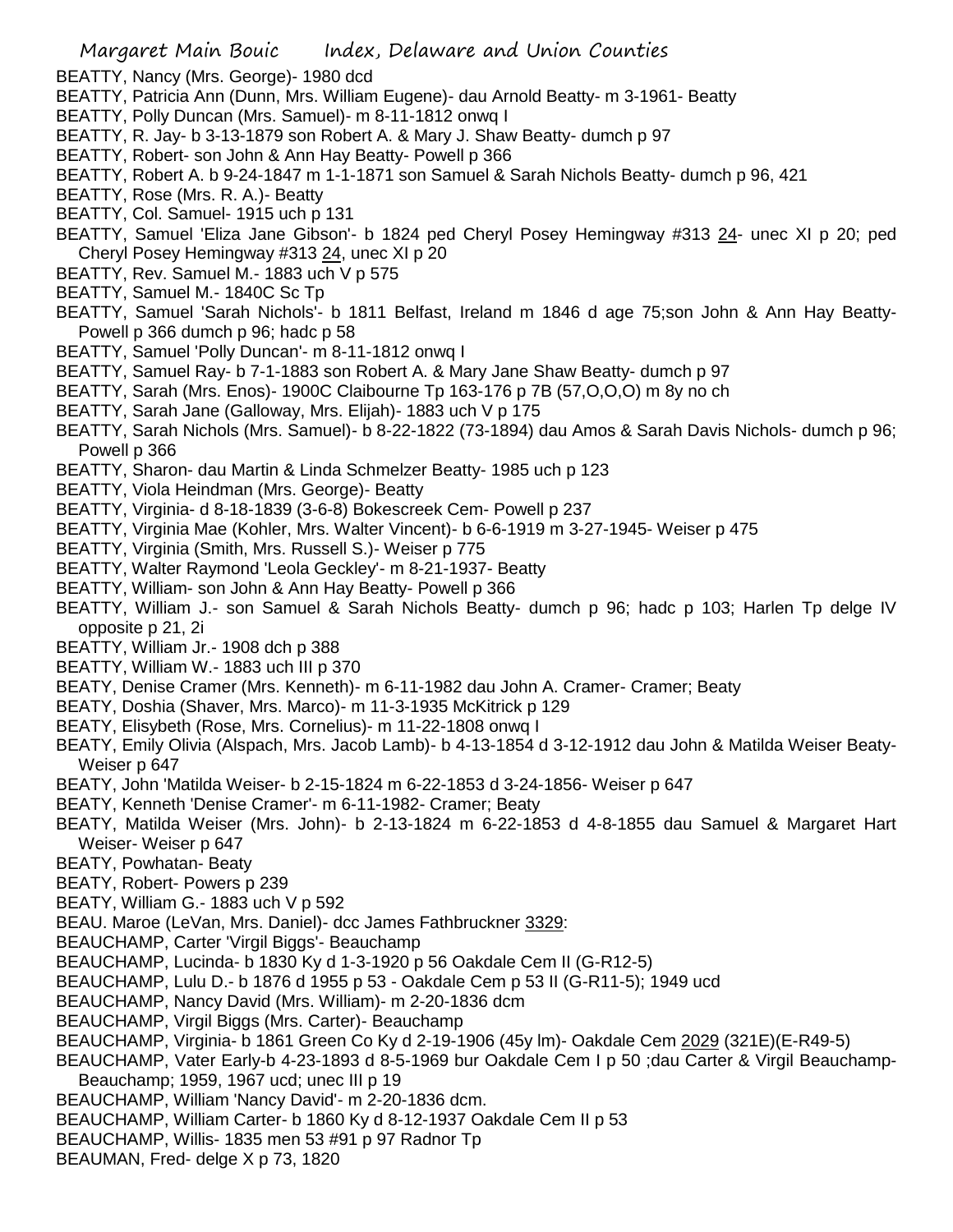BEAUMEL, Lawrence 'Mary'- ped Karl Weiler #267 18- unec XI p 21

BEAUMEL, Margaret Barbara (Weiler, Mrs. Jacob)- b 1840 d 1902 dau Lawrence & Mary Beaumel- ped Karl Weiler #267 9- unec XI p 20

- BEAUMEL, Mary (Mrs. Lawrence)- ped Karl Weiler #267 19- unec p 21
- BEAUMONT, Alice (Lowery, Mrs. Carl)- dau Richard & Ophelia Beaumont- Beaumont
- BEAUMONT, Mae (Mrs. )(Davis, Mrs. Ralph E. )- m 5-16-1960- Beaumont
- BEAUMONT. Ophelia (Mrs. Richard)- Beaumont
- BEAUMONT, Richard'Ophielia'- d 2-21-1980(94) bur Green Mound- Beaumont
- BEAUSMAN, James- 1880 dch p 600; 1908 dch p 277
- BEAVER, Abraham Ziba 'Caroline Sheff 'Ida M. Easterday'- b 2-18-1888 d 4-5-1960 son Harry & Matilda Harris Beaver- Beaver
- BEAVER, Adaline- dau William Sr. & Sarah Beaver- 1860C Millcreek Tp 149 (10,O); 1870C Jerome Tp 77 p 10 (18,O)
- BEAVER, A. H. (Mrs. W. H.)- djlm p 35
- BEAVER, Allura- dau Peter & Mary Beaver- 1870C Jerome Tp 197-188 p 26 (2,O); 1880C Jerome Tp 199-215 p 23 (12,O,O,O)
- BEAVER, Angela Katzenbach (Mrs. Richard)- m 8-1-1992 dau James Katzenbach- Beaver
- BEAVER, Anna (Steinmetz, Mrs. )- dau Henry Harry & Matilda Harris Beaver- Beaver
- BEAVER, Annabell Ruffner Wikle- dau Joseph A. & Bertha C. Wilson Beaver- Beaver
- BEAVER, Arline Cochran (Mrs. Sterling)- m 6-14-1930- Beaver
- BEAVER, Arthur J.- son C. M. & Mary E. Hatcher Beaver- 1880C Claibourne Tp 130-137 p 13 (1,Ind,O,O)
- BEAVER, Barbara Ann- b 12-13-1945 dau Franklin & Margaret Ruth Bierly Beaver- Weiser p 613
- BEAVER, Ben- Beaver
- BEAVER, Benson K.'Lillian K;- 1961, 1969, 1971, 1980 dcd- son Howard Newton & Nellie Marie Beaver-Beaver
- BEAVER, Bert- brother J. Wilson Beaver-Beaver
- BEAVER, Bertha- dau Samuel & Emma Rebecca Weiser Beaver- Weiser p 92
- BEAVER, Bertha C. Wilson (Mrs. Joseph A.)- d 4-28-1970 (89) bur. Worthington- Beaver
- BEAVER, Betty (Cheney, Mrs. )(Murphy, Mrs. William)- dau Paul & Dorothy Holt Beaver- Beaver
- BEAVER, Billie C. (Mrs. H. Robert)- 1961 dcd
- BEAVER, Blanche- dau Samuel & Emma Rebecca Weiser Beaver- Weiser p 93
- BEAVER, Burton- son Joseph A. & Bertha C. Wilson Beaver- Beaver
- BEAVER, Caroline Deturk (Mrs. Thomas)- Anson; Beaver
- BEAVER, Caroline Sheff (Mrs. Abraham Zibe)- Beaver
- BRAVER, Carrie Singer- b 3-26-1881 d 5-7-1948 Raymond Cem lptw p 38
- BEAVER, Charles- Pabst I p 25
- BEAVER, Charles (69-1936) York Tp uninf p 23
- BEAVER, Charles- son Henry H. & Charlotte Beaver- 1961 dcd (13); 1969 dcd
- BEAVER, Charles A.- 1969 dcd
- BEAVER, Charles F.- d 7-4-1959 bur Worthington- 1908 dch p 424
- BEAVER, Charles Haven 'Johanna Maria Moosbrugger'- m 3-21-19 son Henry Beaver- Beaver; 1971, 1980 dcd
- BEAVER, Charles M. 'Mary E. Hatcher'- m 3-14-1877 ucm 6040; 1880C Claibourne Tp 136-137 p 13 (27,O,O,Va)
- BEAVER, Charles W.- d 9-21-1864 (9m21d) Watkins Cem djlm p 108
- BEAVER, Charlotte (Mrs. Henry H.)- 1961, 1969, 1971 dcd
- BEAVER, Christopher- son Charles Beaver- Beaver
- BEAVER, Clara K.- dau P. & M. E.- d 8-31-1862 (1-6-26) Watkins Cem djlm p 108
- BEAVER, C. M.- dg 1-24-1908, delge VIII p 12
- BEAVER, Cora (Hite, Mrs. Dailey)- dau Abraham Ziba & Ida M. Easterday Beaver
- Beaver; 1971 ucd
- BEAVER, Cora Harris (Peterson, Mrs. Chris) (Mrs. W. Roy)- b 7-8-1899 NJ m 12-2-1946 dau Morrison & Jennie Harris -1975, 1979, 1981, 1983 ucd; Beaver
- BEAVER, Daniel- son Paul & Dorothy Holt Beaver- Beaver; 1983 ucd
- BEAVER, David- son Peter & Mary Beaver- 1870C Jerome Tp 197-188 p 26 (3,O); 1880C Jerome Tp 199-215 p 23 (10,O,O,O)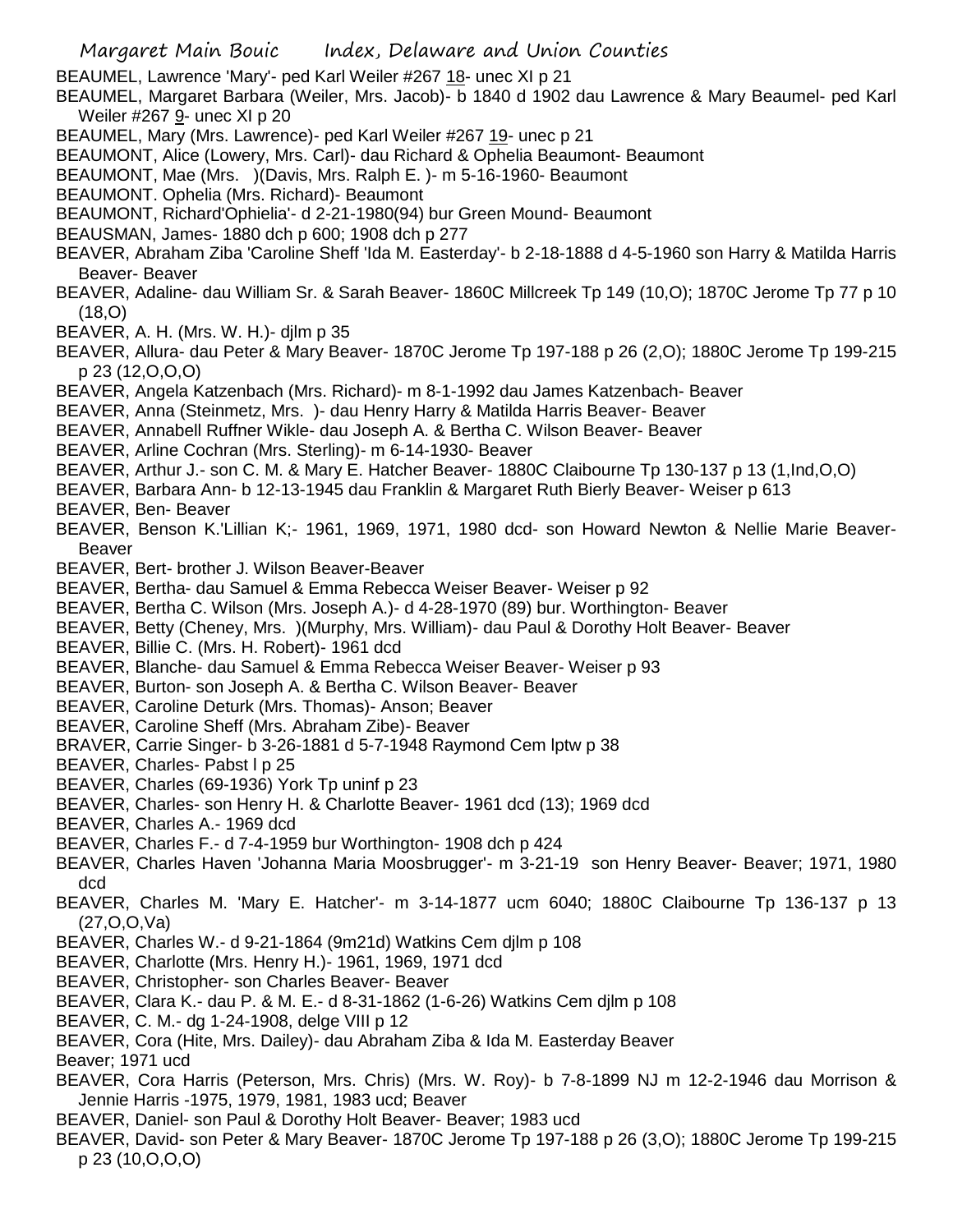- BEAVER, David Edward- son Thomas E. & Linda Sue Foley Beaver- Beaver
- BEAVER, D. F.- 1915 uch p 411
- BEAVER, Dorothy Holt (Mrs. Paul)- Beaver
- BEAVER, Eliza, Miss- unclaimed letter 1863 delge VII p 10
- BEAVER, Elizabeth- dau William Sr. & Sarah Beaver- 1860C Mil Tp 149 (13,O)
- BEAVER, Elizabeth Ferguson (Mrs. )- dau Calvin & Susan Powell Ferguson- opc 387
- BEAVER, Elizabeth Nutt (Mrs. William)- m 3-24-1863 dcm
- BEAVER, Eloise- Sunbury p 78
- BEAVER, Emma Rebecca Weiser (Mrs. Samuel)- b 2-7-1849 d 4-16-1895 dau Philip & Catharine Zerbe Greiff Weiser -Weiser p 92
- BEAVER, Evaughn "Evie" (Speakman, Mrs. )- b 9-2-1945 d 7-5-1989 (43) Fla- dau Harry & Hazel Penhorwood Beaver- Beaver; Speakman
- BEAVER, Fanny- stepdau Jacob & Mary Ackley- 1880C Jerome Tp 96-98 p 11 (9,O,O,O)
- BEAVER, Francis- 1880C Delaware Town p 481A
- BEAVER, Franklin 'Margaret Ruth Bierly'- b 4-20-1918-Weiser p 613
- BEAVER, Frank- son H. Robert & Billie C. Beaver- 1961 dcd (4)
- BEAVER, Fred- son H. Robert & Billie C. Beaver- 1961 dcd (5)
- BEAVER, George- 1908 dch p 669
- BEAVER, George- hjt p 19; 1883 uch IV p 481
- BEAVER, George- son William Sr. & Sarah Beaver- 1860C Mil Tp 149 (16,O)
- BEAVER, George 'Susannah Christ'- m 11-18-1852 dcm
- BEAVER, Georgianna (Hall, Mrs. Harlan)-b 3-25-1912 m 12-25-1932-dau Howard Newton & Nellie Marie Baker Beaver- Nash p 347; Beaver; Hall
- BEAVER, Grace L. (Mrs. Richard D.)- 1969, 1971, 1980 dcd
- BEAVER, Harriet Curry (Mrs. William)- m 2-28-1838 ucm 482
- BEAVER, Harry E.- son Abraham Zibe & Ida Mae Easterday Beaver- Beaver
- BEAVER, Harry 'Hazel Penhorwood'- Beaver
- BEAVER, Hazel E. Penhorwood (Mrs. Harry E.)- d 9-10-1994 (69) bur Fla.- sister of Ray penhorwood & Freda Coats- Beaver
- BEAVER, Hazel (Henderson, Mrs. )- dau Joseph A. & Bertha C. Wilson Beaver- Beaver
- BEAVER, Heather- b 1984 dau Theodore Beaver- Beaver; 1991 ucd
- BEAVER, Henry- Pabst l p 25; 2 p 80; son Charles F. Beaver- Beaver; Sunbury p 78
- BEAVER, Henry H.'Charlotte'- d 12-27-1974 (65) bur. Oak Grove- 1961, 1969, 1971 dcd- brother John Ross Beaver- Beaver; 1976 dch p 272
- BEAVER, Henry Harry 'Matilda Harris- Beaver
- BEAVER, Howard Newton 'Nellie Marie Baker'-d 7-16-1977 (87) bur. Berkshire- Beaver; Nash p 347; 1969 dcd
- BEAVER, Howard E. 'Reba E'-1961, 1969 dcd
- BEAVER, Ida M.- b 1870 Union Co d 3-26-1900 (29y 3m) Oakdale Cem I p 34 (E-R32-6)
- BEAVER, Ida Mae Easterday (Mrs. Abraham Zibe)-b 7-3-1898 d 5-2-1977 bur Brush Ridge- dau Dan & Ida M. George Easterday Beaver- Beaver
- BEAVER, Isabel Besse (Mrs. Peter)- b 1837 dau Andrew B. & Jerusha Philbrook Besse- Shipps p 31
- BEAVER, ---(Hite, Mrs. P. D.)- dau Abraham Zibe Beaver- Beaver
- BEAVER, Isabella Bessie (?) (Mrs. Peter)- m 1-28-1861 dcm
- BEAVER, James- hjt p 201; 1915 uch p 327
- BEAVER, Gov. James A.- newphew of Sarah Nevius- 1908 dch p 669
- BEAVER, James Carl- son Richard Beaver- Beaver; 1969 dcd
- BEAVER, James- b 6-1877 son Peter & Mary Cary Beaver- 1880C Jerome Tp 199-215 p 23 (10,O,O,O); 1900C Jerome Tp 190-199 p 8B (28,O,O,O)
- BEAVER, Jennifer- dau Charles Beaver- Beaver
- BEAVER, Johanna Maria Moosbrugger (Mrs. Charles Haven)- m 3-21-19 1971 dcd; Moosbrugger
- BEAVER, John- son William Sr. & Sarah Beaver- 1860C Mil Tp 149 (25,O)
- BEAVER, John H.- son Howard Newton & Nellie Marie Baker Beaver- Beaver
- BEAVER, John Ross 'Leona'- d 8-10-1970(71) bur. Worthington- Beaver
- BEAVER, John 'Susannah Cryder'- m 7-20-1865 ucm 3750- 1883 uch IV p 488, 492, 533
- BEAVER, Joseph A. 'Bertha C. Wilson'- d 1944- Beaver
- BEAVER, Joyce Ann- b 1963 dau Paul Jr. & Roberta Beaver-1971, 1973, 1975,1979, 1981 ucd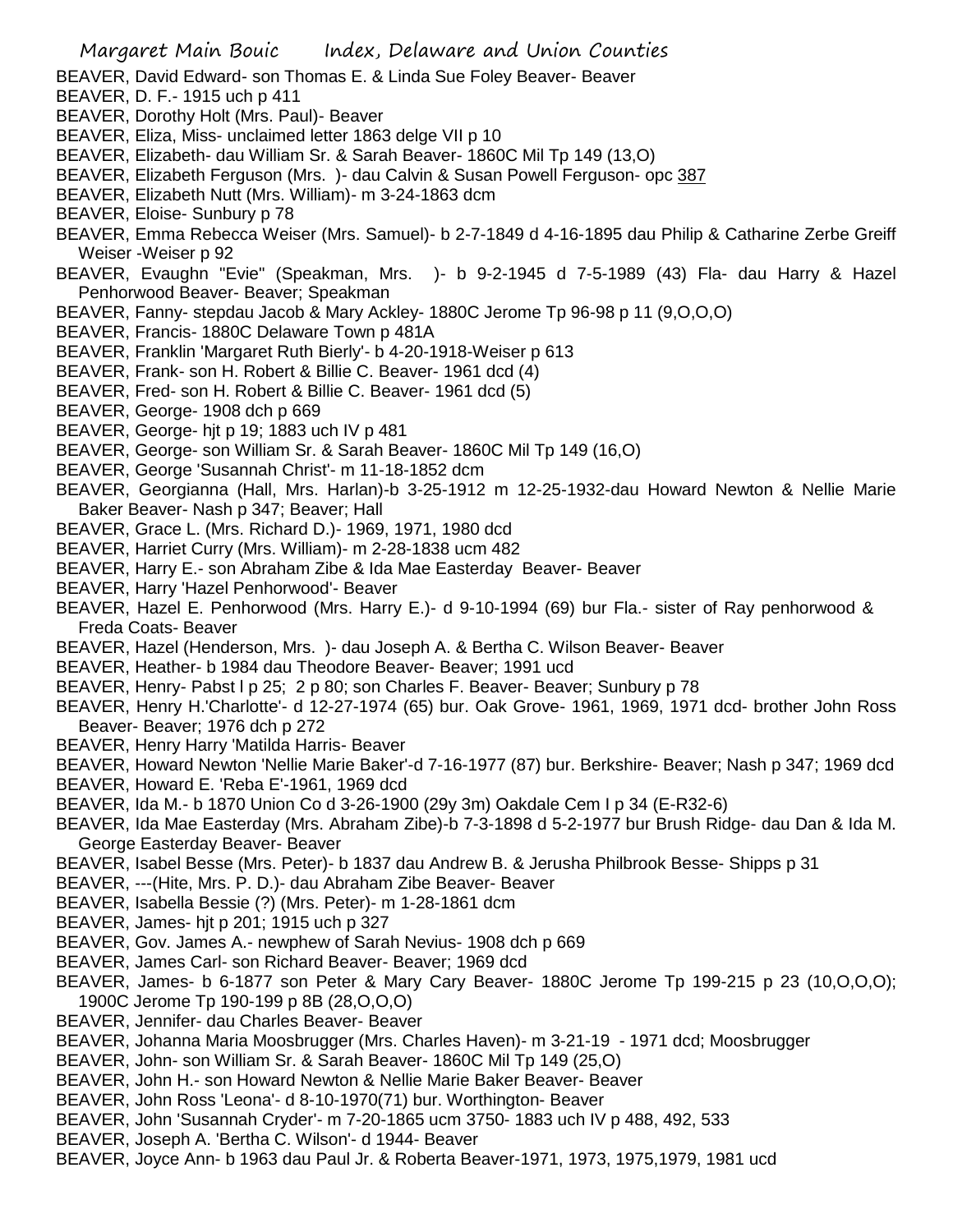- BEAVER, Joyce Diane (Sells, Mrs. Charles Leroy)- b 1953 m 7-1-1972 dau Richard & Grace L. Beaver-Beaver; 1969 dcd
- BEAVER, Joyce Ellen Thompson (Mrs. Theodore)- b 10-11-1952 m 6-17-1989 dau Van & Bertha Wuertz Thompson- Beaver; Anderson 6; Herriott 5; Maugans Anc p 17; Thompson; Rausch 153162; 1959, 1967, 1971, 1973, 1975, 1979, 1981, 1983, 1991 ucd
- BEAVER, Kathryn (Burkholder, Mrs. Martin Luther)- b 7-2-1899 m 1-9-1917- Weiser p 122
- BEAVER, Kathy L.- b 1962- dau Benson K. & Lillian K. Beaver- 1969, 1971, 1980 dcd
- BEAVER, Keziah 'M.'- Watkins Cem p l djlm p 108
- BEAVER, Lee- b 1882 d 1891 New California Cem D J p 94
- BEAVER, Lena (Roseberry, Mrs. )- dau Abraham Zibe & Ida M. Easterday Beaver- Beaver
- BEAVER, Leona Mary- d 4-26-1981 (78) bur Walnut Grove- Beaver
- BEAVER, Leona (Mrs. John Ross)- Beaver
- BEAVER, Lillian K. (Mrs. Benson K.)- 1961, 1969, 1971, 1980 dcd
- BEAVER, Linda Sue foley (Mrs. thomas E.)- m 1966- Beaver
- BEAVER, Lori- dau H. Robert & Billie C. Beaver- 1961 dcd (1)
- BEAVER, Louise- dau Samuel & Emma Rebecca Weiser Beaver- Weiser p 93
- BEAVER, M. (Mrs. K.)- djlm p 108
- BEAVER, Mabel (Griffith, Mrs. David)- dau W. Ray Beaver- Beaver
- BEAVER, Maggie- 1870C Dover Tp 164-166 p 20 (8,O)
- BEAVER, Maize B. (Anson, Mrs. Charles)- b 5-21-1895 d 11-21-1979 dau Thomas & Caroline DeTurk Beaver-Anson; Beaver
- BEAVER, Margaret Ruth Bierly (Mrs. Franklin)- b 6-6-1921 dau Robert W. & Madaline Cabel Bierly- Weiser p 613
- BEAVER, Margret- b 1862 d 1882 New Calif. Cem, D J p 94- dau Peter & Mary Beaver- 1870C Jerome Tp 197-188 p 26 (8,O); 1880C Jerome Tp 199-215 p 23 (17,O,O,O)
- BEAVER, Marianne- b 1981 dau Theodore Beaver- Beaver; 1991 uca
- BEAVER, Marie- dau Paul & Dorothy Holt Beaver- Beaver
- BEAVER, Martie- d 10-11-1882 (1y3d) son W. H. & A. H. Price Cem djlm p 35
- BEAVER, Mary- Pabst 2 p 80
- BEAVER, Mary (Ackley, Mrs. Jacob)- m 3-1-1874; 1880C Jerome Tp 96-98 p 11 (29,O,O,O)
- BEAVER, Mary Ann (Johnston, Mrs. George Washington)- b 1806 d 1888 ped Tamy Green #120 25, unec VIII p 22
- BEAVER, Mary Currer (Mrs. Nathaniel)- m 7-23-1867 ucm 4213; 1870C Jerome Tp 76 p 10 (18,O)
- BEAVER, Mary E. Hatcher (Mrs. Charles M.)- m 3-14-1877; 1880C Claibourne Tp 130-137 p 13 (22,O,O,O)
- BEAVER, Mary F. (Mrs. W. Ray)- b 1890 d 1944 Claibourne Cem p 15
- BEAVER, Mary Kinney (Mrs. Wray)- d 1944- Beaver
- BEAVER, Mary Cary (Mrs. Peter)- b 1832 m 9-21-1861 ucm 3225 d 1880 D J Cem p 94; 1870C Jerome Tp 197-188 p 26 (34,O); 1880C Jerome Tp 199-215 p 23 (45,O,O,NY)
- BEAVER, Matilda Harris (Mrs. Harry)- Beaver
- BEAVER, Mildred (Bricker, Mrs. Arnold)- dau W. Ray Beaver- Beaver
- BEAVER, Nathaniel-born June 1870- son Peter & Mary Beaver- 1870C Jerome Tp 197-188 p 26 (1/12,O)
- BEAVER, Nathaniel- d 7-26-1880/1870 (27-6-26)- Watkins Cem p 1 djlm p 108
- BEAVER, Nathaniel'Mary Currer' -m 7-23-1867 ucm 4213 son William Sr. & Sarah Beaver- 1860C Mil Tp 149 (17,O); 1870C Jerome Tp 76 p 10 (25,O); hjt p 195; 1883 uch IV p 492
- BEAVER, Mildred (Bricker, Mrs. Arnold)- dau W. Ray Beaver- Beaver
- BEAVER, b 1881 d 1884 Oak Grove Cem Powell p 427
- BEAVER, Nellie Marie Baker (Mrs. Howard Newton)- d 4-5-1980 (87) bur. Berkshire Cem- sister Otis K. Baker-Beaver; Nash p 347; 1969 dcd
- BEAVER, Pamela Kay- dau Benson K. & Lillian Beaver- Beaver; 1961 dcd (14)
- BEAVER, Paul B.Sr 'Linda Dorothy Holt'- b 2-18-1918 m 5-29-1937 d 12-5-1987 bur Claibourne p 101- WWIIson Abraham Zibe A. & Ida Mae Easterday Beaver-Beaver
- BEAVER, Paul Y.'Roberta Wells'- m 4-18-1959 son Paul & Linda Dorothy Holt Beaver-Beaver; 1971, 1973, 1975, 1979, 1981, 1983, 1991 ucd
- BEAVER, Paula Eileen (Klein, Mrs. Jeffrey Taylor)- m 9-23-1983 dau Daniel Beaver- Beaver; Klein
- BEAVER, Penny- dau Benson K. & Lillian Beaver- 1961 dcd (11)
- BEAVER, Rev. Peter- son George beaver- 1908 dch p 669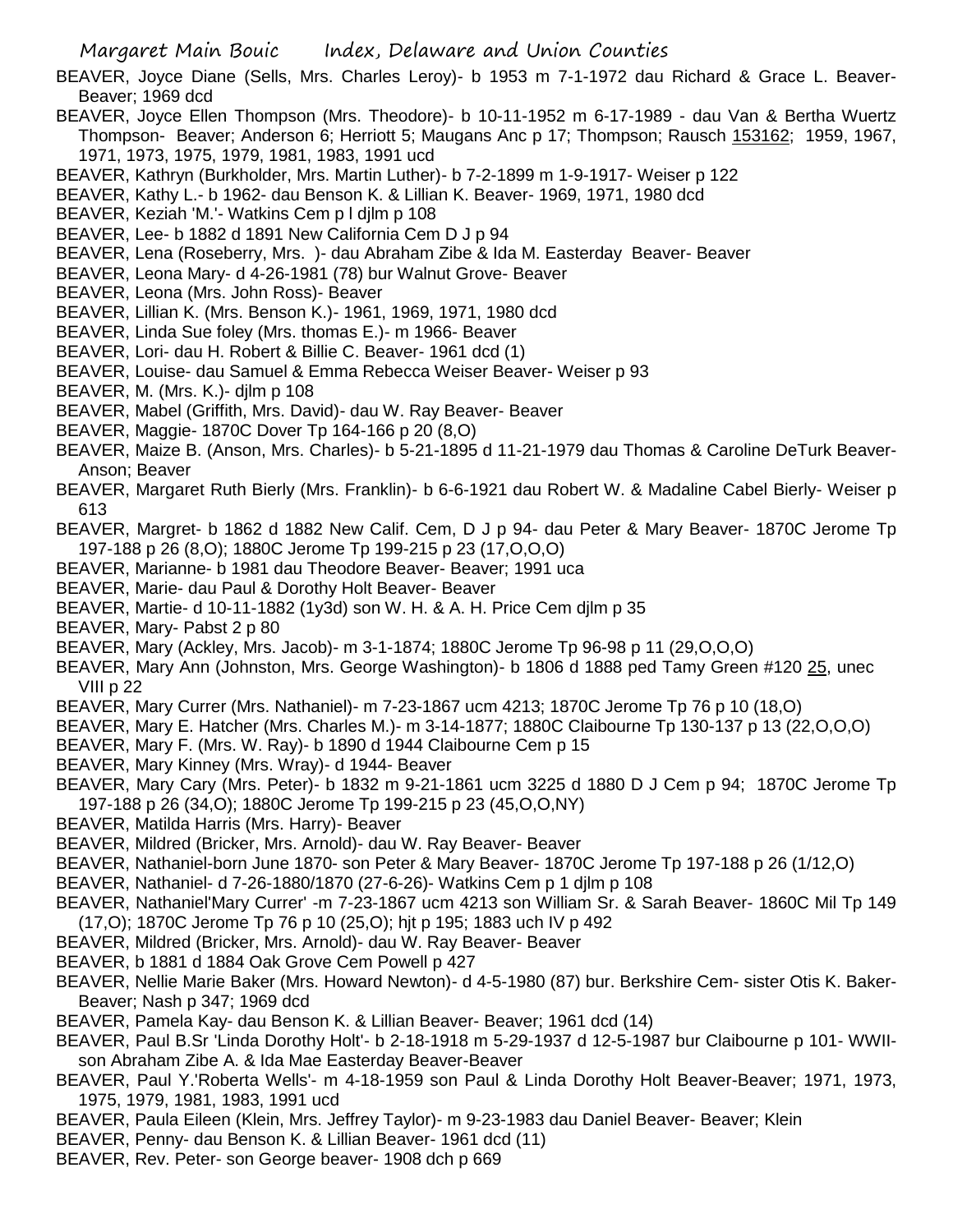- BEAVER, Peter 'Isabel Bessee'-m 1-28-1861 dcm; Shipps p 31
- BEAVER, Peter- son William Sr. & Sarah Beaver- 1860C Mil Tp 149 (27,O)
- BEAVER, Peter 'Mary Cary'- b 1832 d 1910 New Calif. Cem m 9-21-1861 ucm 3225; hjt p 29; 1915 uch p 418; 1870C Jerome Tp 197-188 p 26 (34,O); 1880C Jerome Tp 199-215 p 23 (46,O,Va,Va,); 1900C Jerome Tp 190-199 p 8B (67,O,O,O) wid.; D J Cem p 94
- BEAVER, Phebe- dau William Sr. & Sarah Beaver- 1860C Millcreek Tp p 149 (5,O); 1870C Jerome Tp 77 p 10  $(16, 0)$
- BEAVER, Ralph E.- b 1904 d 1959 Maskill Cem lptw p 93
- BEAVER, W. Ray 'Mary Kinney''Cora Peterson'- b 8-11-1892 d 5-14-1969 bur. Claibourne Cem p 15- son Henry Harry & Matilda Harris Beaver- Beaver
- BEAVER, Reba (Mrs. Howard E.)-1961, 1969 dcd
- BEAVER, Richard 'Angela Katzenbach'- b 1970 m 8-1-1992 son Paul Jr. & Roberta Wells Beaver- 1971, 1973, 1975, 1979, 1981, 1983, 1991 ucd; Beaver
- BEAVER, Richard B.- son Howard Newton & Nellie Marie Baker Beaver- Beaver
- BEAVER, Richard D. 'Grace L.'- 1969, 1971, 1980 dcd
- BEAVER, Richard Leroy- d 9-27-1929 infant Claibourne Cem p 15
- BEAVER, H. Robert 'Billie C.'- 1961 dcd
- BEAVER, Robert H.- son Howard Newton & Nellie Marie Baker Beaver- Beaver
- BEAVER, Roberta Wells (Mrs. Paul Jr.)-m 4-18-1959- 1971, 1973, 1975, 1979, 1981, 1983, 1991 ucd; Beaver
- BEAVER, Rosa- step dau Jacob & Mary Ackley- 1880C Jerome Tp 96-98 p 11 (11,O,O,O) p 0144
- BEAVER, Rosanna- dau Nathaniel & Mary Beaver- 1870C Jerome Tp 76 7 10 (1,O)
- BEAVER, Ross- son Charles F. Beaver- Beaver
- BEAVER, Ruth- b 3-12-1890 Delaware Town dau C. M. & Mary E. Hatcher Beaver- dcb
- BEAVER, Ruth (Lewis, Mrs. )- dau Howard Newton & Nellie Marie Baker Beaver-Beaver
- BEAVER, Samuel 'Emma Rebecca Weiser'- m 1872- Weiser p 92
- BEAVER, Sandra(Snyder, Mrs. Clyde C.)- b 1960 m 9-29-1984 dau Paul K Jr. & Roberta Beaver-1971, 1979, 1981 ucd; Beaver
- BEAVER, Sarah Ann- Pabst 2 p 80
- BEAVER, Sarah (Nevius, Mrs. Aaron C.)- dau Rev. Peter Beaver- 1908 dch p 669
- BEAVER, Sarah (Mrs. William Sr.)- 1860C Millcreek Tp 149 (48, Va); 1870C Jerome Tp 77 p 10 (58, Va)
- BEAVER, Scott K.- b 1960 son Benson K. & Lillian Beaver-1961, 1969, 1971, 1980 dcd
- BEAVER, Sherry- dau Benson K. & Lillian Beaver- 1961 dcd (9)
- BEAVER, Shirley- dau Henry Harry & Matilda Harris Beaver- Beaver
- BEAVER, Sterling 'Arline Cochran'- m 6-14-1930 son Charles F. Beaver- Beaver
- BEAVER, Susan (Fishbaugh, Mrs. Larry)- dau Paul & Linda Dorothy Holt Beaver- Beaver
- BEAVER, Susannah Christ (Mrs. George)- m 11-18-1852 dcm
- BEAVER, Susannah Cryder (Mrs. John)- m 7-20-1865 ucm 3750
- BEAVER, Suzie Mae (Overfield, Mrs. Kenneth)- b 10-7-1920 m 2-24-1940 d (73) Maskill Cem- dau Abraham Zibe & Ida M. Easterday Beaver- Beaver
- BEAVER, Theodore ' ''Joyce Ellen Thompson'- m(2) 6-17-1989 son Gail & Anna Louise Beaver- Beaver; Thompson; Rausch; 1991 ucd
- BEAVER, Thomas 'Caroline Deturk'- Anson; Beaver
- BEAVER, Thomas E.- b 6-30-1940 son Franklin & Margaret Ruth Bierly Beaver- Weiser p 613
- BEAVER, Thomas E. 'Linda Sue Foley'- b 8-14-1946 m 1966 d 7-20-1968 bur Claibourne Cem p 101- son Paul & Dorothy Holt Beaver- Beaver
- BEAVER, Thomas- son William & Sarah Beaver- 1870C Jerome Tp 77 p 10 (16,O)
- BEAVER, Trixie- b 11-1892 1900C Darby Tp 142-148 p 7A (7,O,O,O)
- BEAVER, Virginia (Sparks, Mrs.Bobby)- dau Paul & Linda Dorothy Holt Beaver- Beaver
- BEAVER, Warren- son William Sr. & Sarah Beaver- 1860C Millcreek Tp 149 (12,O); 187-C Jerome Tp 77 p 10 (21,O)
- BEAVER, Wasson- b 10-1-1876 d 12-8-1951 Raymond Cem lptw p 38 son Peter & Mary Cary Beaver- ; hjt p 201; 1915 uch p 327; 1880C Jerome Tp 199-215 p 23 (3,O,O,O)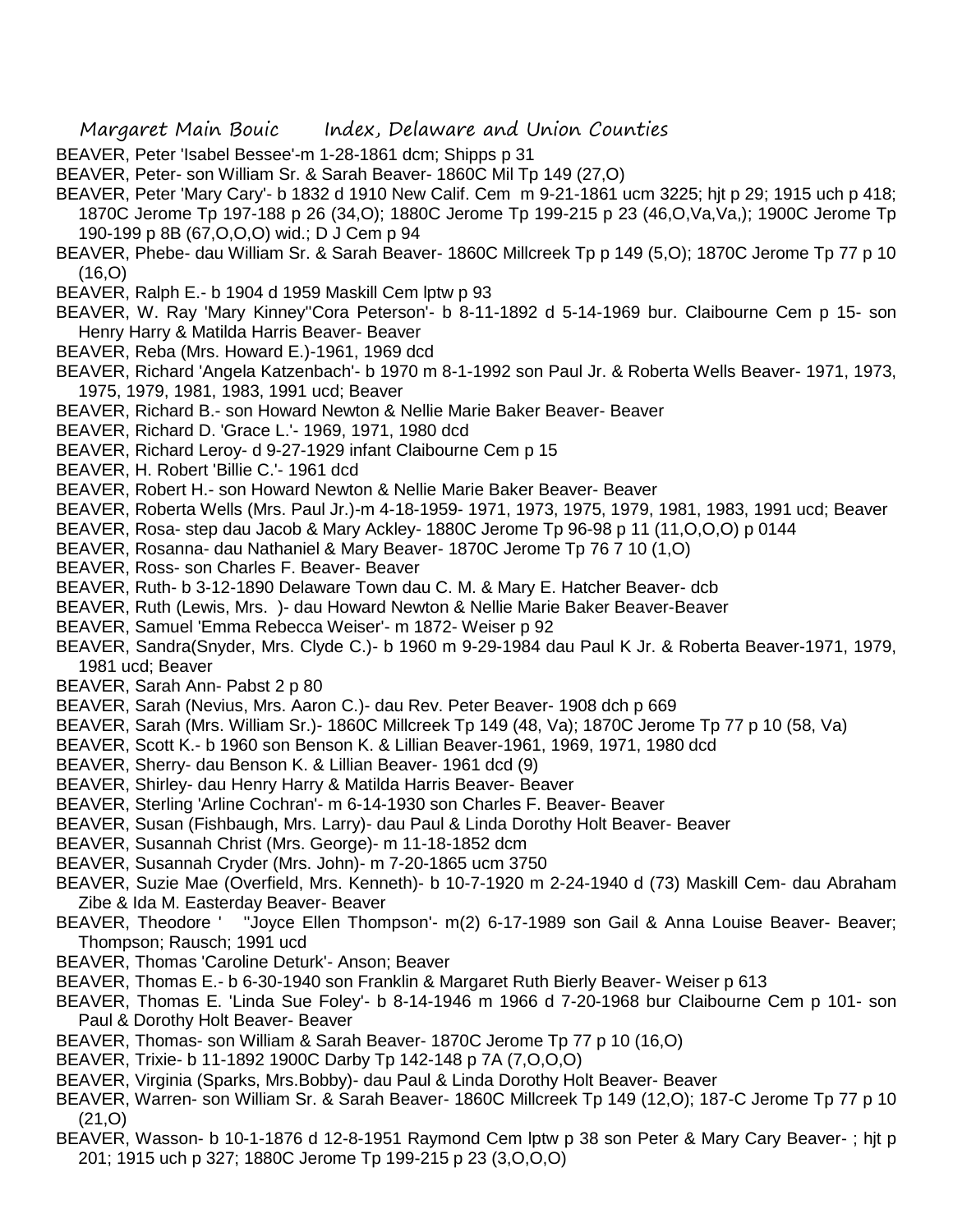- BEAVER, W. H. 'A. H.'- djlm p 35
- BEAVER, William- d 8-17-1880- 1883 uch IV p 468, V p 285
- BEAVER, William (73-1951) Liberty Tp uninf p 30
- BEAVER, William- 1908 dch p 388; 1883 uch IV p 488
- BEAVER, William- 1860C Paris Tp 1899-1388 p 185 (19,O)
- BEAVER, William 'Elizabeth Nutt'- m 3-24-1863 dcm
- BEAVER, William 'Harriet Curry- m 2-28-1838 ucm 482; hjt p 75, 193; 1883 uch IV p 533
- BEAVER, William Sr. 'Sarah'- 1860C Millcreek Tp 149 (56, Va); 1870C Jerome Tp 77 p 10 (62, Va)
- BEAVER, William- son William Sr. & Sarah Beaver- 1860C Mil Tp 149 (21,O)
- BEAVER, J. Wilson- d 1-18-1977(6)-son Joseph A. & Bertha C. Wilson Beaver bur Ephrata, Pa- Beaver
- BEAVER, Abraham Zybe 'Ida Mae Easterday'- Beaver
- BEAVERS, Asa Jr. 'Ida'- 1980 dcd
- BEAVERS, Dale- 1980 dcd
- BEAVERS, Earl Roosevelt 'Mary E.'- b 10-1-1905 d 7-14-1982 son William Clinton & Minnie Alice Ricob Beavers- Beavers
- BEAVERS, Florence- dau William Clinton & Minnie Alice Ricob Beavers- Beavers
- BEAVERS, Franklin 'Hester Ann Fox'- b 6-5-1835 m 8-3-1858 d 12-17-1908 ped Karen Benton 30 delge III p 49
- BEAVERS, Hester Ann Fox (Mrs. Franklin)- b 1-28-1838 d 3-5-1906 ped Karen Benton 31 delge III p 49
- BEAVERS, Ida (Mrs. Asa J.r)- 1980 dcd
- BEAVERS, Mary Elizabeth Ewing. (Mrs. Earl Roosevelt)- b 3-31-1902 m 11-22-1945 d 1-26-1981 -bur London-dau Curtis P. & Lula Wagner Ewing- Beavers
- BEAVERS, Minnie Alice Ricob (Mrs. William Clinton)- Beavers
- BEAVERS, Nancy Ann (Paddycoart, Mrs. Lewis Arther)- b 1-5-1872 m 2-14-1894 d 10-4-1954 ped Karen Benton 15 delge III p 49
- BEAVERS, Susan M.- 1980 dcd
- BEAVERS, Thomas L.- son William Clinton & Minnie Alice Ricob Beavers- Beavers
- BEAVERS, William Clinton 'Minnie Alice Ricob'- Beavers
- BEAVIS, Jack 'Josephine'- 1971, 1980 dcd
- BEAVIS, Josephine (Mrs. Jack)- 1971 dcd
- BEBB, John 'Mary'- d 3-10-1870 (94) Radnor Cem- Powell p 224; 1850C Radnor Tp 95 (72, Wales); Naturalized 9-23-1844, delge VIII p 57
- BEBB, Mary (Mrs. John)- d 7-10-1866 (84) Radnor Cem- Powell p 224; 1850C Radnor Tp 95 (62, Wales)
- BEBB, Mary (Jones, Mrs. Francis)- b 6-15-1807 -1908 dch p 556; ped Charlotte Gallant 15 delge III p 31
- BEBB, William- 1883 uch III p 349, V p 73, 237, 286, 415, 485, 515, 558
- BEBBER, Chester F. 'Henrietta Morris Weiser'- m 9-20-1916- Weiser p 670
- BEBBER, Chester F. Jr. b 4-10-1927 son Chester F. & Henrietta Morris Weiser Bebber Weiser p 670
- BEBBER, Henrietta Marie- b 10-21-1917 dau Chester F. & Henrietta Morris Weiser Bebber- Weiser p 670
- BEBBER, Henrietta Morris Weiser (Mrs. Chester F.)- b 8-5-1895 m 9-20-1916 dau Thomas Patton & Laura M. Seltzer Weiser- Weiser p 670
- BEBBER, Marilyn T.- b 5-2-1936 dau Chester F. & Henrietta Morris Weiser Bebber- Weiser p 670
- BEBBER, Ruth Elizabeth- b 1-20-1921 dau Chester F. & Henrietta Morris Weiser Bebber-Weiser p 670
- BEBBER, William Thomas- b 8-20-1938 son Chester F. & Henrietta Morris Weiser Bebber- Weiser p 670
- BEBE, Nancy (Newhouse, Mrs. Isaac)- Newhouse p 78, (136); dcga p 52 Ohio State Gazette 12-9-1830
- BEBEE, Caroline (Moore, Mrs. Stephen)- m 6-16-1825 Madison Co unec V p 15
- BEBEE, Charles 'Eliza McDowell'- m 10-18-1827 Madison Co unec V p 28
- BEBEE, Eliza McDowell (Mrs. charles)- m 10-18-1827 Madison Co unec V p 28
- BEBEE, Francis 'Susanna Welch'- dcw Bk l p 10; Pabst Pion p 61, 86
- BEBEE, Josiah 'Laura Smith'- m 11-9(10)-1840 ucm 673; unec V p 37
- BEBEE, Laura Smith (Mrs. Josiah)- m 11-9(10)-1840 ucm 673; unec V p 37
- BEBEE, Susanna Welch (Mrs. Francis)- dcw Bk l p 10 dau Aaron Welch- Pabst Pion I p 85
- BEBER, Epsa Hubart (Mrs. Samuel)- m 3-28-1818 Madison Co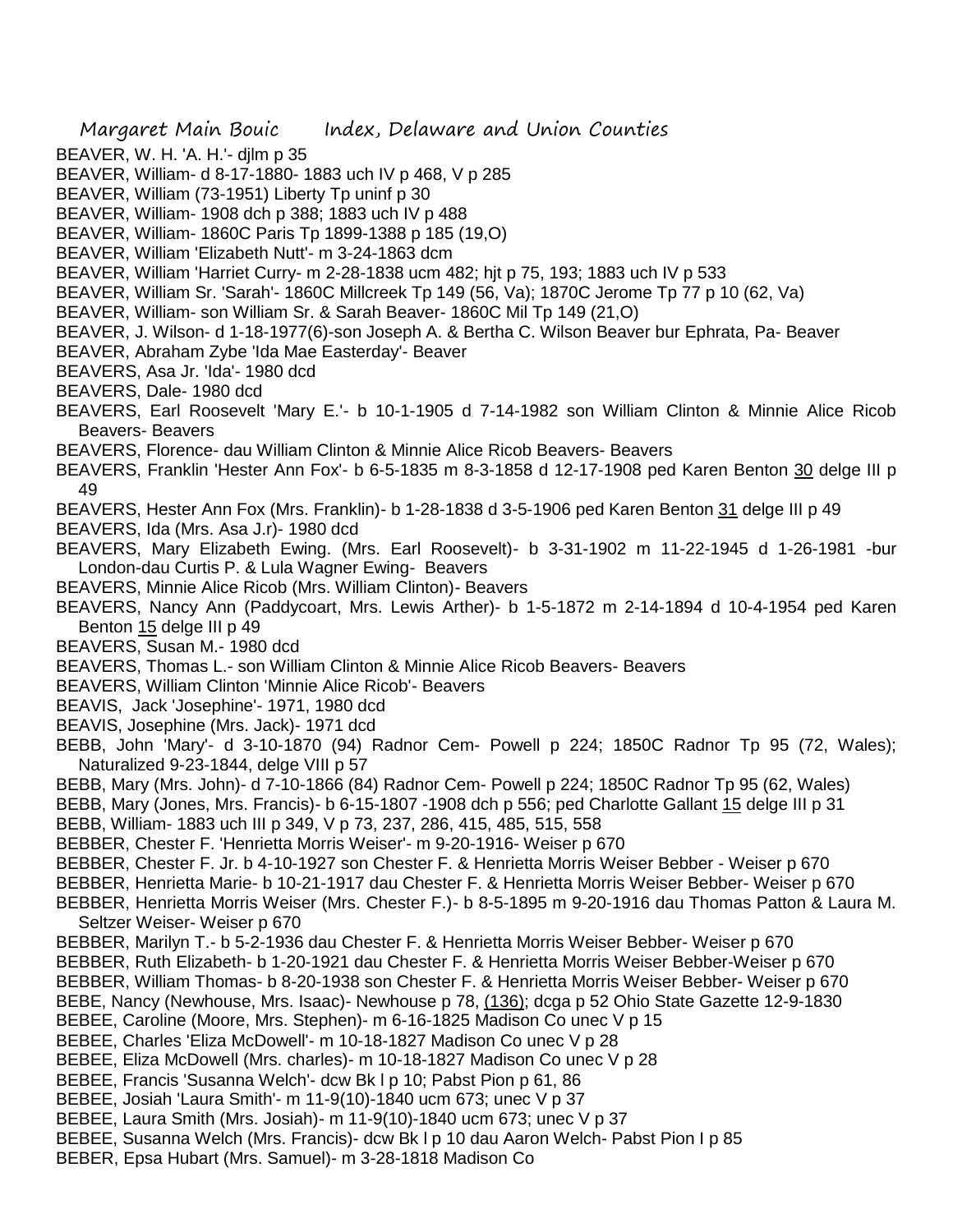- Margaret Main Bouic Index, Delaware and Union Counties
- BEBER, Samuel 'Epsa Hubart'-m 3-28-1818 Madison Co
- Bebout, Charlotte'Julia Harrod'- dau Solomon & Mary Arbuckle Bebout- Powell p 322
- Bebout, D. M.'Julia Harrod' b Licking Co 7-19-1839 m 1864 son Solomon & Mary Arbuckle Bebout- Powell p 322
- Bebout, Elizabeth- dau Solomon & Mary Arbuckle Bebout- Powell p 322
- Bebout, Julia Harrod (Mrs. D. M.)- m 1864 dau Levi & Ann Maqueen Harrod- Powell p 322
- Bebout, Lizzie- dau Solomon & Mary Arbuckle Bebout- Powell p 322
- Bebout, Mary- dau Solomon & Mary Arbuckle Bebout- Powell p 322
- Bebout, Mary Arbuckle- Powell p 322
- Bebout, Nancy- dau Solomon & Mary Arbuckle Bebout- Powell p 322
- Bebout, Sarah- dau Solomon & Mary Arbuckle Bebout- Powell p 322
- Bebout, Solomon 'Mary Arbuckle- Powell p 322
- Bebout, W. A.- son Solomon & Mary Arbuckle Bebout- Powell p 322
- BECHDOLT, Franklin F. Jr. 'Mary A.'- 1980 dcd
- BECHDOLT, Mary A. (Mrs. Franklin F. Jr.)- 1980 dcd
- BECHDOLT, Thomas P.- d 9-20-1978 (20) son Franklin Bechdolt bur. St. Joseph Cem- Bechdolt
- BECHERS, Ruth (Smith, Mrs. James Harry)- b 1-15-1911 Weiser p 775
- BECHMANN, Almuth- ch Walter & Kathe Schrader Bechmann- Weiser p 201
- BECHMANN, Friedhelm- ch Walter & Kathe Schrader Bechmann- Weiser p 201
- BECHMANN, Kathe Schrader (Mrs. Walter)- dau Gustav Bernhard & Elizabeth Kisker Schrader- Weiser p 201
- BECHMANN, Klaus-Helmut- son Walter & Kathe Schrader Bechmann- Weiser p 201
- BECHMANN, Walter 'Kathe Schrader'- m 1940- Weiser p 201
- BECHOLD, Mary May- b 6-8-1892 Delaware Town dau Chris & Mary Hunter Bechold- dcb
- BECHT, Dora Hannah (Manon, Mrs. Guy Leroy)- b 10-18-1884 m 2-28-1906- Weiser p 126
- BECHTEL, Addie Le Van Gallentine (Mrs. E. Foster)- b 1879 d 9-2-1962 York Cem p 82; Bechtel
- BECHTEL, Albert A. 'Grace Walker Bean'- b 1-8-1878- Bean (112181)
- BECHTEL, Andrew 'Magdalena'- 1883 uch V p 536
- BECHTEL, Anna Mary Eppley (Mrs.Kenneth Eugene)- b 10-4-1925 m 10-14-1950 dau Harry Russel & Rosa Helen Sierer Epply- Weiser p 473
- BECHTEL, Benjamin 'Mary A. Waters'- m 9-12-1847 dcm; hmp p 150, 151
- BECHTEL, Charles W.- b 3-2-1876 son Levi H. & Nancy J. Mills Bechetl- 1883 uch V p 536; 1880C York Tp 28 p 3 (14,O,O,O)
- BECHTEL, Charley W.- son C. H. & M. J.- d 11-26-1833 (17-8-24) E. York Cem p 4
- BECHTEL, Christena (Ballinger, Mrs. thomas)- m 12-19-1862 ucm 3388 dau Andrew & Magdalena Bechtel-1883 uch V p 536
- BECHTEL, Christina- Pabst O
- BECHTEL, Christine Rebecca (Lindenmuth, Mrs. Mark M.)- b 2-6-1896 m 10-3-1925 dau Walter Lincoln & Margaret Elizabeth Souders Bechtel- Weiser p 740
- BECHTEL, Daniel R. 'Joan'- Bechtel
- BECHTEL, Edith (Huntley, Mrs. Hiram)- Maugans Anc p 12
- BECHTEL, E. Foster'Addie Gallentine'- b 1879 m 12-19-1899 d 12-12-1976 York Cem p 82
- BECHTEL, Ermal- b 1900 d 6-28-1919 dau E. Foster & Addie Gallentine Bechtel- Bechtel; York Cem p 82
- BECHTEL, Etta F (Mrs. Melvin L.)- d 8-30-1873(73) Oak Grove Cem-Bechtel
- BECHTEL, Fannie McElroy (Mrs. John Everett)- b 1892 d 7-28-1953 York Cem p 82; Bechtel
- BECHTEL, Florence Williams (Mrs. William)- b 1877 d 5-9-1917- York Cem p 66
- BECHTEL, Foster- son John & Hannah Ballinger Bechtel- Bechtel
- BECHTEL, Frank C.- b 7-13-1878 son Levi H. & Nancy J. Mills Bechtel- 1883 uch V p 536; 1880C York T 28 p 3 (1,O,O,O)
- BECHTEL, Gerald 'Maud Elizabeth Weatherby'- m 12-25-1937 d 3-8-1975- Bechtel
- BECHTEL, Grace Walker Bean (Mrs. Albert A.)- b 3-28-1881 dau Byron & Kate E. Walker Bean- Bean 112181
- BECHTEL, Hannah Ballinger (Mrs. John)- b 1850 m 4-21-1870 ucm 4715 d 5-2-1921 York Cem p 82
- BECHTEL, Harvey G.- b 1882 d 12-4-1950 York Cem p 78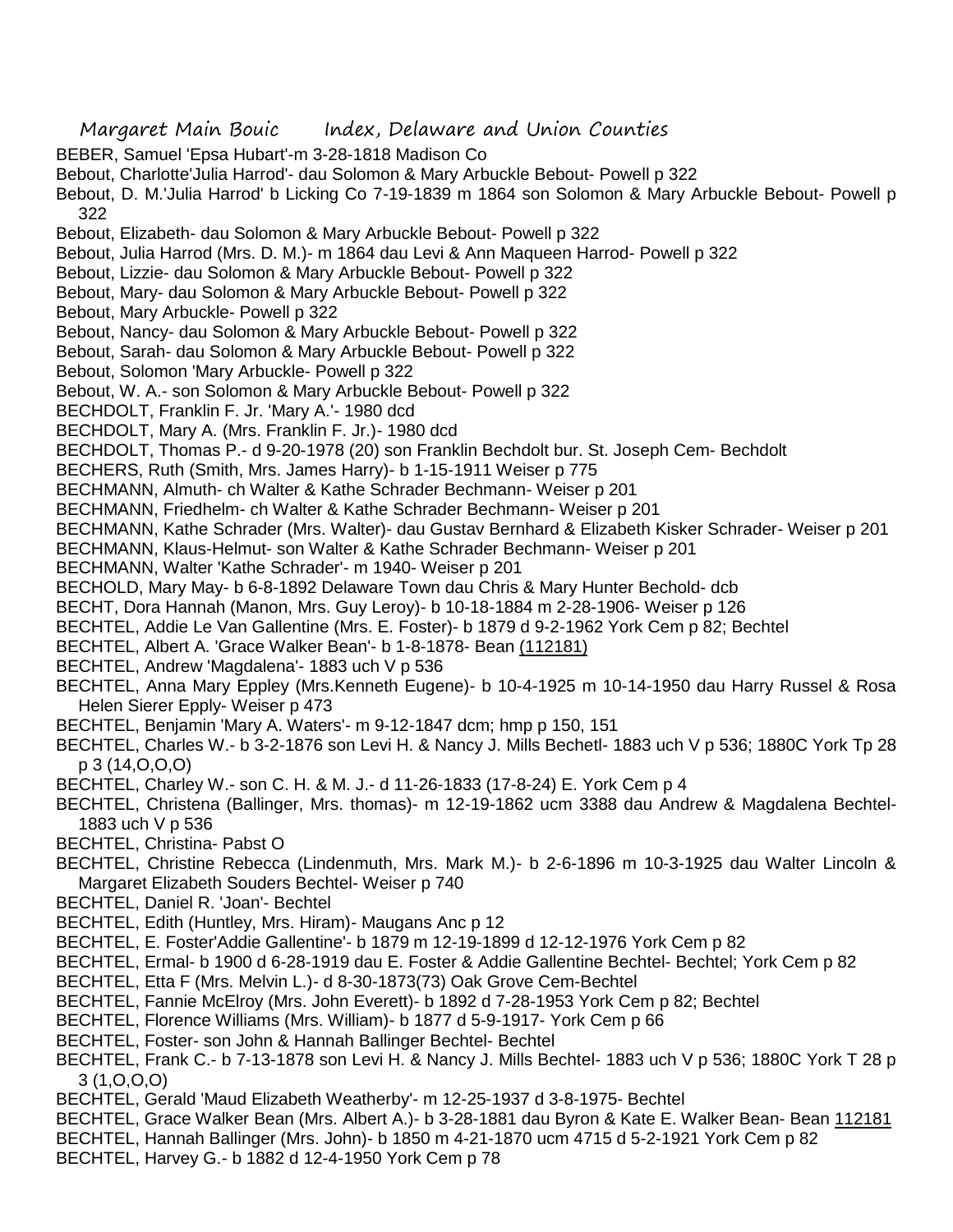- BECHTEL, Helen A. (Wilson, Mrs. Dr. John Cornell)- b 11-16-1930 m 6-22-1933 dau Albert A. & Grace Walker Bean- Bean 112181
- BECHTEL, Herman 'Lillis Atkinson'- b 8-5-1902 m 5-15-1923 d 4-29-1976 son Jefferson & Louisa Skidmore Bechtel- Bechtel
- BECHTEL, Iva Bell & inf b 1882 d 8-21-1921 York Cem p 78
- BECHTEL, Iva Davids dau William H. & Rosa Isler Davids- Pabst Pion I p 101
- BECHTEL, Jay Oliver- b 12-27-1954 son Kenneth Eugene & Anna Mary Eppley Bechtel- Weiser p 473
- BECHTEL, Jefferson 'Louisa Skidmore'- Bechtel
- BECHTEL, Joanne- unec III p 31
- BECHTEL, John Everett' Fannie McElroy'- b 11-8-1883 d 7-20-1971 son John & Hannah Ballinger Bechtel-Bechtel; York Cem p 82
- BECHTEL, John Wesley 'Hannah Ballinger'- b 1849 m 4-21-1870 ucm 4715 d 1-5-1919 York Cem p 82; 1880C York Tp p 0026
- BECHTEL, Kenneth Eugene 'Anna Mary Eppley'- b 10-21-1921 m 10-14-1950- Weiser p 473
- BECHTEL, Kenneth Eugene- b 11-13-1951 son Kenneth Eugene & Anna Mary Eppley Bechtel- Weiser p 473
- BECHTEL, Levi H. 'Nancy J. Mills'-b 12-23-1842 m 10-26(8)-1865 dcm; son David & Matilda Bechtel- 1883 uch III p 338, V p 536; Mills 1; 1908 dch p 500; Pabst O; 1880C York Tp 28 (38, O,?,O) p 0019
- BECHTEL, Lillis Atkinson (Mrs. Herman)-b 5-15-1923 m 5-15-1923 d 4-29-1976 bur Greenlawm Cem-dau Clason & Celia Loring Atkinson- Atkinson; Bechtel
- BECHTEL, Louisa Skidmore (Mrs. Jefferson)-Bechtel
- BECHTEL, Magdalena (Mrs. Andrew)- 1883 uch V p 536
- BECHTEL, Margaret Elizabeth Souders (Mrs. Walter Lincoln)- b 2-8-1870 d 1-5-1935 dau Thomas Tobias & Margaret Rebecca Weiser Souders- Weiser p 740
- BECHTEL, Mary A. Waters (Mrs. Benjamin)- m 9-12-1847 dcm
- BECHTEL, Mary Ellen (Mrs. Richard)- Bechtel
- BECHTEL, Mary (Gast, Mrs. John Reynolds)- Weiser p 791
- BECHTEL, Mary Lou (McNamee, Mrs. Lloyd)- dau Herman & Lillis Atkinson Bechtel- Bechtel
- BECHTEL, Maud Elizabeth Weatherby (Mrs. Gerald)- b 6-24-1904 m 12-25-1937 d 1-20-1991 (86) bur North Greenfield- dau William DeViney & Anna Justice Weatherby- Bechtel
- BECHTEL, Melvin L. 'Etta F.- Bechtel
- BECHTEL, Melvin S.- son Melvin L. & Etta F. Bechtel- Bechtel
- BECHTEL, Mildred (Hughes, Mrs. Walter Raymond)- m 2-12-1949- Weiser p 90
- BECHTEL, Nancy J. Mills (Mrs. Levi)- b 10-1842 m 10-26-1865 dcn dau Rev. Pierson & Elizabeth Crampton Mills- Mills l; 1908 dch p 500; 1880C York Tp 28 p 3 (38, O, NJ, NY)
- BECHTEL, Perry- son J. W. & H. W.- d 1-31-1873 (1m 11d) Southardtown Cem- York Cem p 12
- BECHTEL, --son J. W. & H. W. d 12-20-1872- Southardtown Cem- York Cem p 12
- BECHTEL, --dau J. W. & H. W. d 12-5-1879 Southardtown Cem- York Cem p 12
- BECHTEL, Richard 'Mary Ellen' (57- 1982)- Bechtel
- BECHTEL, Rosa B.- b 8-2-1877 dau Levi H. & Nancy J. Mills Bechtel- 1883 uch V p 536; 1880C York Tp 28 p 3 (12,O,O,O)
- BECHTEL, Simon- Pabst O
- BECHTEL, Susannah- Pabst O
- BECHTEL. Walter Lincoln 'Margaret Elizabeth Souders'- Weiser p 740
- BECHTEL, William 'Florence Williams (Mrs. William)- b 1877 d 5-9-1917- York Cem p 66
- BECHTOL, Amos Aeson- son S. & M. d 8- -1852 (1-3-17)- Powell p 302
- BECHTOL, Florence (Brungart, Mrs. Harold)- b 1-6-1917- Weiser p 600
- BECHTOL. Mary (Metzger, Mrs. Joseph)- dumch p 139
- BECHTOL, Mary (Mrs. Samuel)- d 10-12-1845 (52-5-8) Prospect Cem- Powell p 302
- BECHTOL, d 8-20-189 (3m 17d)- Prospect Cem; Powell p 302
- BECHTOL. ? Mary d 4-8-185? (9-1-20)- Prospect Cem Powell p 302
- BECHTOLD. Lizzie )Wetters, Mrs. William)-Weiser p 624
- BECIC, Bernice Allamong (Mrs. )- dau Ira C. Allamong- Allamong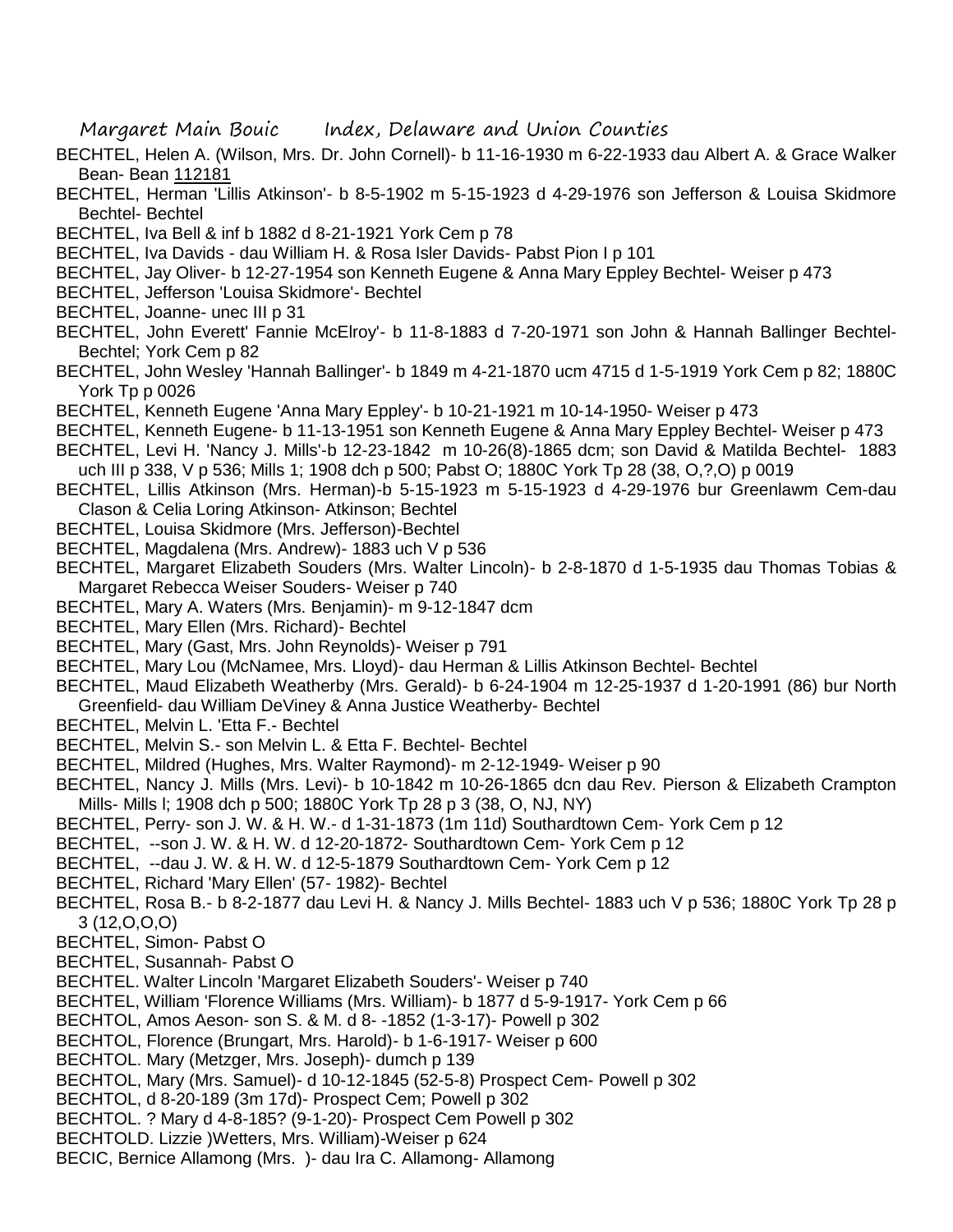- BECIRD, Catherine- E. Liberty, unclaimed letter- unec XII p 58
- BECK, A.- Oakdale Cem 911
- BECK, Aaron B. 'Susan K.'-son Samuel & Lydia Beck- 1883 uch V p 362 1850C Dover Tp 740-756 p 113 (40, Va)
- BECK, A. B.- 1883 uch IV p 482, 485
- BECK, Abigail- dau A. & M. J. Beck- Buxton Cem p 1 djlm p 8
- BECK, Abner- son Peter & Maria Spitler Beck- Weiser p 493
- BECK, Abraham 'Eliza'- unec IV p 70
- BECK, Abraham- son Benjamin F. & Caroline Mechling Beck- 1860C Paris Tp 1345-1334 178 (3,O)
- BECK, Abraham 'Lila Pfeiffers'- Beck
- BECK, Abraham 'Mary J. Doty' 'Rachael Columber' m 1-16-1834 ucm 366- (2) 6-10-1865 ucm 3736; 1883 uch V p 374; mt 7-18-1855, 2-4-1857; 1840C Paris Tp 943 (20-30); 1850C Paris Tp 580-593 p 89 (40,Va);
- 1860C Paris Tp 1402-1391 p 186 (60,O); unec III p 8, XII p 63; 1870C Marysville 39 p 5 (59,O)
- BECK, A. C./B.- Co F. 66th OVI Hopewell Cem djlm p 82
- BECK, Adam 'Catharine'- 1870c Paris Tp 187-188 p 25 (46, Hesse Darmstadt)
- BECK, Adam M.- son Abram & Mary J. Doty Beck- 1883 uch V p 58; 1850C Paris Tp 580,593 p 89 (2,O); 1860C Paris Tp 1402-1391 p 186 (13,O); 1870C Marysville 39 (22,O)
- BECK, Albert- son James & Veva Knecht Beck- Weiser p 277
- BECK, Albert Holmes- son Verda Beck Braden- Braden
- BECK, Alfred B. 'Eliza J. Helderbram'- m 3-29-1866 ucm 3940;son Samuel Beck- 1850C Dover Tp 780-796 (5); 1860C Dover Tp 264 (14,O); 1870C Dover Tp 96-98 p 12 (22,O); 1880C Leesburg Tp 307 p 189A (35,O,Va,Va)
- BECK, Alvin 'Anza Miliner'- ped Susan Townsend Downey #165 24- unec IX p 68
- BECK, Alvin Chance 'Golda May Dunlap'- b 1885 d 1934 son Lewis Franklin & Susan Bughman Beck- ped Susan Townsend Downey #165 6- unec IX p 68
- BECK, Amanda Jane Wilcox (Mrs. )- dau William Wilcox- unec VII p 27
- BECK, Amelia Bender (Mrs. Henry Funk S.)- Nash p 104
- BECK, Amos 'Mary (Ann)'-d 10-21-1870 (50) Hamilton Cem Cem p 114; 1850C Claibourne Tp 190-p 30 (28,O); 1860C Claibourne Tp 697-679 p 92 (45,O); 1870C Claibourne Tp 99-94 p 11 (50,O)
- BECK, Amy- b 1974 dau Larry T. & Sharon L. Beck- 1975, 1979, 1981, 1983 ucd
- BECK, Andrew- son Adam & Catharine Beck- 1870c Paris Tp 187-188 p 25 (5,O)
- BECK, Andrew James Dodge- b 1- 1961 d 4-30-1987 (26) son James Tossey & Maureen Vincent Beck- Bell 12332212; Graham 14432212; Tossey 1732212; Dodge 167571721212
- BECK, Anna- dau Adam & Catharine Beck- 1870C Paris Tp 187-188 p 25 (2,O)
- BECK, Anna Maria (Fuhrmann, Mrs. Henry Christian)- b 1834 d 1908 ped Jean Brown Nepsund #98 15 unec VII p 17- dau Mattheis & Rosina Holle Beck
- BECK, Anna S.- b 11-1854 1900C Leesburg Tp 273-276 p 11B (45,Va,Va,Va)- wid, 7 ch, 1 living
- BECK, Annie M.- dau Benjamin F. & Caroline Mechling Beck- 1860C Paris Tp 1345-1334 p 178 (2,O)
- BECK, Annis (Worley, Mrs. John)- m 10-15-1859 ucm 2936 mt 11-2-1859 dau Abram & Mary J. Doty Beck-1850C Paris Tp 590-593 p 89 (19,O), m consent unec III p 9
- BECK, Anza Miliner (Mrs. Alvin)- ped Susan Townsend Downey #165 25- unec IX p 68
- BECK, Arabella (Kehl, Mrs. John Michael)- b 1-21-1852 d 1-20-1930- Weiser p 530
- BECK, Arthur J. 'Pearl- 1979, 1981 ucd
- BECK, Baby- 1873 Oakdale CemPowell p 428
- BECK, Barb (Mrs. Jim)- mother of James Donald Beck III- Beck
- BECK, Barbara S. (Mrs. Richard W.)- 1969 dcd
- BECK, Barbra (Chery, Mrs. Aron)- m 6-20-1809 onwq I
- BECK, Benjamin- son Abram & Mary J. Doty Beck- 1840C Paris Tp 943 (5-10); 1850C Paris Tp 580-593 p 89  $(16, 0)$
- BECK, Benjamin F.'Caroline Mechling'- b 1824 Oakdale Cem I p 4 (E-R1-1); div mt 3 p 15; 1860C Paris Tp 1345-1334 p 178 (26,O); 1870C Marysville-Paris Tp 281-285 p 32 (35,O)
- BECK, Betty Jane Kriembihl (Mrs. Robert Baker)- m 4-10-1960 Beck; 1961 dcd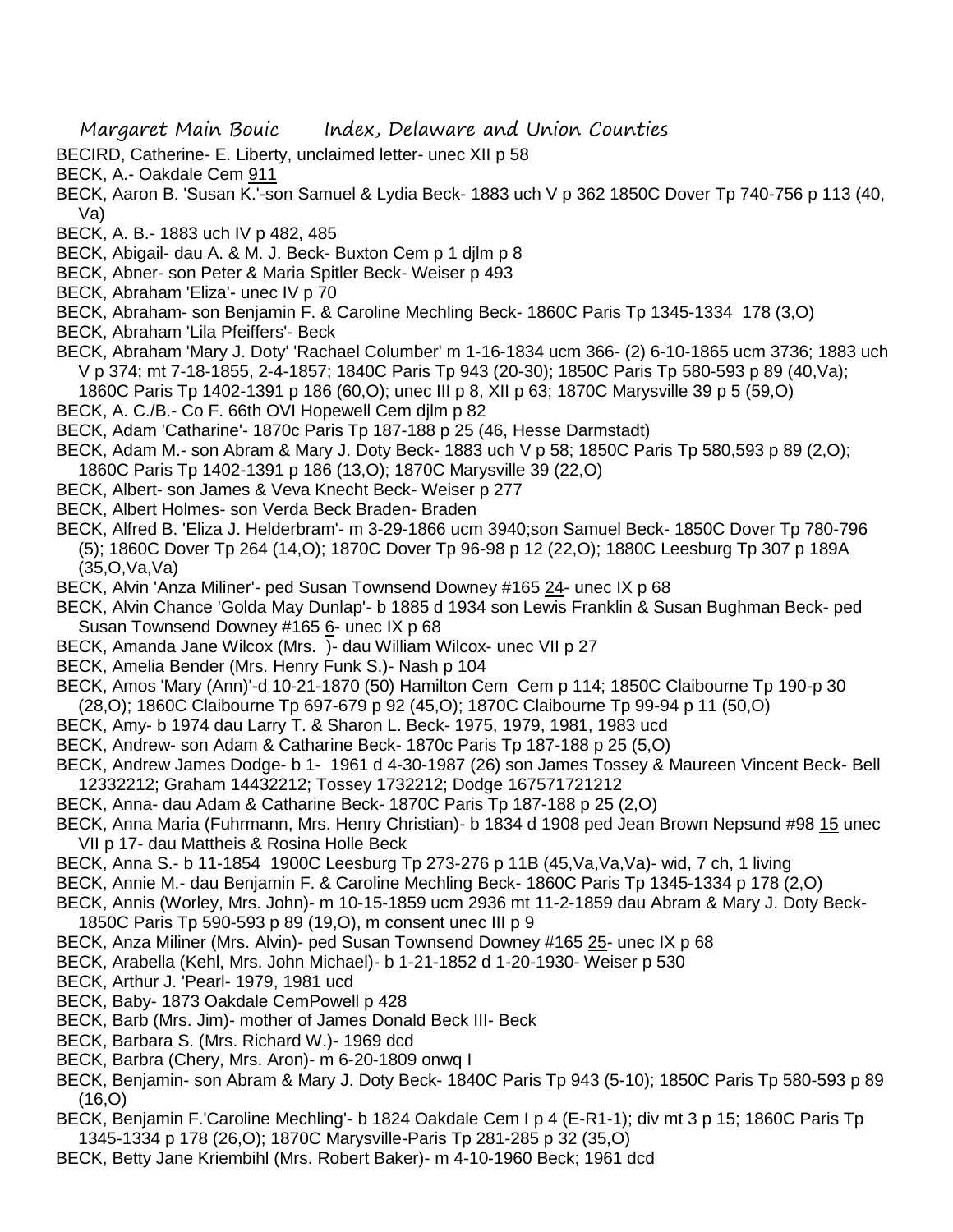- BECK, Betty M. (Mrs. Loren E.)- 1980 dcd
- BECK, Bina- dau Caroline Mechling Beck- 1880C Marysville 295-324 p 20 (17,O,O,Ger)
- BECK, Bina A. (Cavis, Mrs. Joseph A.)- m 12-29-1881 ucm 7102
- BECK, Blanche (Filler, Mrs. Lewis)- m 10-18-1858 ucm 2784 dau James & Nancy Beck- 1883 uch V p 373; unec XII p 29
- BECK, Blanche L. (Mrs. William Eldon)- b 1897 d 1960 Broadway Cem lptw p 81
- BECK, Brian- b 1971 son Larry T. & Sharon L. Beck- 1973, 1975, 1979, 1981, 1983 1991 ucd
- BECK, Brigit Elizabeth- b 6-20-1978 dau Robert J. Beck- Beck
- BECK, Burl- Beck
- BECK, Carl- son Paul b. & W. Ethel Beck- Beck
- BECK, Caroline Mechling (Mrs. Benjamin F.)-b 2-24-1824 Germany d 3-7-1900 Oakdale Cem I p 4 (E-R1-1); div mt 3 p 15; 1860C Paris Tp 1345-1334 p 178 (34, Ger); 1870C Marysville-Paris Tp 281-285 p 32 (45, Pa); 1880C Marysville 295-324 p 20 (56, Ger,Ger,Ger) p 095A
- BECK, Carolyn Lee- b 1946 dau Harvey & Sylvia Saulsbury Beck- Phillips p 110
- BECK, Catharine (Mrs. Adam)- 1870C Paris Tp 187-188 p 25 (43, Hesse Darmstadt)
- BECK, Catharine (Mrs. Edward)-1850C Dover Tp 734-750 p 113 (20,O)
- BECK, Cathy (Mrs. Michael)- Beci
- BECK, Clara E.- b 1-17-1920 (1y 5m) Oakdale Cem I p 9 (E-R11-2)
- BECK, Clarice Tossey (Mrs. Ralph)- b 4-2-1905 d 7-17-1980 Oakdale Cem p 151 (M-R18-10)- dau Pearl & Effie Dodge Tossey- Bell 123322; Graham 144322; Dodge 1675717212; Tossey 17322; 1959 ucd
- BECK, Clarise J. (Blue, Mrs.Donald H.)- dau Frank & Dollie Smith Beck- Beck; Blue
- BECK, Claudia- dau Henry Funk S. & Amelia Bender Bech- Nash p 104
- BECK, Cleo Hazel Gledhill (Mrs. Ivan Talmadge)-b 3-20-1891 m 11-26-1925 d 6-26-1979 bur Galion- Beck
- BECK, Conrad 'Mary Louise Meyers'- Cowgill p 7
- BECK, Conrod- son Adam & Catharine Beck- 1870C Paris Tp 187-188 p 25 (7,O)
- BECK, Craig- b 1866 d 1944- Mlb p l88
- BECK, David- b 1-22-1882 Delaware Town son D. D. & Jannett Rule Beck- dcb
- BECK, David 'Elizabeth Stanford'- m 11-26-1829 dcga p 48 Delaware Patron & F. Chron.
- BECK, David O. 'Valyee W. Wilson'- m c 5-29-1905- unec XII p 26
- BECK, D. D.- 1908 dch p 121; 1976 dch p 233
- BECK, Debra Lyn- b 1960 dau Richard W. & Barbara Beck- Beck; 1969 dcd
- BECK, Dolly Smith (Mrs. Frank F.) -b 10-2-1886 d 6-13-1956 Oakdale Cem II p 93 (H-R24-9); Beck; MR-DAR p 7
- BECK, Dona (Mrs. Emory)- 1949 ucd
- BECK, Donna- dau Robert Baker & Betty Jane Kriembehl Beck- 1961 dcd (5)
- BECK, Dora Ebby (Mrs. )- d 1-27-1967 bur Arlington- Beck
- BECK, Doris J. Newton (Mrs. Lewis J.)- d 11-9-1994 Glen Rest Cem- dau Howard & Jennie Hollar Newton-Beck; 1961, 1969, 1971 dcd
- BECK, Dunbar/Danbar D.- b 9-16-1902 Delaware Town son William & Elma Thorman Beck, dcb d 3-9-1986 (83) Cal. cremated, half-bro James Beck- Beck; 1880C Delaware Town p 550A; from Scotland, natualized 9-21-1878, delge VIII p 57
- BECK, Edward 'Catharine'- 1850C Dover Tp 734-750 p 113 (28,O)
- BECK, Eleanor P. Huhn (Mrs. Henry W.)- b 6-3-1860 dau Henry & Mary Margaret Cakeley Huhn- Weiser p 221
- BECK, Eliza (Mrs. Abraham)- unec IV p 70
- BECK, Eliza J. Helderbram (Mrs. Alfred B.)- m 3-29-1866 ucm 3940; 1870C Dover Tp 96-98 p 12 (23,O); 1880C Leesburg 307 p 189B (38,O,O,O)(Elouisa)
- BECK, Elizabeth (Mather, Mrs. Daniel)- m 3-9-1848 ucm 1300 unec VII p 39
- BECK, Elizabeth (Miller, Mrs. Daniel)- m 3-9-1848 ucm 1230
- BECK, Elizabeth Stanford (Mrs. David)- m 11-26-1829 dcga p 48 Del Patron & Franklin Chron
- BECK, Ella- b June 1869 dau Abraham & Rachel Columber Beck- 1870C Marysville 39 p 56 (11/12,O)
- BECK, Ellen (Kehl, Mrs. Peter)- b 6-9-1842 d 10-31-1908- Weiser p 619
- BECK, Emery O. b 1871 d 1952 Hopewell Cem djlm p 82; son Alfred & Eliza J. Helderbram Beck- 1880C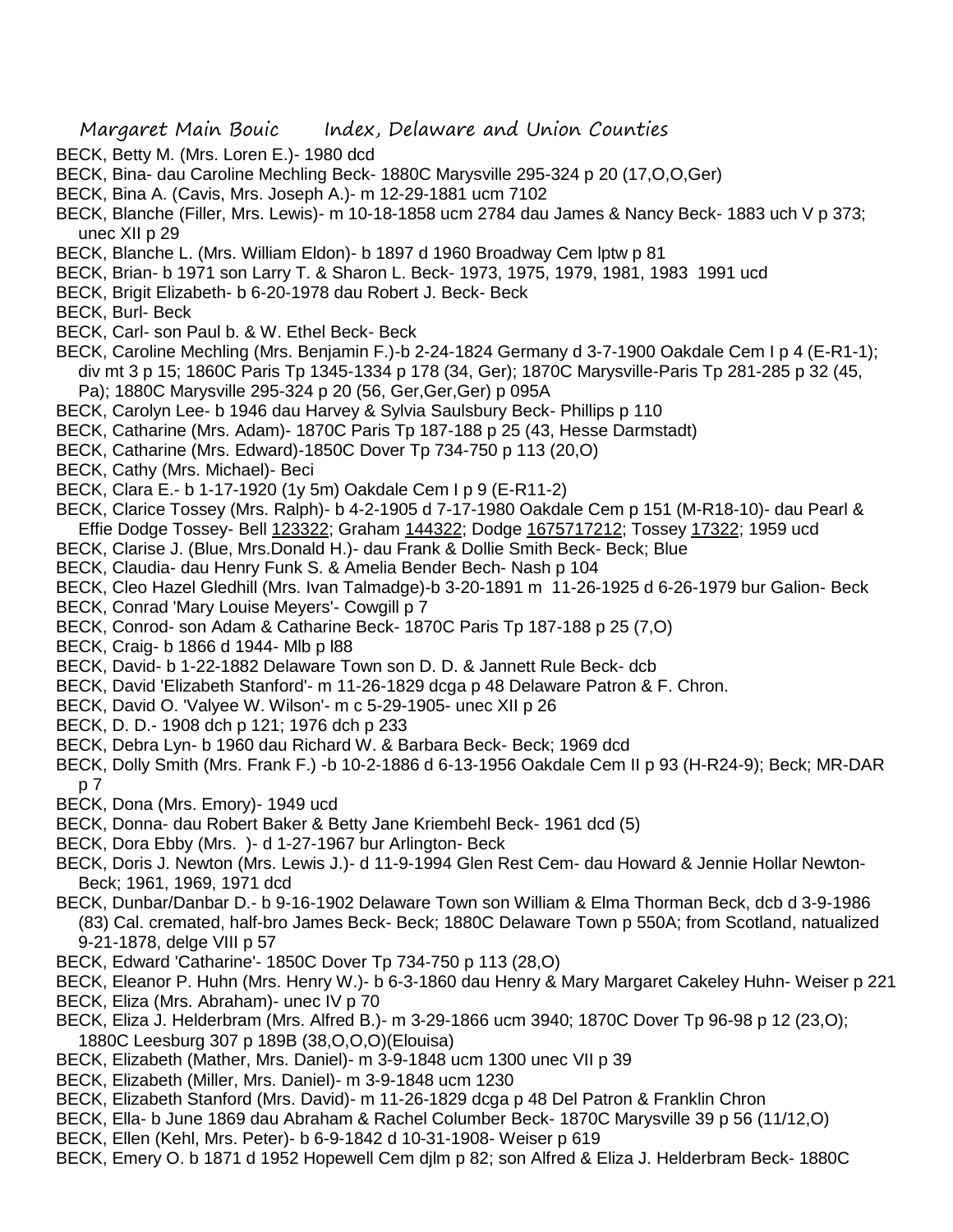- Leesburg Tp 307 p 189B (8,O,O,O)
- BECK, Emily I.- dau Samuel & Jemima Ryan Beck- 1860C Dover Tp 264 (6,O) djlm p 12
- BECK, Emma J.- d 10-15-1860 (6-2-24) djlm p 12- dau Samuel W. & Jemima Ryan Beck- 1860C Dover Tp 264 (6,O)
- BECK, Emma M. (Mulvaine, Mrs. Clarence W.)- 1985 uch p 100
- BECK, Emory 'Dona'- 1949 ucd
- BECK, Eric- son Robert Baker & Betty Jane Kriembehl Beck- 1961 dcd (11)
- BECK, W. Ethel (Mrs. Paul)- d 3-17-1973 (81) bur. Bloomfield- Beck
- BECK, Etta- dau Roy & Nora B. Adams Beck- 1959 (9), 1991 ucd; Beck
- BECK, Eva Margaretha Hessler (Mrs. Johann Andrews)- b 1710 d 1773- dcq Marguerite Hoffman Buxton 77
- BECK, Everett 'Leola Bradley'-son Dora A. Ebby Beck- Beck
- BECK, Flora- dau Abraham & Rachel Columber Beck- 1870C Marysville 39 p 5 (3,O)
- BECK, Flora E. (Mrs. Harry G.) -b 4-1895 d 5-25-1978 bur. St. Mary's Cem; 1961, 1969, 1971, 1980 dcd
- BECK, Florra- dau Alfred & ELiza J. helderbram Beck- 1880C Leesburg Tp 307 p 189V (13,O,O,O)
- BECK, Frank F.'Dolly Smith'- b 3-31-1882 d 1947 Oakdale Cem II p 93 (H-R24-9); son Thomas & Priscilla
- Cratty Beck- Marysville p 21; 1915 uch p 261, 539; Beck; 1900C Dover Tp 81-83 p A4 (18,O,Va,O)
- BECK, Frankie- ch James & Veva Knecht Beck- Weiser p 277
- BECK, Fred Fowler- b 4-14-1870 Porter Tp son Freeman & Sarah J. Beck- dcb
- BECK, Freda- b 2-1892 son Anna S. Beck- 1900C Leesburg tp 273-276 p 12A (8,O,O,Va)
- BECK, Garrett Henry 'June Powell'- d 5-6-1966 son Harry G. & Flora Beck bur St. Marys' Cem- Beck
- BECK, George- son Adam & Catharine Beck- 1870C Paris Tp 187-188 p 25 (9,O)
- BECK, George- son Peter & Marie Spitler Beck- Weiser p 493
- BECK, George- Genther p 14
- BECK, George W.- son Edward & Catharine Beck- 1850C Dover Tp 734-750 p 113 (1,O)
- BECK, Golda May Dunlap (Mrs. Alvin Chance)- b 1886 d 1956 dau William Edward & Tabitha Jane Jenkins Dunlap- ped Susan Townsend Downey #165 7- unec IX p 68
- BECK, Hannah C. (Fisher, Mrs. Thomas)- dau Peter & Maria Spitler Beck- Weiser p 493
- BECK, Harriett- dau O. J. & M. Beck d 9-15-1856 (-4-3)- Mt. Herman Cem djlm p 11
- BECK, Harry G. 'Flora'- d 12-11- 1969(76) bur St. Marys' Cem- 1961, 1969 dcd- Beck
- BECK, Harvey 'Sylvia Saulsbury- m 1945- Phillips p 110
- BECK, Henry- 1880C Delaware Town p 518C
- BECK, Henry Funk 'Amelia Bender'- Nash p 104
- BECK, Henry W. 'Eleanor P. Huhn'- Weiser p 221
- BECK, Herman 'Mildred Hinderer'- m 4-5-1941- Rausch (16641), II p 299
- BECK, Herman P.- b 7-6-1943 son Herman & Mildred Hinderer Beck- Rausch 166412 III p 299
- BECK, Howard E.- Beck
- BECK, infant- 1886 Oak Grove Cem Powell p 428
- BECK, Isabella- 1875-1875 Oak Grove Cem Powell p 428
- BECK, Isabella (Mrs. William)- Nash p 237
- BECK, Isaiah E. 'Phoebe'- div unec XI p 42, 68
- BECK, Isiah E. 'Jane Colvert'- m 1844 ucm 964
- BECK, Ivan Talmadge 'Cleo Hazel Gledhill'- b 4-20-1887 m 11-26- 1925 d 1-21-1970 bur. Galion son Charles & Sarah Ella Ickes Beck- Beck
- BECK, Jacob- adm uccp p 47 (4-25-1839)
- BECK, Jacob- Powers p 264
- BECK, James-half-bro Dunbar D. Beck- Beck
- BECK, James 'Barb'- father of James Donald III Beck- Beck
- BECK, James- son Everett & Elola Bradley Beck- Beck
- BECK, James- son James & Veva Knecht Beck- Weiser p 277
- BECK, James-son Samuel & Lydia Beck- 1915 uch p 327; 1883 uch V p 362; unec V p 60
- BECK, James Dodge 'Nancy Jane Columber'- b 8-15-1872 m 10-17-1901 d 12-27- 1948- Oakdale Cem
- (H-R18-1) p 84 son Thomas M. & Priscilla Cratty Beck- 1883 uch V p 373; Beck; Bean 111(10)2; 1880C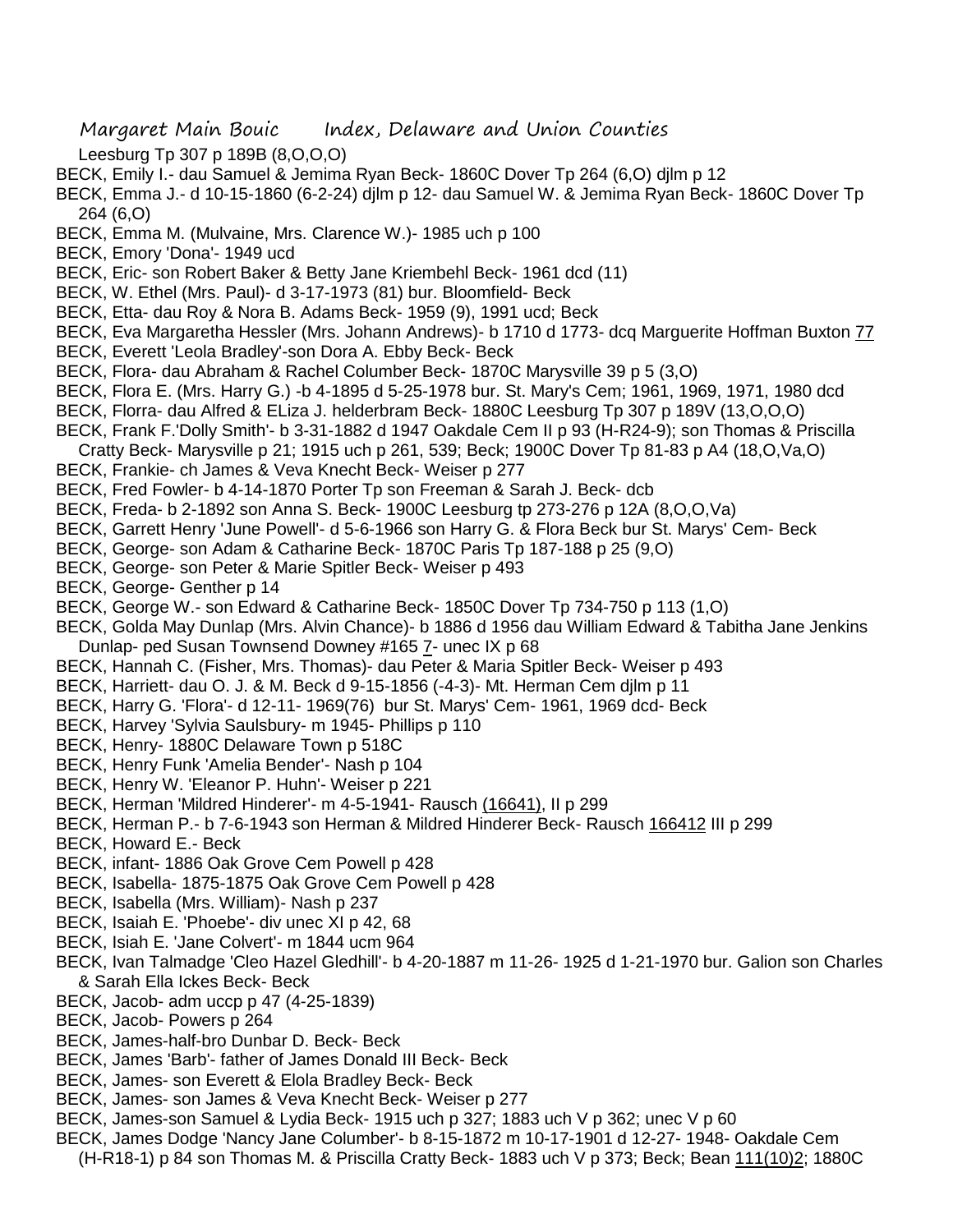- Dover Tp 14 p 164 (8,O,O,O); 1900C Dover Tp 81-83 A4 (27,O,Va,O)
- BECK, James Donald III 'Kirsten Dawn Martin'- m 9-11-1994 son Jim & Barb Beck- Beck
- BECK, James Tossey 'Maureen Vincent'- b 1930 m June l956 d 10-31-1980 (50) bur Oakdale II p 152
- Ce(M-R18-10); Dodge 16757172121; Tossey 173221; Graham 1443221
- BECK, James T. Jr.- son James Tossey & Maureen Vincent Beck- Bell 12332213 Graham 132212; Dodge 167571721212; Tossey 1732212
- BECK, James 'Veva Knecht'- Weiser p 277
- BECK, James W.- son O. J. & M. Beck (1 day) Mt. Herman Cem djlm p 11
- BECK, Jane- 1959 ucd
- BECK, Jane Colvert (Mrs. Isiah E.)- m 4-18-1844 ucm 964
- BECK, Jane Gamble (Mrs. James D.)- b 12-5-1880 d 2-4- 1973 Oakdale Cem II p 84 (h-R18-1) dau Samuel & Rose Columber Gamble- Beck
- BECK, Jane Harris (Mrs. Thomas)- dau Clarence & Lucille Parmenter Harris- Parmenter
- BECK, Jane Lockwood (Mrs. Thomas P.)- dau James Austen & Lucille Parmenter Lockwood- 1985 uch p 92; Beck
- BECK, Jasper M.- d 3-11-1863 (14-9-11) Mt. Herman Cem djlm p 12- son Samuel W. & Jemima Ryan Beck-1850C Dover Tp 780-796 (2); 1860C Dover Tp 264 (12,O)
- BECK, J. D. 'L. J.'- djlm p 12
- BECK, Jemima Ryan (Mrs . Samuel W.)-b 5-19-1820 m 10-10/15-1837 ucm 450 d 12-19-1864 Mt. Herman Cem. djlm p 12; 1850C Dover Tp 780-796 (30, Va); 1860C Dover Tp 264 (40, Va); unec III p 30
- BECK, Jennett- b 3-23-1874 Delaware Town dau Durba & Rose Beck- dcb
- BECK, Jennie M.- dau Alfred & Eliza J. helderbram Beck- 1880C Leesburg Tp 307 p 189B (6,O,O,O)
- BECK, Jennifer- b 1974 dau Larry T. & Sharon L. Beck- 1975, 1979, 1981, 1983 ucd
- BECK, Jenny (Jolliff, Mrs. George W.)- Cowgill p 17
- BECK, Jesse R.- son Samuel W. & Jemima Ryan Beck- 1850C Dover Tp 780-796 p 119 (12,O); 1860C Dover Tp 264 (21,O); 1883 uch IV p 485
- BECK, Johann Andreas 'Eva Margaretha Hessler'- b 1704 d 1773- dcq Marguerite Hoffman Buxton 76
- BECK, John- delge X p 74, non-resident
- BECK, John- son Peter & Maria Spitler Beck- Weiser p 493
- BECK--- b 9-3-1867 Delaware Town son John Beck- dcb
- BECK, John G.- 1908 dch p 388
- BECK, John Martin 'Ursula Margareta Ackermann' b 1736 d 1817 son Johann Andrews & Eva Margarethe Hessler Beck- dcq Marguerite Hoffman Buxton 38
- BECK, Joseph- 1880C Milford 83 p 38 (52, Baden, Bad, Bad) (tailor)
- BECK, Joseph B.- b Michigan son Aaron B. & Susan K. Beck- 1850C Dover Tp 740-756 p 113 (7)
- BECK, Joseph S.- d 5-31-1850/6 (15) bur. Mt. Herman Cem djlm p 10 son J. N. & N. J. Beck
- BECK, Josephine (Coates, Mrs. Fred)- b 10-10-1875 m 12-20-1906 dau Thomas M. & Priscilla Cratty Beck-
- Bean 111(10)3; 1880C Dover Tp 14 p 164B(4,O,O,O); 1900C Dover Tp 81-83 p A4 (24,O,Va,O)
- BECK, Josiah- son Samuel & Lydia Beck- 1883 uch V p 362
- BECK, Julia A. (Pane, Mrs. Nathan)- m 7-9/29-1847 ucm 1233- unec VII p 25
- BECK, June Powell (Mrs. Garrett Henry)- Ivan T. Beck- Beck
- BECK, Kathryn Ann- b 10-15-1957 dau Richard & Mary Kathryn Weiser Beck
- Weiser p 742
- BECK, Kenneth C.- d 9-1977 (83) son Charles & Sarah Ella Ickes Beck-Beck
- BECK, Kevin- son Robert Baker & Betty Jane Kriembehl Beck- 1961 dcd (8)
- BECK, Kirsten Dawn Martin (Mrs. James Donald III)- m 9-11-1994 dau Ron & Sue Martin- Beck
- BECK, Larry T. 'Sharon L.-1973, 1975, 1979, 1981, 1983, 1991 ucd
- BECK, Laura J.- dau Alfred B. & Eliza J. Helderbram Beck- 1870C Dover Tp 96-98 p 12 (3,O)
- BECK, Laura Matilda (Monson, Mrs. Oscar Alfred)- b 9-29-1882 m 6-15-1910 dau Conrad & Mary Louise Meyers Beck- Cowgill p 56
- BECK, Laurie Ann- dau Howard E. Beck- Beck
- BECK, Lawrence- naturalized- 1844 uccp p 30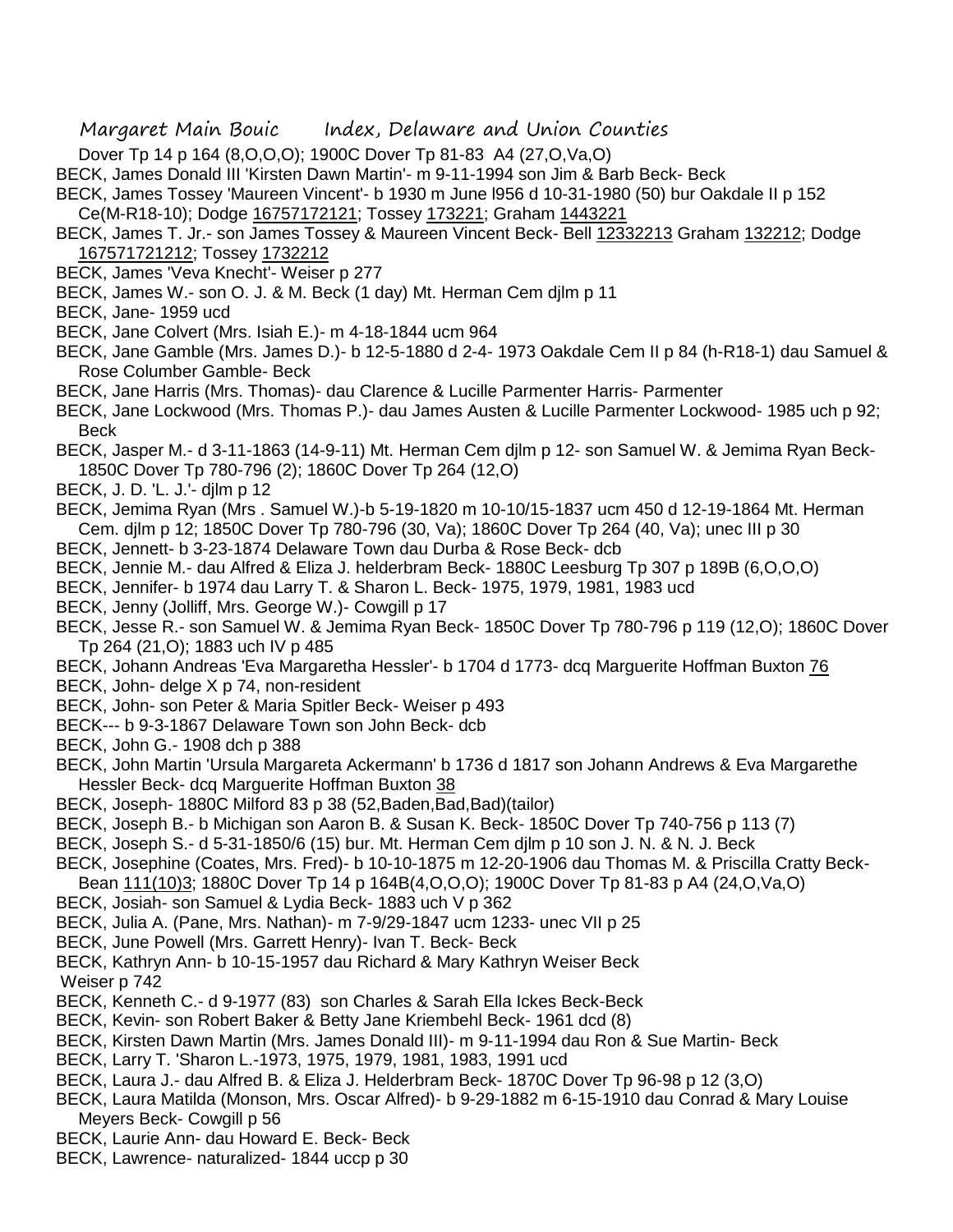- BECK, Leola Bradley (Mrs. Everett)- d -1-197 (51) bur. Greenville- Beck
- BECK, Levi- son James & Veva Knecht Beck- Weiser p 277
- BECK, Lewis Franklin 'Susan Baughman'- b 1846 d 1928 son Alvin & Anza Miliner Beck- ped Susan M.
- Townsend Downey #165 12- unec IX p 68
- BECK, Lewis J. 'Doris'- d 12-19-1977 (69) bur. Glen Rest- 1961, 1969, 1971 dcd; Beck
- BECK, Lida A.(Lydia)- dau Samuel & Jemima Ryan Beck- 1860C Dover Tp 264 (2,O); 1870C Dover Tp 95-97 p 12 (12,O)
- BECK, Lila (Hutchisson, Mrs. Frank)- d 1959- Hutchisson p 34
- BECK, Lila Pfeiffers (Mrs. Abraham)- Beck
- BECK, Linda Suzann (Scheiderer, Mrs. Brent)- m -10-1970 dau Thomas P. & Jane Lockwood Beck- Beck
- BECK, L. J. (Mrs. J. D.)- djlm p 12
- BECK, Loren E. 'Betty M.'-1980 dcd
- BECK, Lorenzo- son Amos & Mary Ann Beck- 1860C Claibourne Tp 697-679 p 92 (13,O); 1870C Richwood 99-94 p 11 (19,O)
- BECK, Louella (Beckham, Mrs. )- b 7-1865 dau Thomas & Priscilla Cratty Beck- 1870C Dover Tp 40-41 p 5 (4,O); 1900C Dover Tp 81-83 p A4(-,O, Va,O) m 11y 1ch
- BECK, Louisa Virginia (Wilcox, Mrs. Charles) m 1-14-1864 ucm 3518- dau Samuel W. & Jemima Ryan Beck-1850C Dover Tp 780-796 p (6,O); 1860C Dover Tp 264 (18,O); 1870C Dover Tp 95-97 p 12 (26,O); 1985 uch p 45
- BECK, Louise (Edge, Mrs. )- dau Frank & Dollie Smith Beck- Beck
- BECK, Lucille (Bonnette, Mrs. )- b 1965 d 1941 Oakdale Cem I p 140 (F-R12-5)
- BECK, Lucinda E.- dau Aaron b. & Susan K. Beck- 1850C Dover Tp 740-756 p 113 (2,O)
- BECK, Luella Cunthia (Laws, Mrs. Dr. Claude Edward)- b 8-16-1876 dau Harrison & Emeline Merritt Beck-Howison (594)
- BECK, Lulu- d 9-17-1882 (3m 26d) Ebenezer Cem- Powell p 325
- BECK, Lydia, Miss- unclaimed letter 1852 unec III p 40
- BECK, Lydia- dau Aaron B. & Susan K. Beck- 1850C Dover Tp 740-756 p 113 (1,O)
- BECK, Lydia A. (Nickelson, Mrs. Israel A.)- m 10-9-1875 ucm 5761 mt 3 p 17
- BECK, Lydia (Mrs. Samuel)- b Va d 11-11-1857 (85-8-23) Mt. Herman Cem djlm p 13; 1883 uch V p 32; 1840C Dover Tp 1373 (60-70) 1850C Dover Tp 738-754 p 113 (79)
- BECK, Lynn (Burgess, Mrs. )- dau Lewis & Doris J. Newton Beck- Beck
- BECK, Lyowigus T.- d 10-1-1857 (21/7-0-1) bur. Mt. Herman Cem djlm p 10- son J. N. & N. J. Beck
- ECK, Mabel S. O'Brien Jarvis (Mrs. Ralph)- b 10-5-1893 Marysville d 2-7-1982 (88) dau William & Marilla Snodgrass Jarvis- bur Oakdale- Beck
- BECK, Margaret- dau Samuel W. & Jemima Ryan Beck- 1850C Dover Tp 780-796 p 119 (16, Va)
- BECK, Margaret H. Beck (Mrs. Oscar J.)- m 5-15-1855/8 ucm 2286 mt 5-30-1855 d age 24-3-9 Mt. Herman Cem djlm pp 10, 11; m consent unec III p 9
- BECK, Margaret L. (Mrs. Robert J.)- 1975, 1979, 1981, 1983, 1991 ucd
- BECK, Margaret Sue (Townsend, Mrs. George William)- b 1920 ped Susan Townsend Downey #165 3- dau Alvin Chance & Golda May Dunlap- unec IX p 68
- BECK, Marguerette (Emery, Mrs. Leo)- dau James & Veva Knecht Beck- Weiser p 277
- BECK, Margurite- b 12-22-1895 Delaware Town dau Henry & Maggie Stack Beck- dcb
- BECK, Maria Marguerita (Zieher, Mrs. Johann Friederich)- dau John Martin & Ursula Margaretha Ackermann Beck- dcq Marguerite Hoffman Buxton 19
- BECK, Maria Spitler (Mrs. Peter)- b 10-20-1801 dau Martin & Chatarine Mader Spitler- Weiser p 493
- BECK, Martha J.- b 9-18-1859 d 12-27-1870 Oakdale Cem I p 4 (E-R1-1)- dau Benjamin F. & Caroline Mechling Beck- 1860C Paris Tp 1345-1334 p 178 (10/12,O)
- BECK, Martha (Noland, Mrs. James)- 1985 uch p 37
- BECK, Martin (5-1966)- son Garrett Henry & June Powell Beck- Beck
- BECK, Martin- son Peter & Maria Spitler Beck- Weiser p 493
- BECK, Mary- b 1879 d 1881 Oak Grove Cem Powell p 428
- BECK, Mary A.- 1880C Richwood 349-366 p 32 (48,O,O,O)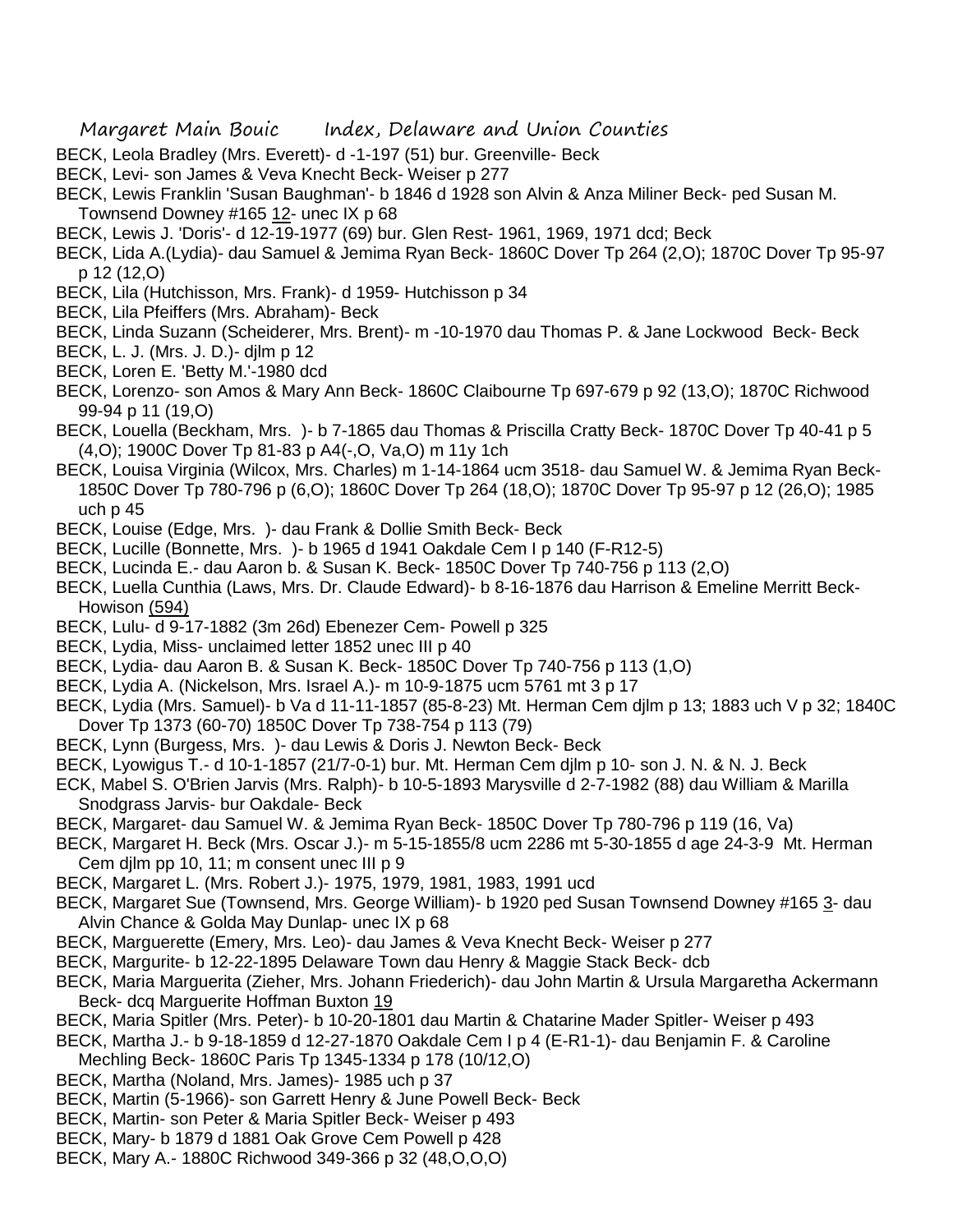- BECK, Mary A. (Kingery, Mrs. William M.)- m 10-26-1869 ucm 4627 dau Abraham & Mary Doty Beck- 1850C Paris Tp 580-593 p 89 (7,O)
- BECK, Mary Ann (Mrs. Amos)- 1850C Claibourne Tp 190 p 30 (23,O); 1860C Claibourne Tp 697-679 p 92 (40,O); 1880C Claibourne Tp p 206A
- BECK, Mary Ann (Piper, Mrs. Cragor)- m 1-8-1838 dcm
- BECK, Mary Ann (Tritt, Mrs. )- dau Everett & Leola Bradley Beck- Beck
- BECK, Mary A. (Robinson, Mrs. Elias)- m 1-3-1874 ucm 5424
- BECK, Mary Doty (Mrs. Abraham)- m 1-16-1834 ucm 366; 1883 uch V p 374;1840C Paris Tp 943 (20-30); 1850C Paris Tp 580-593 p 89 (37, NJ)
- BECK, Mary- b 11-10-1889 Delaware Town dau Dunbar D. & Janet Rule Beck- dcb
- BECK, Mary Edna (Furman, Mrs. James George)- m 12-23-1942- Weiser p 391
- BECK, Mary Kathryn (Mrs. Richard)- b 10-7-1939 m 2-1956 dau Roy W. & Elizabeth Jane Elliott Beck- Weiser p 742
- BECK, Mary Kay (Fravel, Mrs. )- dau Harry G. Beck- Beck
- BECK, Mary (Huffman, Mrs. Roden)- dau Samuel & Lydia Beck- 1883 uch V p 362; 1850C Dover Tp 739-755 (45)
- BECK, Mary Louise Meyers (Mrs. Conrad)- Cowgill p 56
- BECK, Mary M.- d 10-18-1860 (10) bur. Mt. Herman Cem djlm p 12- dau Samuel & Jemima Ryan Beck- 1860C Dover Tp 264 (9,O)
- BECK, Mary S. -dau Benjamin F. & Caroline Mechling Beck- 1870C Marysville 281-285 p 32 (7,O)
- BECK, Mary S. (Wilson, Mrs. Jacob)- m 4-28-1859 ucm 2878
- BECK, Mattheis 'Rosina Holle'- b 1796 d 1864- ped Jean brown Nepsund #9830- unec VII p 17
- BECK, Matthew (8-1966)- son Garrett Henry & June Powell Beck- Beck
- BECK, Maureen- dau Harry & Flora E. Beck- Beck; 1961, 1971 dcd
- BECK, Maureen Vincent (Mrs. James T.)- b 1932 dau Harry Wellington Vincent- Oakdale Cem II p 152 (M-R18-10)- Graham (14432210;Dodge (16757172121); Tossey (173221); Bell (1233221)
- BECK, May b 1875 d 1950 Mlb p l88
- BECK, Melinda Faye (Hohl, Mrs. Stephen Franklin) m 10-13-1979- dau Thomas P. & Jane Lockwood Beck-Beck
- BECK, Melissa- (7-1966) dau Garrett Henry & June Powell Beck- Beck
- BECK, Michael- son Robert Baker & Betty Jane Kriembehl Beck- 1961 dcd (10)
- BECK, Michael Dean- b 9-23-1956- son Richard & Mary Kathryn Weiser Beck- Weiser p 742
- BECK, Michael 'Cathy'- Beck
- BECK, Mildred Hinderer (Huffman, Mrs. )(Mrs. Herman)- m(2) 4-5-1941 dau Carl & Clara Koerner Hinderer-Rausch 16641 III p 299
- BECK, Mindy (Hohl, Mrs. Steve)- dau Thomas P. & Jane Lockwood Beck- Beck
- BECK, Miriam Tilghe- b 1884 dau Henry W. & Eleanor P. Huhn Beck- Weiser p 221
- BECK, M. Morris (Van Deman, Mrs. Joseph H.)- m 5-29-1855 dcm
- BECK, Nancy- d 5-10-1851 (18 yrs) Mt. Herman Cem djlm p 13; mt 5-1851
- BECK, Nancy J.- d 10-18-1859 (57-9-2) Mt. Herman Cem djlm p 10
- BECK, Nancy J.- d 7-16-1856 dau J. W. & N. J. Beck- Mt. Herman Cem djlm p 10
- BECK, Nancy Jane Gamble (Mrs. James Dodge)- b 12-5-1880 m 10-7-1901 d 2-4-1973; dau Samuel & Rose Columber Gamble- Bean (111(10)2)
- BECK, Nephi- ch James & Veva Knecht Beck- Weiser p 277
- BECK, Nora B. Adams (Mrs. Roy)- m 1944; 1959 ucd; Beck
- BECK, O. J.- 1883 uch IV p 512
- BECK, Olive (Morris, Mrs. )- dau Dora A. Ebby Beck- Beck
- BECK, Orange- 1860C Claibourne Tp 697-679 p 92 (10,O); lived with Amos & Mary Ann Beck
- BECK, Oren- son Amos & Mary A. Beck- 1870C Richwood 99-94 p 11 (16,O)
- BECK, Oscar 'Margaret Beck'- m 5-15-1855 ucm 2286 mt 5-30-1855; 1860C Dover Tp 264 (40, Va); djlm p 11; unec VIII p 34
- BECK, Otis- b 10-1869 son Thomas & Priscilla Cratty Beck- 1870C Dover Tp 40-41 p 5 (7/12,O); 1880C Dover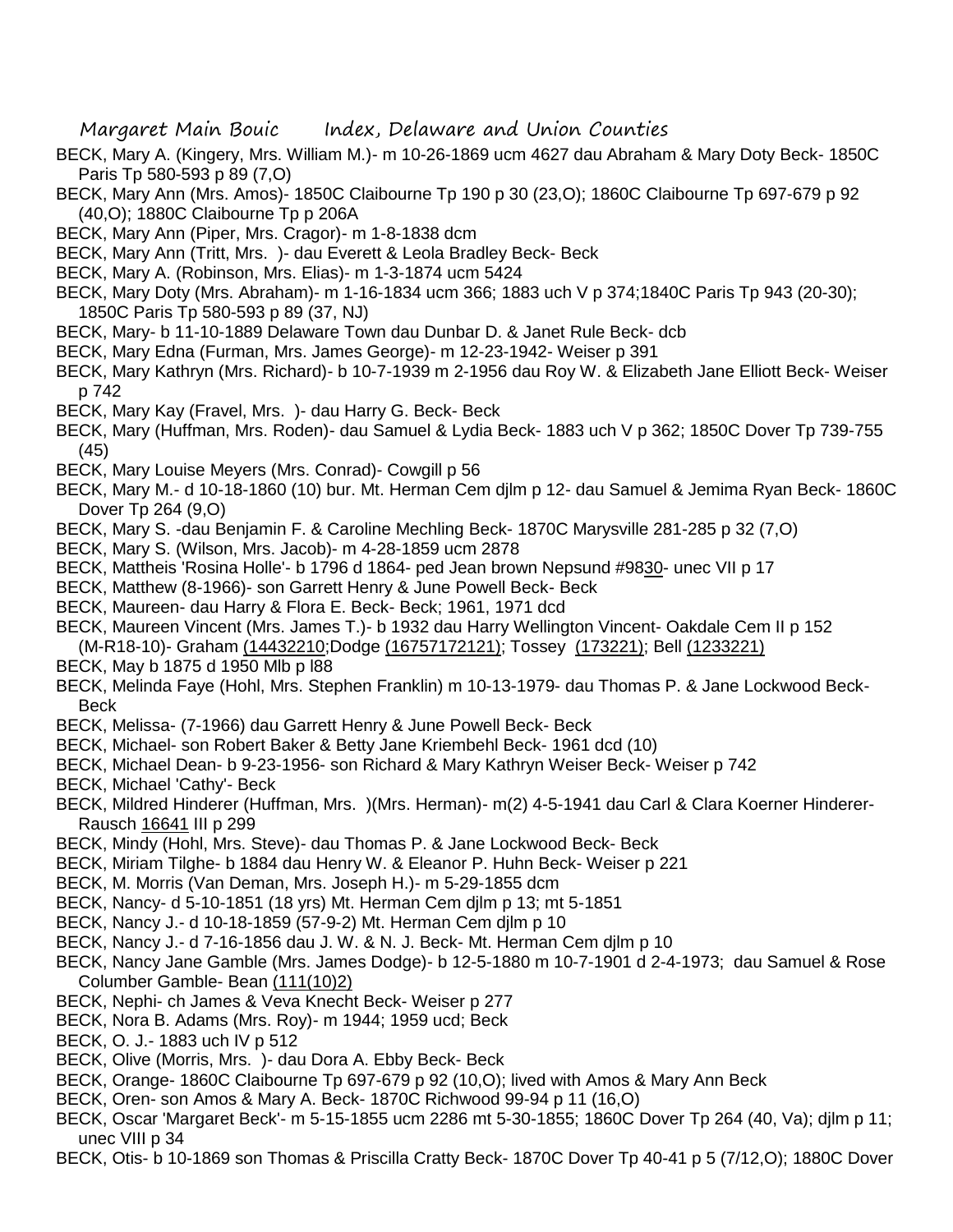- Tp 14 p 164B (10,O,O,O)
- BECK, Patty (Foxworthy, Mrs. Glenn)- Weiser p 273
- BECK, Patricia Susan (Drodofsky, Mrs. Michael Alan)- 1985 uch p 43
- BECK, Paul- son Verda Beck Braden- Braden
- BECK, Paul B. 'W. Ethel'- d 11-3-1978 (85) bur. Bloomfield- Beck
- BECK, Paul B. Jr.- son Paul B. & W. Ethel Beck- Beck
- BECK, Peter 'Maria Spitler'- Weiser p 493
- BECK, Peter- son Peter & Maria Spitler Beck- Weiser p 493
- BECK, Phebe (Low, Mrs. Chark)- b 7-15-1837 m 11-25-1852 ucm 1883; dau Abraham & Mary J. Beck Low; 1883 uch V p 374;1840C Paris Tp 943 (-5); 1850C Paris Tp 580-593 p 89 (14,O)
- BECK, Philip- son Adam & Catharine Beck- 1870C Paris Tp 187-188 p 25 (16,O)
- BECK, Phoebe (Mrs. Isaiah E.)- div unec XI p 42, 68
- BECK, Priscilla Cratty (Mrs. Thomas M.)- b 10-3-1845 Union Co m 4-21-1864 ucm 3582 d 8-6-1918 Oakdale Cem I p 140 (F-R12-5)- dau William P. Jr. & Elizabeth Carr Cratty- Maugans Anc p 97; Bean 111(10)2; 1883 uch V p 364; 1880C Dover Tp 14 p 20 (35,O,O,O); 1900C Dover Tp 81-83 p A4 (54, O,O,O) 6ch m 36y
- BECK, Rachael Columber (Mrs. Abraham)- m 6-10-1865 ucm 3736; 1870C Marysville 39 p 5 (37,O)
- BECK, Ralph C. 'Clarice Tossey'- b 7-8-1903 m 5-30-1927 d 1-17-1980 bur Oakdale Cem II(M-R18-10)- son James D. & Nancy Jane Gamble Beck- 1959 ucd; Bell (123322); Dodge (1675717212); Graham (144322); Tossey (17322)
- BECK, Ralph- son Berda Beck Braden- braden
- BECK, Richard- b 1962 son Richard W. & Barbara S. Beck- 1969 dcd
- BECK, Richard 'Mary Kathryn Weiser'- m 2- 1956- Weiser p 742
- BECK, Richard W. 'Barbara S.'- 1969, 1971 dcd
- BECK, Richy- ch Nephi Beck- Weiser p 277
- BECK, Robert- son Nephi Beck- Weiser p 277
- BECK, Robert- son Robert Baker & Betty Jane Kriembehl Beck- 1961 dcd (5)
- BECK, Robert- b 1973 son Robert J. & Margaret L. Beck- 1975, 1979, 1981, 1983, 1991 ucd
- BECK, Robert Baker 'Betty Jane Kriembihl'- m 4-10-1960- Beck; 1961 dcd
- BECK, Robert D.- b 8-24-1904 Franklin Co- son David & Elizabeth Henry Beck- dcb
- BECK, Robert J.'Margaret L.'-1975, 1979, 1981, 1983, 1991 ucd- son Burl Beck- Beck
- BECK, Roberta (Payne, Mrs. James)- dau Roy & Nora Adams Beck- Beck; 1959 ucd (13)
- BECK, Rolland- brother Lewis Beck- Beck
- BECK, Rosalinda- dau Abram & Mary J. Doty Beck- 1850C Paris Tp 580-593 p 89 (5,O); 1870C Paris Tp 1402=1391 p 186 (15,O)
- BECK, Rose- dau Alfred B. & Elouisa Helderbram Beck- 1870C Dover Tp 96-98 7 12 (l,O); 1880C Leesburg Tp 307 p 189B (11,O,O,O)
- BECK, Rosina Holle (Mrs. Mattheis)- b 1797 Ger. ped Jean Brown Nepsund #98 31- unec VII p 17
- BECK, Roy 'Nora B. Adams'- b 2-15-1904 m 1944 d 1-11-1975 son Abraham & Lila Pfeiffers Beck- Beck; 1959 ucd
- BECK, Samuel- 1883 uch IV p 433, 434; V p 367; uccp p 19 (1839)
- BECK, Samuel- 1840C Dover Tp 1369 (20-30)
- BECK, Samuel 'Lydia'- d 1-9-1859 (81-2-10) Mt Herman Cem djlm p 13; 1883 uch V p 362; unec XI p 29; 1840C Dover Tp 1373 (60-70); 1850C Dover Tp 738-754 (73)
- BECK, Samuel P.- son Aaron B. & Susan K. Beck- 1850C Dover Tp 740-756 p 113 (5,O)
- BECK, Samuel W. 'Jemima Ryan'- b 5-4-1803 m 10-10/15-1837 ucm 450 d 3-5-1864 Mt. Herman Cem djlm p
- 12; 1915 uch p 272; 1850C Dover Tp 780-796 (47, Va); 1860C Dover Tp 264 (55, Va); unec III p 30
- BECK, Samuel W. 'Sarah Ryan'- m 7-1-1866 ucm 3985
- BECK, Sarah- 1880C Allen Tp 141-152 p 15 (79, Va,-,-) p 0057
- BECK, Sarah E.- dau Abram & Mary J. Doty Beck- 1840C Paris Tp 943 (-5); 1850C Paris Tp 580-593 p 89 (12,O)
- BECK, Sarah E. (Laird, Mrs. Samuel)- m 1-17-1864 ucm 3522 dau Samuel W. & Jemima Beck- 1850C Dover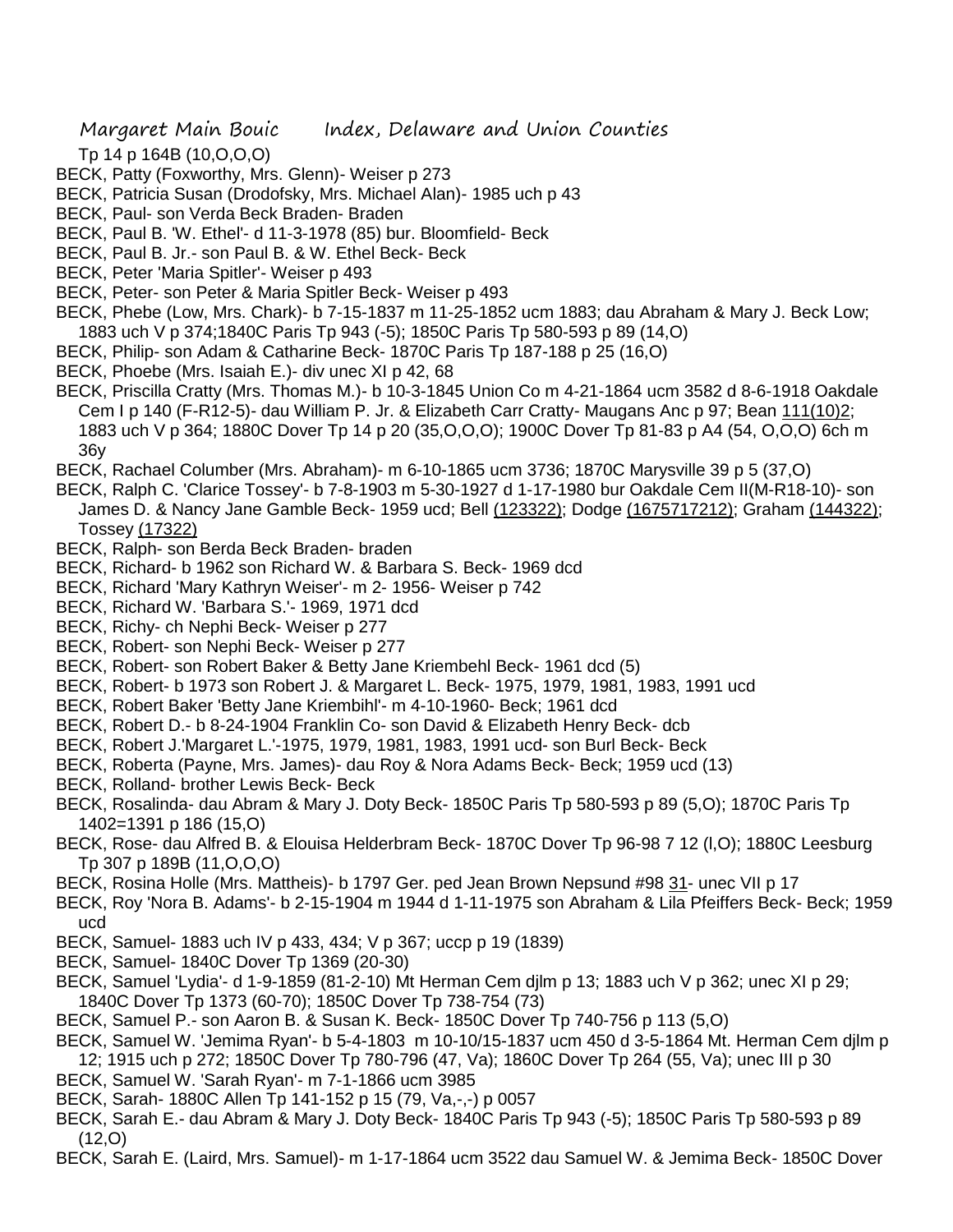- Margaret Main Bouic Index, Delaware and Union Counties
- Tp 780-796 p 119 (9,O); 1860C Dover Tp 264 (20,O)
- BECK, Sarah (Frame, Mrs. Jonathan)- dau Peter & Maria Spitler Beck- Weiser p 493
- BECK, Sarah G.- dau Edward & Catharine Beck- 1850C Dover Tp 734-750 p 113 (4,O)
- BECK, Sarah (Melching, Mrs. Francis)- m 12-11-1857 ucm 2653; unec XII p 15
- BECK, Sarah Ryan (Mrs. Samuel W.)- m 7-1-1866 ucm 3985
- BECK, Sharon L (Mrs. Larry T.)- 1973, 1975, 1979, 1981, 1983, 1991 ucd
- BECK, Solomon D. 'Verdie M.'- b 3-10-1868 d 1-30-1920 Ebenezer Cem- Powell p 325
- BECK, Sophia M. (Womelsdorf, Mrs. Aquila Jerome)- Weiser p 446
- BECK, Stephen Vincent- b 4-24-19 son James Tossey & Maureen Vincent Beck- Bell 12332211Graham 14432211; Dodge 167571721211; Tossey 1732211
- BECK, Stephanie (3- 1966) dau Garrett Henry & June Powell Beck- Beck
- BECK, Susan K. (Mrs. Aaron B.)- 1850C Dover Tp 740-756 p 113 (26, Va)
- BECK, Susan- dau Abraham & Mary J. Doty Beck- 1870C Marysville 59 p 5 (14,O)
- BECK, Susan W.- d 6-6-1853 (8-5-6) dau J. N. & N. J. Beck- Mt. Herman Cem djlm p 10
- BECK, Sylvia Saulsbury (Mrs. Harvey)- dau John Francis & Emma Peters Saulsbury- Phillips p 110
- BECK, Thad Christopher- b 9-23-1978 son Roger & Powers Beck- Beck
- BECK, Thomas- 1908 dch p 388; 1883 uch IV p 512, 534; 1860C Dover Tp 275 (28, Ky)
- BECK, Thomas- son Everett & Leola Bradley Beck- Beck
- BECK, Thomas M. 'Priscilla Cratty'- b 3-1832 Va m 4-21-1864 d 4-8-1914 (82y 1m)Oakdale Cem I 2649 p 140 (F-R12-5); OVI Bean (111(10)2; Maugans Anc p 97; 1883 uch V p 364l 1870C Dover Tp 40-41 p 5 (38,
- Va); 1880C Dover Tp p 164A (48,O,O,O) ; 1900C Dover tp 81-83 p 4B (68,Va,Va,Va) m 36y
- BECK, Thomas P 'Jane Lockwood'- d 2-13-1985 (64) bur Oakdale Cem- Beck
- BECK, Ursula Margaretha Ackermann (Mrs. John Martin)- b 1736 d 1786- dcq Marguerite Hoffman Buxton 39
- BECK, Valyee W. Wilson (Mrs. David ).) m c 5-29-1905, unec XII p 26
- BECK, Verdie M. (Mrs. Solomon D.)(Braden, Mrs. )- b 2-23-1871 d 5-30-1962 (91) bur near Fulton; Braden Powell p 325
- BECK, Veva (Gardener, Mrs. Kern)- dau James & Veva Knecht Beck- Weiser p 277
- BECK, Veva Knecht (Mrs. James)(Floyd, Mrs. Dave)- b 7-25-1900 dau Frank Emanuel & Elvia Sell Knecht-Weiser p 277
- BECK, Vicki- dau Everett & Leola Bradley Beck- Beck
- BECK, Victor- son Lewis J. & Doris Beck- Beck
- BECK, ---(Burgess, Mrs. Robert)- dau Lewis J. & Doris Beck- Beck
- BECK, Virginia (Wilcox, Mrs. Charles)(DeWitt, Mrs. Douglas)- b 10-25-1864- 1985 uch p 147
- BECK, Vivian- 1840C Dover Tp 1377 (20-30)
- BECK, Vivian- dau Samuel & Lydia Beck- 1883 uch V p 362, 372; unec V p 37, 38, 59, VI p 3
- BECK, Wealthy (Gimbert, Mrs. )- sister Lewis J. Beck- Beck
- BECK, Wilbur H.- 1-2-1905 d 12-10-1991 (86)- son James Dodge & Nancy Jane Gamble Beck- Oakdale Cem II p 84 (H-R18-1); Beck; Gamble; 1959 ucd
- BECK, Will- d 12-27-1962- Beck
- BECK, Willard- son Berda Beck Braden- Braden
- BECK, William- uccp p 17; 1840C Jerome Tp 1153 (20-30)
- BECK, William- son Benjamin F. Caroline Mechling Beck- 1880C Marysville 295-324 p 20 (14,O,O,Ger)
- BECK, William Eldon 'Blanche L.- b 1896 d 1957- Broadway Cem lptw p 81
- BECK, William- son Nephi Beck- Weiser p 277
- BECK, William 'Isabella'- Nash p 237
- BECK, William- son E. & Dona Beck- b 1898 d 7-15-1899 ( -7-24) Hopewell Cem djlm p 82
- BECK, William M.- d 11-1863- 1883 uch IV p 457
- BECK, William Mustin- b 10-15-1867 Un Co dcb- son Thomas & Priscilla Cratty Beck- 1870C Dover Tp 40-41 p 5 (2,O); 1880C Dover Tp 14 p 164B (12,O,O,O)
- BECK, William W.- son Abram & Mary J. Doty Beck- 1840C Paris Tp 943 (-5); 1850C Paris Tp 580-593 p 89 (11,O)
- BECK, Zord (Ford) b 1862 Un Co d 5-21-1899 (37y 6m) Oakdale Cem I p 9 (E-R11-2)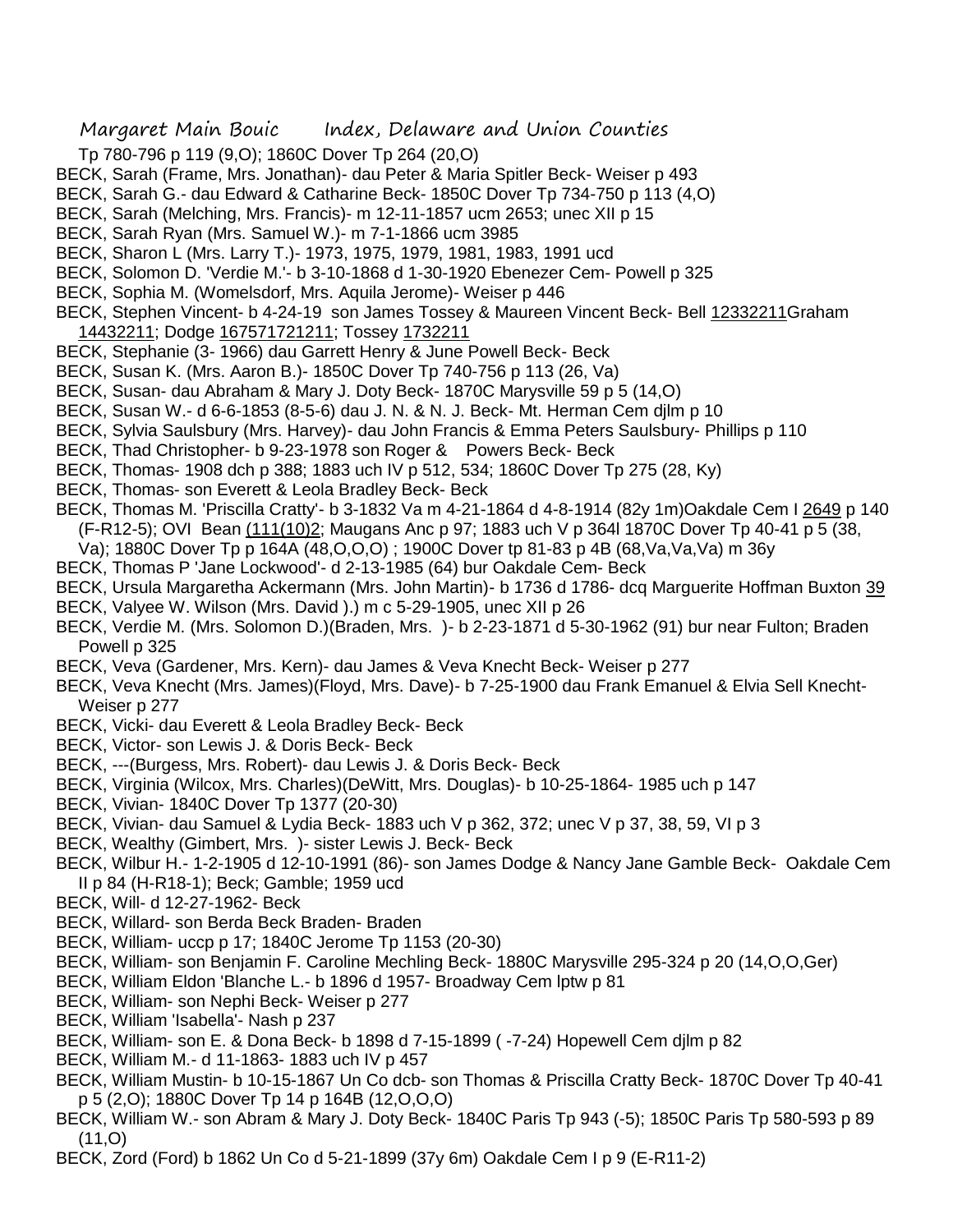- BECKAN, Laura (Ready, Mrs. John L.)- m 8-31-1882- Newhouse p 13 (12712)
- BECKATRON, Myrtle (Mcclenahan, Mrs. Clyde)- McKitrick p 161
- BECKDOL, Dortha D. (Youngblood, Mrs. )- d 4-11-1988 (80) dau Jonas & Eva Larimar Beckdol- Beckdol; Youngblood
- BECKDOL, Eva Larimar (Mrs. Jonas)- Beckdol
- BECKDOL, Jonas 'Eva Larimar'- Beckdol
- BECKE, Grace (Kehl, Mrs. Arthur)- Weiser p 618
- BECKEL, Annabell (Mrs. Harold)- d 8-28-1986 (71) bur Glendale- beckel
- BECKEL, Dr. Annamarie L (Kratz, Mrs.Dr. Timothy)- m 8-27-1877 dau Karl Beckel- Beckel
- BECKEL, Bertha (Swearingen, Mrs. Harold)- b 9-16-1904 m 3-3-1936 d 9-10-1993 (88) Middleburg Cem- dau John & Callie Beckel- Beckel; Swearingen
- BECKEL, Brenda S. James (Mrs. Robert C.)-b 10-8-1949 d 10-9-1982 bur Price Cem- dau Jesse & Rose Mary Fox James- 1979, 1981 ucd; Beckel
- BECKEL, Daisy (Gruber, Mrs. )- sister Bertha Swearingen- Beckel; Swearingen
- BECKEL, Darlene M. (Mrs. Robert C.)- 1991 ucd
- BECKEL, D. 'Mary Schorr'- Powell p 365
- BECKEL, Goldie (Truex, Mrs. )- sister Bertha Swearingen- Beckel; Swearingen
- BECKEL, Harold 'Annabel'- d 10-28-1984 bur Glendale- Beckel
- BECKEL, Karl'Sarah'- Beckel
- BECKEL, Marcia- b 1972 dau Robert C. & Brenda S.James Beckel- 1979, 1981 ucd; Beckel
- BECKEL, Mary Schorr (Mrs. d.)- dau John & Mary Schertzer Schorr- Powell p 365
- BECKEL, Nadine (Mrs. Ronald)- Beckel
- BECKEL, Nancy Jo Wehr (Mrs. Thomas L.)- m 3-30-1974 dau Dr. Charles Wehl- Beckel
- BECKEL, Pauline- dau Robert C. & Darlene Beckel- 1991 ucd
- BECKEL, Robert C. 'Brenda S.James''Darlene'- 1979, 1981, 1991 ucd; Beckel
- BECLEL, Ronald 'Nadine'- son Karl & Sarah Beckel- Beckel
- BECKEL, Samuel- brother Bertha Beckel Swearingen- Beckel; Swearingen
- BECKEL, Sanford- son John & Callie Beckel- Beckel
- BECKEL, Sarah (Mrs. Karl)- Beckel
- BECKEL, Thomas L. 'Nancy Jo Wehr'- m 3-30-1974 son Karl Beckel- Beckel
- BECKEL- dau Thomas L. & Nancy Jo Wehr Beckel- b 9-4-1978- Beckel
- BECKEL-KRATZ, dau b 11-3-1983 dau Dr. Tim & Dr. Annamarie Beckel-Kratz; Beckel
- BECKEMEIER, Shirley- unec X p 38
- BECKENBAUGH, Sarah (Crottinger, Mrs. Henry)- d age 88; dumch p 178
- BECKER, -- Allen (Mrs. William)- dau Ellsworth C. Allen- Allen
- BECKER, Anna Louise- b 10-17-1914 dau Dr. Harvey M. & Maud O. Keefer Becker- Weiser p 423
- BECKER, Arthur- dg 1-3-1902 delge VII p 23
- BECKER, Barbara- dau Mildred B. Becker- Becker
- BECKER, Barbara (Heck, Mrs. )- b 10-12-1939 dau Er. William E. & Elizabeth B. Linzinmeier Becker- Rausch 17731 III p 303
- BECKER, Bryan Louis- b 10-17-1980 son William & Elaine Becker-Becker; 1981, 1983 ucd
- BECKER, Carl Frederick- b 9-8-1896 bur 8-29-1961 Price Cem Grave Reg.; djlm p 43
- BECKER, Carol J. McKittrick (Mrs. Donald F.)- b 3-21-1922 dau Charles Arthur & Uta Naslind McKittrick-McKitrick p 381
- BECKER, Catherine Vogel (Mrs. Franz Carl)- dcw Bk 4 p 133(15)
- BECKER, Christine (Schell, Mrs. Walter Emerson)- b 5-11-1907 m 6-23-1928- Weiser p 719
- BECKER, Cleo Schultz (Mrs. Edward)- d 10-10-1961 bur Oak Grove Cem dau Rank & Jennie Smith Schultz-Schultz p 6; Becker
- BECKER, Dall Luther- b 12-27-1882 Delaware Town son H. A. & May L. hoffman Becker- dcb
- BECKER, Darlene L. (Mrs. James P.)- 1973, 1975 ucd
- BECKER, David Nixon lived with Becker- 1983 ucd
- BECKER, Diane M.- query- Smith- unec XIII p 28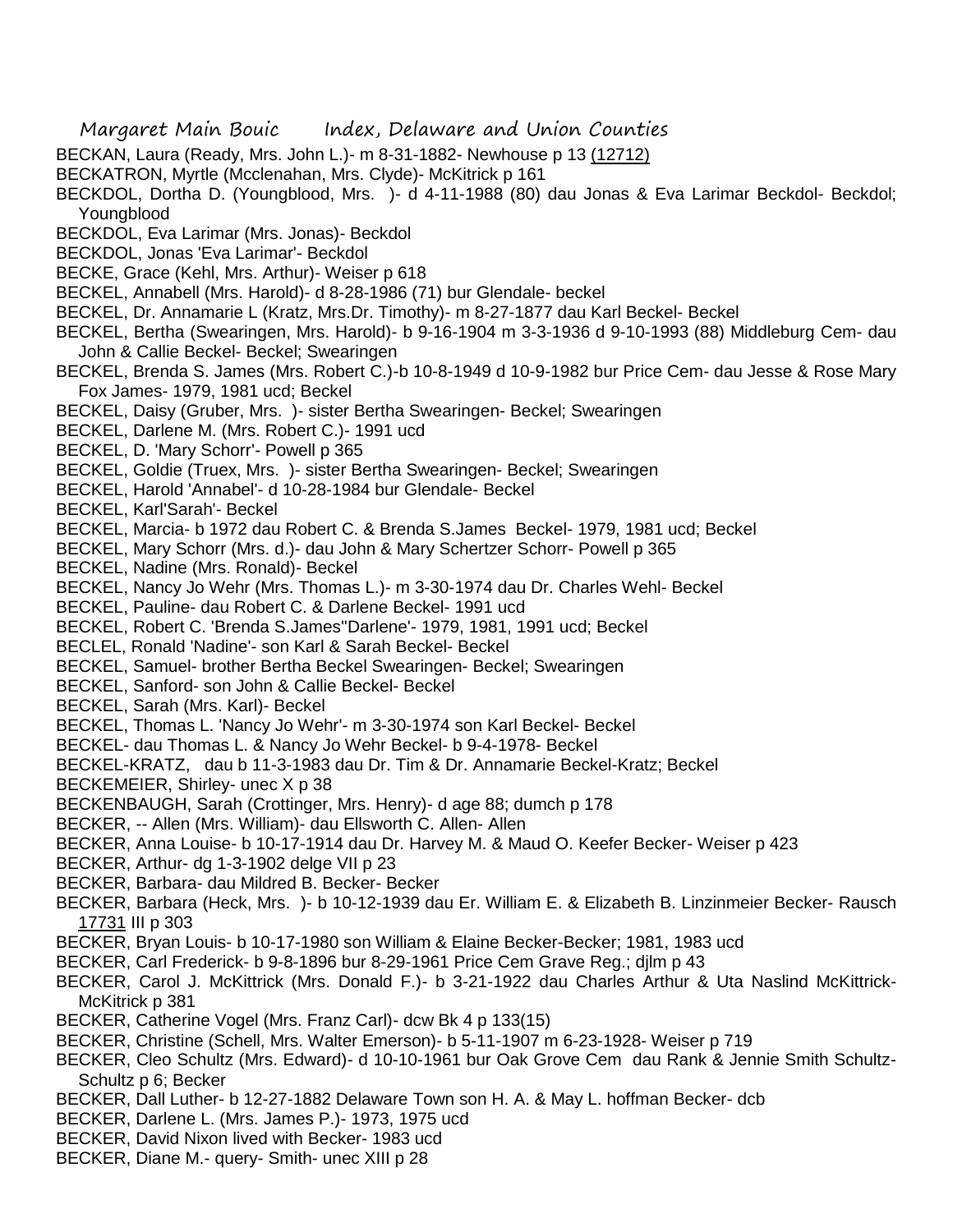- BECKER, Donald-son Louise Becker- Becker
- BECKER, Donald F. 'Carol J. McKittrick'-McKitrick p 381
- BECKER, Edward 'Cleo Schultz'- Schultz p 6
- BECKER, Elaine (Mrs. William K.)- 1981, 1983, 1991 ucd
- BECKER, Elizabeth B. Linzinmeier (Mrs. Dr. William E.)- b 5-29-1914 m 6-24-1938 d 11-29-1989 (75) dau Frank J. & Annette Barbara Rausch Linzinmeir- Rausch 1773 II p 279
- BECKER, Eugenia (Harper, Mrs. Henry Holmes) m 9-22-1928; 1985 uch p 67
- BECKER, Fannie May Cochrel (Mrs. George Adam)- m 6-29-1910 Cochrel Bible- unec IX p 39
- BECKER, Rev. F. C. 'Mamie'- 1880 dch p 615
- BECKER, Franz Carl 'Catherine Vogel'- will dcw Bk 4 p 133(15)
- BECKER, George Adam 'Fannie May Cochrel'- m 6-29-1910 Cochrel Bible- unec IX p 39
- BECKER, George 'Helen Isabelle Jackson'- Becker
- BECKER, Rev. H. A. 'Mary L. Hoffman'- son Rev. F. C. & Mamie Becker- 1880 dch p 400, 615; 1908 dch p 248
- BECKER, Dr. Harvey H. 'Maud O. Keefer'- b 5-3-1873 m 11-23-1904 d 8-28-1933- Weiser p 423
- BECKER, Helen Isabelle Jackson (Mrs. George)- b 10-23-1916 Del. Co d 12-22-1987 (71) bur Salem,Oresister Ronald Jackson- becker
- BECKER, Henrietta- 1979, 1981, 1983, 1991 ucd
- BECKER, Henry- b 1841 d 1884; Powell p 428
- BECKER, Iola (DeGood, Mrs. Fred C.)- m 4-12-1936- DeGood, Becker
- BECKER, James P.'Darlene L.'- son Donald Becker- 1973, 1975 ucd
- BECKER, Jami Lynn- b 5-10-1976 dau John David & Jeanne Ann Graves Becker- Becker
- BECKER, Jane Smith (Mrs. Roy O.)- m 7-8-1945- 1983 ucd; Becker
- BECKER, Jeanne Ann Graves (Mrs. John David)- m 9-13-1969 dau S. Lowell Graves- Becker
- BECKER, Jill Marie- b 12-28-1977 dau James P. Becker- Becker
- BECKER, Joan S. (Roush, Mrs. John Dolin)- m 7-19-1954- Weiser p 380
- BECKER, Jodi Cristel- b 8-3-1973 dau John David & Jeanne Ann Graves Becker- Becker
- BECKER, Johann Franz 'Marianne Hirsch'- dcc James Fathbruckner 74
- BECKER, John- son Phillip & Mary C. Wahl Becker- Ballard
- BECKER, John David 'Jeanne Anne Graves'- m 9-13-1969 son Roy O. & Jane Smith Becker- Becker
- BECKER, Julia Ann(Baughman, Mrs. H. David)- m 12-30-1966- neice of Mr. & Mrs. Wm. S. Schleckman-Baughman
- BECKER, Julie Dee.- dau James P. Becker- Becker
- BECKER, Laura (Mrs. Emil)(Hummel, Mrs. Paul)- Becker
- BECKER, Mamie (Mrs. F. C.)- 1880 dch p 615
- BECKER, Margery Herriott McKitrick (Mrs. Warner)- dau Kelton Asbury & Alice Herriott Fry McKitrick-McKitrick p 288
- BECKER, Maria Anna (Stapf, Mrs. Johann)- b 1-30-1773 m 5-15-1796 d 3-12-1836 dau Johann Franz & Marianne Hirach Becker- dcc James Fathbruckner 37
- BECKER, Marianne Hirsch (Mrs. Johann Franz)- dcc James Fathburckner 75
- BECKER, Marilyn (Oswald, Mrs. )- b 10-8-1944 dau William E. & Elizabeth B. Linzinmeier Becker- Rausch 17732, III p 303
- BECKER, Marilyn (Martin, Mrs. Dr. Ralph)- dau Donald Becker- Becker
- BECKER, Mary C. Wahl (Mrs. Phillip)- Ballard
- BECKER, Mary L. Hoffman (Mrs. H. A.)- 1880 dch p 615
- BECKER, Maud O. Keefer (Mrs. Dr. Harvey M.)- b 4-23-1879 m 11-23-1904- dau John S. & Annie Bidelspach Keefer- Weiser p 423
- BECKER, Michael- b 1981 son William & Elaine Becker- 1983 ucd
- BECKER, Michael Robert 'Vera Arlene Brehm'- b 3-16-1922 m 9-24-1955- Weiser p 150
- BECKER, Mildred B. (Mrs. )- d 7-10-1969 (58) bur. Canal Winchester- Becker
- BECKER, Minnie H. (Ballard, Mrs. )- d 7-5-1970 bur Dublin dau Phillip & Mary C. Wahl Becker- Ballard
- BECKER, Nancy Irene (Swartzel, Mrs. John Emerson)- m 12-28-1971 dau Roy O. & Jane Smith Becker-Becker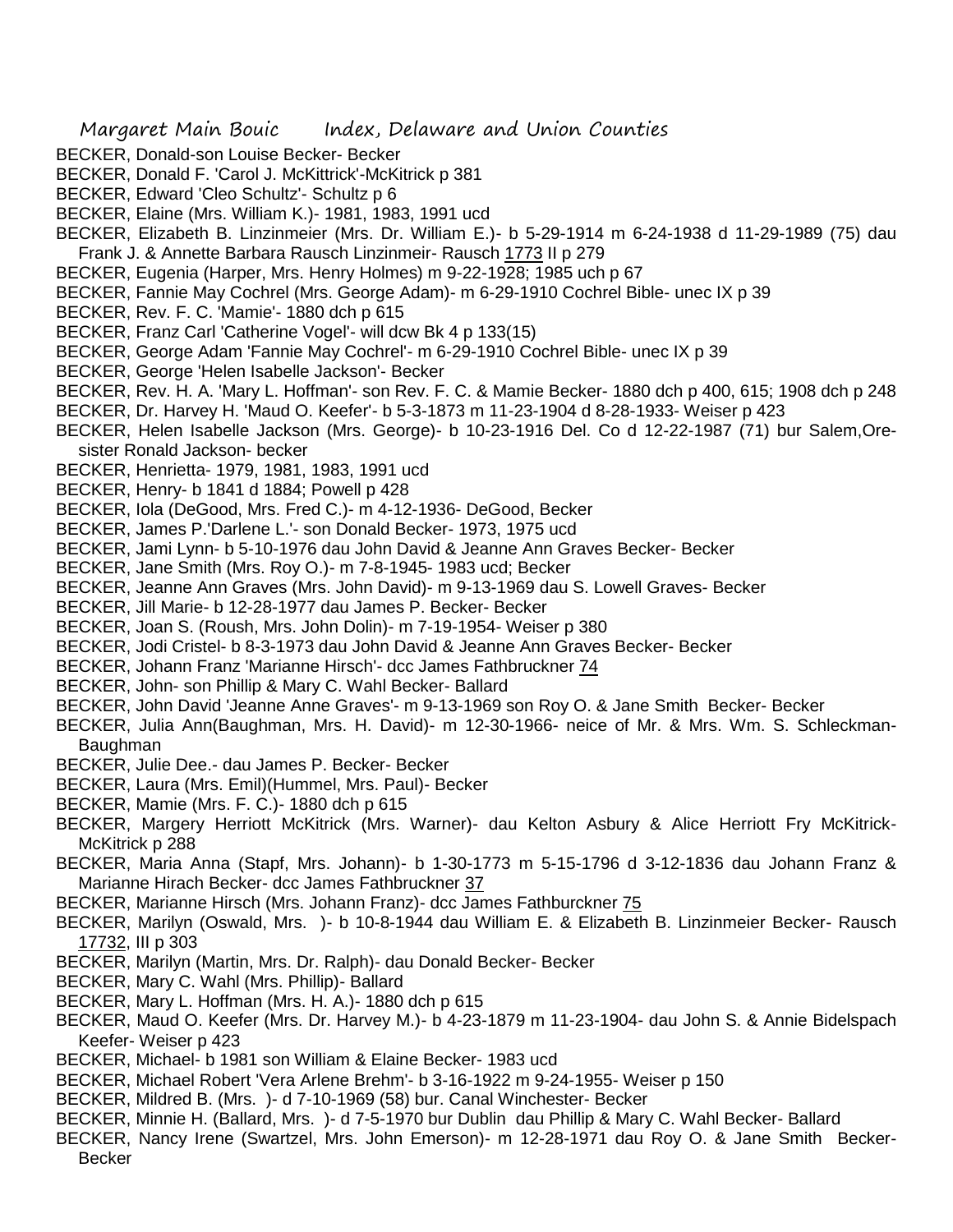- BECKER, Phillip 'Mary C. Wahl'- Ballard
- BECKER, Robert- son George & Helen Isabelle Jackson Becker- Becker
- BECKER, Roy O. 'Jane Smith'-b 5-29-1925 m 7-8-1945 d 8-14-1984 bur Lithopolis- son Emil J. & Laura Becker- Becker
- BECKER, Susan- dau Roy O. & Jane Smith Becker- Becker
- BECKER, Thomas- b 11-27-1957 son Michael Robert & Vera Arlene Brehm Becker- Weiser p 150
- BECKER, Tobias- b Ger to US 5-25-1882 naturalized 7-25-1887, delge VIII p 57
- BECKER, Vera Arlene Brehm (Mewswanger, Mrs. John E.)(Mrs. Michael Robert)- b 12-15-1918 m 3-14-1943 dau Robert Henry & Dorothy Walters Brehm - Weiser p 150
- BECKER, Warner 'Marjorie Herriott McKitrick'- McKitrick p 288
- BECKER, William- b 6-17-1956 son Michael Robert & Vera Arlene Brehm Becker- Weiser p 150
- BECKER, William- 1850C Jerome Tp 1806-1827 p 264 (38, Md)
- BECKER, William E.- grad Delaware HS 1884 delge VII p 6
- BECKER, Dr. William E. 'Elizabeth B. Linzinmeier'- m 6-24-1938- Rausch (1773), Il p 279
- BECKER, William K.'Elaine'-son Donald Becker Becker
- BECKERDITE, Elmer E.-d 10-19-1963-Beckerdite; 1961 dcd
- BECKET- family of Melba Clark #154 un co gen soc unec VI p 13
- BECKETT, Alice Savage (Mrs. Oscar)- dau Morgan & Margaret Robinson Savage- Turney 4; 1883 uch V p 377
- BECKETT, Ann C.- b 5-26-1801 d 8-25-1871 Plain City Cem- unec VIII p 7
- BECKETT, Betty M. Lawrence (Mrs. Charles A.)- Beckett
- BECKETT, Charles A. 'Betty M. Lawrence'- Beckett
- BECKETT, Donald L. -b 5-28-1916 d 12-14-1978 bur Claibourne p 100- son Henry & Essie Litton Beckett-Beckett; 1959, 1967, 1973, 1975 ucd
- BECKETT, Effie (Essie) G. Litton (Mrs. Henry L.)- b 8-8-1895 d 4-24-1987 bur Claibourne Cem p 100 dau David & Anna Litton; Beckett- Beckett; 1959, 1967, 1971, 1973, 1975, 1979, 1981 ucd
- BECKETT, Emma (Martin, Mrs. )- sister James Thomas Beckett- Beckett
- BECKETT, George'Mary Meadows'- Beckett
- BECKETT, Henry L 'Effie G. Litton'-b 9-14-1893 d 7-15-1982 bur Claibourne Cem p 100- son Charles A. & Betty M. Lawrence Beckett- Beckett- 1959, 1967, 1971, 1973, 1975, 1979, 1981 ucd
- BECKETT, Henry L. Jr.- son Henry L. & Effie G. Litton Beckett- Beckett; 1991 ucd
- BECKETT, Henry- brother James Thomas Beckett- Beckett
- BECKETT, James Thomas- b 11-26-1880 d 12-5-1960 bur Darbyville- 1959 ucd
- BECKETT, Jason- b 1982 son Scott & Kathy J. Beckett- 1983 ucd
- BECKETT, John- 1908 dch p 388
- BECKETT, Joseph- b 1977 son Scott & Kathy J. Beckett- 1983 ucd
- BECKETT, Jeremiah- b 1978 son Scott & Kathy J. Beckett- 1983 ucd
- BECKETT, Kathy J. (Mrs. Nathan Scott)- 1983, 1991 ucd
- BECKETT, Lucy (Gillespie, Mrs. )- sister James Thomas Beckett- Beckett
- BECKETT, Mamie (Hall, Mrs. Doff)- b 9-11-1904 m 9-11-1923 d 10-30-1992 (88) bur Cable- dau George & Mary Meadows Beckett- Beckett; Hall
- BECKETT, Martha (Phelps, Mrs. )- sister James Thomas Beckett- Beckett
- BECKETT, Mary Meadows (Mrs. George)- Beckett
- BECKETT, Mary (Wright, Mrs. Andrew Stephen)- m 4-1915- Howison (687)
- BECKETT, Mildred (Cydrus, Mrs. Chester)- dau Henry & Essie Litton Beckett- Beckett
- BECKETT, Oscar 'Alice Savage'- Turney 4; 1883 uch V p 377; 1880C Liberty Tp Un Co 119-122 p 13 (28,  $O, -,-)$
- BECKETT- 1980 dcd
- BECKETT, Nathan Scott 'Kathy J.'- 1983, 1991 ucd
- BECKFORD, Richard S.- delge V p 71
- BECKHAM, Alice Savage (Mrs. )- d 6-22-1889 dau Morgan Savage- mt 6-26-1889 abst. p 9see Beckman
- BECKHAM- 1880C Liberty Tp Un Co p 0040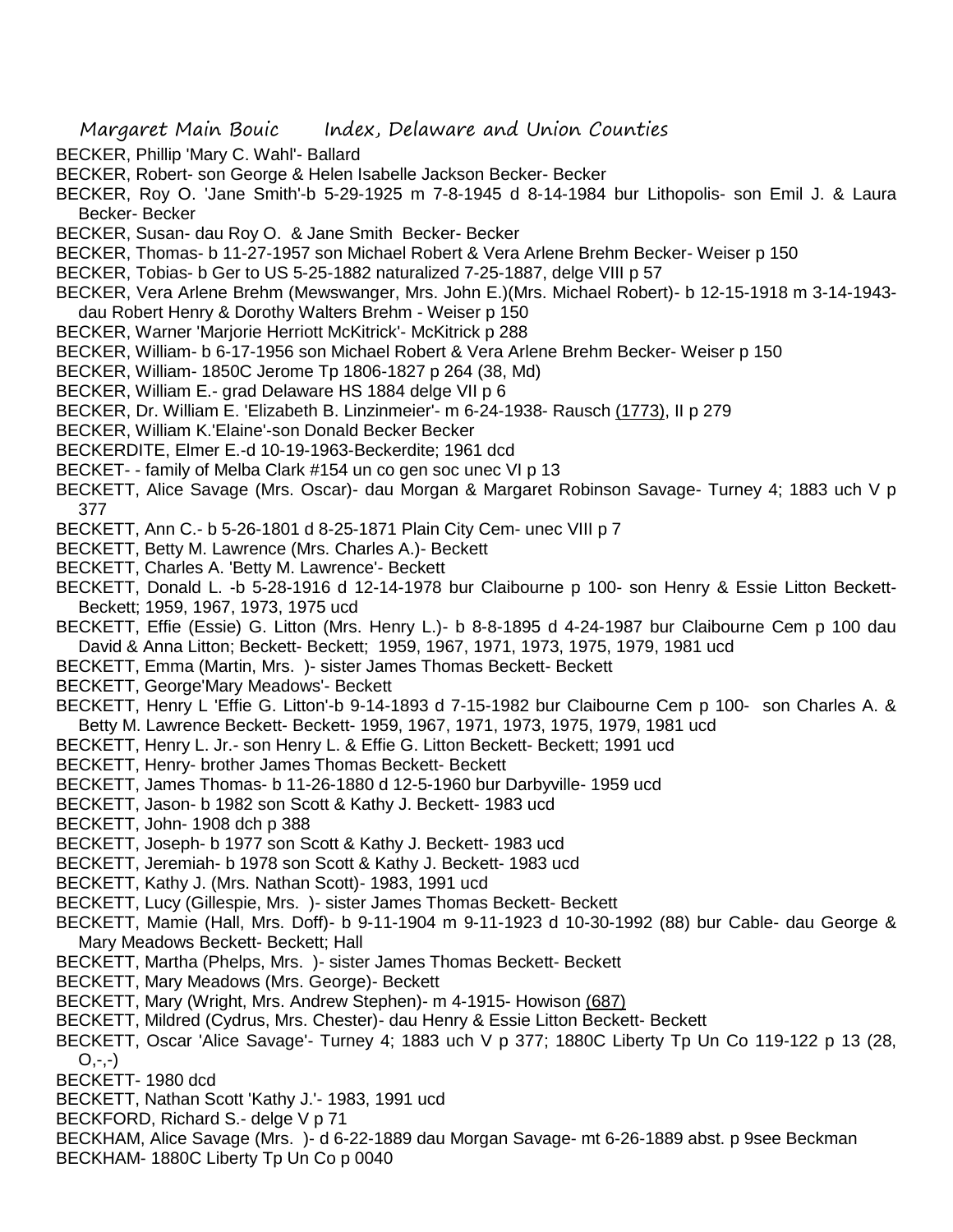- BECKHAM, Anna- dau Alice Savage Beckham- d 6-22-1889 abst p 9
- BECKHAM, Bessie- b 4-1890 dau Luella Beck Beckham- 1900C Dover Tp 81-83 p 4A (10,O,O,O)
- BECKHAM, Luella Beck (Mrs.Elijha/Elyah)- b 7-1865 dau Thomas M. & Priscilla Cratty Beck- 1900C Dover Tp 81-83 p 4A (-,O,Va,O); m 11y
- BECKHOLD, George H.- b 2-21-1891 Baltimore, Md- son C. G. & Mary N. Hunter Beckhold- dcb
- BECKLEHEIMER, Mary (Maugans, Mrs. Daniel Jr.)- m 3-9-1820 Maugans Anc p 4
- BECKLER, Margaretha (Schatz, Mrs. Mathias)- ped Eddy Arnold #112 29- unec VII p 41
- BECKLER, ---b 1-18-1877 Concord Tp dau Samuel & Roxilla McClary Beckler- dcb see Beckley
- BECKLER, Leo Roy- b 10-20-1891 Concord Tp son Samuel & ROxilla McClary Beckler- dcb
- BECKLEY Tavern- unec XI p 42
- BECKLEY, ----Powers Pat p 84
- BECKLEY, ---family of Gerre Byrd- delge X p 17
- BECKLEY, Absalom 'Louisa Thomas'- Thomas 1,2
- BECKLEY, Albert S.- b 7-26-1875 Concord T. dcb d 9-18-1879 (5-1-17) Oller Cem p 23 son Samuel & Roxilla McClary Beckley: Powell p 88
- BECKLEY, Albert 'Gladys'- 1949 ucd
- BECKLEY, Alfred G. 'Gladys DeBolt'- b 4-9-1900 m 8-10-1942 d 8-24-1965 bur Claibourne Cem p 68- WWIIson David & Phebe Hill Beckley- Beckley; gr reg, Army; 1900C Claibourne Tp 6-8 p 1A (1/12,O,O,O)
- BECKLEY, Amy- b 1981 dau Randel E. & Dorothy L. Beckley- 1983, 1991 ucd
- BECKLEY, Ann- Pabst O
- BECKLEY, Anna Dunlap (Mrs. George W.)- b 10-1-1882 m 11-19-1903 dcm d 1933 Ollrt Vrm p 23- dau Harvey J. & Eliza J. Drake Dunlap
- BECKLEY, Anna S. dau Jane Beckley- 1850C Sc Tp 2330
- BECKLEY, Bertha E. Black (Mrs. George H. Sr.)- b 4-9-1902 d 1-16-1994 (91) Price Cem- dau Lohn & Louisa Rhomansbacker Black- Black; Beckley; 1971, 1973, 1975, 1979, 1981, 1983 ucd
- BECKLEY, Betty Jane Davis (McElroy, Mrs. Ernest) (Mrs. John D.)- dau Charles Lester & Mary Kathryn Mouser Davis- 1985 uch p 38; 1975,1981, 1983 ucd
- BECKLEY, F. Carol (Mrs. George L.)- 1979 ucd
- BECKLEY, Carol J. (Mrs. Rick L.)- 1975, 1979, 1981, 1983, 1991 ucd
- BECKLEY, Caroline Barbour (Mrs. John)- m 1-24-1841 dcm
- BECKLEY, Catharine (Corbin, Mrs. Manley)- m 8-25-1855; dau Hiram & Elizabeth Beckley; 1850C Concord Tp 2094 (14,O)
- BECKLEY, Catherine Howe (Mrs. Samuel)- m 8-6-1966- Beckley
- BECKLEY, Chris L.- son Earl Wesley & Patricia Joan Allender Beckley- Beckley; 1973, 1975, 1979, 1981, 1983 ucd
- BECKLEY, Clarisa Isabelle McClary (Mrs. Samuel Park)- b 6-16-1911 m 2-1-1928 d 4-9-1981 dau George Fred & Ivah Maude Thomas McClary- dcc Kathy Beckley 5; 1961, 1969, 1971, 1980 dcd
- BECKLEY, Clinton 'Doris'- son George & Anna Dunlap Beckley- Beckley; 1961 dcd
- BECKLEY, Curt D.'Jackie C.;- b 1963 son Earl Wesley & Patricia Joan Allinder Beckley- Beckley; 1973, 1975, 1977, 1979, 1981, 1983, 1991 ucd
- BECKLEY, Daniel- son Jane Beckley- 1880C Concord Tp 188 (15); hadc p 97
- BECKLEY, Daniel 'Leva Lewis'- dcq Roy Scott 18; Scott
- BECKLEY, Daniel L. 'Matilda Williams'- b 7-13-1863 m 1-31-1899 dcm d 3-31954 dg 3-13-1954 son Hiram & Jane Patterson Beckley- Beckley
- BECKLEY, Daniel Wayne- b 12-3-1976 son Randy & Dorothy Coe Beckley- Beckley; 1983, 1991 ucd
- BECKLEY, Darius- son John & Jane Beckley' d 4-22-1833 (4y 5m) Oller Cem p 12
- BECKLEY, David W. 'Phebe Hill'- b 1860 d 1933 Claibourne Cem p 68; Beckley; 1900C Claibourne Tp 6-8- p 1A (38, O,Penn,O) m 16y
- BECKLEY, David b 1960- son Kenneth R. & Phyllis Penhorwood Beckley- 1961, 1969, 1971 dcd
- BECKLEY, David Wayne- b 5-23-1960 d 9-17-1976 son John D. & Eleanor M. Beckley- 1967, 1971 ucd; **Beckley**
- BECKLEY, Deborah J. (Lee, Mrs. )-b 1958 dau Kenneth R. & Phyllis Penhorwood Beckley- Beckley; 1961 dcd;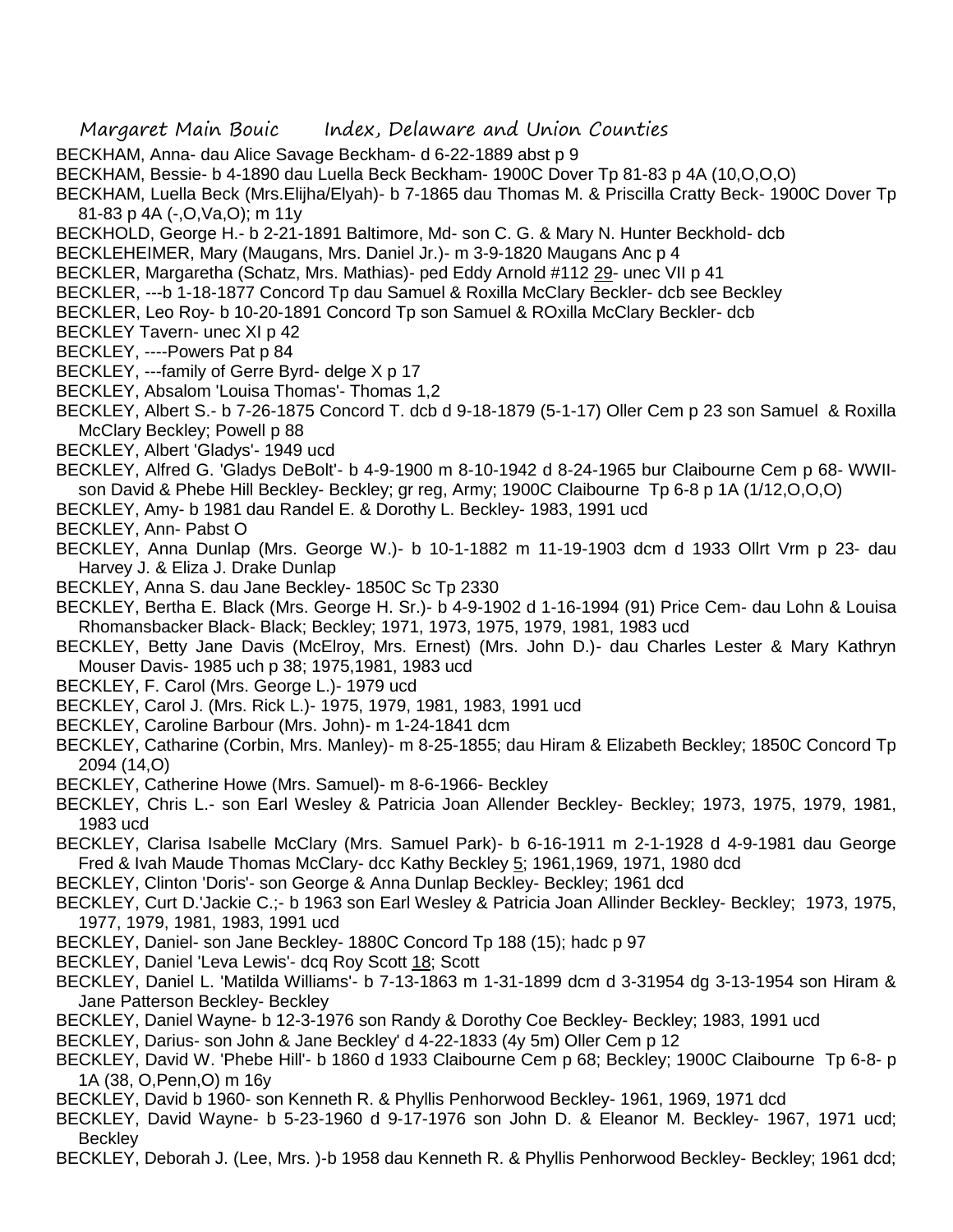1969, 1971, 1980 dcd

- BECKLEY, Della- b 10-8-1872 dcb twin dau Samuel & Roxilla Beckley- 1880C Concord Tp 143 (7)
- BECKLEY, Dennis H.- d 3-7-1962 bur Dexter- Beckley
- BECKLEY, Dianna Lynn- b 9-10-1956 dau James Richard & Mary Lou Watkins Beckley- Maugans Anc p 48
- BECKLEY, Doris (Mrs. Clinton D.)- 1961 dcd
- BECKLEY, Dorothy L.Coe (Mrs. Randall E.)- b 1-4-1955 dau James Paul & Ruth Louise Andrews Coe- 1985 uch p 28; 1983, 1991 ucd
- BECKLEY, Douglas- b 1962 son John D. & Eleanor M. Beckley- 1967, 1971 ucd
- BECKLEY, Earl Wesley 'Patricia Joan Allinder'- div- son George H. Sr. & Bertha E. Black Beckley; Beckley; 1973, 1975 ucd
- BECKLEY, Eleanor M. (Mrs. John D.)- 1967, 1971, 1979 ucd
- BECKLEY, Elijah- d 7-5-1843 (1-1-26) Oller Cem p 12 son J. & C. Beckley
- BECKLEY, Eliza Jane (Harper, Mrs. John)- m 7-22-1852 dcm
- BECKLEY, Eliza Manville (Mrs. Theodore)- m 6-2-1844 dcm
- BECKLEY, Elizabeth- b 1975 dau Randy & Dorothy R. Coe Beckley- Beckley; 1983, 1991 ucd
- BECKLEY, Elizabeth Harper (Mrs. Jacob)- m 4-22-1852
- BECKLEYT, Elizabeth (Hultz, Mrs. John)- dau Samuel & Susan Beckley- dcw Bk I p 101; Beckley 18
- BECKLEY, Elizabeth- dau Samuel & Susannah Beckley- d 7-17-1829 (11m) Oller Cem Powell p 85
- BECKLEY, Elizabeth Spong (Mrs. Hiram)- d 5-15-1851 (40-10-25) Oller Cem p 12; Pabst O; 1850C Concord Tp 2094 (43, Md) dau Mathias & Catherine Spong Beckley; Beckley (11)
- BECKLEY, Elizabeth (Mrs. William)- unec II p 24
- BECKLEY, Ethel M. (Imbody, Mrs. Perry)- b 1-8-1885 dau Joseph & Leota Grim Beckley- Beckley
- BECKLEY, Flora (Scott, Mrs. Clark)- dau Daniel & Leva Lewis Beckley- dcq Roy Scott 9; Scott
- BECKLEY, Gary Eugene- b 11-12-1966 son Irvin Mercer & Susan Phyllis Hutchisson Beckley- 1969, 1971, 1980 dcd; J Beckley 11651; Hutchisson p 60; opc 992
- BECKLEY, George- son David & Phebe Hill Beckley- Beckley
- BECKLEY, George H. Sr. 'Bertha Black'-b 5-1898 m 8-11-1923 d 1980 Price Cem son David & Phoebe Hill Beckley; 1900C Claibourne Tp 6-8 p 1A (2,O,O,O); djlm p 55 1971,1973, 1975, 1979, 1991 ucd
- BECKLEY, George L. Jr. 'Marilyn'- 1959, 1967, 1971, 1973, 1975 ucd
- BECKLEY, George L. 'Judy''F. Carol'- 1979, 1981, 1983, 1991 ucd
- BECKLEY, George W.'Anna Dunlap'- b 9-27-1879 m 11-19-1903 dcm d 12-13-1968 bur Oller Cem son Samuel & Roxilla Beckley- Beckley 1880C Concord Tp 143; dcb
- BECKLEY, Gerald- b 1958 son John & Marie Louise Young Beckley- 1959,1973, 1975, 1981, 1983 ucd
- BECKLEY, Gerald Lee- d 2-20-1979 (49) bur Oller Cem- son Samuel Park & Clarissa Beckley- Beckley
- BECKLEY, Gladys (Mrs. Albert)- 1949, 1971, 1973, 1975 ucd
- BECKLEY, Gladys M. DeBolt- b 1922 d 1978 Claibourne Cem p 68
- BECKLEY, Glen 'Lillian Rader'- b 1-18-1888 m 1929 d 1-7-1973 bur Claibourne p 88 son David & Phebe Hill Beckley- Beckley; 1900C Claibourne Tp 6-8 p 1A (12,O,O,O)
- BECKLEY, Goldie- b 1886 d 1922 Claibourne Cem p 68 dau David & Phoebe Hill Beckley- 1900C Claibourne Tp 6-8 p 1A (13,O,O,O)
- BECKLEY, Helen (Smith, Mrs. Clyde)- dau George H. Sr. & Bertha Black Beckley- Beckley
- BECKLEY, Henry- d 9-3-1840 (22-8-27) son Samuel & Susannah Beckley- Beckley 12; 1840C Sc Tp (30-40); dcw Bk 1 p 101
- BECKLEY, Henry 'Margaret'- 1830C Sc Tp (60-70); 1840C Sc Tp 70-80; 1850C Concord Tp 2455-2067 ( 84, Pa); delge VI p 55; hadc p 50
- BECKLEY, Henry- son Hiram & Elizabeth Beckley- 1908 dch p 388; 1850C Concord Tp BECKLEY, Henry J. son John & Jane Beckley- d 9-8-1830 (3y 22d) Oller Cem p 13; Powell p 85
- BECKLEY, Hiram- unec XII p 65, Millcreek Tp 1843
- BECKLEY, Hiram 'Elizabeth'- 1850C Concord Tp 2094 (40,O); hadc p 22
- BECKLEY, Hiram 'Jane Patterson'- Beckley; delge V p 33, 34
- BECKLEY, Hiram 'Rebecca'- son Samuel & Susan Beckley- 1835 men 19 #77 p 30 Concord Tp; 1840C Concord Tp p 122 (30-40); Hadc p 22; dcw Bk l p 101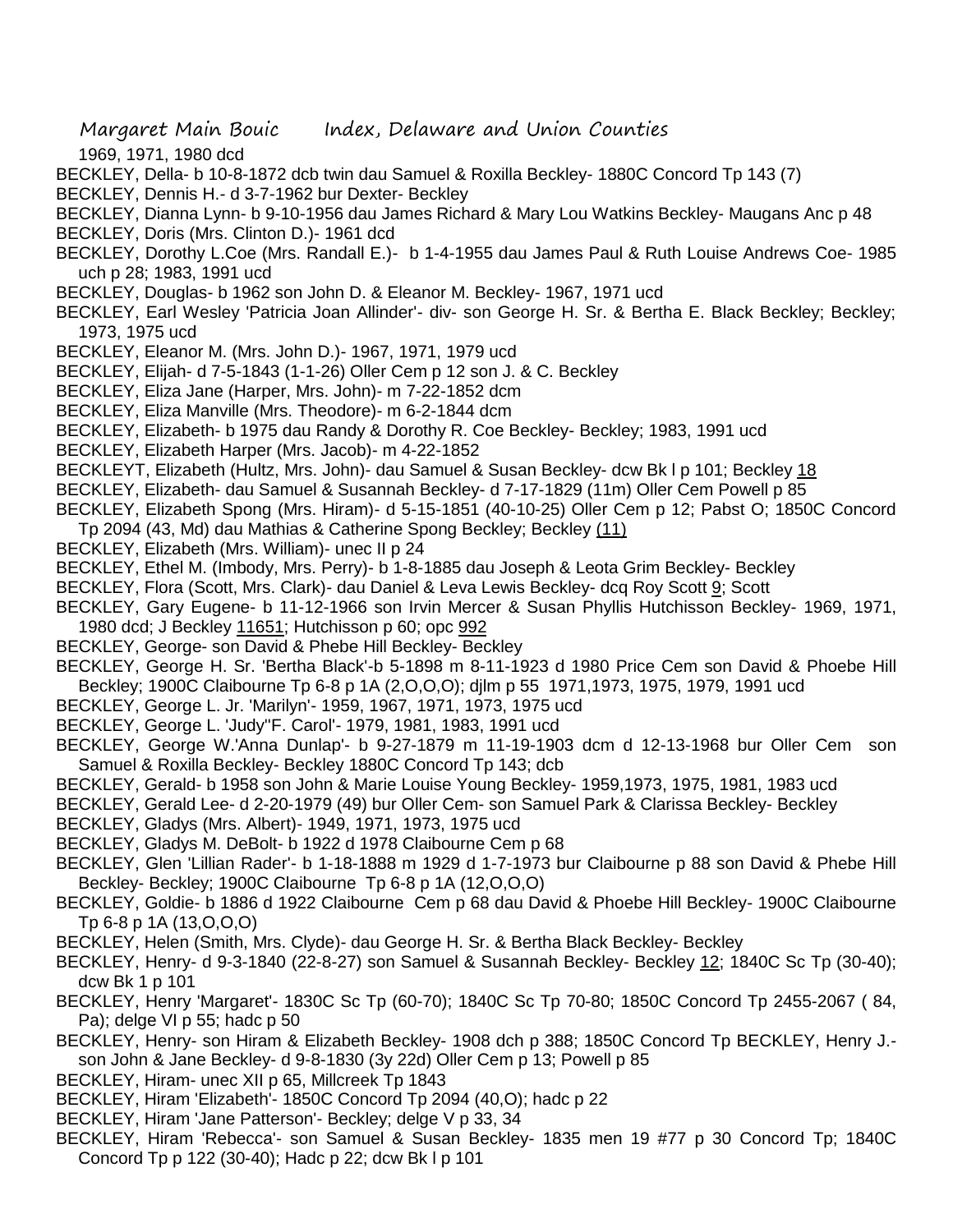- BECKLEY, Irvin Mercer 'Susan Phyllis Hutchisson' b 5-11-1938 m 3-31-1960 son Samuel Park & Clarissa Isabelle McClary Beckley- Hutchisson p 60; Milligan (117);1969, 1971, 1980 dcd; J. Beckley 1165; dcc Susan Beckley 2
- BECKLEY, Isabella- (Jones, Mrs. Abraham, Jr.)- m 8-8-1854 dcm- dau Hiram & Elizabeth Beckley- 1850C Concord Tp 2094 (12,O);Beckley 113
- BECKLEY, Jackie C. (Mrs. Curt O.)- 1991 ucd
- BECKLEY, Jacob 'Elizabeth Harper'- m 4-22-1852 dcm
- BECKLEY, Jacob- prob son John & Jane Beckley- 1850C Sc Tp 2318-2330 (19); dcw Bk 2 p 312
- BECKLEY, James Richard- b 9-4-1875 dcb son Samuel & Roxilla Beckley- 1880C Concord Tp 143 (5); J. Beckley 113
- BECKLEY, James- dcc Kathy Beckley 16
- BECKLEY, James Richard 'Mary Lou Watkins'- b 2-2-1932 son Samuel Park & Roxella McClary Beckley- J. Beckley1164
- BECKLEY, James- b 12-16-1957 son James Richard & Mary Lou Watkins Beckley- Maugans Anc p 48
- BECKLEY, Jane- 1880C Concord Tp 188 p 270A (50,O)
- BECKLEY, Jane (Sloutenburgh, Mrs. Jacob B.)- m 4-22-1852 dcm
- BECKLEY, Jane- dau Hiram & Elizabeth Spong Beckley- 1850C Concord Tp 2094 (10,O); 1860C Concord Tp 98 (20,O)
- BECKLEY, Jane (perhaps, Mrs. John)- 1850C Sc Tp 2330 (45,O)
- BECKLEY, Jane (Watson, Mrs. Walter T.)- m 2-12-1846 dcm d 11-11-1852 (27-1-24) Oller Cem p 13 ; Beckley 17, dcw Bk l p 101
- BECKLEY, Jane- probably dau John & Jane Beckley- 1850C Concord Tp 2330 (12,O)
- BECKLEY, Janet Marie- b 11-22- 1974 dau Rick L. & Carol J. Beckley- 1975, 1979, 1981, 1991 ucd; Beckley
- BECKLEY, Jerry- son John & Marie Louise Young Beckley- 1971 ucd
- BECKLEY, John 'Caroline Barbour'- m 1-24-1841 dcm; hadc p 22 (1849 Concord Tp)
- BECKLEY, John- 1883 uch IV p 453
- BECKLEY, John- d 3-14-1843 (23-6-6) Oller Cem p 12- son Samuel & Susannah Beckley- Beckley 13; 1840C Sc Tp (30-40); hadc p 22-1849 Concord Tp;dcw Bk 1 p 101; rec p 12
- BECKLEY, John- son George H. & Bertha Black Beckley- Beckley
- BECKLEY, John H.- b 6-15-1871 Concord Tp dcb son Henry & Anna Gates Beckley-
- BECKLEY, John- b 1957 son John Ray & Marie Louise Young Beckley- 1973, 1975, 1981, 1983 ucd
- BECKLEY, John 'probably Jane'- d 11-3-1845 (53-7-12) Oller Cem p 12
- BECKLEY, John- son Hiram & Elizabeth Spong Beckley- 1850C Concord Tp 2094 (3,O)

Beckley 117

- BECKLEY, John D.'Eleanor M.' 'Betty Jane Davis'-1967, 1971 1973, 1975,1979, 1981, 1983 ucd; 1985 uch p 38
- BECKLEY, John Ray 'Marie Louise Young- m 6-16- son Samuel Park Beckley-Beckley; 1959, 1971, 1973, 1975, 1981, 1983 ucd
- BECKLEY, John Wesley- b 1955 son Kenneth R. & Phyllis Penhorwood Beckley- Beckley; 1961, 1969, 1971 dcd
- BECKLEY, Joseph- d July 1830 dcga p 59 Ohio State Gazette
- BECKLEY, Joseph 'Leota Grim'- Beckley
- BECKLEY, Joseph- prob son Absalom & Louisa Thomas Beckley- Thomas 2
- BECKLEY, Joseph- son John & Jane Beckley- d 9-8-1831 (1-10-14) Oller Cem p 13; Powell p 85
- BECKLEY, Judy (Mrs. George L.)- 1983, 1991 ucd
- BECKLEY, Kathy Jo (Melvin, Mrs. Jonathan S.)- b 4-11-1970 m 5-20-1989 dau Irvin Mercer & Susan Phyllis Hutchisson- dcc Kathy Beckley 1; opc 1006; 1971, 1980 dcd
- BECKLEY, Kay- dau Clinton D. & Doris Beckley- 1961 dcd (9)
- BECKLEY, Rev. Kenneth R. 'Phyllis J. Penhorwood'-m 5- 1952- son George H. & Bertha Black Beckley-Beckley; 1961, 1969, 1971, 1980 dcd; dg 5-26-1977
- BECKLEY, Kevin E.-b 6-26-1958 Kenton- b 6-26-1958 Kenton d 4-7-1991 (32) Price Cem- son Earl Wesley & Patricia Joan Allinder Beckley- 1973 ucd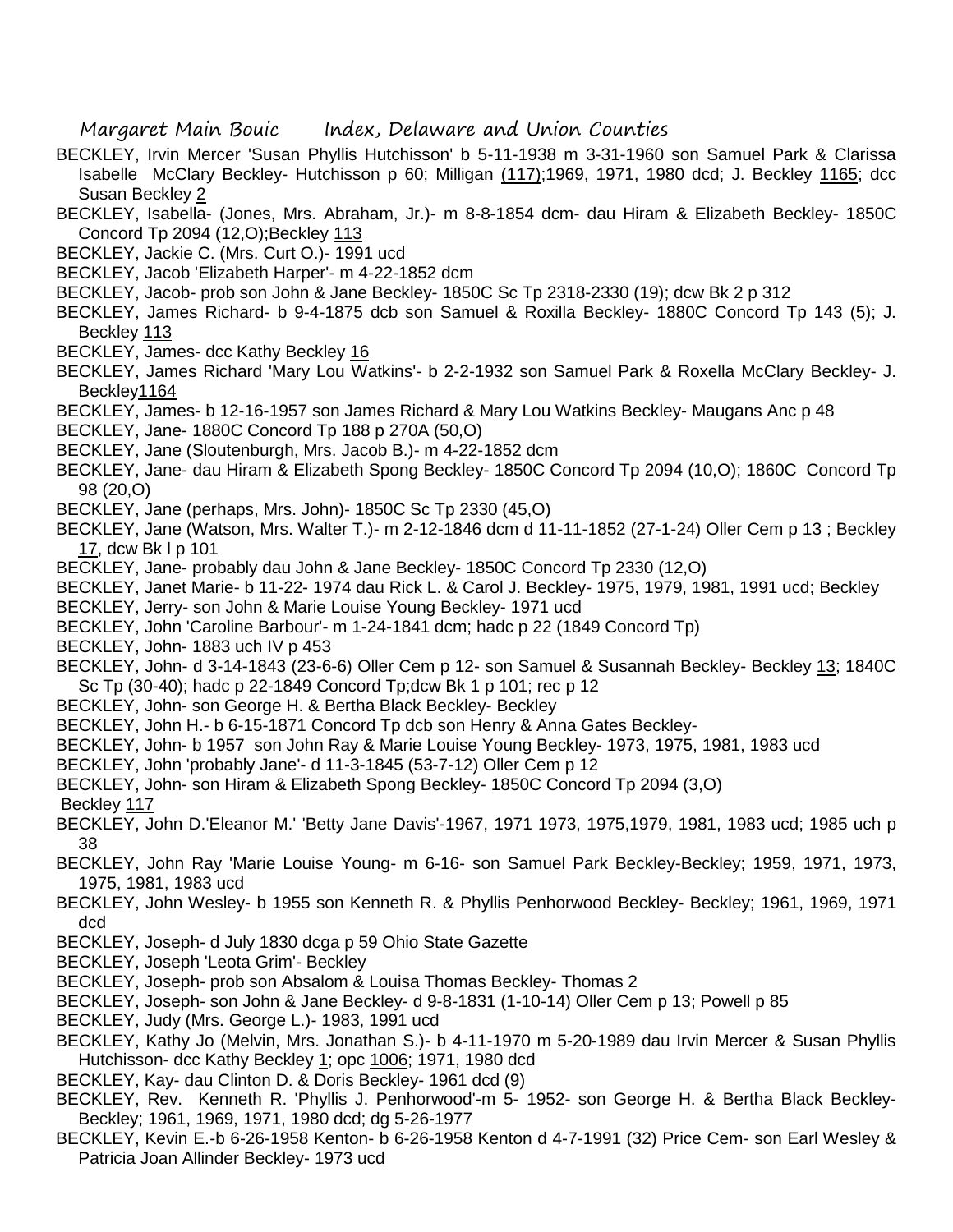- BECKLEY, Luez.- 1880C Jackson Tp p 0226 (13,O,O,O)
- BECKLEY, Kenneth D.,Jr.- 1991 ucd
- BECKLEY, Lee- d 2-3-1907 (15) son Samuel R. & Rockhill McCleary Beckley- Oller Cem dg 2-12-1907; youngest child
- BECKLEY, Lena (Harris, Mrs. )- b Nov 1895- dau David & Phebe Hill Beckley- Beckley; 1900C Claibourne Tp 6-8- p 1A (4,O,O,O)
- BECKLEY, Lena Mae (Murray, Mrs. Dwight)- dau George H. Sr. & Bertha Black Beckley- Beckley
- BECKLEY, Leota Grim (Mrs. Joseph )- Beckley
- BECKLEY, LeRoy Thomas b 5-14- 1976 son Rick L. & Carol J.Adams Beckley- Beckley; 1975, 1979, 1981, 1991 ucd; engged to Jody E. Spargur
- BECKLEY, Leva Lewis (Mrs. Daniel)- dcq Roy Scott 19; Scott
- BECKLEY, Lillian Rader (Mrs. Glen)- b 3-15-1890 m 1929 d 1973 Claibourne Cem p 88; Beckley
- BECKLEY, Linda- b 1954 lived with James H. & Marian E. Cackler- 1971, 1975, 1979, 1983 ucd
- BECKLEY, Louisa Thomas (Mrs. Absalom)(Liggett, Mrs. Conrad)(Cook, Mrs. Aaron)- b 5-25-1811 m 2-28-1837 d 11-16-1846 dau James & Elizabeth Stevens Thomas- Carr 1147; Thomas l,2
- BECKLEY, Louise (Smith, Mrs. Richard)- b 1943 m 1963 Maugans Anc p 173
- BECKLEY, Lucretia (Welsh, Mrs. Watt)- d 1978 dau David & Phebe Hill Beckley- Beckley; 1949, 1959 ucd
- BECKLEY, Magdelia- prob dau John & Jane Beckley- 1850C Sc Tp 2330; Pabst o
- BECKLEY, Margaret dau John & Jane Beckley- d 11-7-1825 (2-0-12) Oller Cem p 13; Powell p 85
- BECKLEY, Margaret (Mrs. Henry)- 1850C Concord Tp 2067 (8l, Md)
- BECKLEY, Margaret (Peggy)(Morrison Mrs. Guian)- m 2-12-1846 dcm dau Samuel & Susan Beckley- dcw Bk 1 p 101; Maugans Anc p 51; Beckley 16
- BECKLEY, Marie Louise Young (Mrs. John Ray)- 1959, 1971, 1973, 1975, 1981, 1983 ucd
- BECKLEY, Marilyn I. (Mrs. George L.)- 1959, 1967, 1973 ucd
- BECKLEY, Maydula Ann (Suffia, Mrs. )- dau John Beakley- dcw Bk 2 p 312
- BECKLEY, Mary () (Russell, Mrs. Ed)- dau George & Anna Dunlap Beckley- Beckley
- BECKLEY, Mary (Baughman, Mrs. Francis W.)- 1880 morch p
- BECKLEY, Mary Lou Watkins (Mrs. James Richard)- b 3-6-1931 dau Edward & Ottie Reed Watkins- Maugans Anc p 48
- BECKLEY, Mary (Polly)(Spong, Mrs. Absalom)- dau Samuel & Susan Beckley- Beckley; dcw Bk 1 p 101
- BECKLEY, Matilda Marie Freshwater (Williams, Mrs. John)(Beckley, Mrs. Daniel L.)- b 3-6-1862 m 1-31-1899 dcm dau David & Louisa Ashbaugh Freshwater- Beckley; Freshwater p 198
- BECKLEY, Matilda (Hults, Mrs. John)- m 3-10-1836 dcm
- BECKLEY, Matilda- dau Samuel & Susan Beckley- Beckley; dcw Bk l p 101
- BECKLEY, Michael- b 1978 son Randel E. & Dorothy L. Coe Beckley- 1983. 1991 ucd
- BECKLEY, Mildred (Mrs. William E.)- 1971, 1975, 1979, 1981, 1983 ucd
- BECKLEY, Neil- dg 1-14-1908, delge VIII p 12
- BECKLEY, Park- b 10-23-1886 Delaware Tp son Samuel & Roxzill Beckley- dcb
- BECKLEY, Patricia Joan Allinder (Mrs. Earl Wesley)(Garlinghouse, Mrs. Don)- Beckley; 1973 ucd
- BECKLEY, Phebe Hill (Mrs. David)- b Nov 1865 d 1957 Claibourne Cem p 68; m 16y; 1900C Claibourne Tp 6-8 p 1A (34,O,O,O,) 8 ch, 5 living; Beckley; 1949 ucd
- BECKLEY, Phyllis J. Penhorwood (Mrs. Kenneth R.)- 1961, 1969, 1971, 1980 dcd
- BECKLEY, Rachel Lois- b 1964 m 8-3-198 dau Rev. Kenneth R. & Phyllis J. Penhorwood Beckley- 1969, 1971, 1980 dcd; Beckley
- BECKLEY, Randel E. 'Dorothy L.'- 1983, 1991 ucd
- BECKLEY, Randy ' Coe'-b 1956 son George L. Jr. & Marilyn Beckley- 1959, 1967, 1971, 1973 ucd
- BECKLEY, Raymond Wolfel- b 1963 son Kenneth R. & Phyllis J. Penhorwood Beckley- 1980 dcd BECKLEY, Rebecca (Mrs. Hiram)- Beckley 11
- BECKLEY, R(h)onda- b 1963 dau George L. Jr. & Marilyn Beckley-1959, 1967, 1971, 1973 ucd
- BECKLEY, Richard E.- b 1953 son William E. & Mildred Beckley- 1971, 1973, 1975 ucd
- BECKLEY, Richard L. 'Carol J. Adams'- b 1953 son George L. Jr. & Marilyn Beckley- Beckley; 1959, 1967, 1971, 1973, 1975, 1979, 1981, 1983, 1991 ucd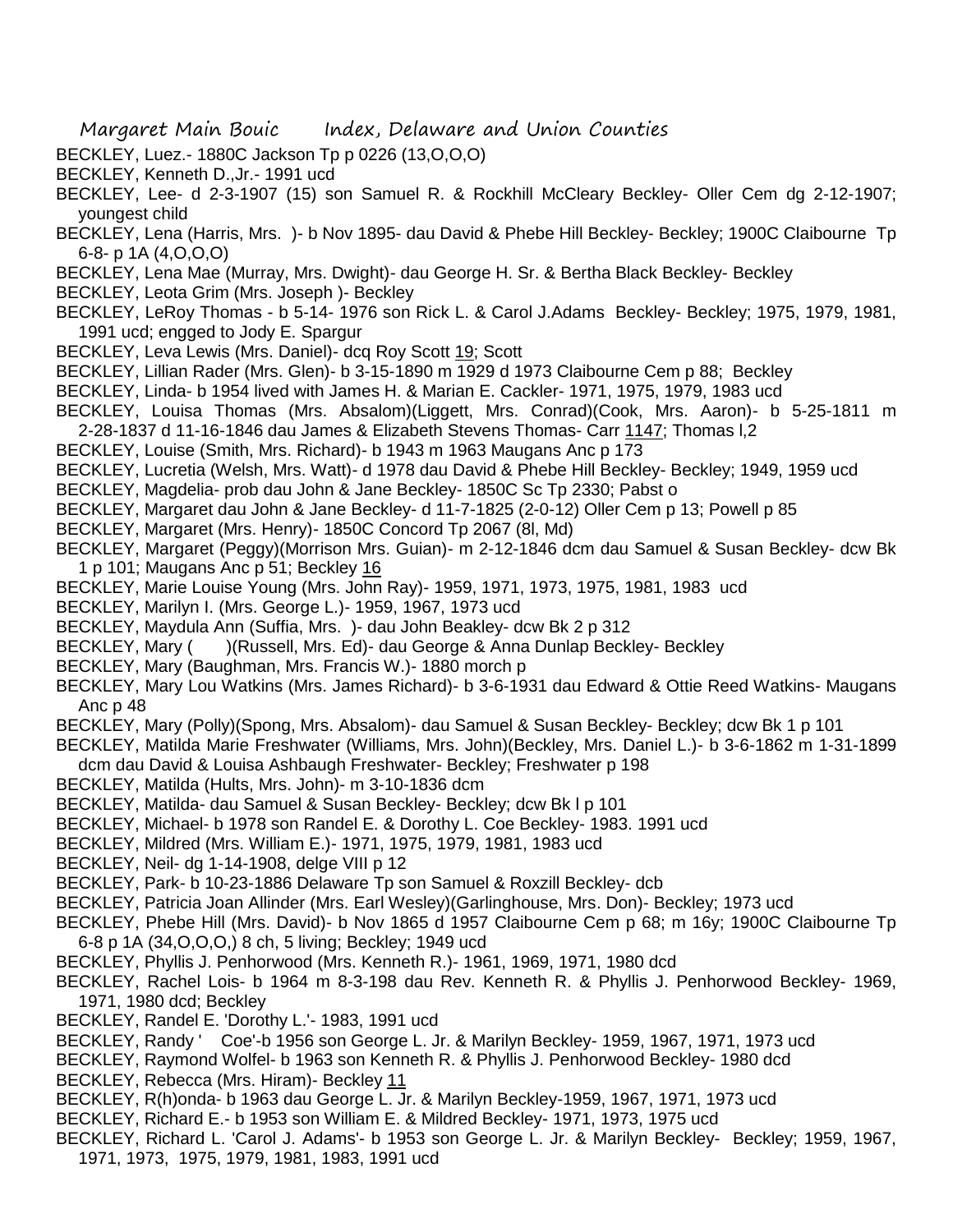- BECKLEY, Roxilla (Rockhill) McClary (Mrs. Samuel Park)- d 2-12-1907; 1880C Concord Tp 143 (33); dcc Kathy Beckley 9
- BECKLEY, Ruana (Pounds, Mrs. Matthias)-m -7-18 dcm 1850C Sc Tp 2330; Pounds 2
- BECKLEY, Ruane Lane- dau John Beackley- dcw Bk 2 p 312
- BECKLEY, Ruery- dau Hiram & Elizabeth Beckley- 1850C Concord Tp 2094 (6,O)
- BECKLEY, Ruth (Herd, Mrs. )- dau Samuel Park Beckley- Beckley
- BECKLEY, Samuel son John & Jane Beckley- d 11-7-1824 (8m 19d) Oller Bem p 13
- BECKLEY, Samuel- son John & Jane Beckley- d 12-1-1823 )1-2-13; Powell p 85
- BECKLEY, Samuel- son Hiram & Elizabeth Beckley- 1850C Concord Tp 2094 (15,O); 1908 dch p 388
- BECKLEY, Samuel Park 'Clarissa Isabelle McClary'- b 9-23-1886 m 2-1-1928 d 9-9-1963- Beckley; dcc Kathy Beckley 4; 1961 dcd
- BECKLEY, Samuel Park Jr. 'Catherine Howe'- m 8-6-1966 son Samuel Park Beckley- Beckley
- BECKLEY, Samuel 'Roxilla McClary''-son James Beckley- 1880C Concord Tp 143 p 267C (43); dcc Kathy Beckley8
- BECKLEY, Samuel 'Susannah Hatts'- m 1812 d 2-6(8)-1829 (45-5-10) Oller Cem p 13; 820 C p 13; 1880 dch p 652; Pabst 7 p 3; will dcw Bk 1 p 101; Powell p 85; Beckley 1; delge X p 41
- BECKLEY, Sarah Ann- prob dau John & Jane Beckley- Pabst O; 1850C Sc Tp 2318-2330 (6,O); dcw Bk 2 p 312
- BECKLEY, Sarah M.- dau John & Jane Beckley- d 5-5-1857 (13-8-8) Oller Cem p 12
- BECKLEY, Sophia (Kuhns, Mrs. John)- b 9-13-1808 m 1827 d 1898- dcc Mary Kuhns Bryant 17
- BECKLEY, S. S.- CCC 1875 Del Co
- BECKLEY, Stella- dau Samuel & Roxilla Beckley- 1880C Concord Tp 143 (4, )
- BECKLEY, Sue- dau Clinton D. & Doris Beckley- 1961 dcd (16)
- BECKLEY, Susan Phyllis Hutchisson (Mrs. Irvin Mercer)- b 7-17-1937 m 3-31-1960 dau Homer Everet & Cecil Arlue Stiffler Hutchisson- Hutchisson p 60; opc 85; Beckley; dcc Kathy Beckley 3; 1969, 1971, 1980 dcd
- BECKLEY, Susannah Hatts (Mrs. Samuel)- m 1812 d 1-8-1876 (82-8-3);Oller Cem p 13; 1840C Concord Tp p 123 (40-50);1850C Concord Tp 2087 (57, Va) dcw Bk 1 p 101; Powell p 85; delge X p 41
- BECKLEY, T.- Peru Tp delge V p 300

BECKLEY, Thelma Harriet (Fees, Mrs. Basil)- b 5-26-1904 dcb- dau George & Anna Dunlap Beckley- Beckley

- BECKLEY, Theodore 'Eliza Manville'- m 6-2-1844 dcn
- BECKLEY, Thomas Leroy- b 5-14- 1976 son Richard L. & Carol J. Beckley- 1979, 1981, 1991 ucd
- BECKLEY, Wesley- son George H. Sr. & Bertha Black Beckley- Beckley
- BECKLEY, Wesley- b 1975 son Linda Beckley- 1979, 1983 ucd
- BECKLEY, William- son George H. Sr. Beckley- Beckley
- BECKLEY, William E. 'Mildred'- 1971, 1975, 1979, 1981, 1983, 1991 ucd
- BECKLEY, William 'Elizabeth'- unec III p 24
- BECKLEY, William b 10-8-1872 twin son Samuel & Roxilla McClary Beckley- dcb; 1880C Concord Tp 143 (7)
- BECKLEY, William M.- son Samuel & Susannah Beckley- d 11-7-1824 (8m 19d); Powell p 85
- BECKLOFF, Colleen (Mrs. Richard T.)- Bauerle
- BECKLOFF, Deborah Sue (Bauerle, Mrs. Robert Eric)- m 5-5-1990 dau Richard T. & Colleen Beckloff- Bauerle BECKLOFF, Richard T. 'Colleen)- Bauerle
- BECKMAN, Alice (Mrs. O. B.)- d 6-22-1889 (30y)- Oakdale Cem 464 I p 85(D-R4-14)
- BECKMAN, Bessie- dau OB & AD b 1-10-1887 d 6-22-1889 Oakdale Cem 465I p 85 (D-R4-14)
- BECKMAN (or Richman), Jane Lee (Mrs. Russell T.)- m 10-3-1875 ucm 5753 mt 3 p 17
- BECKMAN, Dickie- b 198 son John Beckman- 1971 dcd
- BECKMAN, John- 1971 dcd; Pabst Pion I p 59
- BECKMAN, Joseph 'Rebecca Kishadden'- m 10-23-1833 Madison Co- unec VII p 23
- BECKMAN, Rebecca Kishadden (Mrs. Joseph)- m 10-23-1833 Madison Co- unec VII p 23
- BECKMAN, Russel T. 'Jane Lee'- m 10-3-1875 ucm 5753 mt 3 p 17
- BECKMAYER, Audrey (Patton, Mrs. Jack Edward)- Cowgill p 23
- BECKNEL, William- 1850C Jackson Tp 49 p 8 (18, Va)
- BECKNER, Beulah (Rumble, Mrs. Robert Wayne)- b 8-8-1924 m 11-4-1945- Maugans Anc p 24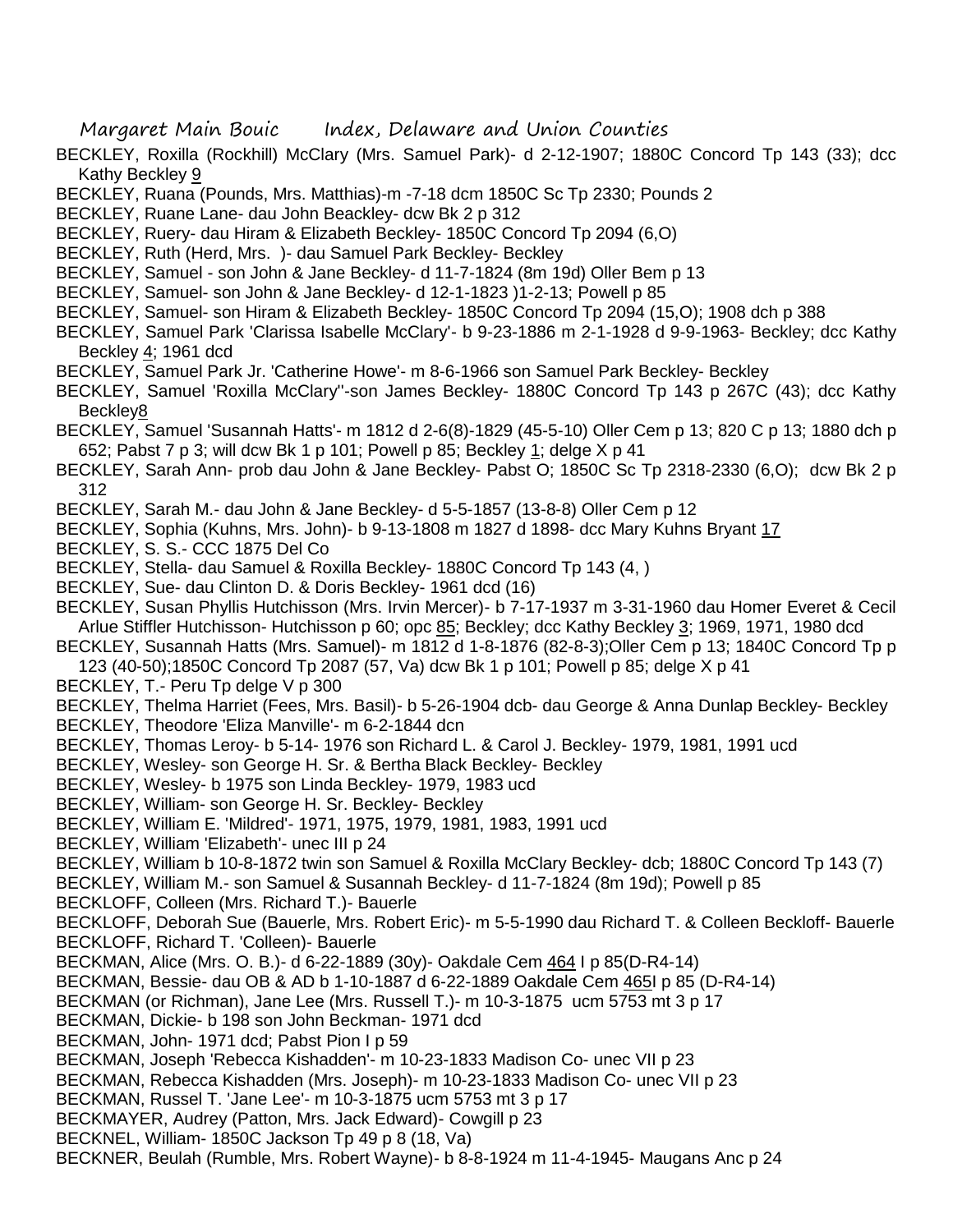- BECKNER, Harmon Edward 'Suzie Sullivan'- b 6-28-1941 m 8-7-1960 son Henry & Kathryn Mary Skiles Beckner- Maugans Anc p 25
- BECKNER, Henry 'Kathryn Mary Skiles'- m 10-28-1905- Maugans Anc p 25
- BECKNER, India Susan- b -1-193 dau Harmon Edward & Suzie Sullivan Beckner- Maugans Anc p 25
- BECKNER, Jeanine Grace Oxborne (Wycoff, Mrs. Charles)(Currid, Mrs. William)(Mrs. Joe)-b 4-28-1931- dau William & Josephine Walker Osborne- Weiser p 67
- BECKNER,Joe 'Jeanine Grace Osborne'- b 10-10-1912 m 5-8-1957- Weiser p 67
- BECKNER, Kathryn Mary Skiles (Mrs. Henry)- b 9-28-1905 dau Andrew & Mary Helen Maugans Skiles-Maugans Anc p 21, 25
- BECKNER, Leon D. 'Shirley A.'- 1980 dcd
- BECKNER, Marcie Jo- b 2-8-1959 dau Joe & Jeanine Grace Oxborne Beckner- Weiser p 67
- BECKNER, Mark- 1980 dcd
- BECKNER, Ruthann (Wise, Mrs. Roland)- b 7-5-1931 m 7-12-1952 son Henry & Kathryn Mary Skiles Beckner-Maugans Anc p 25
- BECKNER, Sandy- b 193 dau Leon D. & Shirley A. Beckner- 1980 dcd
- BECKNER, Shirley A. (Mrs. Leon D.)- 1980 dcd
- BECKNER, Susie Sullivan (Mrs. Harmon Edward)- b -2-1939 m 8-7-190- Maugans Anc p 2
- BECKS, Savilla Defebaugh (Mrs. William)- m 6-23-1836 Madison Co- unec VII p 24
- BECKS, William 'Savilla Defebaugh'- m 6-23-1836 Madison Co- unec VII p 24
- BECKSTEAD, Delilah Jane (Sellers, Mrs. Brigham Young)- McKitrick p 169
- BECHETE/BECKTEL?, Hannah (Mrs. John)- 1870C York Tp 29-28 p 4 (19,O)
- BECKTEL, John 'Hannah'- 1870C York Tp 29-28 p 4 (21,O)
- BECKTEL- see Bechtel Levi H. 'Nancy J. Mills'- m 10-26-1865 dcm; 1877 uca p 98
- BECKTEL, Nancy J. Mills (Mrs. Levi H.)- m 10-26-1865 dcm
- BECKTEL, Susannah (Williams, Mrs. Thomas R.)- m 11-16-1865 dcm
- BECKWITH, Albert- b 4-17-1885 Brown Tp son James & Jane Trapler Beckwith- dcb
- BECKWITH, Angelo Jo- b 3-31-1986 dau Mary Jo Beckwith- Beckwith
- BECKWITH, Anna Lewis (Mrs. Harry)(Bebton, Mrs. )-b 4-2-1805 dau Prentice & Polly Thompson Lewis- Asp 270-5
- BECKWITH, Anson M. D. b 1858 d 1935 bur Milford Cem Un Al p 22
- BECKWITH, Blanche Bell- b 7-4-1876 Brown Tp dau James & Jane Trailer Beckwith- dcb
- BECKWITH, Charles 'Izadore'- b 8-1839 1900C Richwood 172-180 p 79 (60,O,unk) m 33y
- BECKWITH, Edward- b 6-20-1880 Brown Tp son James & Jane Traxler Beckwith- dcb
- BECKWITH, Elizabeth V.- b 9-17-1871 Brown Tp dau James & Jane E. Traxler Beckwith- dcb
- BECKWITH, Emma b 1876 Un Al p 22 Milford Cem
- BECKWITH, Etta G.- b 11-1869 du Charles & Izadore Beckwith- 1900C Richwood 172-180 p 7A (30,Ky,O,Ky)
- BECKWITH, Firman- son Thomas & Ruth Wurtsbaugh Beckwith- 1985 uch p 151
- BECKWITH, Harley- b 12-19-1892 Brown Tp son Frank & Ella Legg Beckwith- dcb
- BECKWITH, Harriet (Maine, Mrs. Charles C.)-b c 1832 m 2-19-1850 d 3-7-1858- Asp 1157
- BECKWITH, Harry 'Anna Lewis'- Asp (270-5)
- BECKWITH, Howard- son Thomas & Ruth Wurtsbaugh Beckwith- 1985 uch p 151
- BECKWITH, Izadore (Mrs. Charles)- b 12-1849 1900C Richwood 172-180 p 7A (50, KY,VA.KY) m 33y 1ch
- BECKWITH, Jacqueline Lee-b 9-22-1931 dau Thomas & Ruth Wurtsbaugh Beckwith- 1985 uch p 151; Beckwi(or)th
- BECKWITH, James- 1908 dch p 272, 388; 1880c Brown Tp p 386C
- BECKWITH, James F. 'Sarah Jane Traxler'- m 4-22-1861 dcm
- BECKWITH, John- Beckwith
- BECKWITH, John Alan- b 1-1-1979 son John Beckwith- Beckwith
- BECKWITH, Kate N.- d 2-2-1944- dau Col. Raymond Burr- Beckwith
- BECKWITH, Kenneth Eugene- son Leslie & mary Beckwith- Beckwith
- BECKWITH, Leslie 'Mary Lou'- 1980 dcd; Beckwith
- BECKWITH, Mary D.- b 2-3-1878 Brown Tp dau James & Jane E. Trayler Beckwith- dcb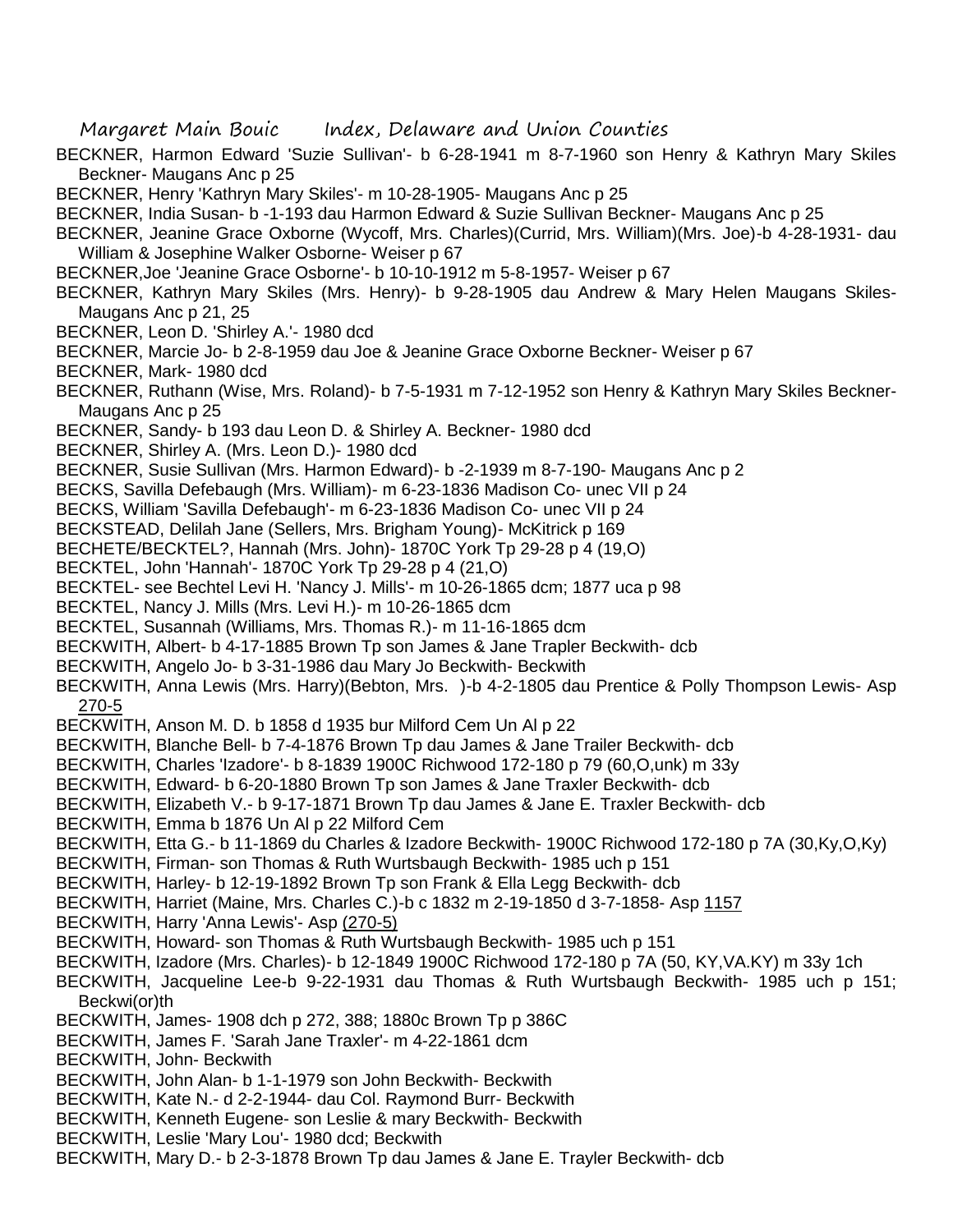- Margaret Main Bouic Index, Delaware and Union Counties
- BECKWith, Mary Lou (Mrs. Leslie)- Beckwith
- BECKWITH, Mary (Grant, Mrs. Benjamin)- b about 1643 m about 1664 dau Mathew Beckwith- dcc Helen Wornstaff Kern 385
- BECKWITH, Mary Jo- dau Leslie & Mary Lou Beckwith- Beckwith
- BECKWITH, Mathew- b about 1612 d about 1682- dcc Helen Wornstaff Kern 770
- BECKWITH, Nana Mary- b 11-13-1889 Brown Tp dau Frank & ELla Legg Beckwith- dcb
- BECKWITH, R. M.- b 2-3-1889 Brown Tp son W. & Rosa Bohm Beckwith- dcb
- BECKWITH, Ruth Wurtsbaugh (Mrs. Thomas)- m 6-1927 dau Firman M. & Verna M. Blue Wurtsbaugh- 1985 uch p 151; Beckwi(or)th
- BECKWITH, Sally Jane (Worthington, Mrs. Harvey Reynolds)-m 7-8-1847 d 10-30-1888- Asp (1054)
- BECKWITH, Sarah Jane Traxler (Mrs. James F.)- m 4-22-1861 dcm
- BECKWITH, Sophia (Dill, Mrs. John)- 1908 dch p 550
- BECKWITH, Thomas- War of 1812 delge VIII p 26; dg 5-31-1895
- BECKWITH, Thomas 'Ruth Wurtsbaugh'- m 6-1927- 1985 uch p 151; Beckwi(or)th
- BECKWITH, Thomas- son Thomas & Ruth Wurtsbaugh Beckwith- 1985 uch p 151
- BECKWITH, Thomas G.- mt 8-15-1860 (85)
- BECKWITH, William- 26 OVI delge VIII p 26, dg 5-31-1895
- BECKWORTH, Elanor G.- b 7-4-1873 Oxford Tp dau Jas. L. & Jane E. Faxler Beckworth- dcb; see Beckwith
- BECKWORTH, Martha (Zimmerman, Mrs. Isaac)- m 6-25-1865 dcm
- BECKY, L. D.- letter 1844, unec XII p 70
- BEDDELL, Mary- d 5-1916- Beddell
- Bedding, Charles 'Sarah Jane Temple'-m 3-2-1841 ucm 701
- Bedding, Sarah Jane Temple (Mrs. Charles)- m 3-2-1841 ucm 701
- BEDDO (Bedds), Austin- 1840C Berlin Tp 205 (20-30)
- BEDDO, Catherine- dau William & Mariah Beddo- 1850C Berkshire Tp p 210 (3, Va)
- BEDDO, Charles- 1850C Brown Tp 2935 p 161 (5,O)
- BEDDO, Evaline (Jones, Mrs. John)- m 8-7-1851 dcm dau Mariah Beddo- 1850C Berkshire Tp 210 (19, va)
- BEDDO, George- 1850C Brown Tp 2935 p 161 (20,O)
- BEDDO, Georgette- dau William & Mariah Beddo- 1850C Berkshire Tp p 210 (9, Va)
- BEDDO, George W. 'Margaret Jane Patrick'- m 12-13-1851 dcm
- BEDDO, Helen- dau Sandy & Sarah Beddo- 1850C Kingston Tp 3295 (10/12,O)
- BEDDO, Henrietta- 1850C Berlin Tp 2003 (13, NY);
- BEDDO, Henrietta- 1850C Brown Tp 2935 p 161 (13,O)
- BEDDO- Hyrot ?- 1850C Brown Tp 2935 p 161 (7,O)
- BEDDO, Lucy E.- dauSandy & Sarah Beddo- 1850C Kingston Tp 3295 (4, NY)
- BEDDO, Margaret Jane Patrick (Mrs. George W.)- m 12-13-1851 dcm
- BEDDO, Mariah (Mrs. William)- 1850C Berkshire Tp p 210 (54, Va)
- BEDDO, Mary- 1850C Brown Tp 2935 p 161 (18,O)
- BEDDO, Mary Jane (Shaffer, Mrs. Rufus)- m 4-2-1851 dcm
- BEDDO, Sally Ann- 1850C Brown Tp 2935 p 161 (9,O)
- BEDDO, Sandy 'Sarah'- 1850C Kingston Tp 3295 (34, Va)
- BEDDO, Sarah (Mrs. Sandy)- 1850C Kingston Tp 3295 (26, NY)
- BEDDO, Sarah (Mrs. Thomas)- 1850C Berlin Tp 1893 (83, Va)
- BEDDO, Sinkley Cave(?)- ch William & Mariah Beddo- 1850C Berkshire Tp p 210 (14, Va)
- BEDDO, Thomas 'Sarah'- 1850C Berlin Tp 1893 (86, Va)
- BEDDO, William- 1850C Brown Tp 2935 p 161 (11,O).
- BEDDO, William 'Mariah'- 1840C Berkhsire Tp p 181 (50-60); 1850C Berkshire Tp p 210 (69, Md)
- BEDDO, William Jr.- son William & Mairah Beddo- 1850C Berkshire Tp p 210 (27, Va)
- BEDDOM, Eva Bell- d inf mt 3 p 29
- BEDDOW, Abigail F. Baker (Mrs. Francis L.)- m 6-30-1874 ucm 5508
- BEDDOW, Alice- b 12-4-1876 Kingston Tp dau William & ELnora Rogers Beddow- dcb
- BEDDOW, Amy- b 9-18-1877 Kingston Tp dau D. W. & ELla Roloson Beddow- dcb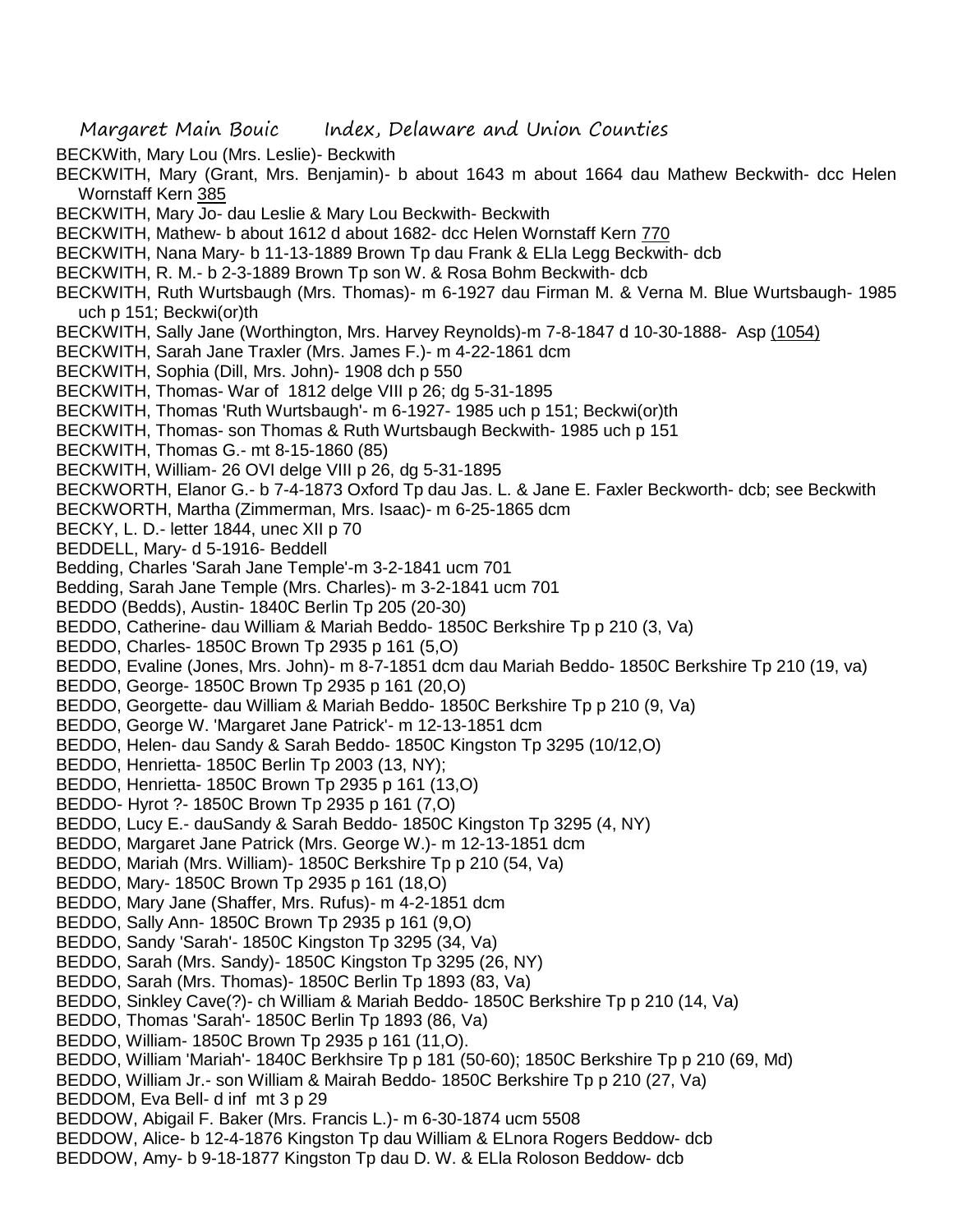- BEDDOW, Anne (Price, Mrs. )- dau Oscar & Martha Shannon Beddow-Beddow
- BEDDOW, Ann Nyswaner (Mrs. Benjamin F.)- m 9-16-1854 dcm
- BEDDOW, Austin 'Sarah Van Sickle'- m 1-5-1840 dcm
- BEDDOW, Benjamin- 1880C Kingston Tp p 435C
- BEDDOW, Benjamin F. 'Ann Nyswaner'- m 9-16-1854 dcm; 1908 dch p 388
- BEDDOW, Benjamin Oscar 'Lucinda Jones'- b 1857 d 1934 Berkshire Cem; Powell p 12; Beddow
- BEDDOW, Bertha- b 3-20-1901 Kingston Tp dau B. O. & Lucinda Jones Beddow- dcb
- BEDDOW, Blancy A.- b 7-6-1878 Brown Tp dau W. E. & Ella A. Overtruf Beddow- dcb
- BEDDOW, Bonnie- dau Virgil & Pauline Beddow- 1961 dcd (16)
- BEDDOW, Clovie Clark (Mrs. Clyde Everett)- b 11-4-1912 m 6-29-1942 dau John Wilson & Nellie Rose O'Bryan Clark- 1985 uch p 73
- BEDDOW, Clyde 'Edna'- d 7-7-1976 (80) bur Berkshire- son Benjamin Beddow- Beddow
- BEDDOW, Clyde Everett 'Clovie Clark'- 1985 uch p 73
- BEDDOW, Dale L. 'Dora'- son Clyde L. Beddow; 1961, 1969, 1971, 1980 dcd; Beddow
- BEDDOW, Darlene- dau Virgil & Pauline Beddow- Beddow
- BEDDOW, David A.-b 1955- son Dale L. & Dora Beddow-1961, 1969, 1971, 1980 dcd; Beddow
- BEDDOW, Dora J.Middaugh (Mrs. Dale L.)-d 4-10-1983 (56) bur Berkshire Cem; dau Winfred Middaugh; 1961, 1969, 1971, 1980 dcd; Beddow
- BEDDOW, Edna Browning (Mrs. Clyde L.)-d 11-14-1980 (82) bur Berkshire Cem- sister Isaac Browning-Beddow
- BEDDOW, Ellie- b 1857 d 1920 Berkshire Cem- Powell p 12; Ellis- 1880C Kingston Tp p 433C
- BEDDOW, Ethel- d 1939 dau George O. & Martha A. Beddow- Beddow
- BEDDOW, Faye Carpenter (Mrs. John A.)-d 1-8-1974 (80) Berkshire Cem- Beddow 1961 dcd
- BEDDOW, Florence (James, Mrs. )- dau John A. & Fay Carpenter Beddow- Beddow
- BEDDOW, Francis L. 'Abigail F. Baker'- m 6-30-1874 ucm 5508
- BEDDOW, Garrett- 1908 dch p 388; 1880C Kingston Tp p 435C
- BEDDOW, G. A.- d 9-17-1875 (58y 8m)- Berkshire Cem- Powell p 12
- BEDDOW, George Oscar 'Margaret Shannon'-m 6-7-1920 d 4-26-1959 son Benjamin Oscar & Lucinda Beddow- Beddow
- BEDDOW, Harry Leroy 'Patricia Anne Rush'- m 7-16-1966 son Virgil & Pauline Beddow- Beddow; 1961 dcd (18); 1980 dcd
- BEDDOW, Herman- b 6-20-1879 Kingston Tp son W. D. & ELla Roloson Beddow- dcb
- BEDDOW, James- b 1968 son Harry Leroy & Patricia Anne Beddow- 1980 dcd
- BEDDOW, John A. 'Fay Carpenter'- b 8-5-1882 m 3-7-1917 d 4-9-1961- Beddow
- BEDDOW, Leona (Salyer, Mrs. Rick)- b 1960 dau Dale L. & Dora Beddow- 1969, 1971 dcd; Beddow
- BEDDOW, Linda(Boyd, Mrs. Don)- b 1954 dau Dale L. & Dora Beddow- 1961, 1969, 1971 dcd; Beddow
- BEDDOW, Lowell- son Clyde L. Beddow- Beddow
- BEDDOW, Lucinda Jones (Mrs. Benjamin Oscar)- b 1863 Berkshire Cem; Powell p 12; Beddow
- BEDDOW, Mae (Lahmon, Mrs. )- dau Benjamin Beddow-Beddow
- BEDDOW, Margaret- 1880C Kingston Tp p 435C
- BEDDOW, Margaret (Ross, Mrs. Max)- dau George Oscar & Martha Shannon Beddow- Beddow
- BEDDOW, Martha Shannon (Mrs. Benjamin Oscar)- Beddow
- BEDDOW, Martha A. Shannon (Mrs. George O.)- b 6-26-1898 d 2-14-1988 (89) bur Berkshire Cem- Beddow
- BEDDOW, Mary- b 8-17-1901 Delaware Tp dau Ellis & Dott Pike Beddow- dcb
- BEDDOW, Maud- b 12-4-1888 Berkshire Tp dau William & Sarah Brookins Beddow- dcb
- BEDDOW, Maudie- b 9-6-1889 Kingston Tp dau Benjamin & Lucinda Jones Beddow- dcb
- BEDDOW, Melissa (Layman, Mrs. Charles H. Jr.)- b 1970 m 12-23-1989 dau Harry Leroy & Patricia Anne Rush Beddow- Beddow; 1980 dcd
- BEDDOW, Patricia Anne Rush (Mrs. Harry Leroy)- m 7-16-1966 dau Mr. & Mrs. James Pool- Beddow; 1980 dcd
- BEDDOW, Pauline (Borkosky, Mrs.Jesse Orville)- b 8-1-1904 Kingston Tp m 3-1927 dau Benjamin O. & Lucindia Jones Beddow - dcb; Beddow; Borkosky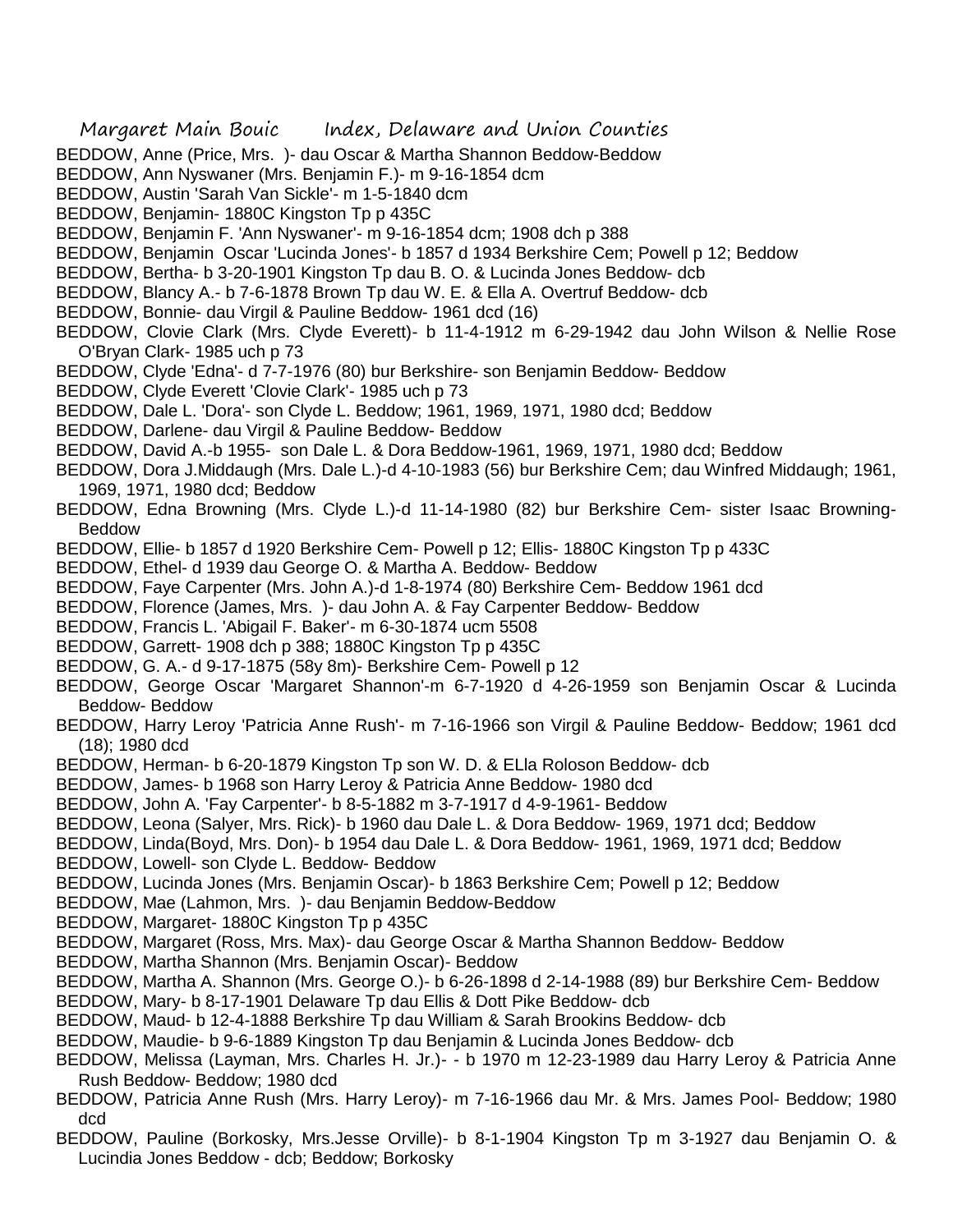- BEDDOW, Pauline R. King (Norris, Mrs. )(Mrs. Virgil)- b 12-1-1914 d 4-29-1989 bur Berkshire- dau James & Mary King- Beddow; 1961, 1969, 1971 dcd
- BEDDOW, Pauline (Thomas, Mrs. Claude)- dau George Oscar & Margaret Shannon Beddow-Beddow
- BEDDOW, Pauline (Mrs. Virgil)- 1961, 1969, 1971 dcd
- BEDDOW< Ralf- b 10-6-1899 Delaware Town son Ellis & Dot Pike Beddow- dcb
- BEDDOW, W. Raymond- b 1920 d 1927 Berkshire Cem Powell p 12- son Clyde L. Beddow- Beddow
- BEDDOW, Richard- b 1975 son Harry Leroy & Patricia Anne Rush Beddow- 1980 dcd
- BEDDOW, Ronald- son Clyde L. Beddow- Beddow
- BEDDOW, Ruthella (Haviland, Mrs. )- dau John A. & Fay Carpenter Beddow- Beddow
- BEDDOW, Sandy C. 'Sarah A. Smith'- m 1-1-1845 dcm
- BEDDOW, Sarah A. Smith (Mrs. Sandy C.)- m 1-1-1845 dcm
- BEDDOW, Sarah Van Sickle (Mrs. Austin)- m 1-5-1840 dcm
- BEDDOW, Thomas- rs p 3
- BEDDOW, Virgil 'Pauline- d 1956 son John A. & Fay Carpenter Beddow- Beddow
- BEDDOW, Wanda (Wilson, Mrs. )- dau John A. & Fay Carpenter Beddow- Beddow
- BEDDOW, William- 1835 men 7 #109 p 5 Berkshire Tp; 1880C Kingston Tp p 435C
- BEDDOW, William Dirwin- b 1856 d 1912 Berkshire Cem- Powell p 12; 1880C Kingston Tp 432A
- BEDELL, Bishop- 1880 dch p 395
- BEDELL, Charles 'Euphasia Ann Sharp'- m 3-30-1856- Asp (1215)
- BEDELL, Euphasia Ann Sharp (Mrs. Charles)- b 11-1-1839 m 3-30-1856 dau Henry M. & Eliza Main Sharp-Asp 1215
- BEDELL, Harriett- b 5-21- 1820 d 12-9-1893 Kilb Cem p 1; Powell p 67
- BEDELL, Isaac- b 11-6- 1799 d9-29- 1837 Kil-b Cem p 1; Powell p 67
- BEDELL, Mary- b 8-4-1802 d 8-23- 1868 Kilb Cem p l; 67
- BEDFORD, ---Main Gaz I 2 p 5
- BEDFORD, Ann- 1850C Berkshire Tp 172 (19, NY)
- BEDFORD, Betsey Southard (Mrs. Moses)- m 9-6-1820 ucm 5; 1883 uch III p 283; unec p 13
- BEDFORD, Donna J. (Mrs. Louis H.)- 1991 ucd
- BEDFORD, Elizabeth Rebecca Berger (Mrs. Lloyd S.)(Miller, Mrs. Max)- b 1-23-1906 d 6-14-1960 dau John Calvin & Lucy Carolyn Rausch Berger- Rausch 1765, II p 278
- BEDFORD, Etta Sophia Knabe (Mrs. Victor DeWitt)- b 1-3-1874 m 11-18-1892 dau Valentine & Mary A. Eppley Knabe- Weiser p 463
- BEDFORD, George Elmer- b 8-15-1893 son Victor DeWitt & Etta Sophia Knabe Bedford- Weiser p 443
- BEDFORD, Lloyd- b 1892 Cuyhoga Co d 3-18-1938 Oakdale II p 34 (G-R3-21)
- BEDFORD, Lloyd S. 'Elizabeth Rebecca Berger'- Rausch (1765) II p 278
- BEDFORD, Louis H. 'Donna J.'- 1991 ucd
- BEDFORD, Marilyn Iona (Weinlein, Mrs. Albert)- b 7-2-1928 m 8-8-1946 dau Lloyd S. & Elizabeth Rebecca Berger Bedford- Rausch 17651, III p 303
- BEDFORD, Moses 'Betsey Southard'- m 9-6-1820 ucm 5; 1883 uch III p 283; unec p 13
- BEDFORD, M. S.- 1908 dch p 388
- BEDFORD, Victor DeWitt 'Etta Sophia Knabe'- m 11-18-1892- Weiser p 463
- BEDIENT. Sarah (Jones, Mrs. Hiram) (Mrs. Fletcher)- Maugans Anc p 144
- BEDIL, Amy (Adams, Mrs. Horatio K.)- 5-6-1823 Madison Co unec IV p 64
- BEDILLON, Catherine Newman (Mrs. David)- 1985 uch p 95
- BEDILLON, David'Catherine Newman'- 1985 uch p 95
- BEDILLON, Isaac 'Magdalena Daun'- m 3-16-1781 Pa- Margery Webb letter
- BEDILLON, Magdalena Dawn (Mrs. Isaac)- m 3-16-1781 Pa- Margery Webb letter
- BEDINGER, Daniel Jefferson Co Va. uccp Jl p 336 p 14; wil unec III p 45
- BEDINGER. Edwin G.- uccp j 3 p 274
- BEDINGER, Henry- Genther p 123; 1883 uch V p 416; delge VII p 61; Thompson Tp
- BEDINGER. Mary (Morgan, Mrs. Abraham)- m 1787- Genther p 132
- BEDINGERS, Henry- Un Co Wills Vol A p 177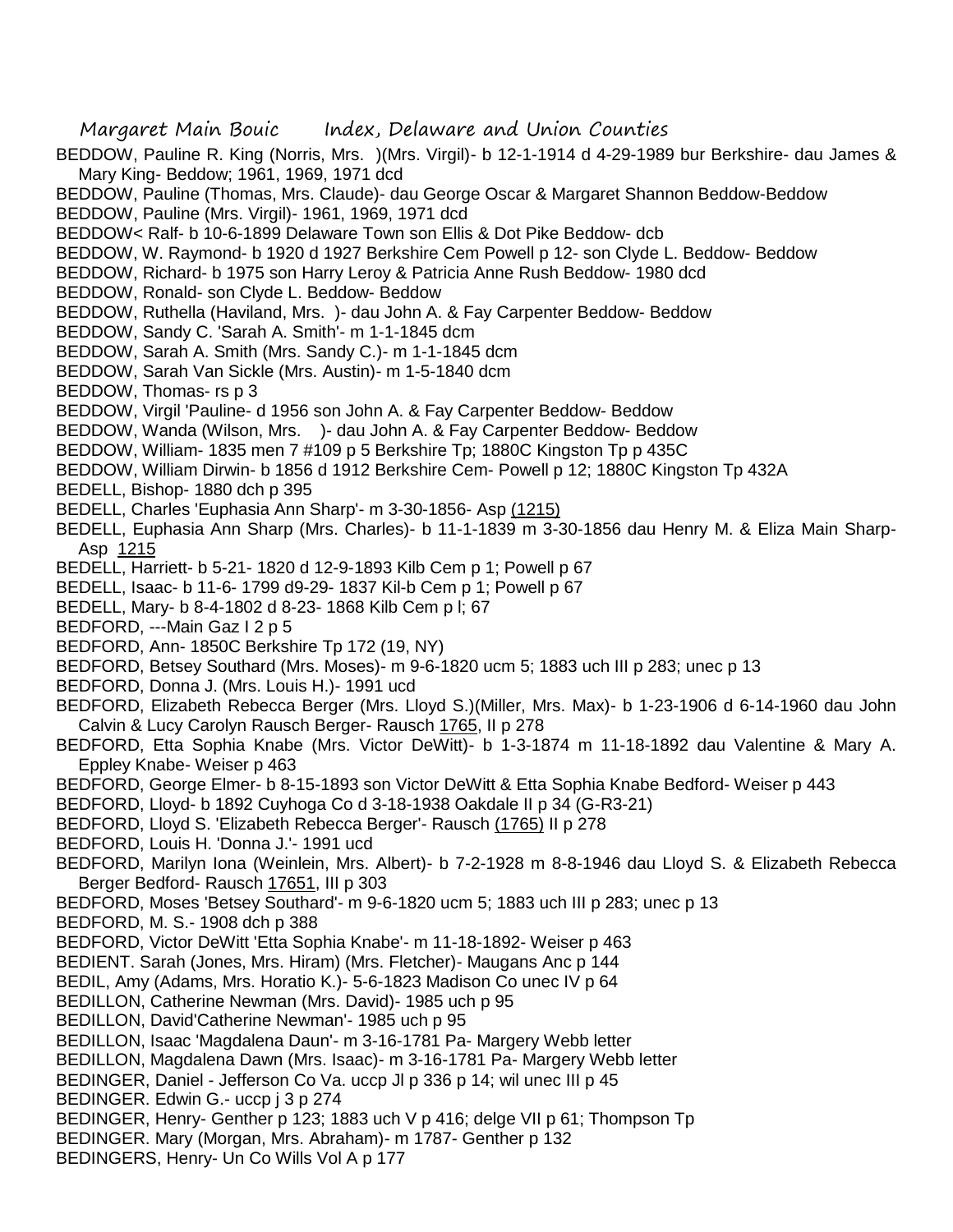- Margaret Main Bouic Index, Delaware and Union Counties
- BEDLOCK, Benjamin- d 1824; 1820C Union Tp (26-45) uccp p 2, 98 (1824) estate; delge VIII p 56; unec XIII p 42
- BEDLOW, Ella Roloson (Mrs. D.)- dau O. H> & Lydia A. Robison Roloson- 1880 dch p 693
- BEDLOW, Harriet Hall (Morris, Mrs. Francis)- m 2-9-1875 Weiser p 210
- BEDMAN--- 1880C Del Co p 381 (83,O); delge III p 13, X p 70
- BEDNIGER, Daniel- unec XII p 67 (1843)
- BEDOW, John A.- b 8-5-1883 Kingston Tp son Benjamin O. & Lucinda Jones Bedow- dcb
- BEDWELL, Charles S.- son John T. & Sarah J. Bedwell- 1870C Marysville-Paris Tp 149 p 17 (1,O)
- BEDWELL, Elias J.- 1870c Marysville-Paris Tp 149 p 17 (14,O)
- BEDWELL, John T. 'Sarah J.'- 1870C Marysville-Paris Tp 149 p 17 (27,O)
- BEDWELL, Leroy- b 10-1869 son John T. & Sarah J. Bedwell- 1870C Marysville-Paris Tp 149 p 17 (7/12,O)
- BEDWELL, Matilda A.- 1870C Marysville-Paris Tp 149 p 17 (47,Pa)
- BEDWELL, Phoebe (Ohaver, Mrs. Asahel)- 1985 uch p 107
- BEDWELL, Sarah J. (Mrs. john T.)- 1870c Marysville-Pais Tp 149 p 17 (26,O)
- BEE, ----(Ragon, Mrs. Charles E.)- dau w. H. Bee- 1883 uch V p 433
- BEE, Catherine Wise (Mrs. George B.)- 1883 uch V p 433
- BEE, Clyde H. 'Geneva'- 1969, 1971, 1980 dcd
- BEE, Elza- b 6-1881- 1900C Allen Tp 94-98 (18,O,O,Va) black
- BEE, George B. 'Catherine Wise'- 1883 uch V p 433
- BEE, Geneva (Mrs. Clyde H.)- 1969, 1971 dcd
- BEE, Helen (Reed, Mrs. Harold C.)- b 1915 d 1980 Claibourne Cem p 56
- BEE, Kevin- b 1965 son Clyde H. & Geneva Bee- 1969, 1971 dcd
- BEE, Lillian Smith (Mrs. Walter D.)- d 1970- Bee
- BEE, Ma(r)y Kezerta (Mrs. William A/H.- b 1860 Un Co d 9-13-1905 (48y6m) (C-4) Oakdale Cem I p 174 (163-C)- Bee; unec XIII p 43
- BEE, Robert S.- son Walter D. & Lillian Smith Bee- Bee
- BEE, Virginia (Rice, Mrs. John)- dau Walter D. & Lillian Smith Bee- Bee
- BEE, Walter D. 'Lillian Smith'- d 7-17-1973 (87) bur. Cols. son William B. & May Kezerta Bee- Bee
- BEE, W. H.- b 1-30-1830 son George B. & Catherine Wise Bee- 1883 uch V p 433
- BEE, William A.- son Walter D. & Lillian Smith Bee- Bee
- BEE, William B/H.. 'Ma(r)y Kezerta'- b 1860 Upper Sand. d 7-7/6-1894 Oakdale Cem I p 174 (C-4)- Bee; unec XIII p 43
- BEEBE, ---family of Robert Sherwood #182 unec VII p 2
- BEEBE, Amos- 1835 men 39 #54 p 70 Lincoln Tp.
- BEEBE, Asa T. 'Nancy Billingham'- m 2-16-1837 dcm
- BEEBE, Benjamin H.- 1835 men 39 #53 p 70 Lincoln Tp
- BEEBE, Cadais (Bevendge, Mrs. )- descendant Roswell Caulkins- Pabst Pion I p 56
- BEEBE, Carl- 1976 dch p 10
- BEEBE, Cazy- dau Lewis & Emaline Blain Beebe- 1880C York Tp 315 p 30 (16,O,O,O)
- BEEBE, Charles 'Eliza'- unec VIII p 4
- BEEBE, ---son Charles & Eliza Beebe- d 7-12-1830 (1-11-10)- unec VIII p 4
- BEEBE, Charles 'Mary McComb'- m 11-26-1863 d 2-29-1913- ped Trina Linn Galbraith 24- delge V p 50
- BEEBE, Clark- 1880 dch p 318; 1908 dch p 452; delge II p 22, VIII p 53(1810), X p 10
- BEEBE, Corey- 1870C York Tp 76-75 p 10 (5,O)
- BEEBE, Daniel- son Milford & Marjory J. Yoakam Beebe- Graham 18(11)4125
- BEEBE, David- b 1956 son Milford & Marjory J. Yoakam Beebe- Graham 18(11)4126
- BEEBE, David- son Howard Beebe, Jr.- Beebe
- BEEBE, Donald b 1947 son Milford & Marjory J. Yoakam Beebe- Graham 18(11)4122
- BEEBE, Donna Jean- b 1948 dau Milford & Marjory J. Yoakam Beebe- Graham 18(11)4123
- BEEBE, Eileen (Mrs. Kenneth)- Beebe
- BEEBE, Eliza (Mrs. Charles)- unec VIII p 4
- BEEBE, Eliza (McCracken, Mrs. Henry)- m 3-11-1834 Madison Co- unec VII p 23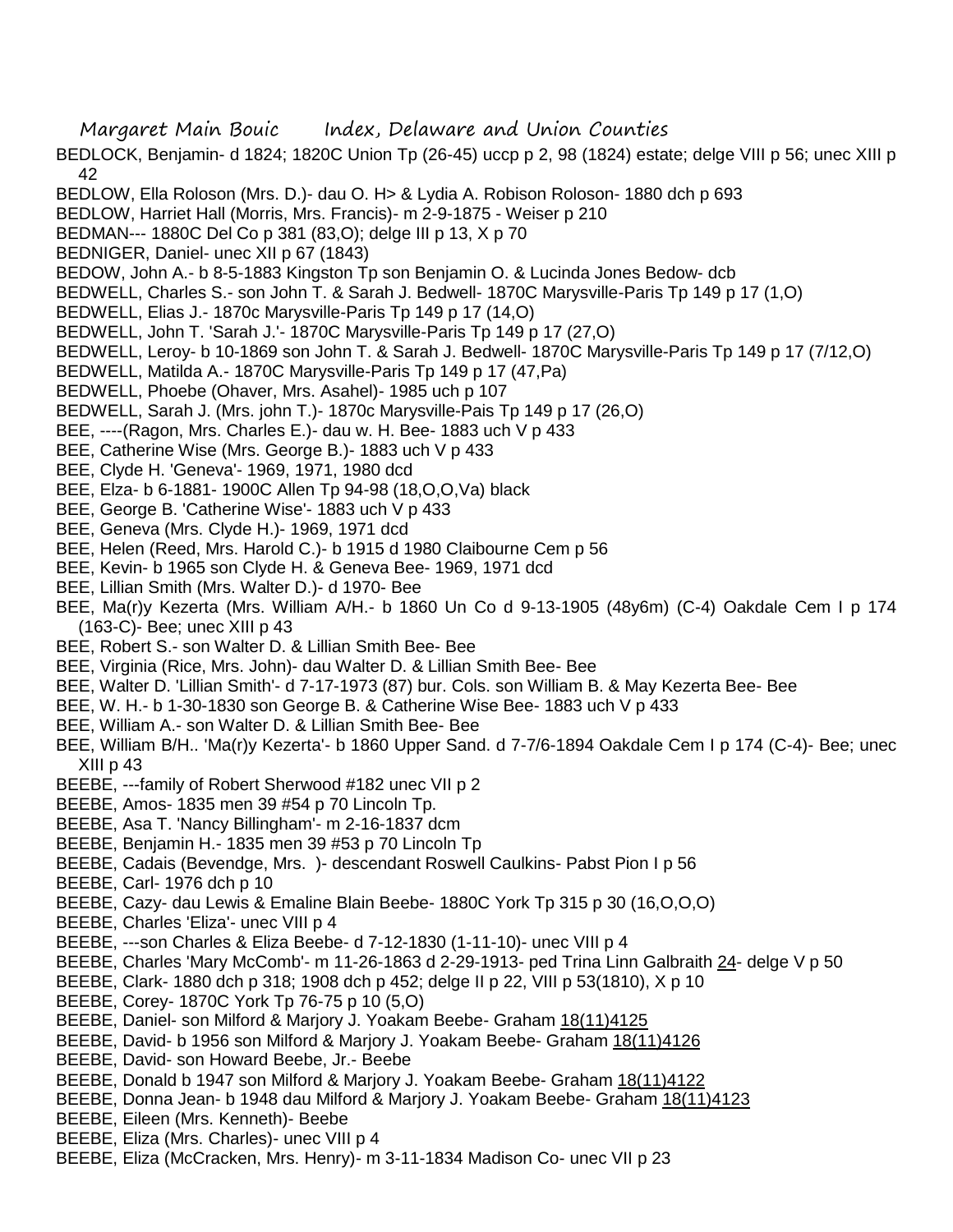- BEEBE, Elizabeth- 1980 dcd
- BEEBE, Emaline Blain (Mrs. Lewis M.)- m 9-17-1857 dcm; 1870C York Tp 76-75 p 10 (28,O); 1880C York Tp 315 p 31 (37,O, Ny, NY)
- BEEBE, Emma (Mrs. Louis J.)- d 7-26-1896- York Cm p 38
- BEEBE, Emma- dau Lewis & Emaline Blain Beebe- 1870C York Tp 76-75 p 10 (9,O)
- BEEBE, F.- dcga p 34 Delaware Patron & Franklin Chronicle
- BEEBE, Frances Sager- b 1889 Cols. d 1-28-1916 Oakdale Cem I p 75 (D-R1-36)
- BEEBE, Francis 'Hannah'- 1820C Delaware; Pabst 2 p 2,6; Pabst 5 p 1; delge V p 66, 67, VIII p 53 (1810), IX p 60
- BEEBE, Franklin- b 10-16-1875 Was. Co son T. & M. M. Baker Beebe- dcb
- BEEBE, Frederick 'Ellen Jane Sensabaugh'- b 7-25-1868 m 7-9-1899 d 11-19-1916 son Charles & Mary McComb Beebe- ped Trina Linn Galbraith 12
- BEEBE, Gladys Louisa Lincoln (Mrs. William)- b 8-13-1900 m 4-11-1923 d 12-5-1939 dau Chalkley Sherman & Isabelle Sides Lincoln- ped Trina Linn Galbraith 7- delge V p 50
- BEEBE, Hannah (Mrs. Francis)- Pabst 2 p 6
- BEEBE, Henry 'Rose Sharp'- m 5-10-1832 Madison Co- unec VII p 9
- BEEBE, H. J.- 1908 dch p 431
- BEEBE, Howard 'Ruth Harris'- Beebe
- BEEBE, Howard Jr.- son Howard & Ruth Harris Beebe- Beebe
- BEEBE, Howard III- son Howard Beebe Jr.- Beebe
- BEEBE, H. Y.- 1880 dch p 490
- BEEBE, Jeannette- b 1944 dau Milford & Marjory J. Yoakam Beebe- Graham18(11)4121
- BEEBE, Jeptha 'Lydia Dunham'- b 5-20-1802 m 7-2-1823 d 7-21-1864 son Reuben Beebe- dcc Maxson Greene 22
- BEEBE, Judson A.- 1840C Marloborough Tp p 253 (20-30)
- BEEBE, Junea Ellabelle (Linn, Mrs. Robert B. Jr.)- b 10-5-1927 m 7-7-1949 dau William & Gladys Louisa Lincoln Beebe- ped Trina Linn Galbraith 3- delge V p 50
- BEEBE, Kenneth 'Eileen'- Beebe
- BEEBE, Lewis- 1850C Genoa Tp 448 (5, NY)
- BEEBE, Lewis,Jr.- son Lewis & Emaline Blain Beebe- 1880C York Tp 315 p 30 (19,O,O,O)
- BEEBE, Lewis M. 'Emaline Blain'- m 9-17-1857 dcm; 1870C York Tp 76-75 p 10 (29,O); 1880C York Tp 315 p 30 (40,O,O,O) p 032A
- BEEBE, Linda Lee- b 1950 dau Milford & Marjory J. Yoakam Beebe- Graham18(11)4124
- BEEBE, Lola- opc 560
- BEEBE, Lorena (Jones, Mrs. Jefferson)- m 10-20-1844 dcm
- BEEBE, Lorenzo D. ' Reed'- 1883 uch V p 423 unec XII p 67
- BEEBE, Louis,Jr. 'Emma'- b 1862 d 11-19-1931 York Cem p 38; 1870C York Tp 76-75 p 10 (7,O)
- BEEBE, Lucy Ann Rogers (Mrs. Samuel)- m 12-21- 1828 ucm 143; l883 uch III p 287
- BEEBE, Lucy E. (Sigler, Mrs. George W.)- m 9-9-1875 ucm 573; mt 3 p 15
- BEEBE, Lucy- dau Lewis & Emaline Blain Beebe- 1870C Yyork Tp 76-75 p 10 (11,O)
- BEEBE, Lulu (Longbrake, Mrs. Carl R.)- d 9-16-1966- Longbrake p 67, 78
- BEEBE, Lydia Dunham (Mrs. Jeptha)- b 3-28-1805 m 7-2-1823 d 4-20-1888- dcc Maxson Greene 23
- BEEBE, Maria W. (Maine, Mrs. Albert B.)- b 10-24-1846 m 5-11-1869 d 1-17-1896- Asp (1721)
- BEEBE, Marjory J. Yoakam (Mrs. Milford)- b 1926 dau Raymond A. & Elizabeth Wismer Yoakam- Graham 18(11)412
- BEEBE, Mary E. Neville (Mrs. Nelson H.)- m 7-23-1857 dcm
- BEEBE, Mary McComb (Mrs. Charles)- b 5-7-1845 m 11-26-1863 d 2-28-1887 ped Trina Linn Galbraith 25delge V p 50
- BEEBE, Milford 'Marjory J. Yoakam (Mrs. Milford)- b 1926 dau Raymond A. & Elizabeth Wismer Yoakam-Graham (18(11)412)
- BEEBE, Nancy Dillingham (Mrs. Asa T.)- m 2-16-1837 dcm
- BEEBE, Nelson H. 'Mary E. Neville'- m 7-23-1857 dcm; 1850C Genoa Tp 448 (15, NY)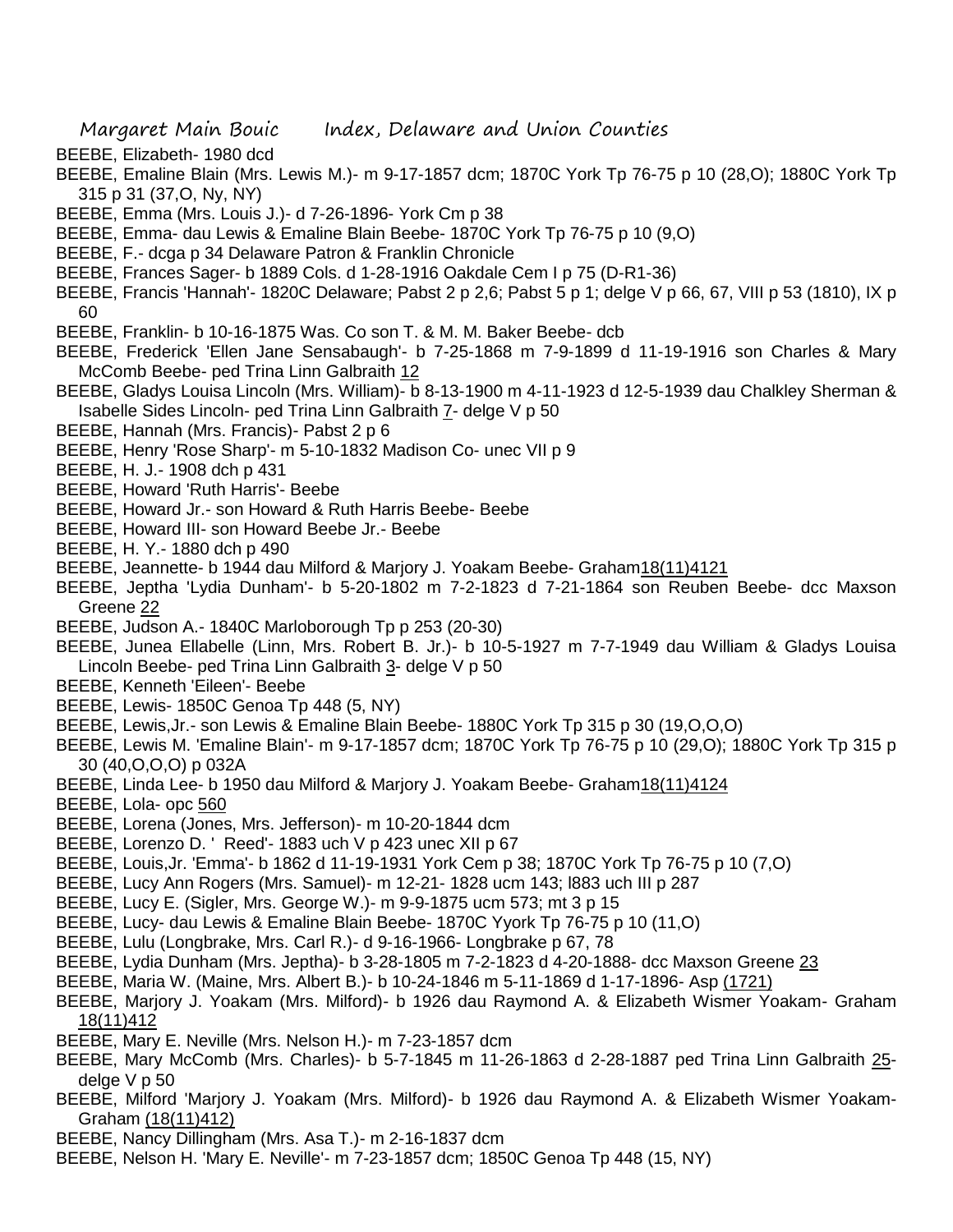- Margaret Main Bouic Index, Delaware and Union Counties
- BEEBE, Reuben 'Hannah'- b 8-28-1751 d 12-15-1834 dcc Maxson Greene 44
- BEEBE, Roene- 1840C Genoa Tp 174- delge IV p 67
- BEEBE, Ron 'Suzanne M. Cooper'- m 7-13-1985 son Kenneth & Eileen Beebe- Beebe
- BEEBE, Ronald L.- 1980 dcd
- BEEBE, Rose Sharp (Mrs. Henry)- m 5-10-1832 Madison Co- unec VII p 9
- BEEBE, Rowena (Bosworth, Mrs. John)- m 1-28-1851 dcm
- BEEBE, Ruisa (Capen, Mrs. Cyrus Newton)- b 5-24-1829 m 12-31-1850 d 6-19-1897- dau Jeptha & Lydia Dunham Beebe- dcc Maxson Greene 11
- BEEBE, Ruth Harris (Mrs. Howard) d 12-1982 bur Forest Grove- Beebe
- BEEBE, Samuel 'Lucy Ann Rogers'- m 12-21-1828 ucm 134; l883 uch III p 287
- BEEBE, Sarah Falkner (Mrs. Wilder)- m 4-1845 unec XI p 29
- BEEBE, Sharon- dau Howard Beebe Jr.- Beebe
- BEEBE, Stephen- 1-22-1821 Franklin Chronicle- dcga p 13; 1835 men 37 #102 p 66 Liberty Tp
- BEEBE, Suzanne M. Cooper (Mrs. Ron)- m 7-13-1985 dau Bill & Relva Cooper- Beebe
- BEEBE, Wilder 'Sarah Falkner'- m 4-1845 unec XI p 29
- BEEBE, William 'Gladys Louisa Lincoln'- b 9-24-1900 m 4-11-1923 d 3-29-1962 son Frederick & Ellen Jane Sensabaugh- ped Trina linn Galbraith 6- delge V p 50
- BEEBER, Corporal- delge VIII p 63
- BEEBER, Fred- son George W. & Margie C. Decker Beeber- Decker 3
- BEEBER, George W. 'Margie C. Decker'- Decker 2,3
- BEEBER, Jonathan- b 11-11-1880 Delaware Tp son J. R. & Alavesta Zeigler Beeber- dcb
- BEEBER, Lica- dau George W. & Margie C. Decker Beeber- Decker 3
- BEEBER, Margie C. Decker (Mrs. George W.)- dau Frederick & Annie Townsend Decker- Decker 3
- BEECH, Ambrose 'Ruth'- 1850C Delaware Town 996 (23,O)
- BEECH, Anna M. (Asman, Mrs. George W.)- b 1867 d 1950 Oakdale Cem II p 31 (G-R3-4)
- BEECH, Charles- 1850C Delaware Town (47,O)
- BEECH, Chauncey 'Elizabeth Kilgore'- dumch p 183
- BEECH, Elizabeth Kilgore (Mrs. Chauncey)- b 4-24-1819 dau Thomas & Jane Kilgore- dumch p 186
- BEECH, Euphemia (Turner, Mrs. John)- m 8-22-1870 ucm 4762; unec XIV p 6
- BEECH, George- 1835 men 58 #35 p 106 Trenton Tp
- BEECH, George- b 10-20-1860 d 12-29-1955 (75) Paris Tp- uninf p 21
- BEECH, Henry- 1835 men 57 #24 p 106 Trenton Tp
- BEECH, Israel- hadc p 16; CCC p 52
- BEECH, Jefferson M.- son Ambrose & Ruth Beech- 1850C Delaware Town 996 (1,O)
- BEECH, J. N.- delegate to state convention- unec III p 61
- BEECH, Judidah (Scribner, Mrs. Jonathen)- m 11-21-1846 Madison Co unec X p 28
- BEECH, Kilbourn- uccp p 34 (1947) appraiser
- BEECH, Mary (Cole, Mrs. Edward Everett)- unec XIV p 65
- BEECH, Mary Huffman (Mrs. Oscar)- m 5-16-1861 ucm 3183
- BEECH, Missouri J.- dau Ambrose & Ruth Beech- 1850C Delaware Town 996 (4,O)
- BEECH, Oscar 'Mary Huffman'- m 5-16-1861 ucm 3183
- BEECH, Ruth (Mrs. Ambrose)- 1850C Delaware Town 996 (24,O)
- BEECH, Samuel Jr. 'Violet C. Case'- m 2-14-1808 onwq I
- BEECH, Violet C. Case (Mrs. Samuel Jr.)- m 2-14-1808 onwq I
- BEECHAM, Elouise M. Milligan (DeBolt, Mrs. Harold J. (Mrs. George W.)- b 1-16-1919 m(1) 4-8-1939 (2)
- 1-7-1972 d 8-25-1984 dau Emmett & Inez Wright Milligan- bur Agosta- Milligan V p 10
- BEECHAM, George W. 'Elouise M. Milligan'- d 1975- Milligan V p 10
- BEECHAM, Mary (Ingraham, Mrs. James)- Monnett p 16, 18
- BEECHAN, Marilyn Kay Disbennett (Mrs. Robert)- dau Jack Disbennett- m 6-23-1962- Beechan
- BEECHAN, Robert 'Marilyn Kay Disbennett'- m 6-23-1962 son J. G. Disbennett- Beechan
- BEECHER, Rev.- CCC Delaware Tp 1875
- BEECHER, ---dg 2-4-1908, delge VIII p 12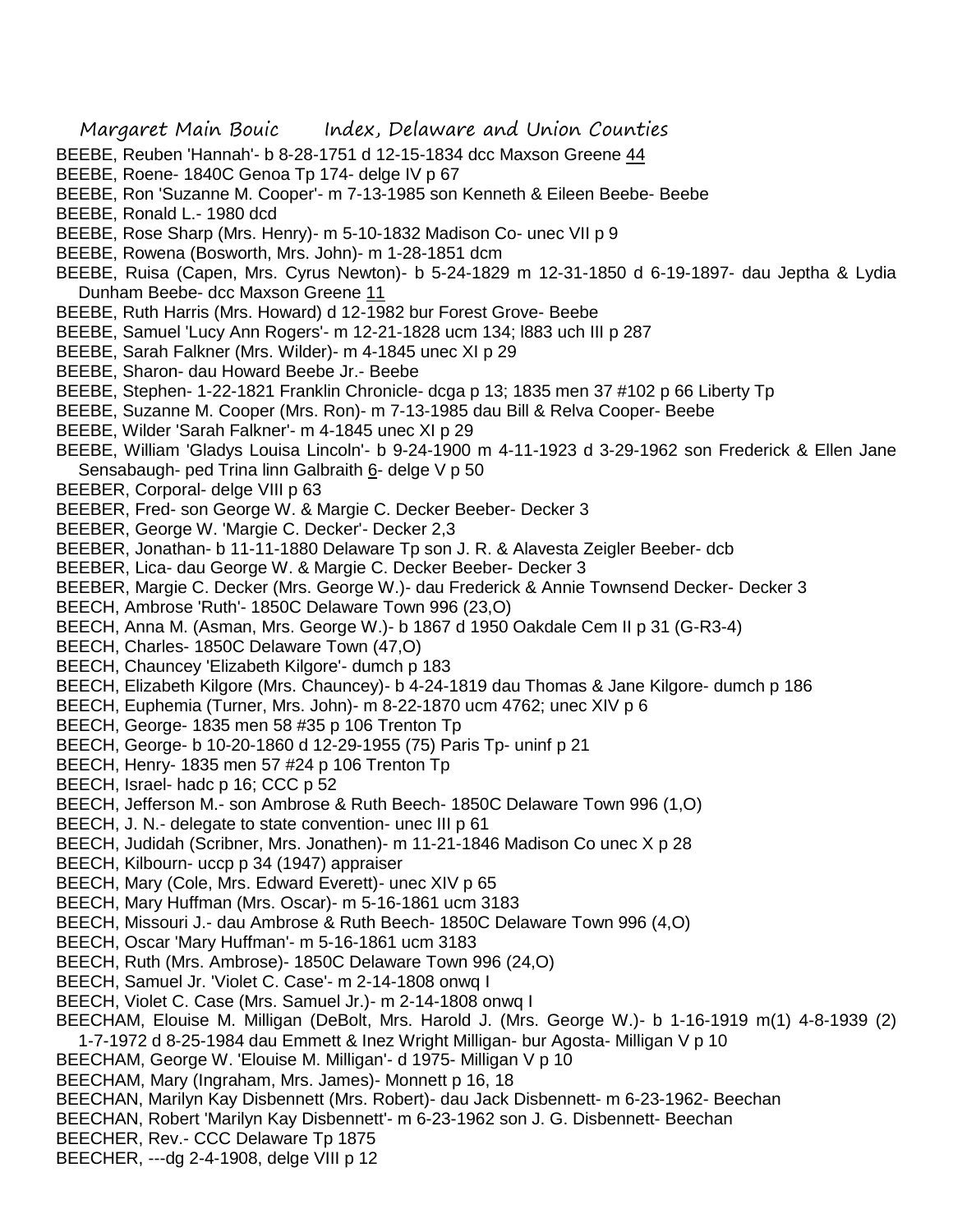- BEECHER, Adam 'Ollie'- b 1851or 12-1853 d 1933 Claibourne Cem p 74; 1900C Liberty Tp Un Co 288-295 (46,o,O,O) m 3y
- BEECHER, Alice Amelia (Taylor, Mrs. Francis Marion)- b 9-14-1854 m 1-19-1875 ucm 5630 d 8-31-1937 dau George & Rosana Rogers Beecher- Genther p 100; 1883 uch V p 78; mr 3 p 6,7; 1860C Mil Tp 121 (5,O); 1870C Millcreek Tp 145 p 18 (17,O); Beecher 2,3; Taylor (112); Beecher 2,3; Mitchell (112182)
- BEECHER, Alkanser M. 'Sally Blackman'- m 9-12-1858 dcm; Fisher p 2
- BEECHER, Amelia- dau Zina & Lucretia Sanford Beecher- Beecher 13; 1883 uch V p 78
- BEECHER, A. N.- adm of Nathaniel Beecher- uccp p 20 (1839)
- BEECHER, Anna Bovey (Howison, Mrs. Lewellyn)(Mrs. Lyman W)- b 9-13-1882 m 10-11-1903 d 6-13-1962 dau William & Nelly Rowland Bovey- Bovey 3; opc 386; Howison (552); Maugans Anc p 50
- BEECHER, Mrs. Arel- mother of L. W. Beecher- d 7- 1918(83)- Beecher
- BEECHER, Asahel N. 'Elizabeth Tucker'- ucm 632 Lic 5-12-1840; unec V p 23
- BEECHER, Beri- ch Zina & Luciretia Sanford Beecher- Beecher 12
- BEECHER, Bertha A.- b 8-13-1876 d 2-8-1877 Watkiins Cem dau Walter & Orinda J. Sherwood Beecher-Beecher 197;1883 uch V p 343
- BEECHER, Blanch M.- b 5-16-1889 Delaware Town dau Henry H. & Ella E. Bryfogle Beecher- dcb
- BEECHER, Blanche Walters (Mrs. Carl K.)- d 7-19-1984 (81) bur Oak Grove- sister Bryson Walters- Beecher
- BEECHER, Callie May Breyfogle (Mrs. Lyman Will)- b 5-19-1873 d 8-25-1943- bur Oak Grove Cem- dau Henry S. & Mary Littick Breyfogle- Ruward letter; Beecher; Powers clipping
- BEECHER, Carl K. 'Blanche Walters'- b 11-2-1899 dcb d 3-22-1973 (73) bur. Oak Grove Cem son L. W. & Callie May Breyfogle Beecher- Beecher
- BEECHER, Charles A.- b Herkins Co N Y 8-27-1829 d 4-11-1904 (74y 8m) Oakdale Cem 1863(102E) I p 121 (F-R6-4)- son Zina & Lucretia Sanford Beecher-Beecher 18; 1883 uch V p 78
- BEECHER, Charles W.- b 12-1894 d 11-9-1918 WWI Oakdale Cem I 119 (F-R5-12)- son Zian & Lucy Jane Willoughby Beecher- 1900C Millcreek Tp 43 p 2B (5,O,O,O)
- BEECHER, Clara (Clarinda)(Bloomer, Mrs. )- dau George & Rosana Rogers Beecher- Beecher 172; 1883 uch V p 78; 1860C Mil Tp 121 (5/12,O); 1870C Millcreek Tp 145 p 18 (10,O); 1880C Paris Tp 551-601 p 56 (19,O,NY,O); 1900C Paris Tp 18 p 2A (40,o,NY,O) wid
- BEECHER, Donald B.'Emily'- d 12-30-1974 (72) bur Oak Grove Cem son L. W. & Callie May Breyfogle Beecher- Beecher
- BEECHER, Earl W.- b 4-1889 d Oct. 12 1889 (6m); Oakdale Cem 483 II p 23 (B-R10-17) I p 4 (E-R2-1)
- BEECHER, Edwin- son Zina & Lucretia Sanford Beecher- Beecher 15; 1883 uch V p 78
- BEECHER, Elizabeth Tucker (Mrs. Asahel N.)- m lic 5-12-1840 ucm 632; unec V p 23
- BEECHER, Ella Breyfogle (Mrs. H. W.)- b 8-26-1861 m 11-7-1881 dau Henry S. & Mary Littick Breyfogle-Ruward chard
- BEECHER, Emily (Mrs. Donald B.)- d 3-8-1981 (80) bur Oak Grove Cem Beecher
- BEECHER, Emma F. (Bell, Mrs. William Alvi)- b 9-5-1857 dau Walter & Orinda J. Sherwood Beecher- Beecher 191; 1883 uch V p 78, 343; 1860C Mil Tp 123 (2,O); 1870C Millcreek Tp 144 p 18 (12,O) 1880C Mil Tp 97-101 (22,O,NY,O); Bell
- BEECHER, Erwin- son A. H. & S.- d 3-12?-1863 (3y ld?) Berkshire Cem- Powell p 8
- BEECHER, George 'Rosana Rogers' b 4-18-1827 m 1-16-1852 son Zina & Lucretia Sanford Beecher- Beecher 17; 1877 uca p 23, 49, 59 65; 1883 uch V p 78, 343; 1860C Mil Tp 121 (32, NY); 1870C Millcreek Tp 145 p 18 (48, NY);1880C Paris Tp 551-601 p 56 (53, NY,Conn,Conn) p 113A; 1900C Paris Tp 18 p 2A (73,NY,
- CT,CT); Genther p 100
- BEECHER, George T- b Utica N.Y. d 10-17-1916 Oakdale Cem I p 73 (D-R1-25)
- BEECHER, Harry H.- son William A. & Aral Beecher- 1908 dch p 116, 117, 329, 426, 430- Beecher; delge VIII p 12, dg 1-10-1908, X p 65
- BEECHER, Henry Howard- b 7-22-1872 d 11-9-1876 Watkins Cem djlm p 105- son Walter & Orinda J. Sherwood Beecher- 1883 uch V p 33; Beecher 196; mt 11-22-1876
- BEECHER, Henry Ward- b 8-24-1870 Orange Tp son John & Mary Evans Beecher- dcb; 1883 uch V p 78; delge III p 65
- BEECHER, Henry W. 'Ella Breyfogle'- m 11-7-1881- Ruward chart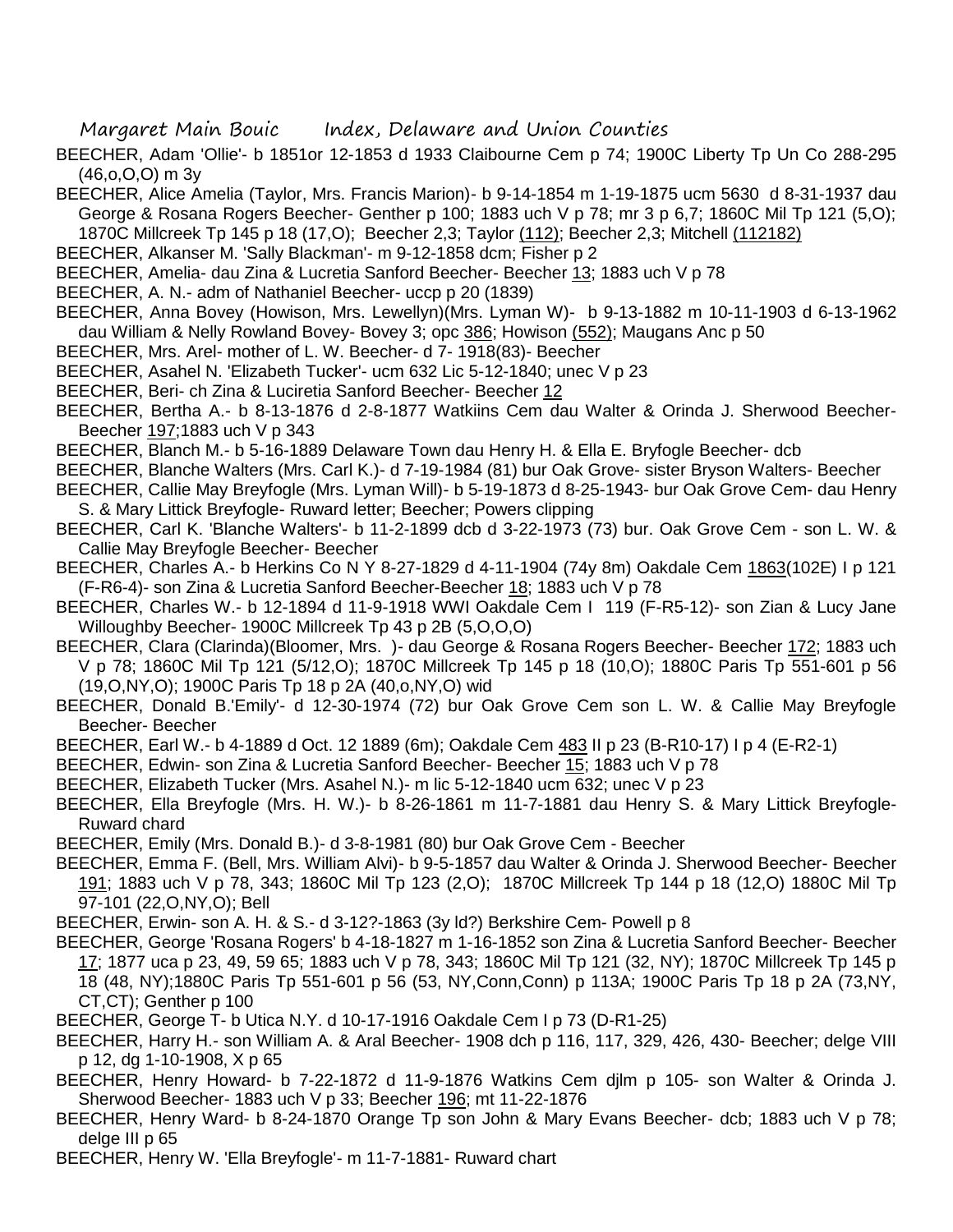- BEECHER, ---infant b 8-11-1882 Delaware Town dau Henry & Ella Bryfogle Beecher- dcb
- BEECHER, Jane- b Madison Co d 11-18-190 (72y 6m) Oakdale Cem 2096 (1513)
- BEECHER, Jasper- d 9-23-1850 (11m) Francher Cem- son Thompson & Julian Beecher- Powell p 129
- BEECHER, John- 1908 dch p 388
- BEECHER, Bell Lucille Finley (Mrs. Charles W.)- b 4-14-1900 d 8-6-1991 Oakdale Cem I p 119 (F-R5-12)- dau James F. & Idella Hall Finley- Beecher
- BEECHER, Lucretia- dau Zina & Lucretia Sanford Beecher- Beecher 11;r78
- BEECHER, Lucretia J. (Siegman, Mrs. Chester K.)- b 3-28-1860 m 10-13-1880 ucm 6815 d 8- 1904 Oakdale Cem p 174 (C-6)- dau Walter & Orinda J. Sherwood Beecher- Beecher 192; 1870C Millcreek Tp 144 p 18 (10,O); 1880C Mil Tp 97-101 (20,O,NY,O); 1883 uch V p 343; 1985 uch p 55
- BEECHER, Lucretia Sanford (Mrs. Zina)- b 10-27-1790 s 2-4(26)-1880 (96)- Beecher (1);1883 uch V p 78, 33
- BEECHER, Lucy Jane Willoughby (Mrs. Zina)- b 10-1877 m 11-16-1888 d 198 Oakdale Cem II p 23 (B-R10-17); 1900C Millcreek Tp 43 p 2B (33,O,O,Va), 2 ch, l living
- BEECHER, Lyman- son Zina & Lucretia Sanford Beecher- Beecher 14; 1883 uch V p 78
- BEECHER, Lyman- father Henry Ward Beecher- 1883 uch V p 78
- BEECHER, Lyman W. 'Callie May Breyfogle''Anna Bovey'- son Arel Beecher- Bovey 3; Maugans Anc p 50
- BEECHER, Mary (Mrs.) Pabst I p 24 2 p 64
- BEECHER, Mary B(L).-b 8-11-1863 d 12-9-1940 dau Oakdale Cem I 73 (D-R1-25) George & Rosana Rogers Beecher- 1883 uch V p 78; Beecher 173; 1870C Millcreek Tp 145 p 18 (7,0); 1900C Paris Tp 18 p 2A (36,O,NY,O)
- BEECHER, Mary (Wilcox, Mrs. Carter)- dau Zina & Lucretia Sanford Beecher -Beecher 16; 1883 uch V p 78
- BEECHER, Matilda (Mrs. Nathaniel)- uccp-j1-p 212 p 20
- BEECHER, May J.- 1880C Orange Tp p 349A
- BEECHER, Minerva (Maine, Mrs. Horace S.)- Asp (729b)
- BEECHER, Mordecai- 1908 dch p 388
- BEECHER, Nathaniel 'Matilda'- b 1790 d 4-15-1840 (30/50y9m)) Oakdale Cem 1643 (5E-R4) p 9, 51- 1883 uch V p 62; uccp-j1-p212 p 20; unec III 46
- BEECHER, ---b 7-4-1867 Porter Tp dau Newton & Sarah Beech- dcb
- BEECHER, Norton- 1840C Marysville 787 (20-30)
- BEECHER, Ollie (Mrs. Adam)- b 12- 1874 d 1-9-1943/2 Claibourne Cem p 74; uninf p 26; 1900C Liberty Tp Un Co 288-295 p 13A 925,O,O,O) m 3y, 1 ch, 0 living
- BEECHER, Orinda Jane Sherwood (Mrs. Walter Booth)- b 6-1-1834 m 12-10-1854 ucm 2206 d 11-18-1906 Oakdale Cem II p 23 (B-R10-17)- dau Samuel & Jane Riddle Sherwood- Beecher (19); mt 12-13-1854; unec VIII p 19; 1860C Mil Tp 123 (26,O); 1870C Millcreek Tp 144 p 18 (36,O); 1880C Mil Tp 97-101 (46,O,NY,NY); 1883 uch V p 343; 1985 uch p 55; djlm p 104, 105
- BEECHER, Philemon- delge II p 10
- BEECHER, Rosana Rogers (Mrs. George)- b 7-5-1828 Licking Co m 1-16-1852 d 2-14-1895 Oakdale Cem(6603) I p 73 (D-R1-25) dau M. W. & Mary Rogers- 1883 uch V p 78; 1860C Mil Tp 121 (30,O); 1870C Millcreek Tp 145 p 18 (42,O) Beecher (17); Genther p 100
- BEECHER, Sarah (McCurdy, Mrs. )(Mrs. Walter)- b 1-17-1857 dau John & Mary Freshwater Fletcher-Beecher (19)
- BEECHER, Sarah Blackman (Mrs. Alkanser)- m 9-12-1858- Fisher p 2
- BEECHER, Walter Booth 'Orinda Jane Sherwood''Sarah McCurdy'- b 5-23-1832 Herkimer Co N. Y. m(1)12-10-1854 ucm 2206 (2) 1-2-1908 d 1-26- 1917 Oakdale Cem II p 23 (B-R10-17)- son Zina & Lucrietia Sanford Beecher- Beecher19; 1883 uch V p 78,229, 343; 1985 uch p 55, 60; 1877 uca p 23, 31, 49, 51; unec VIII p 19, XII p 10 picture; 1860C Mil Tp 123 (28, NY); 1870C Millcreek Tp 144 p 18 (37, NY); 1880C Mil Tp 97-101 (48, NY,Conn,Conn) p 0160; mt 12-13-1854
- BEECHER, inf son of W. B. & O. J. 10-13-1868 Watkins Cem djlm p 105
- BEECHER, William A. 'Oral'- 1908 dch p 329; hadc p 99
- BEECHER, William E.- b 6-26-1877 Orange Tp son John & Mary J. Evans Beecher- dcb
- BEECHER, William L.- b 6-25-1870 un co births; Beecher 195; son Walter & Orinda J. Sherwood Beecher; 1880C Mil Tp 97-101 (9,O,NY,O); 1883 uch V p 343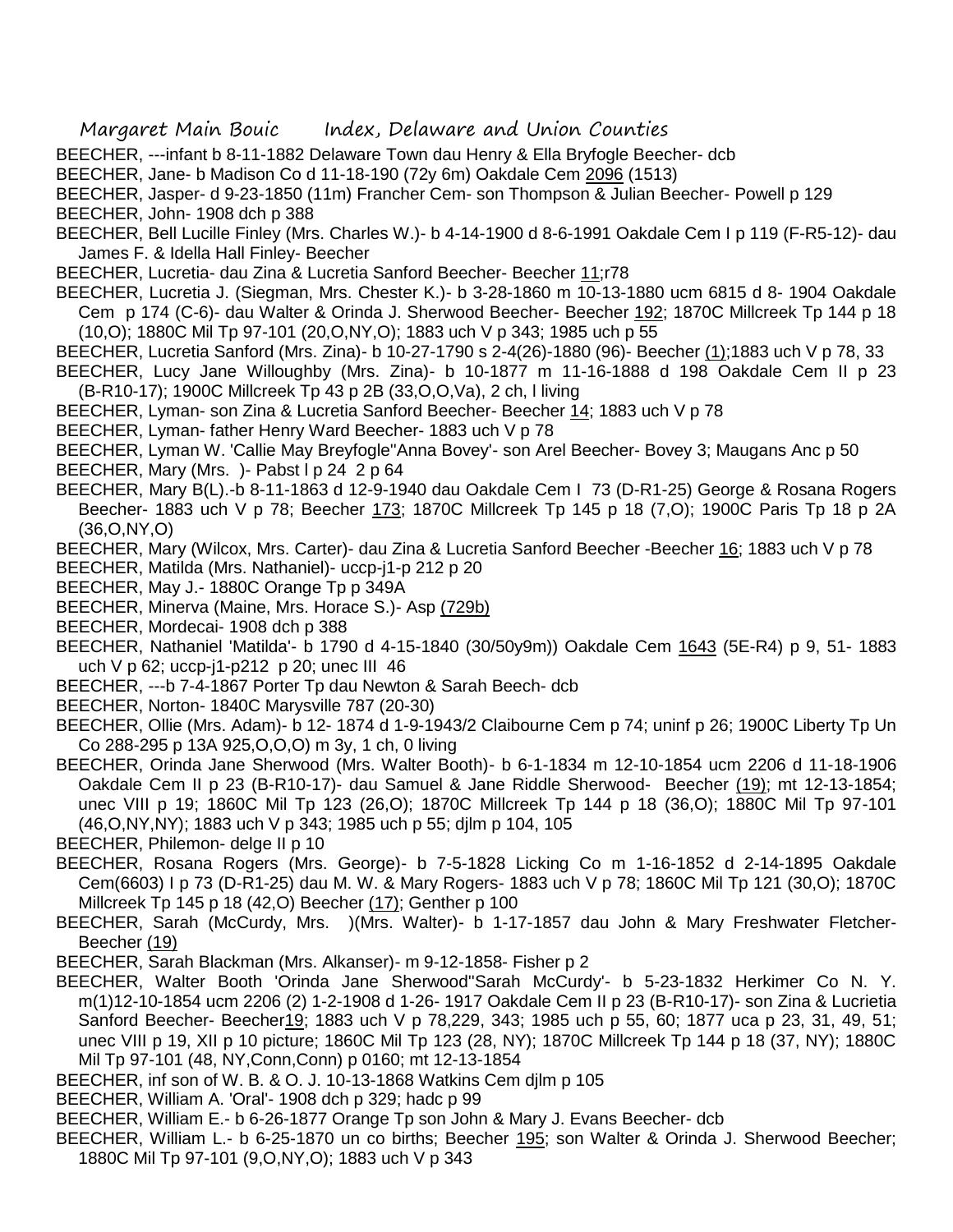BEECHER, Zina 'Lucretia Sanford'- b 11-1784 d 10-25-1865; 1883 uch V p 78, 343; Beecher 1 BEECHER, Zina A. 'Lucy Jane Willoughby'- b 3-29-1864 m 11-26-1888 d 4-27-1949 Oakdale Cem II p 23

(B-R10-17)- son Walter & Orinda J. Sherwood Beecher- Beecher 193; 1883 uch V p 343; 1870C Millcreek

Tp 144 p 18 (6,O); 1880C Millcreek Tp 97-101 (16,O,NY,O); 1900C Mill. Tp 43 p 2B (36,O,Ny,O) m 12y

- BEECHIER, Fred- 1973 ucd
- BEECHNUT, Peter- 1850C Orange Tp 1778 (40,O)
- BEECHUM, Elouise Milligan (DeBolt, Mrs. Harold J.)(Mrs. George W.)-n 1-16-1919 m(1) 4-8-1939 (2) 1-7-1972 d 8-2-1984 bur Agosta Cem near Larue- dau Emmett & Inez Wright Milligan- Milligan Iv p 5, V 10

BEECHUM, Jeffery Allen- b 12-14-1971 d 9-22-1989 (17) bur New Bloomington- son Steven & Karen DeBolt Beechum- Beechum

- BEECHUM, George W. 'Elouise Maxine Milligan'- m 1-7-1972 d 1975- Milligan IV 5
- BEECHUM, Karen DeBolt (Mrs. Steven)(Saylor, Mrs. )- Beechum
- BEECHUM, Steven 'Karen DeBolt'- Beechum
- BEECHWOOD, Catherine Estelle Jerman (Mrs. Christian Theodore)- Beechwood
- BEECHWOOD, Christian Theodore 'Catherine Estelle Jerman'- Beechwood
- BEECHWOOD, Kitty (Polhamus, Mrs. )- dau Christian Theodore & Catherine Estelle Jerman Beechwood-Beechwood
- BEECHWOOD, Mary Elizabeth (Herron, Mrs. F. Leon,Sr.)- b 5-2-1899 m 4-29-1920 d 2-13-1994 (94) bur Philadelphia- dau Christian Theodore & Catherine Estelle Jerman Beechwood- Beechwood
- BEECHY, see Beachy
- BEED, E. S. 'Susanna Eckhard'- m 3-4-1850 ucm 1533
- BEED, Susanna Eckhard (Mrs. E. S.)- m 3-4-1850 ucm 1533
- BEEDLE, Alford- b 1811 d 1877 Oak Grove Cem Powell p 428
- BEEDLE, Alvira- b 1842 d 1866 Oak Grove Cem Powell p 428
- BEEDLE, Amanda Bishop (Mrs. Hiram)- 1880 dch p 654
- BEEDLE, C. S.- Oak Grove Cem Powell p 28
- BEEDLE, David- 1820C Big Rock Tp
- BEEDLE, Edith- b 6-11-1881 Orange Tp- dau Hiram & Mary Scott Beedle- dcb
- BEEDLE, Eliza Jane Johns (Mrs. John M.)- m 10-2-1854 ucm 2181; unec VIII p 19
- BEEDLE, Harriet- b 1803 d 18 Oak Grove Cem Powell p 428
- BEEDLE, Hester R. Breyfogle (Mrs. William B.)- m 3-13-1856 dcm
- BEEDLE, Hiram 'Amanda Bishop'- d 1876 Fayette Co- 1880 dch p 654
- BEEDLE, Hiram F.'Amanda Scott' b 12-6-1838 m 9-8-1874 son Hiram & Amanda Bishop Beedle- 1880 dch p 654; 1880c Orange Tp p 348C
- BEEDLE, Ida F. L.- b 1855 d 1859 Oak Grove Cem Powell p 428
- BEEDLE, James E.-b 10-24-1876 son Hiram F. & Mary E. Scott Beedle- 1880 dch p 654
- BEEDLE, John M. 'Eliza Jane Johns'- m 10-2-1854- 1850C Delaware Town 1260 (20,O); unec VIII p 19
- BEEDLE, J. M.- 1883 uch IV p 08; 1877 uca p 97
- BEEDLE, Lula (9-1880)- dau Samuel & Mary "Polly" W. Bowsher- Cowgill p 66
- BEEDLE, Margaret C. (Barcus, Mrs. Solomon)- m 12-4-1855 dcm
- BEEDLE, Mary- (24-1882) Pabst 8 p 62, 63, 67
- BEEDLE, Mary E. Scott (Mrs. Hiram F.)- dau Jackson & Sarah Gossage Scott- 1880 dch p 654
- BEEDLE, Misael- 1820C Big Rock Tp
- BEEDLE, Molly Bowser/Bowsher (Mrs. Samuel)- m 10-23-1869 ucm 4626- dau Anthony & Rachel Cowgill Bowsher- Cowgill p 66
- BEEDLE, Samuel 'Molly Bowser/Bowsher'- m 10-23-1869 ucm 4626- Cowgill p 66
- BEEDLE, Sarah E. (Chaffan, Mrs. David)- m 12-4-1855 dcm
- BEEDLE, William- b 1802 d 18 Oak Grove Cem Powell p 428
- BEEDLE, William B. 'Hester R. Breyfogle'- m 3-13-1856 dcm; hadc p 66
- BEEDY, Mrs. Sarah- d 5-1879 unec IX p 4
- BEEGHLY. Charles M.- son Leon A. Beeghly- Beeghly
- BEEGHLY. Leon A.- d 7-5-1967 (83) Beeghly (Beeghly library donor)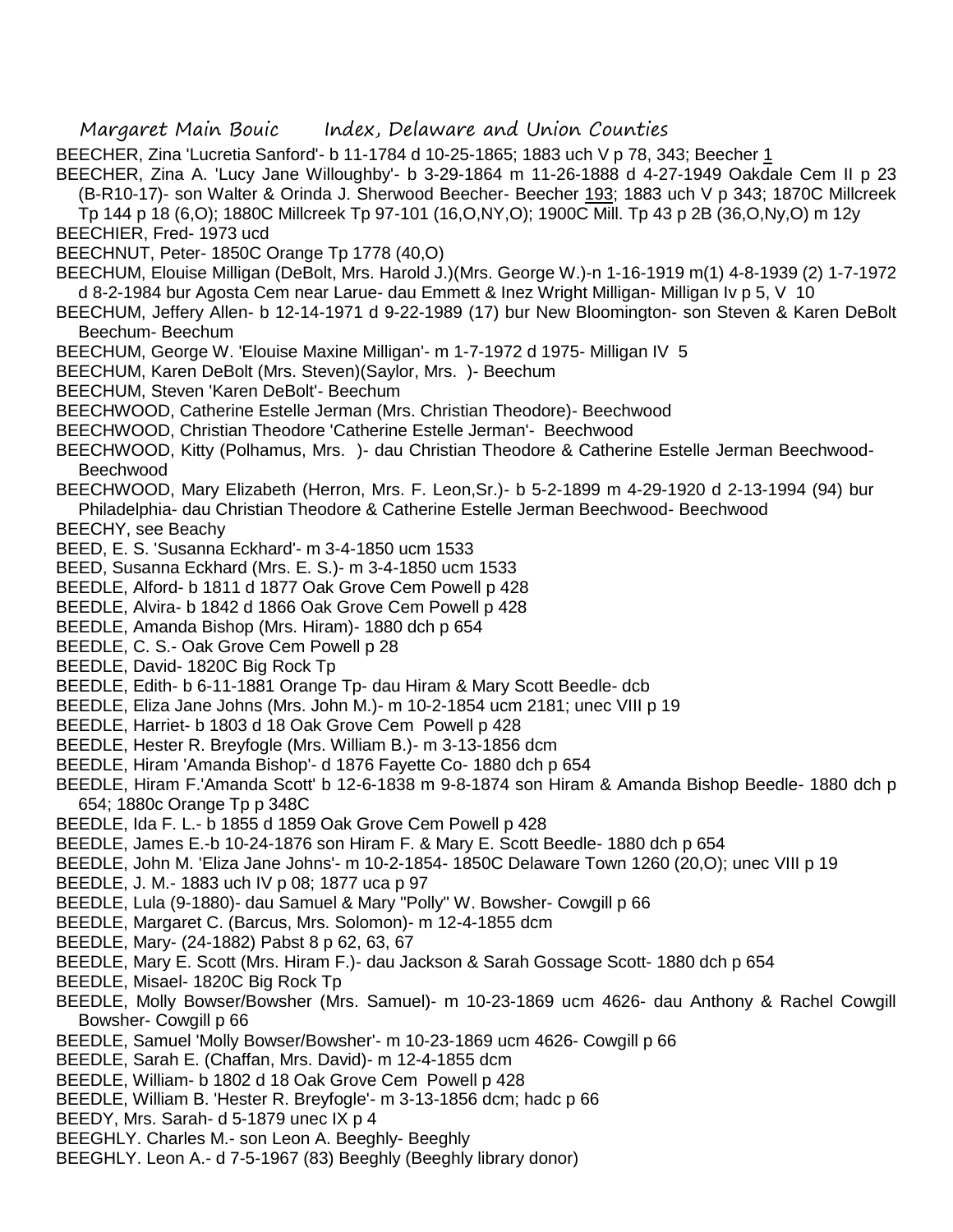- BEEGHLY, P. Thomas- son Leon A. Beeghly- Beeghly
- BEEGLE, Dolly Root (Mrs. Joseph)- 1985 uch p 71
- BEEGLE, Harold E 'Lyla Phillians'- b 1-9-1906 m 8-7-1954 d 3-19-1974 (69) bur Oak Grove Cem ; Maugans Anc p 8;1961 dcd; Phillians 3; Hanawalt 5
- BEEGLE, Joseph 'Dolly Root'- 1985 uch p 71
- BEEGLE, Leona (Hockett, Mrs. Rayburn Jr.)- dau Joseph & Dolly Root Beegle- 1985 uch p 71
- BEEGLE, Lyla Irene Phillians (Hull, Mrs. Elwin) div. (Mrs. Harold) (McKittrick, Mrs. Forrest)- b 3-11-1916 dau Ivan & Ruth Hanawalt Phillians m(2) 8-7-1954; opc 694; dpc p 94, 111, 112; l961 dcd; Phillians 3; Hanawalt 5; Maugans Anc p 8
- BEEGLE,--- (Kinney, Mrs. Williams)- sister Harold E. Beegle- Beegle
- BEEGLE, --(Zerky, Mrs. John)- sister Harold E. Beegle- Beegle
- BEEGLE, William- brother Harold E. Beegle- Beegle
- BEEHME, Charles L.- unec II p 37
- BEEKMAN, Amanda Cole (Mrs. John J.)- b 9-29-1847 d 2-26-1906 dau Hugh & Patience Main Cole- Main 13161633 see Beelman
- BEEKMAN, Amy M.- b 1969 dau Roger L. & Karen Andrews Beekman- 1979 ucd; Andrews; Beekman
- BEEKMAN, Angela R.- b 1972 dau Roger L. & Karen Andrews Beekman- 1979, 1991 ucd; Andrews; Beekamn
- BEEKMAN, Anna Lee Roberts (Mrs. Dennis C.)- Beekman; 1967 ucd; 199, 1971 dcd
- BEEKMAN, Clara Ufferman (Mrs. Ezra)- b 11-27-1881 m 11-23(8)-1903 dcm d 12-17-1962 dau Albert & Ollie McNeal Ufferman- Beekman; Mlb Cem; Ufferman
- BEEKMAN, Cora (Mrs. William A.)- Pabst Pion II p 252
- BEEKMAN, Dennis C. 'Anna Lee Roberts'- Beekman; 1967 ucd; 1969, 1971 dcd
- BEEKMAN, Dennis E.- son Dennis C. & Anna Lee Roberts Beekman- Beekman
- BEEKMAN, Edward- b 1952 son Dennis C. & Anna Lee Roberts Beekman-1967 ucd; 1969, 1971 dcd
- BEEKMAN, Elva son Ira Beekman- Beekman
- BEEKMAN, Ezra O. 'Clara Ufferman'- b 1--188 m 11-28-1903 dcm d 4-6-1972 (88) bur Mlb; son Ira & Nancy J. Rhodes Beekman- Beekman; Ufferman
- BEEKMAN, Ezra Jr.- 1908 dch p 434
- BEEKMAN, Harold III 'Tammy'- son H arold & Joan Barklow Beekman- Beekman
- BEEKMAN, Harold 'Joan Barklow'- Beekman
- BEEKMAN, Ira- d July 21 (86) bur White Oak, Ohio- Beekman
- BEEKMAN, Jeffrey- son Harold & Joan Barklow Beekman- Beekman
- BEEKMAN, Jerry- b 1963 son Oliver Wayne & Mary Helen Wuertz Beekman-1969, 1971, 1980 dcd; Rausch
- BEEKMAN, Joan Barklow (Mrs. Harold)- Beekman
- BEEKMAN, John 'Lovina'- 1880C Scioto Tp 109 (62,NJ) p 282A
- BEEKMAN, Lovina (Mrs. John)- 1880C Sc Tp 109 (62,O)
- BEEKMAN, Karen Andrews (Mrs. Roger L.)() dau Dwight & Donna Webb Andrews- 1979 ucd; Andrews; Beekman
- BEEKMAN, Marie- b 1970 dau Roger L. & Karen S. Andrews Beekman- 1979 ucd
- BEEKMAN, Mary Helen Wuertz (Mrs.Oliver Wayne)-b 5-18-1932 m 9-12-1933 dau Jacob P. & Bertha Gase Wuertz- Rausch 1531(10) III p 294; 1969, 1971, 1980 dcd
- BEEKMAN, Oliver Wayne 'Mary Helen Wuertz'- b 12-30-1931 m 9-12-1953- Rausch (153(10)); 1969, 1971, 1980 dcd
- BEEKMAN, Pamela Kay (Franey, Mrs. John)- b 10-30-1950 d 10-24-1992 (41) dau Harold & Joan Barklow Beekman- Beekman
- BEEKMAN, Roger L. 'Karen Andrews'-b 1950 m 11-29-1968 d 9-19-1979 (29) Oakdale Cem- son Dennis C. & Anna L. Roberts Beekman- Andrews; Beekman; 1967,1971 dcd
- 1979 ucd
- BEEKMAN, Ruth Ann (Lonsay, Mrs. Douglas)-b 1955 dau Dennis C. & Anna Lee Roberts Beekman-Beekman; 1967 ucd; 199, 1971 dcd
- BEEKMAN, Silas D.- son Ira Beekman- Beekman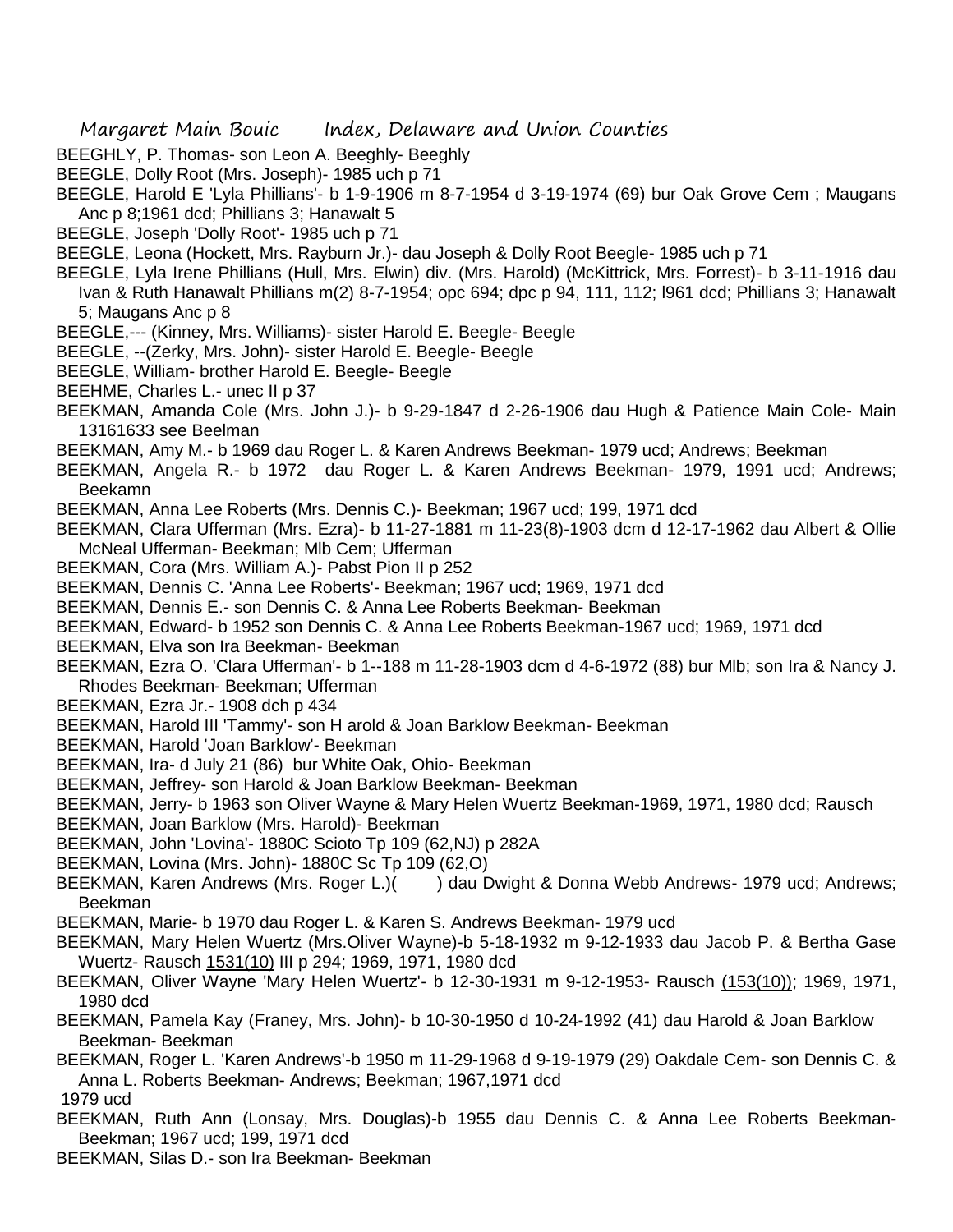- Margaret Main Bouic Index, Delaware and Union Counties
- BEEKMAN, Thomas Wayne- b 5-13-190 son Oliver Wayne & Mary Helen Wuertz Beekman-Rausch 13(10)1III p 294; 197, 1971, 1980 dcd
- BEEKMAN, Valerie (Haney, Mrs. ) dau Harold & Joan Barklow Beekman- Beekman
- BEEKMAN, William A. 'Cora'- Pabst Pion II p 252
- BEEKS, Marie (Maier, Mrs. Henry Willey)- Weiser p 32
- BEEKS, Mary Charlotte Bond (Mrs. R. W.)- dau William Benjamin & Adelva Louisa Willey Bond- Weiser p 22
- BEEKS, R. W. ' Mary Charlotte Bond'- Weiser p 32
- BEEL, John 'Roxanna Clark'- m 6-10-1824 Madison Co unec IV p 64
- BEEL, Roxanna Clark (Mrs. John)- m 6-10-1824 Madison Co unec IV p 64
- BEEL, Stanley- 1880 dch p 478
- BEELER, Alan Curtis- b 8-11-1952 son Lawrence Harlan & Evelyn Pauline Pray Beeler- Graham 175433
- BEELER, Anna Fisher (Mrs. Joseph Z.)- m 1-1-1879 ucm 6406
- BEELER, Dawn Thayel- b 8-16-1939 dau Lawrence Harlan & Evelyn Pauline Pray Beeler- Graham 175431
- BEELER, Deanna Gail- b 12-12-1942 dau Lawrence Harlan & Evelyn Pauline Pray Beeler- Graham 175432
- BEELER, Evelyn Pauline Pray (Mrs. Lawrence Harlan)- b 1-1-1919 dau Austin Leroy & Linnie Marie Bell Pray-Graham 166443
- BEELER, Jay 'Sandra Straw'- Cowgill p 12
- BEELER, Joseph Z. 'Anna Fisher'- m 1-1-1879 ucdm 6406
- BEELER, Lawrence Harlan 'Evelyn Pauline Pray'- Graham 166443
- BEELER, Lillie (Flowers, Mrs. ) internment 10-11-1967 Unionville Cem D J p 48
- BEELER, Sandra Straw (Mrs. Jay)(Herner, Mrs. Leo)- dau Donald T. & Grace Kistler Beeler- Cowgill p 12
- BEELER, William- d 12-12-1894 Paris Tp (72-1890) uninf p 6,8
- BEELEY, B. F.- 1915 uch p 133
- BEELMAN, Amanda Cole- b 9-29-1847 d 2-26-1906 Mlb p 171
- BEELMAN, Amanda Lyon (Mrs. John W.)- m 4-2-1873 ucm 5246
- BEELMAN, Amanda M.- d 10-29-1909 (65y10m) Oakcale I p 43 (E-R42-2)
- BEELMAN, Hellen- b 12-1-5-1893 Marlborough Tp dau Hugh & Cora Stahl Beelman- dcb
- BEELMAN, John M. b 9-5-1844 d 11-17-1911- Mlb p 171; Main (13161633)
- BEELMAN, John W. 'Amanda Lyon'- m 4-2-1873 ucm 5246
- BEELS, Almon- son William & Olive Beels- 1860C Jerome Tp 223 p 32 (6,O)
- BEELS, David- son William & Olive Beels- 1860C Jerome Tp 223 p 32 (ll,O)
- BEELS, Olive (Mrs. William)- 1860C Jerome Tp 223 p 32 (49, NY)
- BEELS, William 'Olive'- 1860C Jerome Tp 223 p 32 (60,Mass)
- BEEM & BIDDLE- 1877 uca p 21
- BEEM, Aaron- 1883 uch V p 571, 581; l877 uca p l9; unec XIV p 39
- BEEM, Mrs. Aaron- 1883 uch V p 581
- BEEM, Ada (Lippincott, Mrs. )- b 1886 d 1949 Claibourne Cem p 49- dau B. F. & Laura Walker Beem- 1915 uch p 950; 1900C Richwood 257-271 p 10A (13,O,O,O)
- BEEM, Ada- b 1181 d 1882 Claibourne Cem p 49- dau Louis Clemens & Margaret Graham Beem- 1915 uch p 849; 1883 uch V p 611
- BEEM, Albert- son Jacob & Phoebe Rose Beem- 1915 uch p 849; 1850C Claibourne Tp 94 p 16 (14,O); 1860C Claibourne Tp 634-606 p 84 (24,O)
- BEEM, Albert M. 'Gladys M. Herd'- b 2-2-1897 d 7-1957 Oak Grove Cem I p 51 (G-R9-13); WWI
- BEEM, Alice- dau Anthony & Catherine Beem- 1860C Claibourne Tp 607 (1,O)
- BEEM, Andrew- son Michael & Elizabeth Greene Beem- 1915 uch p 848
- BEEM, Anna- dau Michael & Elizabeth Greene Beem- 1915 uch p 848
- BEEM, Anthony 'Catherine'- 1860C Claibourne Tp 607 (26,O)
- BEEM, Arminta (Morrow, Mrs. A. D.)- dau Jacob & Phoebe Rose Beem- m 12-20-1877 ucm 6170; 1915 uch p 849; 185C Claibourne Tp 94 p 16(5,O); 1870C Claibourne Tp 128-126 (25,O)
- BEEM, Arad- 1840C Claibourne Tp 18 (30-40)
- BEEM, Aurora Louis A.- b 9-6-1859 d 2-20-1865 son Orrin & Ellen B. Woodard Beem- Claibourne Cem p 25
- BEEM, Barbara A. Woodward (Mrs. Orrin)- (Ellen B)- b 12-22-1834 m 6-11-1854(5) dcm d 1-22-1905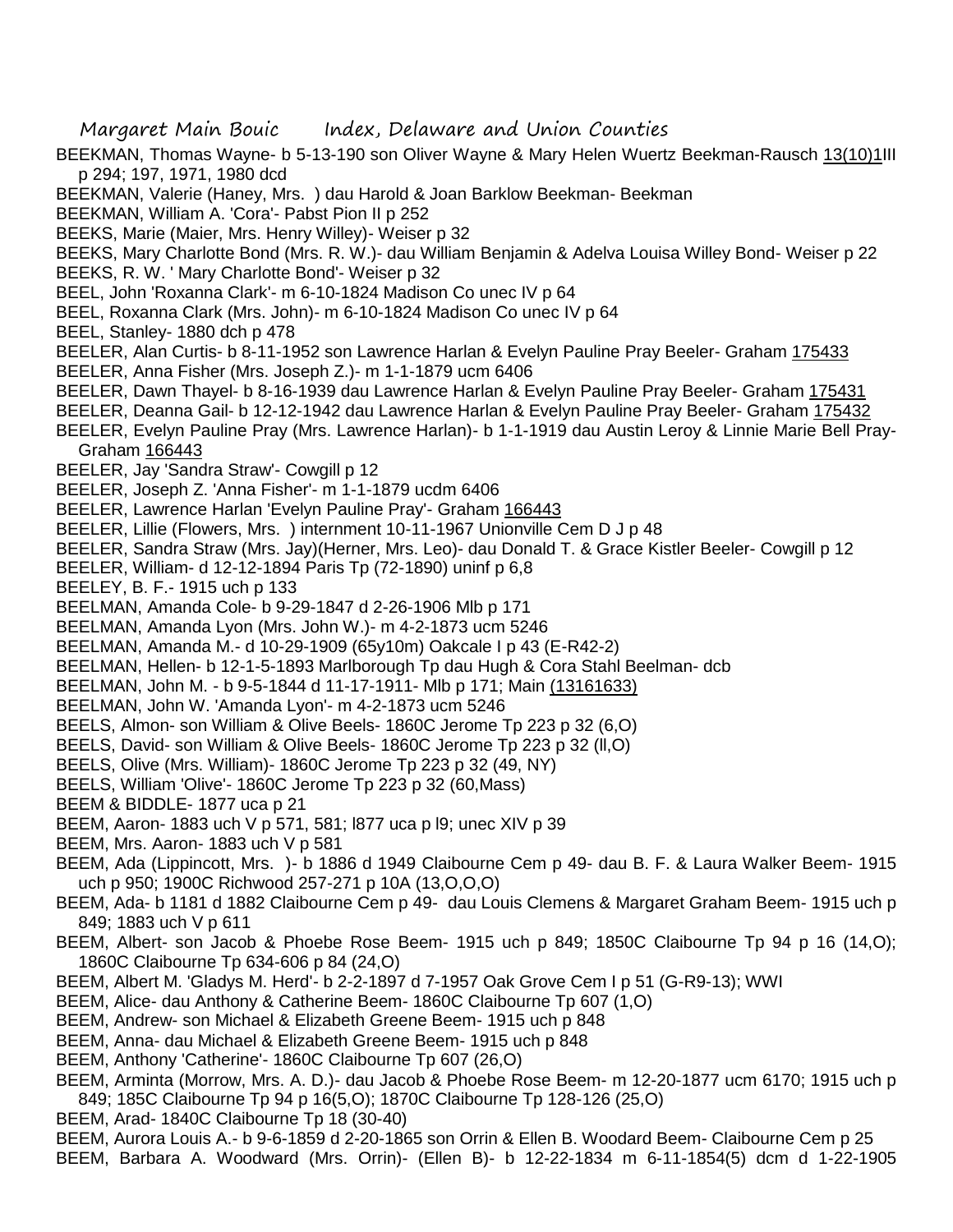Claibourne Cem p 25; dau Moses Woodward- 1883 uch V p 611; 1870C Claibourne Tp 27 (34,O); 1880C Claibourne Tp 175-187 (45,O,mass,NY)

- BEEM, Benjamin'Emley'- djlm p 31
- BEEM, Benjamin- 1840C Jackson Tp 195 (20-30)
- BEEM, Benjamin- son Michael & Elizabeth Green Beem- 1915 uch p 848
- BEEM, Benjamin F.'Laura Walker' b 10-31-1850 m 12-28-1876 d 1932 Claibourne Cem p 49- son Jacob & Phoebe Rose Beem- 1915 uch p 849; 1883 uch V p 581, 611; 1877 uca p 19, 93; unec XIV p 39; 1860C Claibourne Tp 606 (10,O); 1870C Claibourne Tp 128-126 p 17 (19,O); 1880C Claibourne Tp78-82 p 49 ((29,O,Penn,Penn) p 194A; 1900C Richwood 257-271 p 10A (49,O,O,O) m 25y
- BEEM, Betty Lou (Stence, Mrs. )- dau William Earl Beem- Beem
- BEEM, Carol S.-dau Robert E. & Marjorie E. Beem- 1961 dcd (11), 1969, 1971 dcd
- BEEM, Catharine (or Bean?)- (Weis, Mrs. John)- m 1-7-1868 ucm 4316
- BEEM, Catherine (Mrs. Anthony)- 1860C Claibourne Tp 607 (27,O)
- BEEM, Charles- son Anthony & Catherine Beem- 1860C Claibourne Tp 607 (3,O)
- BEEM, Daniel- son Michael & Elizabeth Greene Beem- 1915 uch p 848
- BEEM, Elias- son Jacob & Phebe Rose Beem- 1860C Claibourne Tp 606 (10,O)
- BEEM, Eliza Jane Mann (Mrs. Henry)- m 10-21-1856 dcm
- BEEM, Elizabeth- dau Richard Beem- 1915 uch p 848
- BEEM, Elizabeth Greene (Mrs. Michael)- 1915 uch p 848; 1883 uch V p 608
- BEEM, Elizabeth- dau Micharel & Elizabeth Greene Beem- 1915 uch p 848
- BEEM, Emley (Mrs. Benjamin)- djlm p 31
- BEEM, Emma/Emeline B. Taylor (Mrs. Louis Clemens)- b 1860 d 1944 Claibourne Cem p 49- dau Benjamin & Amelia J. Baker Taylor- 1915 uch p 850; 1900C Richwood 2 p 1A (40,O,O,O)
- BEEM, Frances Belle (Conboy, Mrs. William Henry)- b 9-9-1877 m 192 d 2-11-197 dau B. F. & Laura Walker Beem- 1915 uch p 950; 1883 uch V p 611; Conboy; 1880C Claibourne Tp 78-82 p 194D (3,O,O,O); 1900C richwood 257-271 p 10A (22,O,O,O)
- BEEM, Francis M.- b 10-7-1870 son Jacob W. & Hannah Dilsaver Beem- 1883 uch V p 433
- BEEM, Frances- ch Jacob & Phebe Rose Beem- 1860C Claibourne Tp 606 (14,O)
- BEEM, Frank M. 'Hattie B.'- b 1870 d 1942 Claibourne Cem p 25 son Jacob W. & Hannah Dilsaver Beem-1880C Leesburg Tp 33 p 3 (9,O,O,O); 1900C Lees. Tp 140-141 p 6B (29,O,O,O)
- BEEM, Frederick- son Orrin & Ellen B. Woodward Beem- 1883 uch V p 611; 1880C Claibourne Tp 175-187 p 17 (6,O,O,O)
- BEEM, Geraldine Thelma (Bucher, Mrs. Ernest John)- b 11-6-1930 m 10-25-1954- Weiser p 396
- BEEM, George- naturalized 1843- uccp p 28
- BEEM, L. Gilbert- b 10-4-1893 d 9-11-1975 Claibourne Cem p 48- son B. F. & Laura Walker Beem- 1915 uch p 950; Beem; 1900C Richwood 2257-271 p 10A (6,O,O,O)
- BEEM, Gilbert- son Jacob & Phoebe Rose Beem- 1915 uch p 849; 1850C Claibourne Tp 94 p 16 (18,O); 1900C Richwood 257-271 p 10A (6,O,O,O)
- Beem, Gladys M. Herd- b 1898 d 1970 Oakdale Cem II p 51 (G-R9-13)
- BEEM, Hannah A. Dilsaver (Mrs. Jacob)- b 1-11-1842 m 9-19-1861 d 1931 Claibourne Cem p 49- dau John & Sarah Jane Bridge Dilsaver- 1883 uch V p 433, 616; l870C Claibourne Tp 141-139 (28,O); 1880C Leesburg Tp 33 p 3 (37,O,O,O); 1900C Richwood 378-406 p 16A (58,O,O,O) m 37y 2ch
- BEEM, Harriet/Hattie Bell (Elliott, Mrs. Rev. William J.)- b 6-28-1862 m 8-22-1880 ucm 6765 dau Jacob W. & Hannah Dilsaver Beem- 1883 uch V p 433; Beem; Elliott; 1870C Claibourne Tp 141-139 (7,0); 1880C Leesburg Tp 38 p 3 (16,O,O,O)
- BEEM, Hattie B. (Mrs. Frank M.)- b 12-1876 d 1957 Claibourne Cem p 25; 1900C Leesburg Tp 140-141 p 6B (23,O,O,O) m 6 y, 1 ch
- BEEM, Henry 'Eliza Jane Mann'- m 10-20-1856 dcm
- BEEM, Isaac N.- son Orrin & Ellen B. Woodward Beem- 1883 uch V p 611; 1877 uca p 93
- BEEM, Ivolon/Ivaloo- b 1891 d 1912 Claibourne Cem p 49- dau Benjamin F. & Laura I. Walker Beem- 1915 uch p 950; 1900C Richwood 257-271 p 10A (8,O,O,O)
- BEEM, Jacob W. b 1869 d 1912 Claibourne Cem p 17- son Orrin & Ellen Barbara Woodward Beem- 1883 uch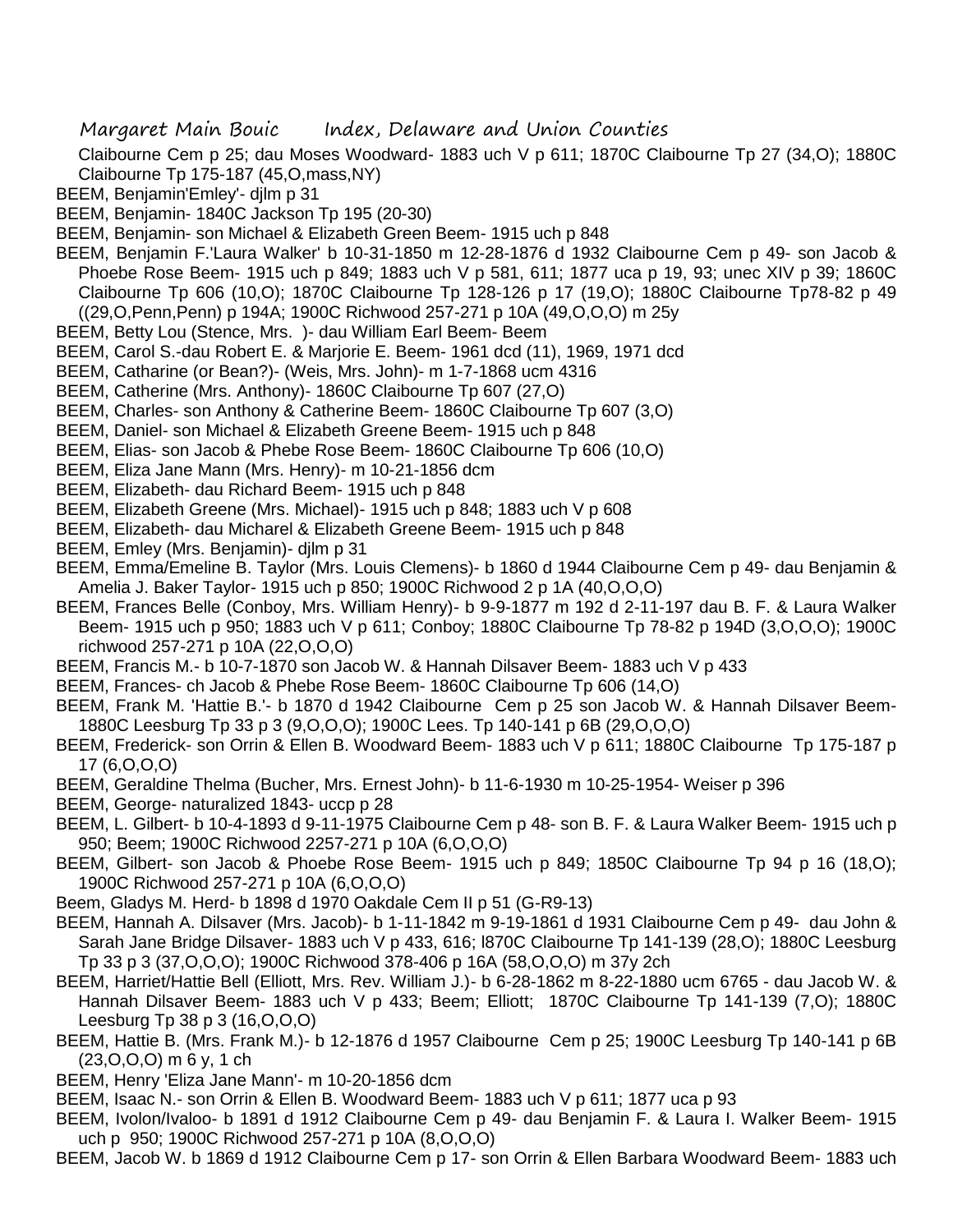V p 611; 1870C Claibourne Tp 27 p 5 (9/12,O); 1880C Claibourne 175 p 17 (10,O)

- BEEM, Jacob W.'Hannah Dilsaver'- son Jacob & Phoebe Rose Beem- b 5-1-1837 9-19-1861 ucm 3223 d 3-14-1923 Claibourne Cem p 49- 1883 uch V p 433, 616; 1850C Claibourne Tp 94 p 16 (12,O);1860C Claibourne Tp 634-606 p 84 (22,O); 1870C Claibourne Tp 141-139 (33,O); 1880C Leesburg Tp 33 p 3 (43,O,O,O) p 0176; 1900C Richwood 378-406 p 16A (62, O,Md,O) m 37y; 1877 uca p 75
- BEEM, Jacob 'Phoebe Rose'- b 3-4-1799 m 11-15-1827 d 2-1878 (79) or d 12-1-1877 (78y9m) Claibourne Cem p 17- son Michael & Elizabeth Greene Beem- 1915 uch p 848, 849; 1877 uca p l9, 21, 87; 1883 uch V p 565, 571, 610; 1840C Claibourne l9 (40-50); 1850C Claibourne Tp 94 p 16 (52, Md); 1860C Claibourne Tp 606 (60, Md); 1870C Claibourne Tp 128-126 (71, Md); unec XI p 29
- BEEM, Jessie- b 1884 d 1886 Claibourne Cem p 49- ch Louis Clemens & Margaret Graham Beem- 1883 uch V p 849
- BEEM, John- son Michael & Elizabeth Greene Beem- 1915 uch p 848' 1883 uch V p 571; 1877 uca p 19
- BEEM, Lafayette- d 2-11-1840 (6-1-17) son Benjamin & Emley Beem -Price Cem djlm p 31
- BEEM, Laura I. Walker (Mrs. Benjamin F.)- b 9-13-1855 m 12-28-1876 d 1928 Claibourne Cem p 49- 1915 uch p 950; 1883 uch V p 611; 1880C Claibourne Tp 78-82 p 194D (24,O,O,O); 1900C Richwood 257-271 p 10A (44,O,O,O) 5ch 4 liv m 25y
- BEEM, Lena (Gillilan, Mrs. )- b 2-4-1887 d 4-13-1958 Claibourne Cem p 49- dau Louis Clemans & Margaret Graham Beem- 1915 uch p 850; 1900C Richwood 2 p 1A (13,O,O,O)
- BEEM, Linda(Kluge, Mrs. Stan)-- b 1953 m 4 -17-1982 dau Robert E. & Marjorie E. Beem- 1961, 1969, 1971 dcd
- BEEM, Louis (Lewis) Clemans 'Margaret M. Graham''Emma B. Taylor'- b 11-15-1847 m 3-24-1881 ucm 6943 d 1926 Claibourne Cem p 49- son Jacob & Phoebe Rose Beem- 1883 uch V p 592, 596, 603, 604, 611; 1877 uca p 93; 1915 uch p 848, 849, 850 picture; 1850 Claibourne Tp 94 p 16 (3,O); 1870C Claibourne Tp 128-126 p 16 (22,O); 1880C Claibourne Tp p 0212 (33,O,O,O); 1900C Richwood 2 p 1A (52,O,Md,O)
- BEEM, Louise G.(Mrs. L. Gilbert)- b 9-20-1899-Claibourne Cem p 48
- BEEM, Margaret M. Graham (Mrs. Louis Clemens)- b 1857 m 3-24-1881 d 2-14-1899/5 Claibourne Cem p 49 dau Patterson & Mary Miller Graham- 1915 uch p 849; 1883 uch V p 611
- BEEM, Marjorie E. (Mrs. Robert E.)- 1961, 1969, 1971 dcd
- BEEM, Mary (Jenkins, Mrs. Dr. Morgan J.)- m 12-24-1879 ucm 6629 dau Orrin & Ellen B. Woodward Beem-1883 uch V p 611 (Mable) 1870C Claibourne Tp 27 (11,O)
- BEEM, Michael- son Michael & Ruth Rose Beem- 1883 uch V p 433
- BEEM, Michael-son Michael & Elizabeth Greene Beem- 1915 uch p 848
- BEEM, Michael 'Elizabeth Greene'- son Richard Beem- 1915 uch p 848; 1883 uch V p 608
- BEEM, Michael 'Ruth Rose'- 1883 uch V p 433
- BEEM, Milton- son Jacob & Phoebe Rose Beem- 1883 uch V p 849; 1850C Claibourne Tp 94 p 16 (21,O)
- BEEM, Minnie- dau Orrin & Ellen B. Woodward Beem- 1883 uch V p 601, 611; 1870C Claibourne Tp 27 (7,O); 1880C Claibourne Tp 175-187 p 17 (17,O,O,O)
- BEEM, Newton- son Jacob & Phoebe Rose Beem- 1915 uch p 849
- BEEM, Orrin 'Barbara A. Woodward'- b 7-24-1830 m 6-11-1854(5) dcm d 2-2-1892 Claibourne Cem p 25- son Jacob & Phoebe Rose Beem- 1883 uch IV p 533; V p 593, 598. 602, 603. 608, 648; 1915 uch p 849, 501, 502; 1850C Claibourne Tp 94 p 16(19,O); 1870C Claibourne Tp 27 (38,O); 1880C Claibourne T0 175-176 p 0199 (48, O,Penn,Penn); 1877 uca p 21, 93. 96
- BEEM, Owen A.- b 2-1897 son Frank M. & Hattie B. Beem- 1900C Leesburg Tp 140-141 p 6B (3,O,O,O)
- Beem, Perry A.- 1883 uch IV p 533
- BEEM, Perry- son Louis Clemens & Margaret Graham Beem- 1915 uch p 849; 1900C Richwood 2 p 1A (8,O,O,O)
- BEEM, Perry- son Jacob & Phoebe Rose Beem- 1915 uch p 849; 1850C Claibourne Tp 94 p 16 (10,O); 1860C Claibourne Tp 634-606 p 84 (21,O)
- Beem, Phoebe- dau Michael & Elizabeth Greene Beem- 1915 uch p 848
- BEEM, Phoebe Rose (Mrs. Jacob)(Linsly, Mrs. Zerah)- m 11-15-1826 (2) 1878 d 5-24-1891 (81-5-17) Claibourne Cem p 17- dau Rev. Philip & Ruth Talkington Rose- 1915 uch p 849;1883 uch V p 641 1850C Claibourne Tp 94 p 16 (41,O);1860C Claibourne Tp 634-606 p 84 (51,O); l870C Claibourne Tp 128-126 p